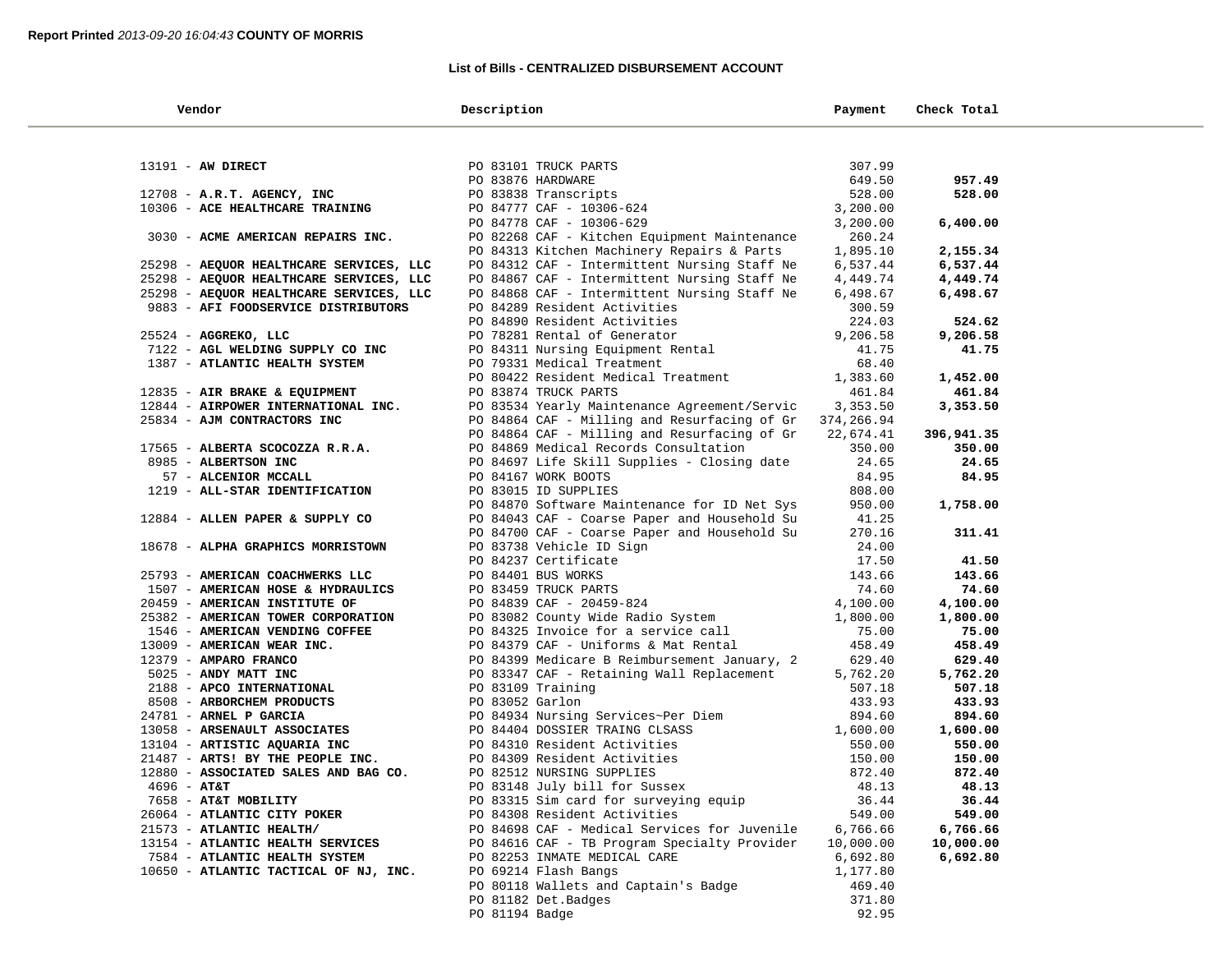|                                     | PO 83010 AMMUNITION AND TARGETS 12,058.65                                                                                                                                                                                        |           |          |
|-------------------------------------|----------------------------------------------------------------------------------------------------------------------------------------------------------------------------------------------------------------------------------|-----------|----------|
|                                     |                                                                                                                                                                                                                                  |           |          |
|                                     |                                                                                                                                                                                                                                  |           |          |
|                                     |                                                                                                                                                                                                                                  |           |          |
|                                     |                                                                                                                                                                                                                                  |           |          |
|                                     |                                                                                                                                                                                                                                  |           |          |
|                                     |                                                                                                                                                                                                                                  |           |          |
|                                     |                                                                                                                                                                                                                                  |           |          |
|                                     |                                                                                                                                                                                                                                  |           |          |
|                                     |                                                                                                                                                                                                                                  |           |          |
|                                     |                                                                                                                                                                                                                                  |           |          |
|                                     |                                                                                                                                                                                                                                  |           |          |
|                                     |                                                                                                                                                                                                                                  |           |          |
|                                     |                                                                                                                                                                                                                                  |           |          |
|                                     |                                                                                                                                                                                                                                  |           |          |
|                                     |                                                                                                                                                                                                                                  |           |          |
|                                     |                                                                                                                                                                                                                                  |           |          |
|                                     |                                                                                                                                                                                                                                  |           |          |
|                                     |                                                                                                                                                                                                                                  |           |          |
|                                     |                                                                                                                                                                                                                                  |           |          |
|                                     |                                                                                                                                                                                                                                  |           |          |
|                                     |                                                                                                                                                                                                                                  |           |          |
|                                     |                                                                                                                                                                                                                                  |           |          |
|                                     |                                                                                                                                                                                                                                  |           |          |
|                                     |                                                                                                                                                                                                                                  |           |          |
|                                     |                                                                                                                                                                                                                                  |           |          |
|                                     |                                                                                                                                                                                                                                  |           |          |
|                                     |                                                                                                                                                                                                                                  |           |          |
|                                     |                                                                                                                                                                                                                                  |           |          |
|                                     |                                                                                                                                                                                                                                  |           |          |
|                                     |                                                                                                                                                                                                                                  |           |          |
|                                     |                                                                                                                                                                                                                                  |           |          |
|                                     |                                                                                                                                                                                                                                  |           |          |
|                                     |                                                                                                                                                                                                                                  |           |          |
|                                     |                                                                                                                                                                                                                                  |           |          |
|                                     |                                                                                                                                                                                                                                  |           |          |
|                                     |                                                                                                                                                                                                                                  |           |          |
|                                     |                                                                                                                                                                                                                                  |           |          |
|                                     |                                                                                                                                                                                                                                  |           |          |
|                                     |                                                                                                                                                                                                                                  |           |          |
|                                     |                                                                                                                                                                                                                                  |           |          |
|                                     |                                                                                                                                                                                                                                  |           |          |
|                                     |                                                                                                                                                                                                                                  |           |          |
|                                     |                                                                                                                                                                                                                                  |           |          |
|                                     |                                                                                                                                                                                                                                  |           |          |
|                                     | 239/73 - AFRAITEE TORONGONG OFFICE AND 19775 APPRIL PRODUCTION AND INTERNATION CONFIDENTIAL CONTINUES IN A 1975-120<br>239/73 - AFRAITEE TORONGONG OFFICE CONFIDENTIAL CONTINUES IN A 1975-120<br>239/73 - AFRAITEE TORONGONG OF |           |          |
|                                     |                                                                                                                                                                                                                                  |           |          |
|                                     |                                                                                                                                                                                                                                  |           |          |
|                                     |                                                                                                                                                                                                                                  |           |          |
|                                     |                                                                                                                                                                                                                                  |           |          |
| 3382 - CCH INC                      | PO 80158 Confirm Capital Changes Reports 2,871.00 2,871.00                                                                                                                                                                       |           |          |
| 20542 - CELLEBRITE USA INC.         | PO 83741 Software Upgrade                                                                                                                                                                                                        | 2,998.99  | 2,998.99 |
| 3638 - CENTER POINT PUBLISHING      | PO 83820 Confirm Large Print Books                                                                                                                                                                                               | 118.15    | 118.15   |
| 13726 - CENTRAL JERSEY TITLE CO INC | PO 84689 Title Policies - Services                                                                                                                                                                                               | 2,203.00  | 2,203.00 |
| 20487 - CENTURYLINK                 | PO 82966 PHONE BILL                                                                                                                                                                                                              | 43.25     | 43.25    |
| 7940 - CHARLES NADARAJAH            | PO 84937 Nursing Services~Per Diem                                                                                                                                                                                               | 1,680.00  | 1,680.00 |
| 13788 - CHERRY WEBER & ASSOC. PC    | PO 84590 old Ref# CF09000630000                                                                                                                                                                                                  | 2,867.50  | 2,867.50 |
| 21866 - CHILDREN ON THE GREEN       | PO 83565 CAF - JJ-1310 CHILDREN ON THE GREEN                                                                                                                                                                                     | 4,376.00  | 4,376.00 |
| 2294 - CHRIS NIETZ                  | PO 84316 Work Boots                                                                                                                                                                                                              | 90.00     | 90.00    |
| 20528 - CHRISTOPHER P STATILE PA    | PO 84593 CAF - Services for Replacement of C                                                                                                                                                                                     | 2,686.00  | 2,686.00 |
| 11824 - CIVIL DYNAMICS INC          | PO 84974 PROFESSIONAL SERVICES                                                                                                                                                                                                   | 2,700.00  |          |
|                                     | PO 84975 PROFESSIONAL SERVICES                                                                                                                                                                                                   | 850.00    |          |
|                                     | PO 84976 PROFESSIONAL SERVICES                                                                                                                                                                                                   | 6, 140.00 | 9,690.00 |
| 25571 - CLEARY GIACOBBE ALFIERI &   | PO 84791 Various legal services rendered Aug                                                                                                                                                                                     | 3,324.00  | 3,324.00 |
|                                     |                                                                                                                                                                                                                                  |           |          |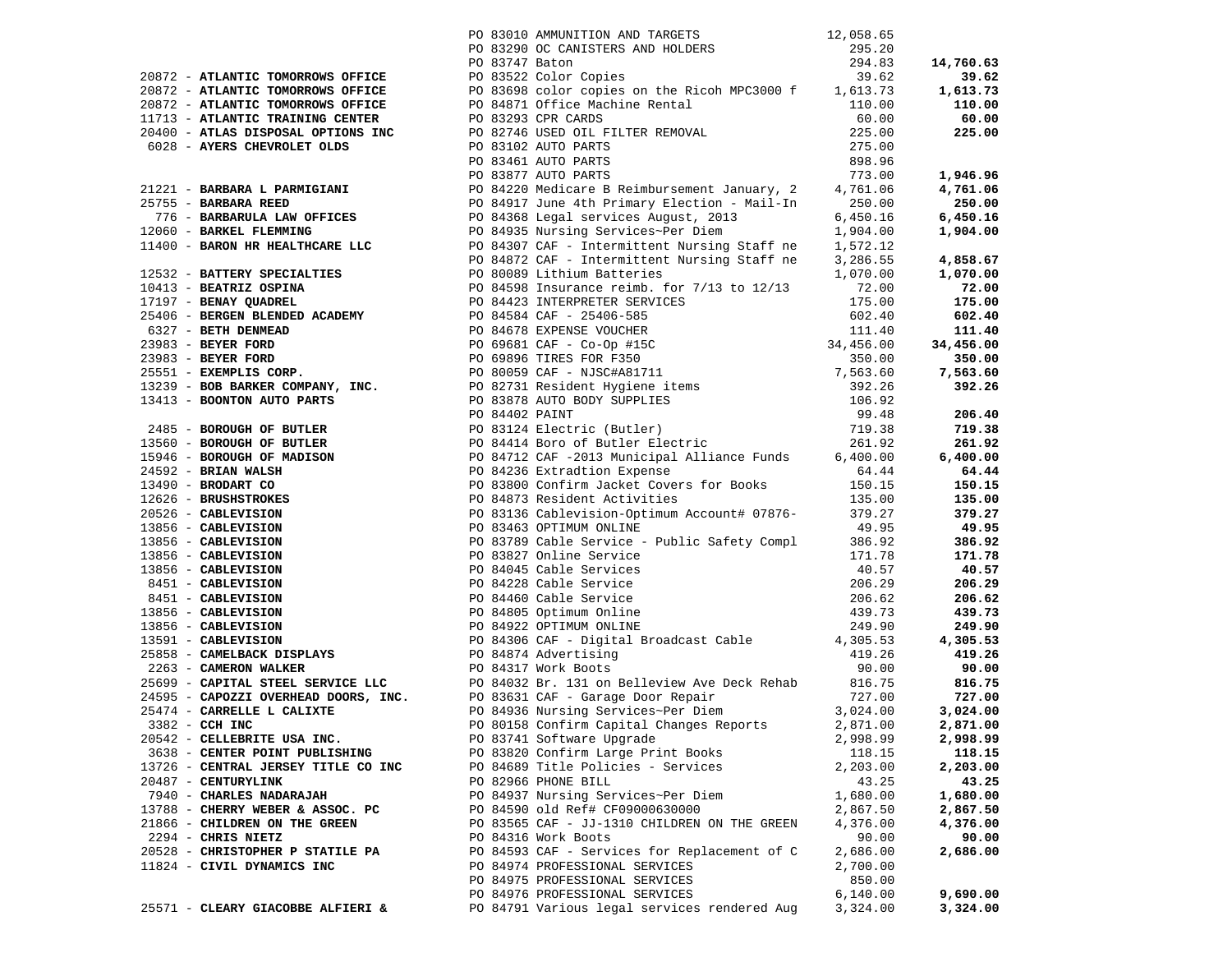| 20928 - CLINICAL RESEARCH ACADEMY                                                                                                                                                                                                                    |                |                                                                                                                                                                                                                                                                         |          |            |
|------------------------------------------------------------------------------------------------------------------------------------------------------------------------------------------------------------------------------------------------------|----------------|-------------------------------------------------------------------------------------------------------------------------------------------------------------------------------------------------------------------------------------------------------------------------|----------|------------|
|                                                                                                                                                                                                                                                      |                | PO 84721 CAF - 20928-764<br>PO 84720 CAF - 20928-728<br>PO 84719 CAF - 20928-713<br>PO 83845 Office Coffee<br>PO 83845 Office Coffee<br>PO 83845 Office Coffee                                                                                                          |          |            |
|                                                                                                                                                                                                                                                      |                |                                                                                                                                                                                                                                                                         |          | 14,000.00  |
|                                                                                                                                                                                                                                                      |                |                                                                                                                                                                                                                                                                         |          | 90.21      |
|                                                                                                                                                                                                                                                      |                | 24252 - <b>COFFEE LOVERS COFFEE SERVICE</b><br>24252 - <b>COFFEE LOVERS COFFEE SERVICE</b><br>264719 CAF - 20928-713<br>264877 CAF - Pharmaceutical and related se 19,418.18<br>21,000.00<br>21,000.00<br>21,000.00<br>21,000.00<br>2756 Dothoro Boinhun                |          | 19,418.18  |
|                                                                                                                                                                                                                                                      |                |                                                                                                                                                                                                                                                                         |          | 21,000.00  |
|                                                                                                                                                                                                                                                      |                | PO 84913 Expenditures in connection with maj 350.00<br>PO 84994 2ND HALF 9/13 OPERATING BUDGET 398,409.91<br>PO 81729 CODGETAL delivery                                                                                                                                 |          | 350.00     |
|                                                                                                                                                                                                                                                      |                |                                                                                                                                                                                                                                                                         |          | 398,409.91 |
|                                                                                                                                                                                                                                                      |                | PO 81729 concrete/delivery 108.00<br>PO 83766 Postage Reimbursement 675.00<br>PO 85088 1ST HALF 9/13 METERED MAIL 199.65                                                                                                                                                |          | 408.00     |
| 13 - COUNTY OF MORRIS                                                                                                                                                                                                                                |                |                                                                                                                                                                                                                                                                         |          | 675.00     |
| 13 - COUNTY OF MORRIS                                                                                                                                                                                                                                |                |                                                                                                                                                                                                                                                                         |          | 199.65     |
| 13 - COUNTY OF MORRIS                                                                                                                                                                                                                                |                |                                                                                                                                                                                                                                                                         |          | 9,337.98   |
| 14041 - COUNTY WELDING SUPPLY CO                                                                                                                                                                                                                     |                | PO 85090 1ST HALF 9/13 METERED MAIL 9,337.98<br>PO 82996 welding materials 43.00                                                                                                                                                                                        |          |            |
|                                                                                                                                                                                                                                                      |                | PO 83055 Propane, Oxygen, AcetyleneCutting Tip 214.10                                                                                                                                                                                                                   |          |            |
|                                                                                                                                                                                                                                                      |                | PO 83130 welding material                                                                                                                                                                                                                                               | 35.40    | 292.50     |
| $24293$ - CRAIG GOSS                                                                                                                                                                                                                                 |                |                                                                                                                                                                                                                                                                         | 46.20    | 46.20      |
| 25373 - CREATING WITH CLAY LLC                                                                                                                                                                                                                       |                | PO 83130 welding material<br>PO 84221 C Goss-Reimbursement<br>PO 84305 Resident Activities                                                                                                                                                                              | 150.00   | 150.00     |
|                                                                                                                                                                                                                                                      |                | PO 84096 CWDA Monthly Meetings/ Workshops 160.00                                                                                                                                                                                                                        |          | 160.00     |
| 5239 - CWDA<br>14102 - CY DRAKE LOCKSMITHS, INC.                                                                                                                                                                                                     |                |                                                                                                                                                                                                                                                                         |          |            |
|                                                                                                                                                                                                                                                      |                |                                                                                                                                                                                                                                                                         |          | 165.17     |
| 11277 - CYNTHIA BELLA                                                                                                                                                                                                                                |                | PO 84196 In House Lock Repair<br>PO 84196 In House Lock Repair<br>PO 84378 KEYS<br>PO 84226 Cindie-reimbursement<br>PO 83879 AUTO PARTS<br>PO 83877 AUTO PARTS<br>2,881.16                                                                                              |          | 91.11      |
| 12523 - D&B AUTO SUPPLY                                                                                                                                                                                                                              |                |                                                                                                                                                                                                                                                                         |          |            |
|                                                                                                                                                                                                                                                      |                |                                                                                                                                                                                                                                                                         | 2,881.16 | 4,676.28   |
| $11783 - D.R.$ JOHNSON & ASSOCIATES, LLC                                                                                                                                                                                                             |                |                                                                                                                                                                                                                                                                         |          | 2,585.64   |
|                                                                                                                                                                                                                                                      |                | PO 84774 CAF - Reviewing of Land Development 2,585.64<br>PO 84326 Contract Awards8-14-13 Mtg. 210.46                                                                                                                                                                    |          | 210.46     |
|                                                                                                                                                                                                                                                      |                |                                                                                                                                                                                                                                                                         |          | 91.16      |
|                                                                                                                                                                                                                                                      |                |                                                                                                                                                                                                                                                                         |          | 115.76     |
|                                                                                                                                                                                                                                                      |                |                                                                                                                                                                                                                                                                         |          | 2,578.94   |
|                                                                                                                                                                                                                                                      |                | 14123 <b>DAILY RECORD</b><br><b>PO 84326 CONTRACT AWATG88-14-13 Mtg.</b><br><b>PO 84326 CONTRACT AWATG88-14-13 Mtg.</b><br><b>PO 84465 Legal Notices Ordinances for 8/28/1</b><br><b>PO 84465 Legal Notices Ordinances for 8/28/1</b><br><b>PO 84466 Legal Notices </b> |          | 413.64     |
|                                                                                                                                                                                                                                                      |                |                                                                                                                                                                                                                                                                         |          | 134.74     |
|                                                                                                                                                                                                                                                      |                |                                                                                                                                                                                                                                                                         |          | 467.70     |
|                                                                                                                                                                                                                                                      |                |                                                                                                                                                                                                                                                                         |          | 72.00      |
|                                                                                                                                                                                                                                                      |                |                                                                                                                                                                                                                                                                         |          | 90.00      |
|                                                                                                                                                                                                                                                      |                |                                                                                                                                                                                                                                                                         |          | 70.00      |
|                                                                                                                                                                                                                                                      |                | 24586 - DALE BIXLER<br>24586 - DAN MILLER<br>25945 - DAN MILLER<br>270.00<br>270.00<br>276.00<br>276.00<br>276.00<br>276.00<br>276.00<br>274 - DANIEL W. O'MULLAN<br>276.00<br>274 - DEPERMENTRIC AFT & ENVIRONMENTAL<br>274 - DEPERMANCEMENT & ENVIRON                 |          | 50.00      |
|                                                                                                                                                                                                                                                      |                |                                                                                                                                                                                                                                                                         |          | 1,765.00   |
|                                                                                                                                                                                                                                                      |                |                                                                                                                                                                                                                                                                         |          |            |
|                                                                                                                                                                                                                                                      |                |                                                                                                                                                                                                                                                                         |          | 165.00     |
|                                                                                                                                                                                                                                                      |                |                                                                                                                                                                                                                                                                         |          | 1,399.65   |
|                                                                                                                                                                                                                                                      |                |                                                                                                                                                                                                                                                                         |          | 2,604.00   |
|                                                                                                                                                                                                                                                      |                |                                                                                                                                                                                                                                                                         |          | 7,670.00   |
|                                                                                                                                                                                                                                                      |                |                                                                                                                                                                                                                                                                         |          | 6,630.00   |
| $274$ - DEER PARK<br>PO 84025 Hanover Garag<br>PO 84025 Hanover Garag<br>PO 84031 Water Supply<br>PO 84031 Water Supply<br>PO 84034 Water∪ sup<br>PO 84117 Resident Drin<br>PO 84142 Bottle Water<br>PO 84222 Deer Park-wat<br>PO 84232 Office Water | PO 83897 Water |                                                                                                                                                                                                                                                                         | 59.80    | 59.80      |
| $274$ - DEER PARK                                                                                                                                                                                                                                    |                | PO 84025 Hanover Garage Water<br>PO 84026 Montville Garage Water<br>PO 84031 Water Supply<br>PO 84031 Water Supply<br>PO 84034 water Supply<br>25.55<br>PO 84117 Resident Drinking Water<br>PO 84142 Bottle Water<br>PO 84222 Deer Park-water                           |          | 33.47      |
| $274$ - DEER PARK                                                                                                                                                                                                                                    |                |                                                                                                                                                                                                                                                                         |          | 16.72      |
| $274$ - DEER PARK                                                                                                                                                                                                                                    |                |                                                                                                                                                                                                                                                                         |          | 12.54      |
| $274$ - DEER PARK                                                                                                                                                                                                                                    |                |                                                                                                                                                                                                                                                                         |          | 35.55      |
| $274$ - DEER PARK                                                                                                                                                                                                                                    |                |                                                                                                                                                                                                                                                                         |          | 14.95      |
| $274$ - DEER PARK                                                                                                                                                                                                                                    |                |                                                                                                                                                                                                                                                                         |          | 35.88      |
| $274$ - DEER PARK                                                                                                                                                                                                                                    |                |                                                                                                                                                                                                                                                                         |          | 26.91      |
| $274$ - DEER PARK                                                                                                                                                                                                                                    |                |                                                                                                                                                                                                                                                                         |          | 264.45     |
| $274$ - DEER PARK                                                                                                                                                                                                                                    | PO 84331 Water |                                                                                                                                                                                                                                                                         | 199.67   | 199.67     |
| $274$ - DEER PARK                                                                                                                                                                                                                                    |                | PO 84342 8/22/13 bottled water delivery                                                                                                                                                                                                                                 | 14.95    | 14.95      |
| $274$ - DEER PARK                                                                                                                                                                                                                                    |                | PO 84442 Monthly Charge - Deer Park Invoice                                                                                                                                                                                                                             | 6.27     | 6.27       |
| $274$ - DEER PARK                                                                                                                                                                                                                                    |                | PO 84448 Office Supply - Water July 2013                                                                                                                                                                                                                                | 75.24    | 75.24      |
| 18918 - DELL MARKETING L.P.                                                                                                                                                                                                                          |                | PO 81728 County Wide Radio System                                                                                                                                                                                                                                       | 344.10   | 344.10     |
| 14265 - DENTRUST DENTAL INC.                                                                                                                                                                                                                         |                | PO 83024 CAF - Dental Services for Inmates                                                                                                                                                                                                                              | 4,968.00 | 4,968.00   |
| 25838 - DENVILLE PD                                                                                                                                                                                                                                  |                | PO 83743 DRE Grant Reimbursement                                                                                                                                                                                                                                        | 165.00   | 165.00     |
| 7067 - DIRECT MACHINERY SERVICE CORP.                                                                                                                                                                                                                |                | PO 82490 MACHINERY REPAIRS & PARTS                                                                                                                                                                                                                                      | 464.58   | 464.58     |
| 24335 - DISCOVERY BENEFITS INC.                                                                                                                                                                                                                      |                | PO 84919 COBRA Benefits - Main County and Mo                                                                                                                                                                                                                            | 867.60   | 867.60     |
| 24335 - DISCOVERY BENEFITS INC.                                                                                                                                                                                                                      |                | PO 84920 COBRA Benefits - OTA 8/2013                                                                                                                                                                                                                                    | 71.50    | 71.50      |
| 21123 - DOMINION VOTING SYSTEMS INC                                                                                                                                                                                                                  |                | PO 82473 Invoice#DVS108093 - Operating Panel                                                                                                                                                                                                                            | 1,810.85 | 1,810.85   |
| 24745 - DOROTHY DIFABIO                                                                                                                                                                                                                              |                | PO 84846 Registration Fee and Travel                                                                                                                                                                                                                                    | 115.84   | 115.84     |
| 14365 - DOSCH-KING EMULSIONS INC                                                                                                                                                                                                                     |                | PO 83921 RC 70 bulk rate                                                                                                                                                                                                                                                | 891.25   | 891.25     |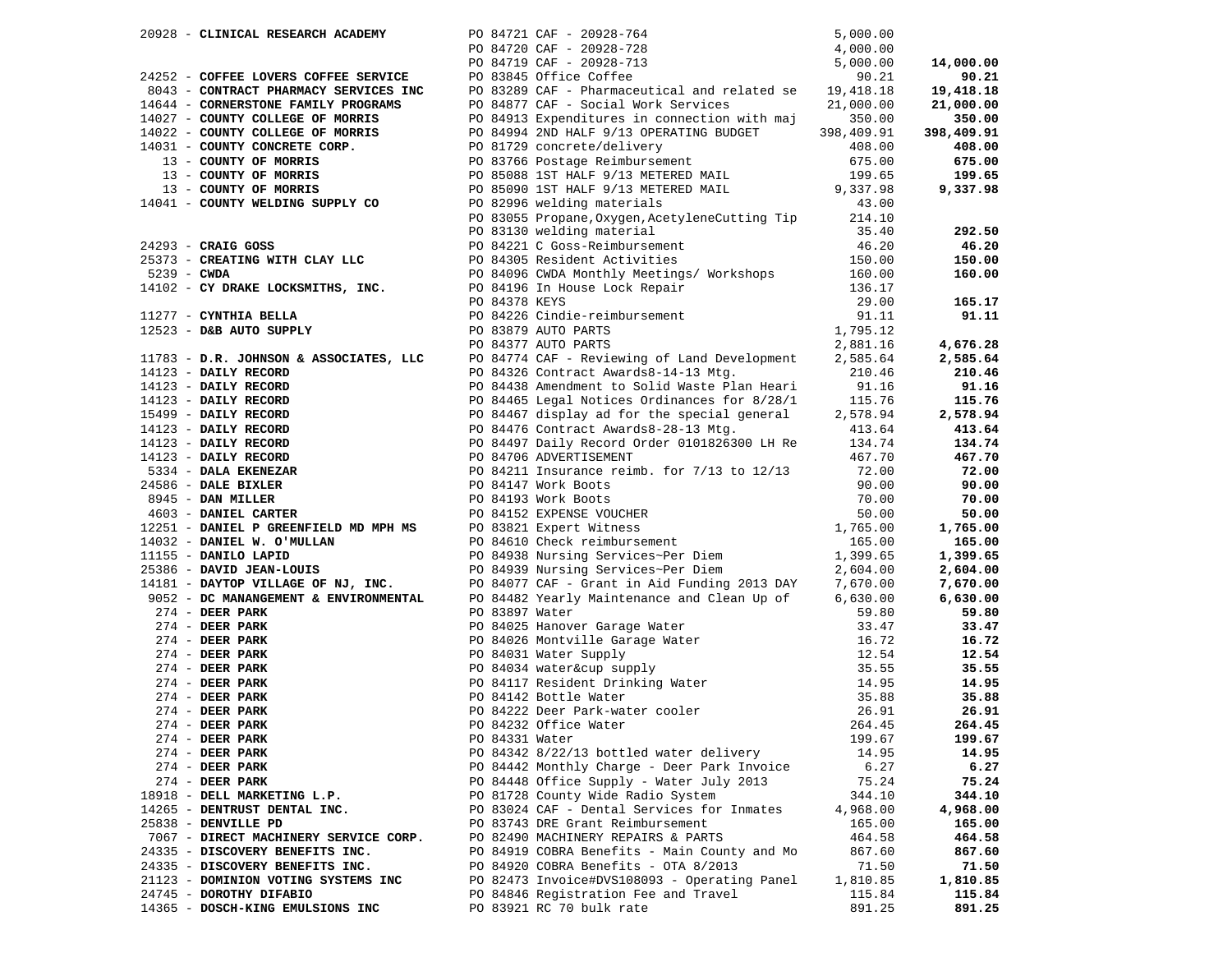|                                        |  | 90 84612 Medicare B Reimbursement January, 2 1,049.00<br>14384 - <b>DOVER HOUSING AUTHORITY</b> PO 84715 CAF - Grant in Aid Funding 2013 Fam 12,986.34<br>16354 - <b>E A MORSE &amp; CO INC.</b> PO 82277 JANITORIAL SUPPLIES<br>14438 - <b>E.A. MOR</b> |          | 1,049.00  |
|----------------------------------------|--|----------------------------------------------------------------------------------------------------------------------------------------------------------------------------------------------------------------------------------------------------------|----------|-----------|
|                                        |  |                                                                                                                                                                                                                                                          |          | 12,986.34 |
|                                        |  |                                                                                                                                                                                                                                                          |          | 464.88    |
|                                        |  |                                                                                                                                                                                                                                                          |          |           |
|                                        |  |                                                                                                                                                                                                                                                          |          | 1,777.50  |
|                                        |  |                                                                                                                                                                                                                                                          |          | 612.56    |
|                                        |  |                                                                                                                                                                                                                                                          |          | 560.00    |
|                                        |  |                                                                                                                                                                                                                                                          |          | 201.00    |
|                                        |  |                                                                                                                                                                                                                                                          |          | 428.05    |
|                                        |  |                                                                                                                                                                                                                                                          |          | 518.14    |
|                                        |  |                                                                                                                                                                                                                                                          |          | 507.25    |
|                                        |  |                                                                                                                                                                                                                                                          |          | 39.00     |
|                                        |  |                                                                                                                                                                                                                                                          |          | 19,085.50 |
|                                        |  |                                                                                                                                                                                                                                                          |          | 21,037.00 |
|                                        |  |                                                                                                                                                                                                                                                          |          | 43.12     |
|                                        |  |                                                                                                                                                                                                                                                          |          | 72.00     |
|                                        |  |                                                                                                                                                                                                                                                          |          | 50.96     |
|                                        |  | 21368 – ESTATE OF THERESA LATORE<br>20265 – EVELYN TOLENTINO<br>20265 – EVELYN TOLENTINO<br>20265 – EVELYN TOLENTINO<br>20265 – EVELYN TOLENTINO<br>20265 – EVERTON DUHANEY<br>20265 – EVERTON DUHANEY<br>20265 – EVERTON DUHANEY<br>20265 – E           |          | 629.40    |
|                                        |  |                                                                                                                                                                                                                                                          |          | 1,120.00  |
|                                        |  |                                                                                                                                                                                                                                                          |          | 90.00     |
|                                        |  |                                                                                                                                                                                                                                                          |          | 165.00    |
|                                        |  |                                                                                                                                                                                                                                                          |          | 50.00     |
|                                        |  |                                                                                                                                                                                                                                                          |          | 80.00     |
|                                        |  |                                                                                                                                                                                                                                                          |          |           |
|                                        |  |                                                                                                                                                                                                                                                          |          |           |
|                                        |  |                                                                                                                                                                                                                                                          |          |           |
|                                        |  |                                                                                                                                                                                                                                                          |          | 427.66    |
|                                        |  |                                                                                                                                                                                                                                                          |          | 793.38    |
|                                        |  |                                                                                                                                                                                                                                                          |          | 2,370.00  |
|                                        |  |                                                                                                                                                                                                                                                          |          | 2,502.00  |
|                                        |  |                                                                                                                                                                                                                                                          |          | 195.00    |
|                                        |  |                                                                                                                                                                                                                                                          |          | 126.93    |
|                                        |  |                                                                                                                                                                                                                                                          |          | 1,200.00  |
|                                        |  |                                                                                                                                                                                                                                                          |          | 528.00    |
|                                        |  |                                                                                                                                                                                                                                                          |          | 1,290.00  |
|                                        |  |                                                                                                                                                                                                                                                          |          |           |
|                                        |  | 14604 - EXERU COMPANY TRIS CO. NO. 1<br>165.00<br>1669 - EXERU COMPUNICATIONS<br>1679 - FAIRMONNT FIRE CO. NO. 1<br>1679 - FAIRMONNT FIRE CO. NO. 1<br>1679 - FAIRMONNT FIRE CO. NO. 1<br>1679 - TAIRMONNT FIRE TRIS (NOTE)<br>16668 - FEDE              |          | 409.45    |
|                                        |  |                                                                                                                                                                                                                                                          |          |           |
|                                        |  | 14857 - GARDEN STATE HIGHWAY<br>14857 - GARDEN STATE HIGHWAY<br>1699 - CARD BROKS<br>1908 - CARY LINDSTEDT<br>1908 - GARY LINDSTEDT<br>1908 - GEN-EL SAFETY & INDUSTRIAL<br>14726 - GEN-EL SAFETY & INDUSTRIAL<br>1908 - CARY LINDSTED<br>2911           |          | 4,419.00  |
|                                        |  |                                                                                                                                                                                                                                                          |          |           |
|                                        |  |                                                                                                                                                                                                                                                          |          | 2,027.00  |
|                                        |  |                                                                                                                                                                                                                                                          |          | 79.99     |
|                                        |  |                                                                                                                                                                                                                                                          |          | 521.34    |
|                                        |  |                                                                                                                                                                                                                                                          |          |           |
|                                        |  | 10824 - GEORGE COPPOLA<br>24819 - GEORGE COPPOLA<br>24819 - GEORGE VAN YAHRES<br>24819 - GEORGE VAN YAHRES<br>24829 - GEORGE VAN YAHRES<br>269 - GEORGINA GRAY-HORSLEY<br>269 - GEORGINA GRAY-HORSLEY<br>269 - GEORGINA GRAY-HORSLEY<br>269 -            |          | 434.00    |
|                                        |  |                                                                                                                                                                                                                                                          |          | 30.00     |
|                                        |  |                                                                                                                                                                                                                                                          |          | 90.00     |
|                                        |  |                                                                                                                                                                                                                                                          |          | 1,342.32  |
|                                        |  |                                                                                                                                                                                                                                                          |          | 424.00    |
|                                        |  | 21818 - GET WELL HOUSE CALLS P.C. PO 84676 COMPETENCY EVALUATION OF APS 400.00                                                                                                                                                                           |          | 400.00    |
| $6316$ - GILBY'S                       |  | PO 84053 Training Apparel for Officers                                                                                                                                                                                                                   | 2,000.00 | 2,000.00  |
| 14916 - GILL ASSOCIATES IDENTIFICATION |  | PO 83673 film for the Id machine                                                                                                                                                                                                                         | 423.50   | 423.50    |
| 5318 - GLENN DOUGLAS                   |  | PO 84212 WORK BOOTS                                                                                                                                                                                                                                      | 90.00    | 90.00     |
| 23934 - GLOBAL COMPUTER SYSTEMS        |  | PO 80077 Megan's Law Solid State Drives                                                                                                                                                                                                                  | 610.17   | 610.17    |
| 23934 - GLOBAL COMPUTER SYSTEMS        |  | PO 80079 Hard Drives                                                                                                                                                                                                                                     | 1,484.07 | 1,484.07  |
| 23934 - GLOBAL COMPUTER SYSTEMS        |  | PO 80081 DVD Burmer                                                                                                                                                                                                                                      | 236.42   | 236.42    |
| 11788 - GLOCK PROFESSIONAL INC         |  | PO 84049 Armorer's Course Training - D. Lair                                                                                                                                                                                                             | 195.00   | 195.00    |
| $14984 -$ GRAINGER                     |  | PO 81159 BLDG MAINT/ SM TOOLS/ HVAC                                                                                                                                                                                                                      | 1,216.14 |           |
|                                        |  | PO 84453 Eugipment                                                                                                                                                                                                                                       | 36.65    | 1,252.79  |
| $14983$ - GRAINGER                     |  | PO 82501 MACHINERY REPAIRS & PARTS                                                                                                                                                                                                                       | 309.12   |           |
|                                        |  | PO 82492 MAINTENANCE PARTS & SUPPLIES                                                                                                                                                                                                                    | 94.68    | 403.80    |
| $24884$ - GRAINGER                     |  | PO 83081 Equipment                                                                                                                                                                                                                                       | 280.39   | 280.39    |
| 804 - GRAY SUPPLY CORP                 |  | PO 83783 wacker vibrator                                                                                                                                                                                                                                 | 900.00   | 900.00    |
|                                        |  |                                                                                                                                                                                                                                                          |          |           |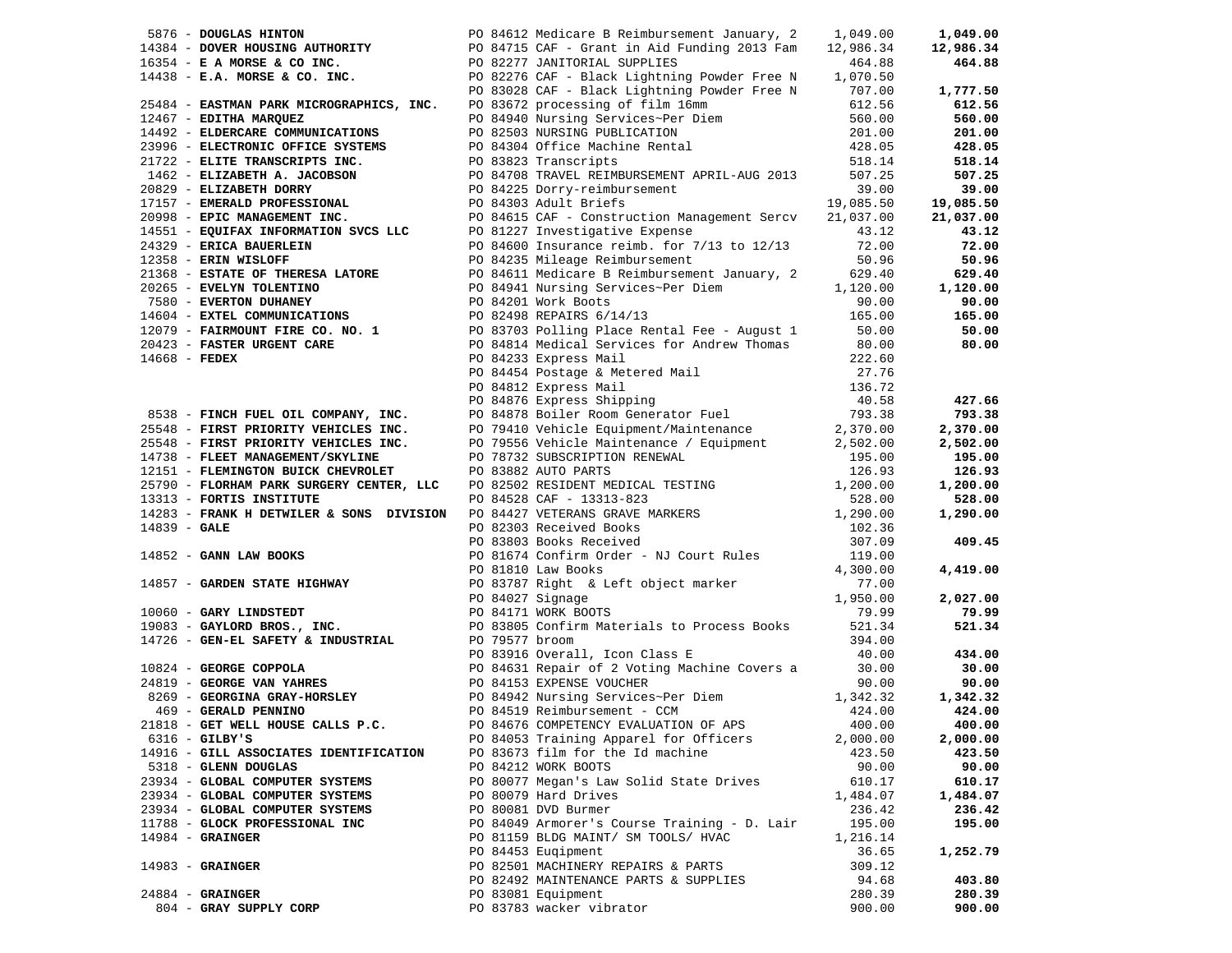|                  | 15027 - GTI INTERNET           |                                                                                                                                                                                                                               | 299.40    | 299.40     |
|------------------|--------------------------------|-------------------------------------------------------------------------------------------------------------------------------------------------------------------------------------------------------------------------------|-----------|------------|
|                  |                                | PO 83807 Annual Subscription – mclib.info 2<br>PO 84879 Resident Oxygen                                                                                                                                                       |           | 1,990.74   |
|                  |                                |                                                                                                                                                                                                                               |           | 1,827.30   |
|                  |                                |                                                                                                                                                                                                                               |           | 654.77     |
|                  |                                |                                                                                                                                                                                                                               |           | 1,120.00   |
|                  |                                |                                                                                                                                                                                                                               |           |            |
|                  |                                |                                                                                                                                                                                                                               |           | 4,500.00   |
|                  |                                |                                                                                                                                                                                                                               |           | 11,473.00  |
|                  |                                |                                                                                                                                                                                                                               |           | 300.00     |
|                  |                                |                                                                                                                                                                                                                               |           | 90.00      |
|                  |                                |                                                                                                                                                                                                                               |           | 2,942.80   |
|                  |                                |                                                                                                                                                                                                                               |           | 42,000.00  |
|                  |                                |                                                                                                                                                                                                                               |           | 3,999.60   |
|                  |                                |                                                                                                                                                                                                                               |           | 80.00      |
|                  |                                |                                                                                                                                                                                                                               |           | 516.36     |
|                  |                                |                                                                                                                                                                                                                               |           | 154,930.77 |
|                  |                                |                                                                                                                                                                                                                               |           |            |
|                  |                                |                                                                                                                                                                                                                               |           | 104,107.49 |
|                  |                                |                                                                                                                                                                                                                               |           | 29,657.97  |
|                  |                                |                                                                                                                                                                                                                               |           | 2,071.65   |
|                  |                                |                                                                                                                                                                                                                               |           | 2,498.00   |
|                  |                                |                                                                                                                                                                                                                               |           | 4,000.00   |
|                  |                                |                                                                                                                                                                                                                               |           | 1,967.55   |
|                  |                                |                                                                                                                                                                                                                               |           | 46.01      |
|                  |                                |                                                                                                                                                                                                                               |           | 2,200.00   |
|                  |                                |                                                                                                                                                                                                                               |           | 9.16       |
|                  |                                |                                                                                                                                                                                                                               |           |            |
|                  |                                |                                                                                                                                                                                                                               |           | 710.00     |
|                  |                                |                                                                                                                                                                                                                               |           | 1,500.00   |
|                  |                                |                                                                                                                                                                                                                               |           | 90.00      |
|                  |                                |                                                                                                                                                                                                                               |           | 1,540.00   |
|                  |                                |                                                                                                                                                                                                                               |           | 80.00      |
|                  |                                |                                                                                                                                                                                                                               |           | 785.82     |
|                  |                                |                                                                                                                                                                                                                               |           | 49.00      |
|                  |                                |                                                                                                                                                                                                                               |           | 500.00     |
|                  |                                | 1977: Gram Hammann, and the state of the state of the state of the state of the state of the state of the state of the state of the state of the state of the state of the state of the state of the state of the state of th |           | 61.25      |
|                  |                                |                                                                                                                                                                                                                               |           | 2,443.82   |
|                  |                                |                                                                                                                                                                                                                               |           | 357.22     |
|                  |                                |                                                                                                                                                                                                                               |           | 37.60      |
|                  |                                |                                                                                                                                                                                                                               |           |            |
|                  |                                |                                                                                                                                                                                                                               |           | 47.09      |
|                  |                                |                                                                                                                                                                                                                               |           | 64.37      |
|                  |                                |                                                                                                                                                                                                                               |           | 3,016.62   |
|                  |                                |                                                                                                                                                                                                                               |           | 2,192.30   |
|                  |                                |                                                                                                                                                                                                                               |           | 629.32     |
|                  |                                |                                                                                                                                                                                                                               |           | 35.40      |
|                  |                                |                                                                                                                                                                                                                               |           | 60,872.64  |
|                  |                                |                                                                                                                                                                                                                               |           |            |
|                  |                                |                                                                                                                                                                                                                               |           |            |
|                  |                                |                                                                                                                                                                                                                               |           |            |
|                  |                                |                                                                                                                                                                                                                               |           |            |
|                  |                                |                                                                                                                                                                                                                               |           |            |
|                  |                                |                                                                                                                                                                                                                               |           | 14,400.00  |
|                  |                                |                                                                                                                                                                                                                               |           |            |
|                  |                                |                                                                                                                                                                                                                               |           | 210.00     |
|                  | 1742 - JESSYKA THURDEKOOS      | PO 84606 Insurance reimb. for 7/13 to 12/13                                                                                                                                                                                   | 72.00     | 72.00      |
|                  | 15508 - JML MEDICAL INC.       | PO 84300 CAF - Medical Supplies                                                                                                                                                                                               | 5,014.62  |            |
|                  |                                | PO 84299 CAF - Medical Supplies                                                                                                                                                                                               | 16,354.79 |            |
|                  |                                | PO 84884 CAF - Medical Supplies                                                                                                                                                                                               | 5,323.46  | 26,692.87  |
|                  | 779 - JOE CIFELLI              | PO 84858 Triangle Scale                                                                                                                                                                                                       | 17.99     | 17.99      |
|                  | $12065$ - JOHN FAENZA          | PO 84458 Associations & Memebership                                                                                                                                                                                           | 130.00    | 130.00     |
|                  | 11124 - JOHN MACLEAN           | PO 84392 WORK BOOTS                                                                                                                                                                                                           | 79.99     | 79.99      |
|                  | 3136 - JOHN SKEWES             | PO 84623 Work Boots                                                                                                                                                                                                           | 90.00     | 90.00      |
| 6071 - JOHN ZEEK |                                | PO 84318 2013 WORK BOOTS - SUPV                                                                                                                                                                                               | 90.00     | 90.00      |
|                  | 5674 - JOHNSON & CONWAY LLP    | PO 84818 Legal services-August, 2013                                                                                                                                                                                          | 2,997.67  |            |
|                  |                                |                                                                                                                                                                                                                               |           |            |
|                  |                                | PO 84820 Open Space Preservation Trust Fund-                                                                                                                                                                                  | 3,676.17  |            |
|                  |                                | PO 84822 Berkshire Valley Road Easement-lega                                                                                                                                                                                  | 96.77     | 6,770.61   |
|                  | 2998 - JOHNSTON COMMUNICATIONS | PO 83824 Control Panel                                                                                                                                                                                                        | 1,695.00  |            |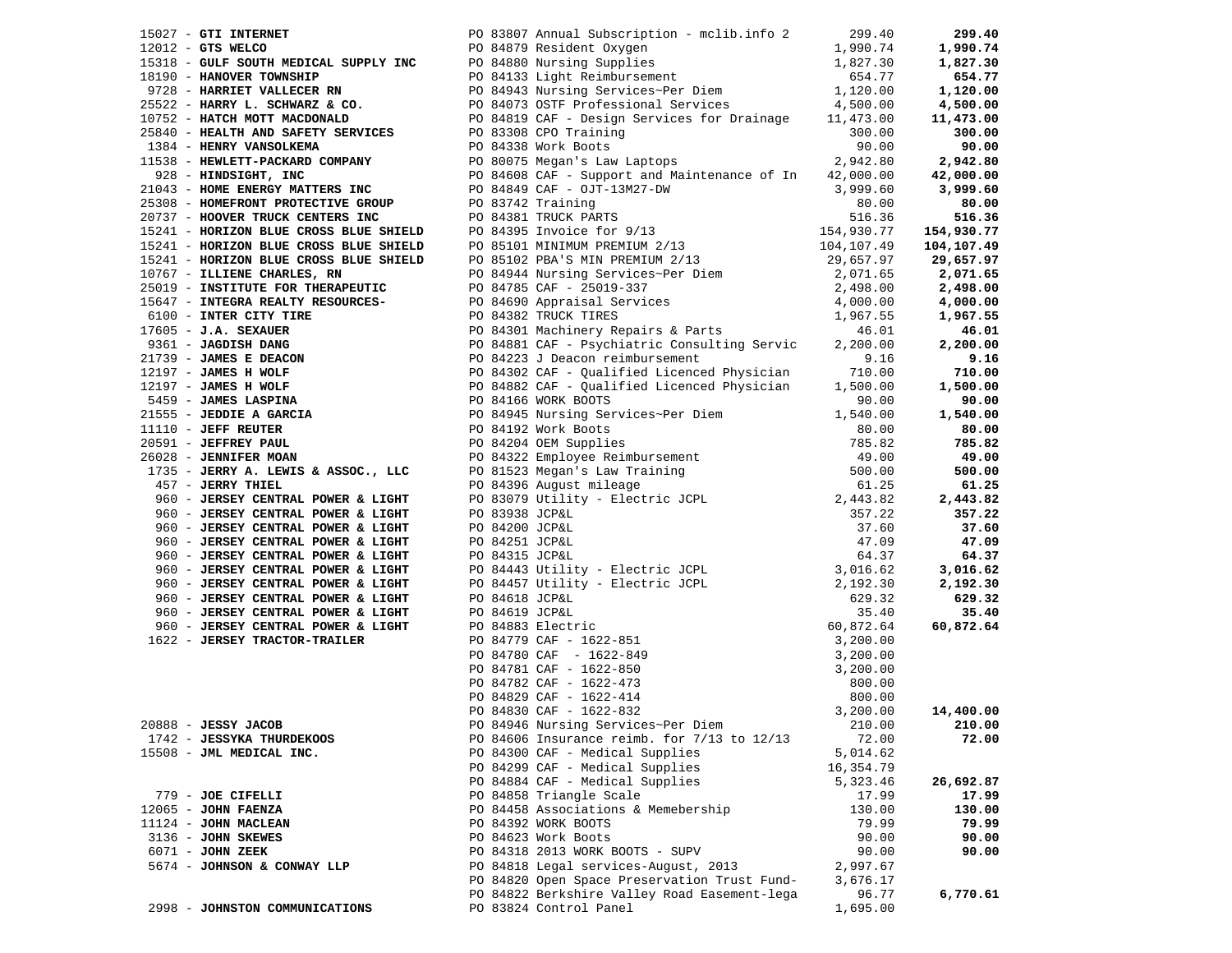|                                                                    | 90 84030 Phone service<br>PO 84837 CAF - 10496-584<br>PO 84583 Mar. 2013 to May 2013.<br>PO 84583 Mar. 2013 to May 2013.<br>PO 84865 Employee Reimbursement<br>PO 84332 EXPENSE VOUCHER<br>PO 84111 CAF - Realignment of Boonton Avenue<br>2           |                                        | 2,220.00     |
|--------------------------------------------------------------------|--------------------------------------------------------------------------------------------------------------------------------------------------------------------------------------------------------------------------------------------------------|----------------------------------------|--------------|
| 10496 - JUMBOOL DRIVING SCHOOL                                     |                                                                                                                                                                                                                                                        |                                        | 3,200.00     |
| 20776 - KAREN GOTTSHALL                                            |                                                                                                                                                                                                                                                        |                                        | 165.70       |
| 21317 - KAREN HOGAN                                                |                                                                                                                                                                                                                                                        |                                        | 36.30        |
| $11239 -$ KAREN WEBSTER                                            |                                                                                                                                                                                                                                                        |                                        | 31.60        |
|                                                                    |                                                                                                                                                                                                                                                        |                                        |              |
| 15565 - KELLER & KIRKPATRICK                                       |                                                                                                                                                                                                                                                        |                                        |              |
|                                                                    | PO 84589 CAF - Services for Replacement of C 9,071.57                                                                                                                                                                                                  |                                        |              |
|                                                                    | PO 84595 CAF - Construction Inspection Servi 10,218.00                                                                                                                                                                                                 |                                        | 23,753.57    |
| 15570 - KENNEDY CULVERT & SUPPLY CO                                | PO 84033 Bartley Rd Br. 1117 Mt. Olive                                                                                                                                                                                                                 | 1,170.00                               | 1,170.00     |
| 9635 - KENNON SURVEYING SERVICES, INC                              | PO 84681 Survey Services                                                                                                                                                                                                                               | 4,350.00                               | 4,350.00     |
| 11406 - KONKUS CORPORATION                                         | PO 84790 CAF - Replacement of Bridge #1400-6 335,127.42                                                                                                                                                                                                |                                        | 335, 127. 42 |
| 801 - KRISTINE A. BEIRNE                                           | PO 84677 EXPENSE VOUCHER                                                                                                                                                                                                                               | 56.10                                  | 56.10        |
| 25556 - KRISTINE PHIPANY                                           |                                                                                                                                                                                                                                                        | 150.00                                 | 150.00       |
| 15657 - KURT'S LOCKSMITH SERVICE, LLC                              | PO 84298 Resident Activities<br>PO 84297 Lock & Key Repair<br>PO 84888 Lock & Key Repair<br>PO 81231 Copier Lease<br>PO 84122 Copier Lease<br>PO 84126 Office Machine Rental<br>PO 84456 Interpretor Fees<br>PO 84456 Interpretor Fees<br>PO 84794 CAF | 821.00                                 |              |
|                                                                    |                                                                                                                                                                                                                                                        | 430.00                                 | 1,251.00     |
| 12650 - KYOCERA MITA AMERICA, INC.                                 |                                                                                                                                                                                                                                                        | 1,439.19                               | 1,439.19     |
| 12650 - KYOCERA MITA AMERICA, INC.                                 |                                                                                                                                                                                                                                                        |                                        | 1,090.68     |
| 12650 - KYOCERA MITA AMERICA, INC.                                 |                                                                                                                                                                                                                                                        | $1,090.68$<br>$5,157.46$<br>$1,390.60$ | 5,157.46     |
| 12726 - LANGUAGE LINE SERVICES                                     |                                                                                                                                                                                                                                                        | 1,390.60                               | 1,390.60     |
| 20143 - LASCOMP INSTITUTE                                          | PO 84794 CAF - 20143-784                                                                                                                                                                                                                               | 800.00                                 | 800.00       |
| 25486 - LASZLO CSENGETO                                            | PO 84591 August mileage                                                                                                                                                                                                                                | 22.75                                  | 22.75        |
|                                                                    | 25383 - LAW OFFICE OF ROBERT J. GREENBAUM PO 84823 Various legal services August, 2013                                                                                                                                                                 | 4,944.00                               | 4,944.00     |
|                                                                    |                                                                                                                                                                                                                                                        |                                        |              |
| 61 - LEADERSHIP SEMINARS                                           | PO 84424 CONTINUING EDUCATION PROGRAM                                                                                                                                                                                                                  | 588.00                                 | 588.00       |
| 5855 - LEXIS NEXIS                                                 | PO 83808 Confirm On-Line Svc for Period July                                                                                                                                                                                                           | 174.00                                 | 174.00       |
| 11936 - LEXISNEXIS RISK DATA                                       | PO 74479 Monthly Statement                                                                                                                                                                                                                             | 155.00                                 |              |
|                                                                    | PO 77978 Statement - $4/1/13$ - $4/30/13$                                                                                                                                                                                                              | 155.00                                 |              |
|                                                                    | PO 79998 Monthly Statement - 5/1/13 - 5/31/1                                                                                                                                                                                                           | 155.25                                 |              |
|                                                                    | PO 80847 Monthly Statement -                                                                                                                                                                                                                           | 155.00                                 |              |
|                                                                    | PO 82930 Monthly Statement - 7/1/13 - 7/31/1                                                                                                                                                                                                           | 155.00                                 | 775.25       |
| 5989 - LINCOLN TECHNICAL INSTITUTE                                 | PO 84838 CAF - 42928-811                                                                                                                                                                                                                               | 3,098.25                               | 3,098.25     |
| 412 - LINDA CSENGETO                                               | PO 84601 Mileage & Insurance reimb. for 6/13                                                                                                                                                                                                           | 212.35                                 | 212.35       |
| 15816 - LONGFELLOWS SANDWICH DELI                                  | PO 83865 Training                                                                                                                                                                                                                                      | 315.00                                 | 315.00       |
| 15816 - LONGFELLOWS SANDWICH DELI                                  | PO 84048 Undersheriff R. Wall Swearing In                                                                                                                                                                                                              | 300.00                                 | 300.00       |
| 15816 - LONGFELLOWS SANDWICH DELI                                  | PO 84113 PRT Training Refreshments 8/27/13                                                                                                                                                                                                             | 216.25                                 | 216.25       |
| 15816 - LONGFELLOWS SANDWICH DELI                                  | PO 84914 Department Directors Meeting                                                                                                                                                                                                                  | 52.00                                  | 52.00        |
| 15609 - LORI L. KINTNER                                            | PO 84636 July-Aug. travel reimbursement                                                                                                                                                                                                                | 27.37                                  | 27.37        |
| 1357 - LOU CASTALDI                                                | PO 84622 Work Boots                                                                                                                                                                                                                                    | 90.00                                  | 90.00        |
| 21100 - LOUISE R. MACCHIA                                          |                                                                                                                                                                                                                                                        | 1,067.50                               | 1,067.50     |
| 15850 - LUM, DRASCO & POSITAN LLC                                  |                                                                                                                                                                                                                                                        | 6,669.10                               | 6,669.10     |
| 12326 - LYNDA.COM INC                                              | PO 84947 Nursing Services~Per Diem<br>PO 84688 Legal Services<br>PO 81755 Annual Renewal<br>PO 84244 Training                                                                                                                                          | 1,750.00                               | 1,750.00     |
| 15883 - M.C. BAR ASSOCIATION                                       | PO 84244 Training                                                                                                                                                                                                                                      | 50.00                                  | 50.00        |
| 20783 - MA. LIZA IMPERIAL                                          |                                                                                                                                                                                                                                                        | 840.00                                 | 840.00       |
|                                                                    | PO 84959 Nursing Services~Per Diem<br>PO 84948 Nursing Services~Per Diem                                                                                                                                                                               | 2,240.00                               | 2,240.00     |
| 7568 - <b>MADUKWE IMO IBOKO, RN</b><br>12638 - <b>MAIRA ROGERS</b> |                                                                                                                                                                                                                                                        |                                        |              |
| 12638 - MAIRA ROGERS                                               |                                                                                                                                                                                                                                                        | 143.75                                 | 143.75       |
| 20710 - MAMMA CATERINA                                             | PO 84213 Mi. & Insurance reimb. for 6/13 to<br>PO 84863 Western Shelter Set Up<br>PO 83384 Temporary staffing<br>PO 83867 temporary staffing<br>PO 83862 temporary staffing<br>PO 83862 temporary staffing                                             | 153.45                                 | 153.45       |
| 3210 - MANPOWER                                                    |                                                                                                                                                                                                                                                        | 870.94                                 |              |
|                                                                    |                                                                                                                                                                                                                                                        | 907.20                                 |              |
|                                                                    |                                                                                                                                                                                                                                                        | 1,428.33                               | 3,206.47     |
| 25080 - MARIA CARMELITA OBLINA                                     | PO 84949 Nursing Services~Per Diem                                                                                                                                                                                                                     | 1,120.00                               | 1,120.00     |
| 21782 - MARIE Y THOMAS                                             | PO 84866 Employee Reimbursement                                                                                                                                                                                                                        | 30.00                                  | 30.00        |
| 8389 - MARIN CONSULTING ASSOCIATES                                 | PO 84241 Training                                                                                                                                                                                                                                      | 240.00                                 | 240.00       |
| 25270 - MARK CHIAROLANZA                                           | PO 84329 Reimbursement - 2nd Tuition/Kean Un                                                                                                                                                                                                           | 1,716.00                               | 1,716.00     |
| $11023$ - MARTHA YAGHI                                             | PO 84950 Nursing Services~Per Diem                                                                                                                                                                                                                     | 837.20                                 | 837.20       |
| 20781 - MARY JANE M. ARCINAS                                       | PO 84951 Nursing Servicves~Per Diem                                                                                                                                                                                                                    | 838.25                                 | 838.25       |
| 11046 - MATT BELLACE PHD PRESENTATIONS LLC                         | PO 84848 Speeker Fees for Natural High Comed                                                                                                                                                                                                           | 2,100.00                               | 2,100.00     |
| 2203 - MC LEAGUE OF MUNICIPALITIES                                 | PO 83523 Registration for Deena Leary to att                                                                                                                                                                                                           | 35.00                                  |              |
|                                                                    | PO 84139 MCLOM Dinner                                                                                                                                                                                                                                  | 350.00                                 | 385.00       |
| 4783 - MEDICAL & DENTAL INSTITUTE                                  | PO 84783 CAF - 4783-11                                                                                                                                                                                                                                 | 3,200.00                               | 3,200.00     |
| 8443 - MELOJANE CELESTINO                                          | PO 84952 Nursing Services~Per Diem                                                                                                                                                                                                                     | 1,120.00                               | 1,120.00     |
| 24005 - MENDHAM TOWNSHIP POLICE                                    | PO 82831 DRE Reimbursement                                                                                                                                                                                                                             | 1,650.00                               | 1,650.00     |
| 24951 - MICHELLE CAPILI                                            | PO 84953 Nursing Services~Per Diem                                                                                                                                                                                                                     | 1,120.00                               | 1,120.00     |
| 295 - MID-ATLANTIC TRUCK CENTRE INC                                | PO 83883 TRUCK PARTS                                                                                                                                                                                                                                   | 614.77                                 |              |
|                                                                    | PO 84383 TRUCK PARTS                                                                                                                                                                                                                                   | 209.88                                 | 824.65       |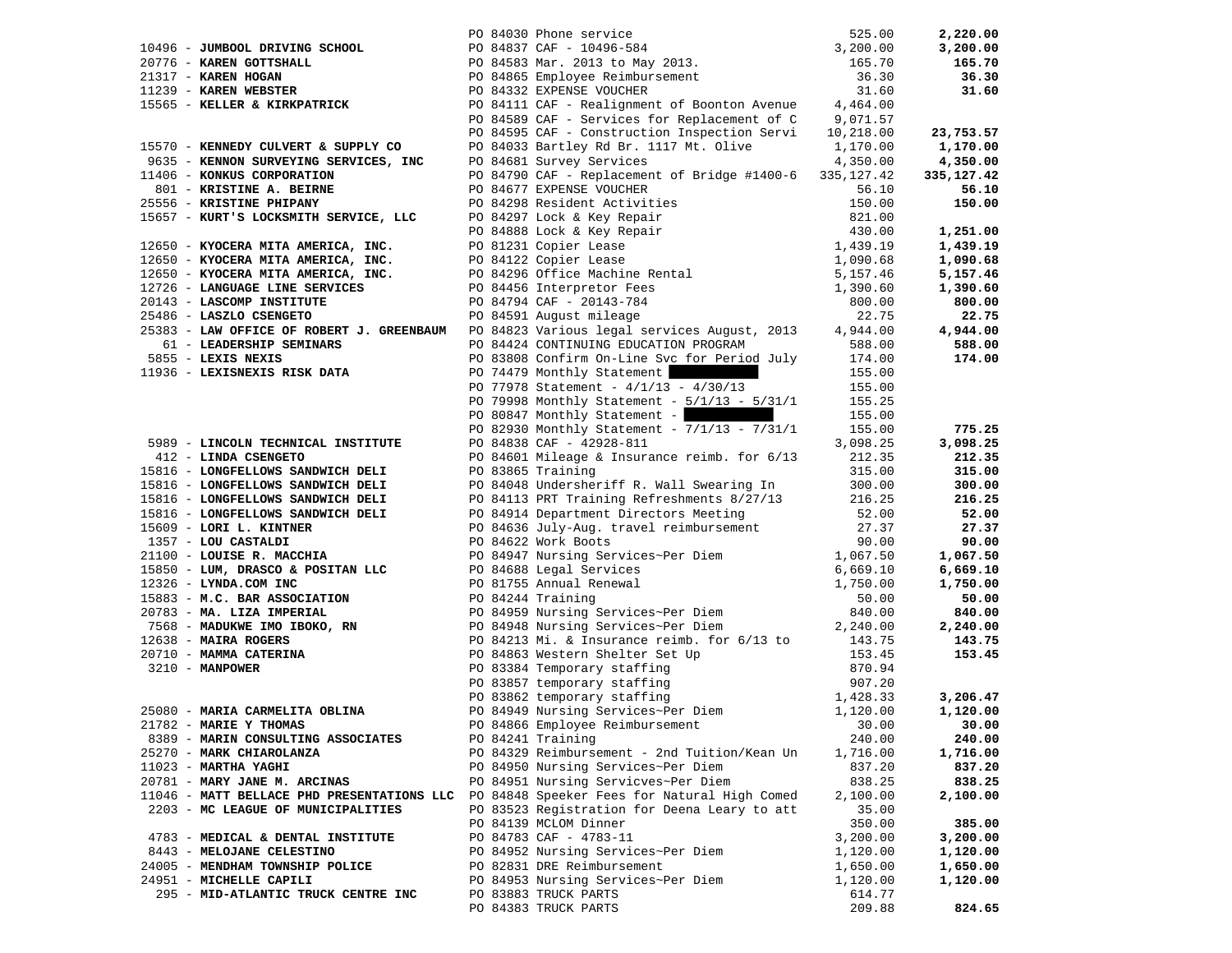|                                      |                                                                                                                                                                                                                               |           | 125.00<br>544.00 |
|--------------------------------------|-------------------------------------------------------------------------------------------------------------------------------------------------------------------------------------------------------------------------------|-----------|------------------|
|                                      |                                                                                                                                                                                                                               |           |                  |
|                                      |                                                                                                                                                                                                                               |           |                  |
|                                      |                                                                                                                                                                                                                               |           |                  |
|                                      |                                                                                                                                                                                                                               |           |                  |
|                                      |                                                                                                                                                                                                                               |           |                  |
|                                      |                                                                                                                                                                                                                               |           |                  |
|                                      |                                                                                                                                                                                                                               |           |                  |
|                                      |                                                                                                                                                                                                                               |           |                  |
|                                      |                                                                                                                                                                                                                               |           |                  |
|                                      |                                                                                                                                                                                                                               |           |                  |
|                                      |                                                                                                                                                                                                                               |           |                  |
|                                      |                                                                                                                                                                                                                               |           |                  |
|                                      |                                                                                                                                                                                                                               |           |                  |
|                                      |                                                                                                                                                                                                                               |           |                  |
|                                      |                                                                                                                                                                                                                               |           |                  |
|                                      |                                                                                                                                                                                                                               |           |                  |
|                                      |                                                                                                                                                                                                                               |           |                  |
|                                      |                                                                                                                                                                                                                               |           |                  |
|                                      |                                                                                                                                                                                                                               |           |                  |
|                                      |                                                                                                                                                                                                                               |           |                  |
|                                      |                                                                                                                                                                                                                               |           |                  |
|                                      |                                                                                                                                                                                                                               |           |                  |
|                                      |                                                                                                                                                                                                                               |           |                  |
|                                      |                                                                                                                                                                                                                               |           |                  |
|                                      |                                                                                                                                                                                                                               |           |                  |
|                                      |                                                                                                                                                                                                                               |           |                  |
|                                      | 1990 - HIMBS TRENER PRODUCTION 1990 - 1991-1991 - 1991-2002 - 1992-2002 - 1992-2002 - 1992-2002 - 1992-2002 - 1992-2002 - 1992-2002 - 1992-2002 - 1992-2002 - 1992-2002 - 1992-2002 - 1992-2002 - 1992-2002 - 1992-2002 - 199 |           |                  |
|                                      |                                                                                                                                                                                                                               |           |                  |
|                                      |                                                                                                                                                                                                                               |           |                  |
|                                      |                                                                                                                                                                                                                               |           | 45,819.00        |
|                                      |                                                                                                                                                                                                                               |           |                  |
|                                      | 20398 - NJ TAXI & BLACK CAR SERVICES LLC PO 84215 Transportation 354.86 354.86 354.86                                                                                                                                         |           |                  |
| 7699 - NJACDS                        | PO 84425 MEMBERSHIP 2013-2014                                                                                                                                                                                                 | 75.00     | 75.00            |
| $5136 - NJACYSC$                     | PO 83701 Annual Membership Dues for Juvenile                                                                                                                                                                                  | 50.00     | 50.00            |
| $3111 - NJJDA$                       | PO 82921 NJJDA Dues                                                                                                                                                                                                           | 40.00     | 40.00            |
| 16738 - NORTHEASTERN HARDWARE CO INC | PO 83978 Shovels, Handles, Brooms                                                                                                                                                                                             | 235.59    | 235.59           |
| 16786 - O'MULLAN & BRADY P.C.        | PO 84422 County Counsel Administration Augus                                                                                                                                                                                  | 21,099.00 | 21,099.00        |
| 4654 - OFFICE TEAM                   | PO 82922 Temporary employee Kimberly Johnson                                                                                                                                                                                  | 1,266.30  |                  |
|                                      | PO 83140 Temporary Employee - Kimberly Johns                                                                                                                                                                                  | 560.79    | 1,827.09         |
| 14076 - OPHELIA V. CRUSE             | PO 84428 EXPENSE VOUCHER                                                                                                                                                                                                      | 47.70     | 47.70            |
| 16863 - PABCO INDUSTRIES, LLC        | PO 84431 OPERATING&REPAIR SUPPLY                                                                                                                                                                                              | 1,277.50  | 1,277.50         |
| 16887 - PAPER MART INC               | PO 84509 Paper / Sheriff's Admin                                                                                                                                                                                              | 264.80    | 264.80           |
| 21551 - PARSIPPANY INN               | PO 84603 Motel Placement                                                                                                                                                                                                      | 30.00     | 30.00            |
| 16890 - PARSIPPANY-TROY HILLS        | PO 84405 CAF - 2013 Municipal Alliance Funds                                                                                                                                                                                  | 9,027.81  | 9,027.81         |
| 7557 - PAT MORAN                     | PO 84314 Work Boots                                                                                                                                                                                                           | 90.00     | 90.00            |
|                                      |                                                                                                                                                                                                                               |           |                  |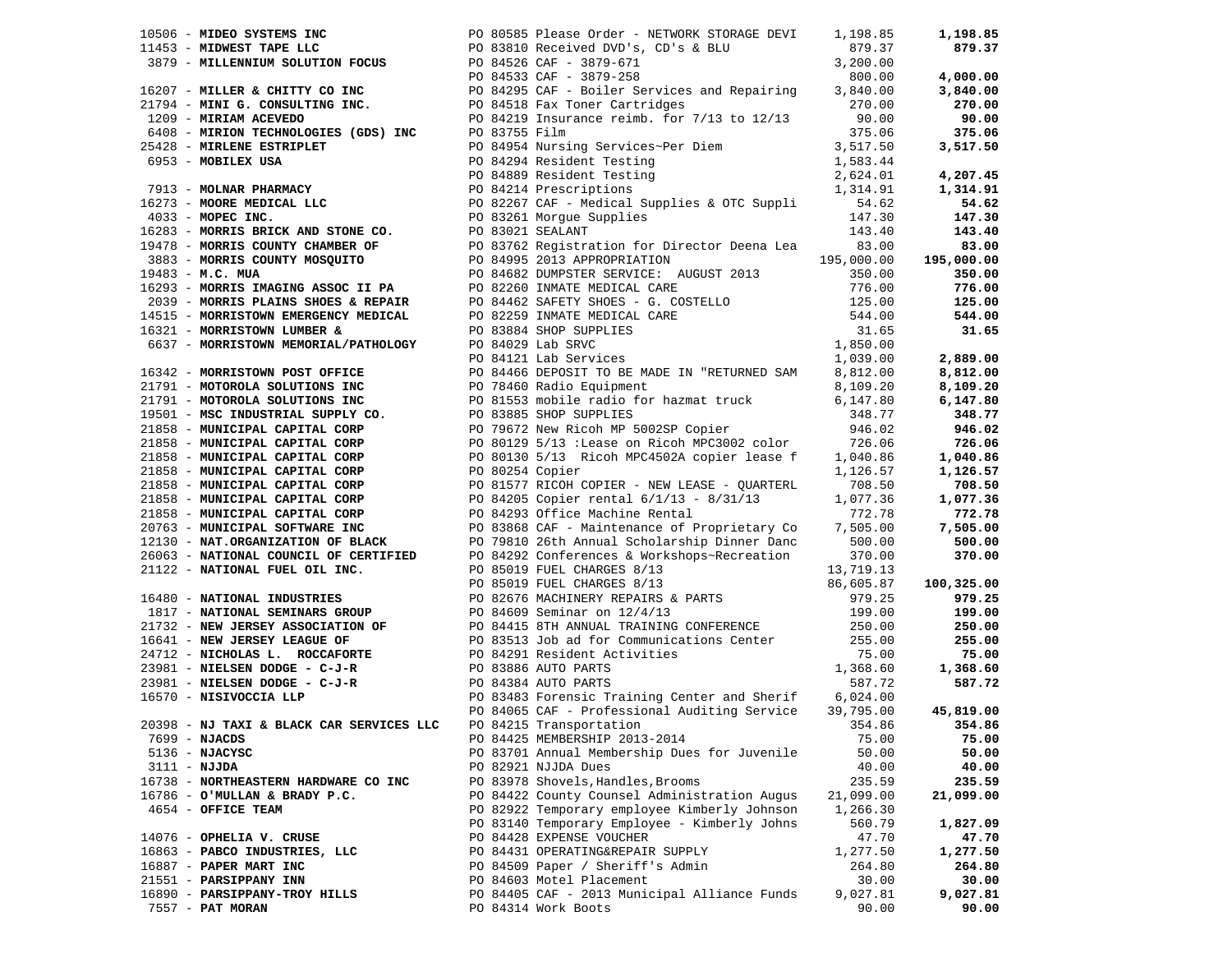|                                        | 1990, average during into the space of the results of the space of the space of the space of the space of the space of the space of the space of the space of the space of the space of the space of the space of the space o |          |          |
|----------------------------------------|-------------------------------------------------------------------------------------------------------------------------------------------------------------------------------------------------------------------------------|----------|----------|
|                                        |                                                                                                                                                                                                                               |          |          |
|                                        |                                                                                                                                                                                                                               |          |          |
|                                        |                                                                                                                                                                                                                               |          |          |
|                                        |                                                                                                                                                                                                                               |          |          |
|                                        |                                                                                                                                                                                                                               |          |          |
|                                        |                                                                                                                                                                                                                               |          |          |
|                                        |                                                                                                                                                                                                                               |          |          |
|                                        |                                                                                                                                                                                                                               |          |          |
|                                        |                                                                                                                                                                                                                               |          |          |
|                                        |                                                                                                                                                                                                                               |          |          |
|                                        |                                                                                                                                                                                                                               |          |          |
|                                        |                                                                                                                                                                                                                               |          |          |
|                                        | $\frac{17419 - \text{ROYAL COMMUNICATIONS INC.}}{P0.82797 \text{ Please Order}} - \text{Parts & \text{Equipment} / } 230.90$                                                                                                  |          |          |
|                                        | PO 84387 RADIO PARTS                                                                                                                                                                                                          | 285.00   |          |
|                                        |                                                                                                                                                                                                                               |          | 3,515.90 |
| 9938 - RUTGERS CENTER FOR CONTINUING   |                                                                                                                                                                                                                               |          |          |
|                                        | PO 84506 Radio installation/removal 3,000.00<br>PO 84522 CAF - 9938-824 3,192.00<br>PO 84831 CAF - 9938-797 3,990.00                                                                                                          |          | 7,182.00 |
| 19806 - RUTGERS UNIVERSITY             | PO 84912 2013 County Administrators Certific                                                                                                                                                                                  | 750.00   | 750.00   |
| $17461 - S$ & S WORLDWIDE, INC.        | PO 84283 Resident Activities                                                                                                                                                                                                  | 268.08   | 268.08   |
| $25252 - SAFE - T$                     | PO 83765 Firefighting Turn Out Gear                                                                                                                                                                                           | 3,556.47 | 3,556.47 |
| 21319 - SCHINDLER ELEVATOR CORPORATION | PO 84898 Contract Charges                                                                                                                                                                                                     | 2,334.14 | 2,334.14 |
| 21319 - SCHINDLER ELEVATOR CORPORATION | PO 84899 Elevator Repair                                                                                                                                                                                                      | 1,103.84 | 1,103.84 |
| 4306 - SCOTT KOSTER                    | PO 84191 Work Boots                                                                                                                                                                                                           | 90.00    | 90.00    |
| 21685 - SENIOR SALON SERVICES LLC      | PO 83566 CAF - Cosmetology Services                                                                                                                                                                                           | 5,754.28 | 5,754.28 |
| 21685 - SENIOR SALON SERVICES LLC      | PO 84900 CAF - Cosmetology Services                                                                                                                                                                                           | 5,568.00 | 5,568.00 |
| 740 - SHAU-YING LIU                    | PO 84607 August mileage                                                                                                                                                                                                       | 71.40    | 71.40    |
| 17621 - SHEAFFER SUPPLY, INC.          | PO 83890 TRUCK PARTS                                                                                                                                                                                                          | 6.90     |          |
|                                        | PO 84389 HARDWARE                                                                                                                                                                                                             | 22.38    | 29.28    |
| 9873 - SHEILA LEARY                    | PO 84354 mileage to Washington DC                                                                                                                                                                                             | 163.10   | 163.10   |
| 19858 - SHERWIN WILLIAMS               | PO 84284 Paint & Supplies                                                                                                                                                                                                     | 136.47   |          |
|                                        |                                                                                                                                                                                                                               |          |          |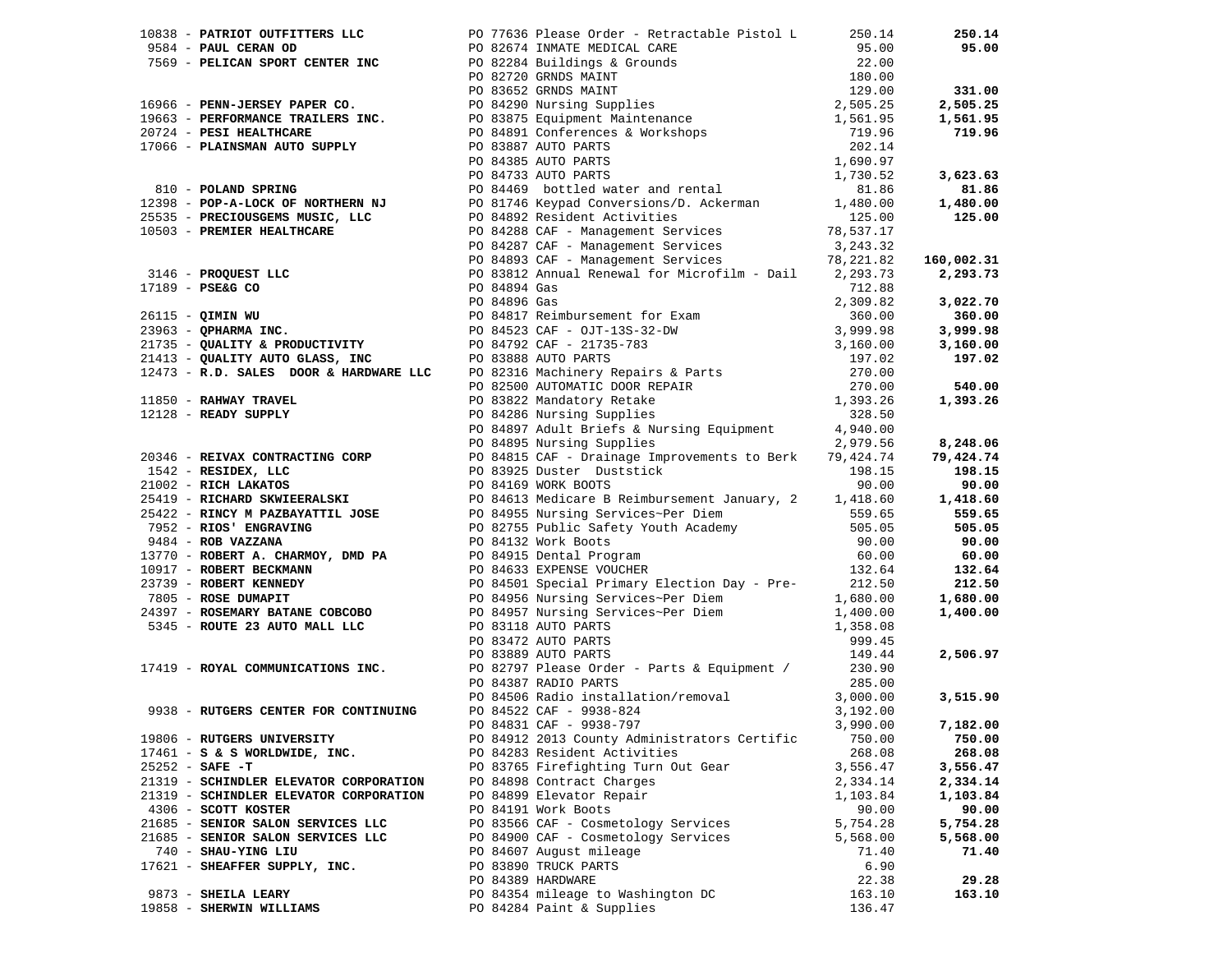| 90 84901 Painting & Paint Supplies<br>17668 - SIRCHIE FINGER PRINT LAB INC.<br>17690 - SMITH & SOLOMON<br>17699 - SMITH MOTOR CO., INC.<br>8503 - SMITH TRACTOR & EQUIPMENT INC.<br>20 83891 AUTO PARTS<br>20 83892 TRUCK PARTS<br>20 83478           |               |                                                                                                                                                                                                                                                |                    | 249.18                 |
|-------------------------------------------------------------------------------------------------------------------------------------------------------------------------------------------------------------------------------------------------------|---------------|------------------------------------------------------------------------------------------------------------------------------------------------------------------------------------------------------------------------------------------------|--------------------|------------------------|
|                                                                                                                                                                                                                                                       |               |                                                                                                                                                                                                                                                |                    | 1,317.20               |
|                                                                                                                                                                                                                                                       |               |                                                                                                                                                                                                                                                |                    | 800.00                 |
|                                                                                                                                                                                                                                                       |               |                                                                                                                                                                                                                                                |                    |                        |
|                                                                                                                                                                                                                                                       |               |                                                                                                                                                                                                                                                |                    | 543.53                 |
| 8503 - SMITH TRACTOR & EQUIPMENT INC.<br>20 84374 EQUIPMENT PARTS<br>20 84374 EQUIPMENT PARTS<br>231.50<br>231.50<br>231.50<br>231.50<br>25081 - SODEXO INC & AFFILIATES<br>25081 - SODEXO INC & AFFILIATES<br>25.40<br>25.40<br>21,090.00<br>21,090. |               |                                                                                                                                                                                                                                                |                    |                        |
|                                                                                                                                                                                                                                                       |               |                                                                                                                                                                                                                                                |                    | 161.85                 |
|                                                                                                                                                                                                                                                       |               |                                                                                                                                                                                                                                                |                    | 331.50                 |
|                                                                                                                                                                                                                                                       |               |                                                                                                                                                                                                                                                |                    | 75.40                  |
|                                                                                                                                                                                                                                                       |               |                                                                                                                                                                                                                                                |                    | 5,464.26               |
|                                                                                                                                                                                                                                                       |               |                                                                                                                                                                                                                                                |                    | 8,853.00               |
|                                                                                                                                                                                                                                                       |               |                                                                                                                                                                                                                                                |                    | 21,090.00              |
| 25855 - SOFTCODE, INC.<br>11348 - SOMERSET COUNTY POLICE<br>21769 - SOPHIE WESTFIELD                                                                                                                                                                  |               |                                                                                                                                                                                                                                                |                    | 150.00                 |
| 21769 - SOPHIE WESTFIELD<br>17762 - SPARWICK CONTRACTING, INC.                                                                                                                                                                                        |               | PO 84635 August travel reimbursement 147.36<br>PO 84800 Drainage East Main in Mendham 143,982.50                                                                                                                                               |                    | 147.36                 |
| 20804 - SPECIALTY MEDICAL PRODUCTS INC.                                                                                                                                                                                                               |               | PO 84902 Nursing Equipment-Resident Monitors 4,068.25                                                                                                                                                                                          |                    | 143,982.50<br>4,068.25 |
| 20804 - SPECIALTY MEDICAL PRODUCTS INC.                                                                                                                                                                                                               |               | PO 84904 Nursing Supplies~Equipment Rental 1,268.40                                                                                                                                                                                            |                    | 1,268.40               |
|                                                                                                                                                                                                                                                       |               |                                                                                                                                                                                                                                                |                    |                        |
|                                                                                                                                                                                                                                                       |               |                                                                                                                                                                                                                                                |                    | 957.60                 |
|                                                                                                                                                                                                                                                       |               |                                                                                                                                                                                                                                                |                    | 119.97                 |
|                                                                                                                                                                                                                                                       |               |                                                                                                                                                                                                                                                |                    | 161.97                 |
|                                                                                                                                                                                                                                                       |               |                                                                                                                                                                                                                                                |                    | 905.85                 |
|                                                                                                                                                                                                                                                       |               |                                                                                                                                                                                                                                                |                    | 90.00                  |
|                                                                                                                                                                                                                                                       |               |                                                                                                                                                                                                                                                |                    | 38.58                  |
|                                                                                                                                                                                                                                                       |               |                                                                                                                                                                                                                                                |                    | 1,355.76               |
|                                                                                                                                                                                                                                                       |               |                                                                                                                                                                                                                                                |                    | 992.02                 |
|                                                                                                                                                                                                                                                       |               |                                                                                                                                                                                                                                                |                    | 257.76                 |
|                                                                                                                                                                                                                                                       |               |                                                                                                                                                                                                                                                |                    | 210.80                 |
|                                                                                                                                                                                                                                                       |               |                                                                                                                                                                                                                                                |                    | 1,074.57               |
|                                                                                                                                                                                                                                                       |               |                                                                                                                                                                                                                                                |                    | 51.05                  |
|                                                                                                                                                                                                                                                       |               |                                                                                                                                                                                                                                                |                    | 1,292.00               |
|                                                                                                                                                                                                                                                       |               |                                                                                                                                                                                                                                                |                    | 115.20                 |
| 4611 - STAPLES BUSINESS ADVANTAGE                                                                                                                                                                                                                     |               |                                                                                                                                                                                                                                                |                    | 122.33<br>214.79       |
| 4611 - STAPLES BUSINESS ADVANTAGE                                                                                                                                                                                                                     |               |                                                                                                                                                                                                                                                |                    |                        |
|                                                                                                                                                                                                                                                       |               |                                                                                                                                                                                                                                                |                    | 109.56                 |
| 4611 - STAPLES BUSINESS ADVANTAGE                                                                                                                                                                                                                     |               |                                                                                                                                                                                                                                                |                    | 2,940.14               |
| 4611 - STAPLES BUSINESS ADVANTAGE                                                                                                                                                                                                                     |               |                                                                                                                                                                                                                                                |                    | 209.99                 |
| 4611 - STAPLES BUSINESS ADVANTAGE                                                                                                                                                                                                                     |               |                                                                                                                                                                                                                                                |                    | 82.93                  |
| 4611 - STAPLES BUSINESS ADVANTAGE                                                                                                                                                                                                                     |               |                                                                                                                                                                                                                                                |                    | 139.53                 |
| 4611 - STAPLES BUSINESS ADVANTAGE                                                                                                                                                                                                                     |               |                                                                                                                                                                                                                                                |                    | 50.01                  |
| 4611 - STAPLES BUSINESS ADVANTAGE                                                                                                                                                                                                                     |               |                                                                                                                                                                                                                                                |                    | 733.64                 |
| 4611 - STAPLES BUSINESS ADVANTAGE                                                                                                                                                                                                                     |               | PO 8417 Adjuster's Office - Office supplies<br>PO 84231 Office supplies<br>PO 84247 Office supplies<br>PO 84247 Office Supplies<br>PO 84247 Office Supplies<br>PO 84282 Office Supplies<br>PO 84282 Office Supplies<br>PO 84334 Supplies<br>PO |                    | 101.09                 |
| 4611 - STAPLES BUSINESS ADVANTAGE                                                                                                                                                                                                                     |               |                                                                                                                                                                                                                                                |                    | 344.22                 |
| 4611 - STAPLES BUSINESS ADVANTAGE                                                                                                                                                                                                                     |               | PO 84499 Invoice 3207474348 - Customer 1054 189.99                                                                                                                                                                                             |                    | 189.99                 |
| 4611 - STAPLES BUSINESS ADVANTAGE                                                                                                                                                                                                                     |               | PO 84632 Staples Invoice 3208940358 - Bd of 311.20                                                                                                                                                                                             |                    | 311.20                 |
| 4611 - STAPLES BUSINESS ADVANTAGE                                                                                                                                                                                                                     |               |                                                                                                                                                                                                                                                |                    | 322.88<br>138.40       |
| 4611 - STAPLES BUSINESS ADVANTAGE<br>4611 - STAPLES BUSINESS ADVANTAGE                                                                                                                                                                                |               | PO 84804 Office supplies & Toner 322.88<br>PO 84807 SANE/SART Label Maker 138.40<br>PO 84911 Office supplies 241.01<br>PO 84911 Office supplies                                                                                                | 241.01             | 241.01                 |
| $17819$ - STAR LEDGER                                                                                                                                                                                                                                 |               | PO 84281 Newspapers for Bistro                                                                                                                                                                                                                 | 94.19              | 94.19                  |
| $19919$ - STAR LEDGER                                                                                                                                                                                                                                 |               | PO 84493 Board of Elections - Notice of Spec                                                                                                                                                                                                   | 54.52              | 54.52                  |
| $17819$ - STAR LEDGER                                                                                                                                                                                                                                 |               | PO 84906 Newspapers for Bistro                                                                                                                                                                                                                 | 76.44              | 76.44                  |
| 17837 - STATE OF NJ                                                                                                                                                                                                                                   | PO 82489 FOOD |                                                                                                                                                                                                                                                | 6,500.12           | 6,500.12               |
| 25836 - STATE OF NJ CIVIL SERVICE COMMISSIO PO 83521 CAMPS Training                                                                                                                                                                                   |               |                                                                                                                                                                                                                                                | 150.00             | 150.00                 |
| 5021 - STATE SHUTTLE INC                                                                                                                                                                                                                              |               | PO 84534 CAF - Subgrant Agreement #STASHUT-1                                                                                                                                                                                                   | 3,650.20           | 3,650.20               |
| 15211 - STEVEN B. HODES, DVM PA                                                                                                                                                                                                                       |               | PO 83756 Physical Exam - K-9 KOBY                                                                                                                                                                                                              | 149.60             | 149.60                 |
| 25928 - STREAMLINE OFFICE SYSTEMS                                                                                                                                                                                                                     |               | PO 83299 MEDICAL LABELS                                                                                                                                                                                                                        | 287.90             | 287.90                 |
| 25400 - SUZIE COLLIN                                                                                                                                                                                                                                  |               | PO 84958 Nursing Services~Per Diem                                                                                                                                                                                                             | 1,986.25           | 1,986.25               |
| 3901 - SYLVIA MIDLER                                                                                                                                                                                                                                  |               | PO 84400 Medicare B Reimbursement January, 2                                                                                                                                                                                                   | 629.40             | 629.40                 |
| $10639$ - TATBIT CO<br>17990 - TELESEARCH INC                                                                                                                                                                                                         |               | PO 84977 PROFESSIONAL SERVICES<br>PO 82169 Temporary staffing                                                                                                                                                                                  | 1,243.23<br>538.20 | 1,243.23               |
|                                                                                                                                                                                                                                                       |               | PO 83760 temporary staffing                                                                                                                                                                                                                    | 2,355.69           |                        |
|                                                                                                                                                                                                                                                       |               | PO 83867 Adjuster Office Temp D. Harlee w/e                                                                                                                                                                                                    | 1,369.88           |                        |
|                                                                                                                                                                                                                                                       |               |                                                                                                                                                                                                                                                |                    |                        |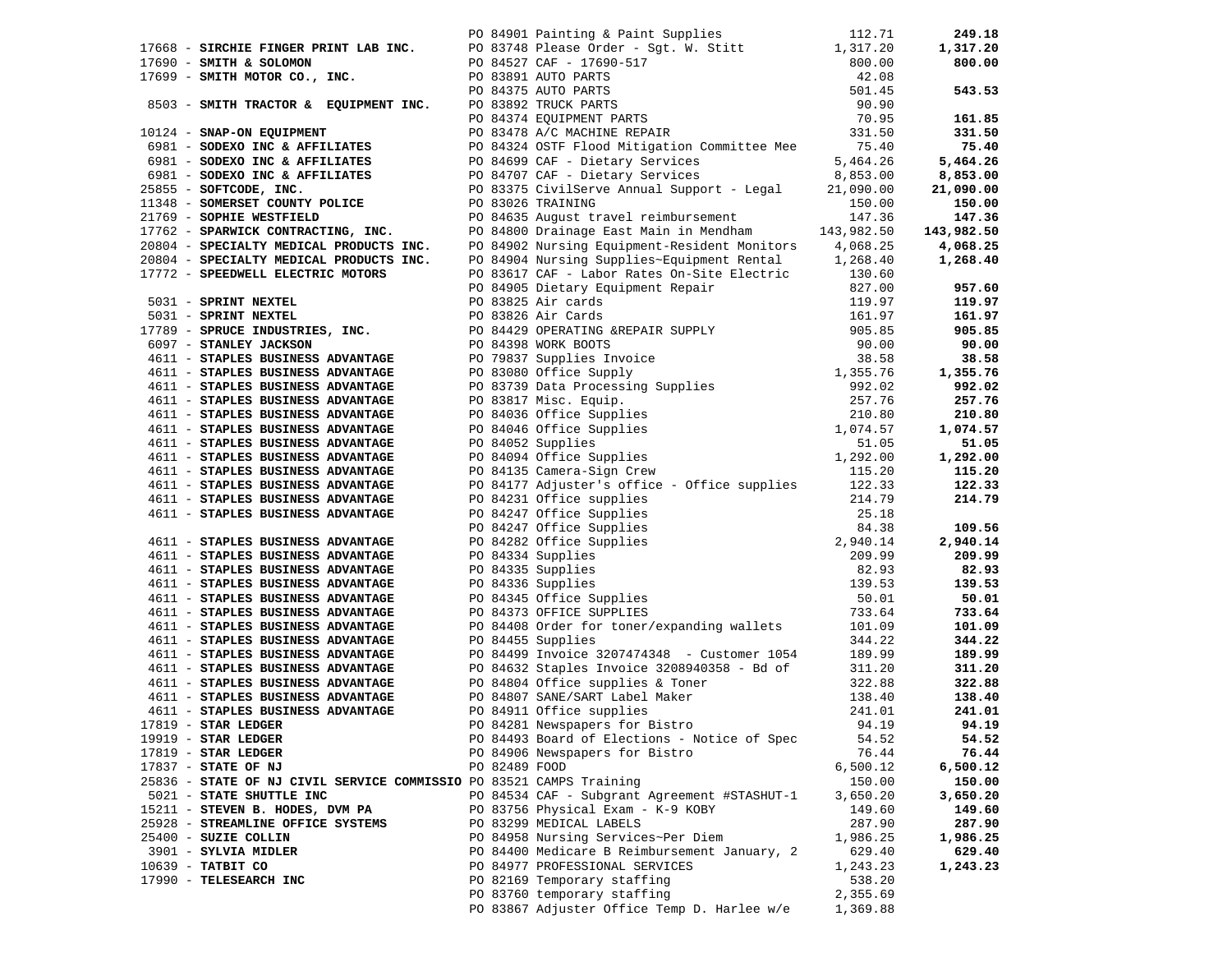|                                                           |  | PO 83769 temporary staffing                                                                                                                                                                                                                           | 275.10           | 4,538.87  |
|-----------------------------------------------------------|--|-------------------------------------------------------------------------------------------------------------------------------------------------------------------------------------------------------------------------------------------------------|------------------|-----------|
| 25504 - TEQUIPMENT INC.                                   |  | PO 80723 Please Order - Smart Board / Intergr 7,964.20                                                                                                                                                                                                |                  | 7,964.20  |
|                                                           |  |                                                                                                                                                                                                                                                       | 650.00           | 650.00    |
| 17242 - THE LAW OFFICE OF                                 |  |                                                                                                                                                                                                                                                       | 955.50           | 955.50    |
|                                                           |  |                                                                                                                                                                                                                                                       |                  | 233.53    |
| 8688 - THE ORTHOPEDIC GROUP<br>19739 - THE RBA GROUP INC. |  | PO 82496 RESIDENT MEDICAL TESTING 233.53<br>PO 84110 CAF - Intersection Analysis & Const 2,787.94                                                                                                                                                     |                  | 2,787.94  |
| 7638 - THE SENIORS RESOURCE GUIDE                         |  | PO 80648 Advertising                                                                                                                                                                                                                                  | 1,350.00         | 1,350.00  |
| 12657 - THOMAS PRIMO                                      |  | PO 80648 Advertising<br>PO 84845 Travel Expense                                                                                                                                                                                                       |                  | 53.35     |
|                                                           |  | 122 - TILCON NEW YORK INC.<br>1764 - TIMEKEEPING SYSTEMS INC<br>1764 - TIMEKEEPING SYSTEMS INC<br>1764 - TOM POLLIO<br>1764 - TOM POLLIO<br>1764 - TOM POLLIO<br>18973 - TOM POLLIO<br>294.32<br>18973 - TOM POLLIO<br>294.32<br>294.32<br>294.32<br> |                  | 13,801.61 |
| 11764 - TIMEKEEPING SYSTEMS INC                           |  |                                                                                                                                                                                                                                                       |                  | 505.01    |
| 3973 - TOM POLLIO                                         |  |                                                                                                                                                                                                                                                       |                  | 294.32    |
|                                                           |  |                                                                                                                                                                                                                                                       |                  | 368.35    |
| 13419 - TOWN OF BOONTON                                   |  |                                                                                                                                                                                                                                                       |                  | 220.00    |
| 1122 - TOWNSHIP OF MORRIS                                 |  |                                                                                                                                                                                                                                                       |                  | 5,627.97  |
| 11837 - TOWNSHIP OF ROXBURY                               |  | PO 84680 CAF - 2013 SCADRTAP<br>PO 81968 AIR QUALITY PERMIT                                                                                                                                                                                           | 6,111.00         | 6,111.00  |
| 20000 - TREASURER-STATE OF NEW JERSEY                     |  |                                                                                                                                                                                                                                                       | 820.00           | 820.00    |
| 20005 - TRICO EQUIPMENT SERVICES LLC                      |  | PO 83894 TRUCK PARTS                                                                                                                                                                                                                                  | 217.86           | 217.86    |
| 12333 - TRIMBOLI & PRUSINOWSKI, LLC                       |  | PO 84367 Legal services-August, 2013 -County                                                                                                                                                                                                          | 2,355.16         |           |
|                                                           |  | PO 84409 Sheriff's Office-legal services Aug                                                                                                                                                                                                          | 3,111.97         | 5,467.13  |
| 24804 - TRITEC OFFICE EQUIPMENT INC                       |  | PO 82157 Office Equipment                                                                                                                                                                                                                             | 3,866.00         | 3,866.00  |
| 24804 - TRITEC OFFICE EQUIPMENT INC                       |  | PO 84227 color copies                                                                                                                                                                                                                                 | 410.41           | 410.41    |
| 4144 - U-LINE SHIPPING SUPPLY                             |  | PO 76498 Please Order - Shelve Unit / CAC Bl                                                                                                                                                                                                          | 2,515.53         | 2,515.53  |
| 9285 - U.S. SECURITY ASSOCIATES, INC.                     |  | PO 84050 CAF - Unarmed Security Guardsf for                                                                                                                                                                                                           | 6,560.18         |           |
|                                                           |  | PO 84210 Security Officer                                                                                                                                                                                                                             | 638.75           |           |
|                                                           |  | PO 84903 CAF - Unarmed Security Guardsf for                                                                                                                                                                                                           | 40,281.27        | 47,480.20 |
| 18217 - UNION COUNTY COLLEGE                              |  | PO 84991 Chargeback Summer Semester 2013                                                                                                                                                                                                              | 2,990.44         | 2,990.44  |
| 18233 - UNITED PARCEL SERVICE                             |  | PO 83814 Postage for ILL Returns                                                                                                                                                                                                                      | 16.66            | 16.66     |
| 446 - UNITRONIX DATA SYSTEMS INC                          |  | PO 84068 CAF - Maintenance of Proprietary Co                                                                                                                                                                                                          | 5,154.31         | 5,154.31  |
| 15732 - UNIVERSAL UNIFORM SALES CO INC                    |  |                                                                                                                                                                                                                                                       | 956.75           | 956.75    |
| 15732 - UNIVERSAL UNIFORM SALES CO INC                    |  | PO 83291 CAF - Custom Fitted Uniforms<br>PO 84459 Uniforms & Accessories                                                                                                                                                                              | 359.95           | 359.95    |
| 20989 - USA ARCHITECTS PLANNERS &                         |  | PO 84594 CAF - Layout Design & Final Documen 24,805.00                                                                                                                                                                                                |                  | 24,805.00 |
| 21751 - VALDA M MCNAB                                     |  |                                                                                                                                                                                                                                                       | 30.00            | 30.00     |
| 20795 - VALLEY PHARMACY                                   |  | PO 84320 Employee Reimbursement<br>PO 84394 Prescriptions<br>PO 84596 old Ref# CF05001150000                                                                                                                                                          |                  | 851.60    |
| 18285 - VAN CLEEF ENGINEERING ASSOC                       |  |                                                                                                                                                                                                                                                       | 851.60<br>897.00 | 897.00    |
|                                                           |  | PO 82487 CONNECT GENERATOR ELECTRICAL $2,949.03$<br>PO 84430 EXPENSE VOUCHER $224.55$                                                                                                                                                                 |                  | 2,949.03  |
|                                                           |  |                                                                                                                                                                                                                                                       |                  | 224.55    |
|                                                           |  | PO 82462 Verizon Invoice Billing Date 7-22-1 28.15                                                                                                                                                                                                    |                  | 28.15     |
|                                                           |  |                                                                                                                                                                                                                                                       | 247.08           | 247.08    |
|                                                           |  |                                                                                                                                                                                                                                                       | 30.03            | 30.03     |
|                                                           |  |                                                                                                                                                                                                                                                       | 866.00           | 866.00    |
|                                                           |  | PO 83859 Telephone - Communicator System 1,302.56                                                                                                                                                                                                     |                  | 1,302.56  |
|                                                           |  |                                                                                                                                                                                                                                                       | 65.84            | 65.84     |
|                                                           |  | PO 84202 MORRIS COUNTY SHERIFF'S OFCS & INST 78.28                                                                                                                                                                                                    |                  | 78.28     |
|                                                           |  |                                                                                                                                                                                                                                                       |                  | 35.50     |
|                                                           |  | PO 84203 MORRIS CO SHERIFF'S OFCS & INST 35.50<br>PO 84349 Phone/Fax Invoice 65.34                                                                                                                                                                    |                  | 65.34     |
|                                                           |  |                                                                                                                                                                                                                                                       | 922.59           | 922.59    |
|                                                           |  |                                                                                                                                                                                                                                                       | 27.78            | 27.78     |
|                                                           |  | 18285 - VAN CLEEF ENGINEERING ASSOC 200 84596 old Ref# CF05001150000<br>1855 - VANORE ELECTRIC INC 200 82430 EXPENSE VOURER<br>1855 - VERIZON 2008<br>1855 - VERIZON 2008<br>1866 - VERIZON 2008343 Land Line<br>1286 - VERIZON 2008353               | 59.10            |           |
|                                                           |  | 10,147.61                                                                                                                                                                                                                                             |                  | 10,206.71 |
| 26075 - VINCENT DECICCO                                   |  | PO 84160 courier for the special Senate Prim 200.00                                                                                                                                                                                                   |                  | 200.00    |
| 6146 - W.B. MASON COMPANY INC                             |  | PO 83815 Confirm Orders Received                                                                                                                                                                                                                      | 1,596.40         |           |
|                                                           |  | PO 83842 PSC Equipment                                                                                                                                                                                                                                | 998.64           |           |
|                                                           |  | PO 84099 12/12 copy paper                                                                                                                                                                                                                             | 179.70           |           |
|                                                           |  | PO 84178 Treasury office supplies July & Aug                                                                                                                                                                                                          | 1,539.54         |           |
|                                                           |  | PO 84587 paper for printing pics                                                                                                                                                                                                                      | 33.98            |           |
|                                                           |  | PO 84421 Office Supplies                                                                                                                                                                                                                              | 770.57           |           |
|                                                           |  | PO 84463 supplies                                                                                                                                                                                                                                     | 177.15           |           |
|                                                           |  | PO 84691 printer &ups, rs 700va/450w                                                                                                                                                                                                                  | 2,696.64         | 7,992.62  |
| 10107 - WAL-MART STORE                                    |  | PO 84711 Resident Activity & Life Skill Sup                                                                                                                                                                                                           | 234.43           | 234.43    |
| 9795 - WALLABY TALES LLC                                  |  | PO 84047 Resident Activity-In House Presenta                                                                                                                                                                                                          | 295.00           | 295.00    |
| 633 - WALLACE DRY                                         |  | PO 84339 Work Boots                                                                                                                                                                                                                                   | 90.00            | 90.00     |
| 18388 - WARREN COUNTY COMMUNITY COLL.                     |  | PO 84529 CAF - 8388-785                                                                                                                                                                                                                               | 1,325.00         |           |
|                                                           |  | PO 84530 CAF - 18388-834                                                                                                                                                                                                                              | 1,325.00         |           |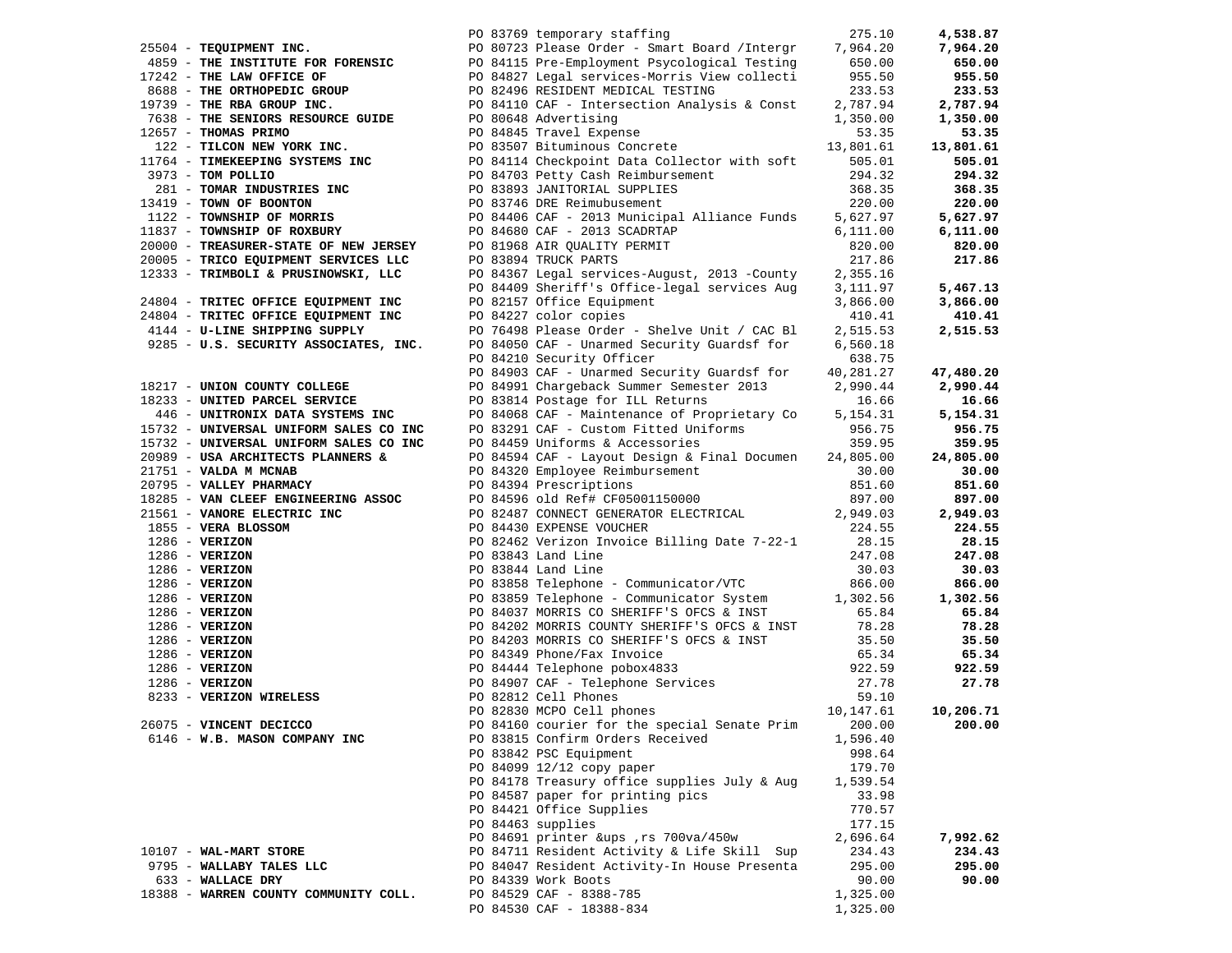|                                          | PO 84531 CAF - 18388-786                                                                       | 1,325.00  |              |
|------------------------------------------|------------------------------------------------------------------------------------------------|-----------|--------------|
|                                          | PO 84637 CAF - 18388-787                                                                       | 1,325.00  |              |
|                                          | PO 84638 CAF - 18388-788                                                                       | 1,325.00  | 6,625.00     |
| 18389 - WARREN COUNTY TECHNICAL SCHOOL   | PO 84532 CAF - 18389-167                                                                       | 349.20    |              |
|                                          | PO 84535 CAF - 18389-154                                                                       | 353.08    |              |
|                                          | PO 84536 CAF - 18389-173                                                                       | 353.08    |              |
|                                          | PO 84537 CAF - 18389-161                                                                       | 312.34    |              |
|                                          | PO 84538 CAF - 18389-166                                                                       | 339.50    |              |
|                                          | PO 84512 CAF - 18389-155                                                                       | 339.50    | 2,046.70     |
| 18396 - WASHINGTON TWP POLICE DEPT       | PO 82847 DRE Reimbursment                                                                      | 220.00    | 220.00       |
| 18400 - WASTE MANAGEMENT OF NEW JERSEY   | PO 84280 CAF - Refuse Collection and Removal                                                   | 8,704.91  | 8,704.91     |
| 24231 - WATERS, MCPHERSON, MCNEILL, P.C. | PO 84824 Sussex Turnpike Improvement Project                                                   | 6,364.10  | 6,364.10     |
| 24231 - WATERS, MCPHERSON, MCNEILL, P.C. | PO 84828 Eminent Domain-Open space legal ser                                                   | 120.00    | 120.00       |
|                                          | 24231 - WATERS, MCPHERSON, MCNEILL, P.C. PO 84833 Powerville Road, Boonton Twp. proje 1,193.90 |           | 1,193.90     |
|                                          | 24231 - WATERS, MCPHERSON, MCNEILL, P.C. PO 84834 Sussex Turnpike Improvement project 96.00    |           | 96.00        |
| 4620 - WAYNE SPEARS                      | PO 84337 Work Boots                                                                            | 90.00     | 90.00        |
| 13392 - WEBSTER PLUMBING &               | PO 83016 REPAIR TO WATER HEATERS                                                               | 164.60    | 164.60       |
| 18435 - WEST CHESTER MACHINERY AND       | PO 83895 TRUCK PARTS                                                                           | 272.00    | 272.00       |
| 10812 - WEST PAYMENT CENTER              | PO 83737 Online service                                                                        | 2,700.00  | 2,700.00     |
| 10812 - WEST PAYMENT CENTER              | PO 83750 Information charges: July 2013                                                        | 582.40    | 582.40       |
| 10812 - WEST PAYMENT CENTER              | PO 83780 subscription product charges 105.00                                                   |           | 105.00       |
| 10812 - WEST PAYMENT CENTER              | PO 83784 Discount plan charges: July 5 - Aug 144.50                                            |           | 144.50       |
| 5455 - WEST PAYMENT CENTER               | PO 83818 On-Line Service for Period July 01,                                                   | 682.35    |              |
|                                          | PO 83819 Confirm Monthly Billing Jul 05, 201 1,461.60                                          |           | 2,143.95     |
| 24307 - WHIPPANY LODGING LLC.            | PO 84604 Motel Placement                                                                       | 70.00     | 70.00        |
| 20102 - WHITE AND SHAUGER INC            | PO 82283 Machiner Repairs & Parts 72.31                                                        |           |              |
|                                          | PO 82513 MACHINERY REPAIRS & PARTS 16.10                                                       |           | 88.41        |
| 10826 - WHITES HEALTHCARE                | PO 84119 Resident Medications                                                                  | 930.08    | 930.08       |
| 13246 - WILLIAM F. BARNISH               | PO 85051 CAF - Use of Property located at 91 7,087.72                                          |           | 7,087.72     |
| 8335 - WILLIAM PATERSON UNIVERSITY       | PO 84784 CAF - 8335-546                                                                        | 1,300.00  | 1,300.00     |
| 3793 - WOODRUFF ENERGY                   | PO 84908 Gas                                                                                   | 10,984.44 | 10,984.44    |
| 18564 - XEROX CORP                       | PO 84472 meter usage on wc7335p & 6204cp 198.35                                                |           | 198.35       |
| TOTAL                                    |                                                                                                |           | 3,327,435.91 |

 **Total to be paid from Fund 01 Current Fund 1,972,078.92**  Total to be paid from Fund 02 Grant Fund<br>Total to be paid from Fund 04 County Capital **559,351.33** 746,875.94 Total to be paid from Fund 04 County Capital 746,875.94<br> **Total to be paid from Fund 13 Dedicated Trust** 700 100 100 19,129.72 Total to be paid from Fund 13 Dedicated Trust

 **------------- 3,327,435.91**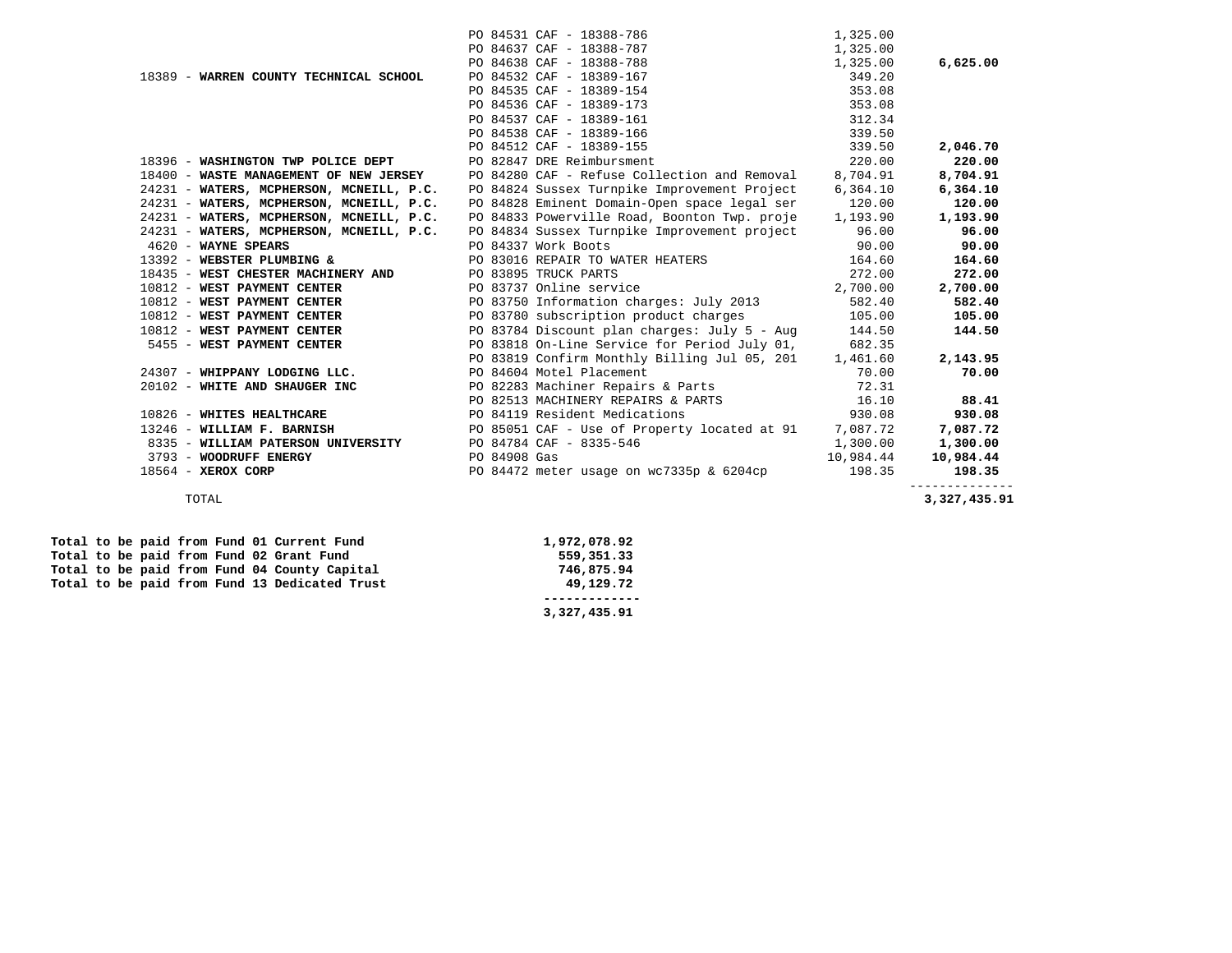### **List of Bills (Department/Account Detail) - CENTRALIZED DISBURSEMENT ACCOUNT**

| Account                     | Description<br><b>PO #</b><br>Vendor |                                                                  | Payment                                                       | Account Total |                          |  |  |  |  |  |
|-----------------------------|--------------------------------------|------------------------------------------------------------------|---------------------------------------------------------------|---------------|--------------------------|--|--|--|--|--|
|                             | <b>Current Fund</b>                  |                                                                  |                                                               |               |                          |  |  |  |  |  |
| <b>County Administrator</b> |                                      |                                                                  |                                                               |               |                          |  |  |  |  |  |
| 01-201-20-100100-039        |                                      | 84912 RUTGERS UNIVERSITY<br>Education Schools & Training         | 2013 County Administrator's Certificate<br>TOTAL FOR ACCOUNT  | 750.00        | 750.00                   |  |  |  |  |  |
| 01-201-20-100100-058        |                                      | 84911 STAPLES BUSINESS ADVANTAGE<br>Office Supplies & Stationery | HP Color LaserJet CB541A Cyan, HP Color<br>TOTAL FOR ACCOUNT  | 241.01        | 241.01                   |  |  |  |  |  |
| 01-201-20-100100-068        | 85090 COUNTY OF MORRIS               | Postage & Metered Mail                                           | 1ST HALF 9/13 METERED MAIL<br>TOTAL FOR ACCOUNT               | 20.71         | 20.71                    |  |  |  |  |  |
| 01-201-20-100100-079        |                                      | 84914 LONGFELLOWS SANDWICH DELI<br>Special Projects              | Department Director's Meeting breakfast<br>TOTAL FOR ACCOUNT  | 52.00         | 52.00                    |  |  |  |  |  |
| 01-201-20-100100-082        | Travel Expense                       | 84139 MC LEAGUE OF MUNICIPALITIES                                | Reservation for John Bonanni to attend t<br>TOTAL FOR ACCOUNT | 35.00         | 35.00                    |  |  |  |  |  |
|                             |                                      | TOTAL for County Administrator                                   |                                                               |               | ============<br>1,098.72 |  |  |  |  |  |

#### **Personnel**

| 83513 NEW JERSEY LEAGUE OF<br>01-201-20-105100-022<br>Advertising                   | 911 Operations system coordinator add<br>TOTAL FOR ACCOUNT          | 255.00           | 255.00                   |
|-------------------------------------------------------------------------------------|---------------------------------------------------------------------|------------------|--------------------------|
| 83521 STATE OF NJ CIVIL SERVICE COMMISSIO<br>84354 SHEILA LEARY                     | CAMPS Training Paula Mongey and Frank Co<br>NELI conference mileage | 150.00<br>163.10 |                          |
| Education Schools & Training<br>01-201-20-105100-039                                | TOTAL FOR ACCOUNT                                                   |                  | 313.10                   |
| 84031 DEER PARK                                                                     | 0436628846<br>$6/15/13 - 7/14/13$                                   | 6.27             |                          |
| 84031 DEER PARK<br>01-201-20-105100-058<br>Office Supplies & Stationery             | 0436628846<br>$7/15/13 - 8/14/13$<br>TOTAL FOR ACCOUNT              | 6.27             | 12.54                    |
| 85090 COUNTY OF MORRIS                                                              | 1ST HALF 9/13 METERED MAIL                                          | 38.41            |                          |
| 01-201-20-105100-068<br>Postage & Metered Mail                                      | TOTAL FOR ACCOUNT                                                   |                  | 38.41                    |
| 84030 JOHNSTON COMMUNICATIONS<br>01-201-20-105100-084<br>Other Outside Services     | Relocating phones DOS 8/12/2013<br>TOTAL FOR ACCOUNT                | 525.00           | 525.00                   |
| 84122 KYOCERA MITA AMERICA, INC.                                                    | kyocera copier lease                                                | 1,090.68         |                          |
| 83522 ATLANTIC TOMORROWS OFFICE<br>01-201-20-105100-164<br>Office Machines - Rental | Color Copies 3/30/2013-6/29/2013<br>TOTAL FOR ACCOUNT               | 39.62            | 1,130.30                 |
| TOTAL for Personnel                                                                 |                                                                     |                  | ============<br>2,274.35 |

**DEPARTMENT 105115** 

i.

|                      | 84814 FASTER URGENT CARE      | 80.00<br>Inv# 43338 Assay of Breath Ethanol - Dot |              |
|----------------------|-------------------------------|---------------------------------------------------|--------------|
| 01-201-20-105115-084 | <i>Other Outside Services</i> | TOTAL FOR ACCOUNT                                 | 80.00        |
|                      |                               |                                                   |              |
|                      |                               |                                                   | ____________ |

TOTAL for DEPARTMENT 105115

80.00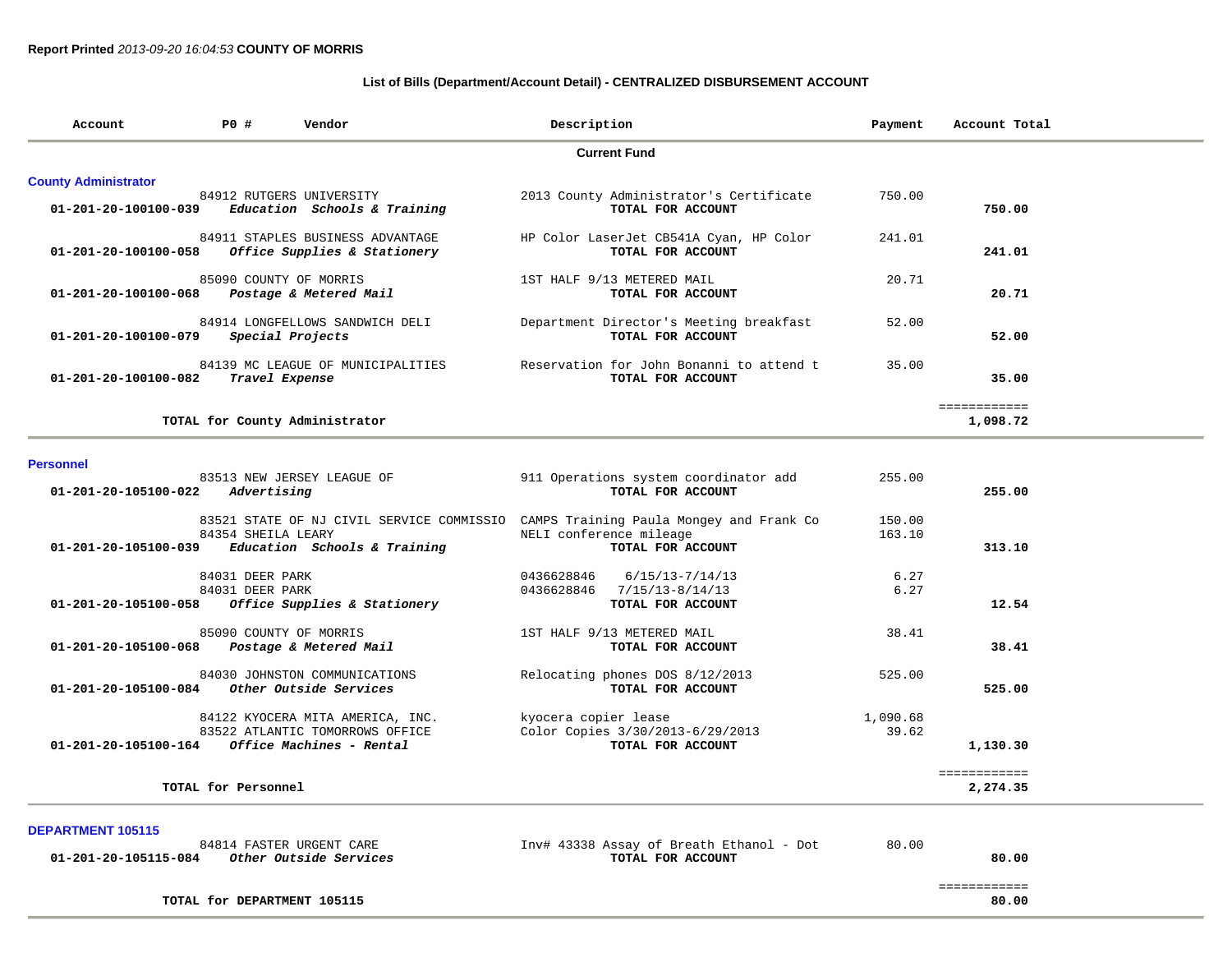| 85090 COUNTY OF MORRIS                                                   | 1ST HALF 9/13 METERED MAIL                                    | 23.53    |              |  |
|--------------------------------------------------------------------------|---------------------------------------------------------------|----------|--------------|--|
| 85090 COUNTY OF MORRIS                                                   | 1ST HALF 9/13 METERED MAIL                                    | 22.91    |              |  |
| Postage & Metered Mail<br>01-201-20-110100-068                           | TOTAL FOR ACCOUNT                                             |          | 46.44        |  |
|                                                                          |                                                               |          |              |  |
| 84139 MC LEAGUE OF MUNICIPALITIES                                        | Reservations for the following to attend                      | 315.00   |              |  |
| 82755 RIOS' ENGRAVING                                                    | Trophys w/Engraving w/Logo                                    | 505.05   |              |  |
| 83483 NISIVOCCIA LLP                                                     | Professional fees for the review of the                       | 6,024.00 |              |  |
| 79837 STAPLES BUSINESS ADVANTAGE                                         | Memorex DVD                                                   | 34.83    |              |  |
| 79837 STAPLES BUSINESS ADVANTAGE                                         | Gold Note Seal                                                | 3.75     |              |  |
| Special Projects<br>01-201-20-110100-079                                 | TOTAL FOR ACCOUNT                                             |          | 6,882.63     |  |
| 84325 AMERICAN VENDING COFFEE                                            | Service Call for Coffee Maker                                 | 75.00    |              |  |
| Other Outside Services<br>01-201-20-110100-084                           | TOTAL FOR ACCOUNT                                             |          | 75.00        |  |
|                                                                          |                                                               |          | ============ |  |
| TOTAL for Board of Chosen Freeholders                                    |                                                               |          | 7,004.07     |  |
|                                                                          |                                                               |          |              |  |
| <b>Clerk of the Board</b>                                                |                                                               |          |              |  |
| 84706 DAILY RECORD                                                       | WATERLOO ROAD BRIDGE 8/21/13, 8/29/13, 9                      | 233.90   |              |  |
| 84706 DAILY RECORD                                                       | SNOW PLOWING CTY BUILDINGS B&G 2013-1 8                       | 81.02    |              |  |
| 84706 DAILY RECORD                                                       | AUDIO VIDEO SYSTEM 2013 9/03/2013                             | 152.78   |              |  |
| 84326 DAILY RECORD                                                       | Musial. $(p/d \ 8/20)$                                        | 52.68    |              |  |
| 84326 DAILY RECORD                                                       | Bollinger (p/d 8/20)                                          | 48.78    |              |  |
| 84326 DAILY RECORD                                                       | Cherry, Weber, Keller & Kirk $(p/d_8/20)$                     | 59.70    |              |  |
| 84326 DAILY RECORD                                                       | SmithSurveying (p/d 8/20)                                     | 49.30    |              |  |
| 84438 DAILY RECORD                                                       | Hearing - Amendment to Solid Waste, Sept                      | 91.16    |              |  |
| 84476 DAILY RECORD                                                       | Wescom Solutions $(p/d \t 9/3)$                               | 49.82    |              |  |
| 84476 DAILY RECORD                                                       | Greenman-Pedersen (p/d 9/3)                                   | 49.82    |              |  |
| 84476 DAILY RECORD                                                       | Greenman-Pedersen (p/d 9/3)                                   | 50.86    |              |  |
| 84476 DAILY RECORD                                                       | Greenman-Pedersen (p/d 9/3)                                   | 59.44    |              |  |
| 84476 DAILY RECORD                                                       | T.Y. Lin International (p/d 9/3)                              | 50.86    |              |  |
| 84476 DAILY RECORD                                                       | T.Y. Lin International (p/d 9/3)                              | 49.30    |              |  |
| 84476 DAILY RECORD                                                       | Stonefield Engineering & Design (p/d 9/3                      | 53.20    |              |  |
| 84476 DAILY RECORD                                                       | Cherry, Weber & Associates $(p/d \ 9/3)$                      | 50.34    |              |  |
| 84465 DAILY RECORD                                                       | Capt. Improve. Fund \$171,940 Prosecutor                      | 54.50    |              |  |
| 84465 DAILY RECORD                                                       | Bond Ord. \$201,000 Computer Equip Bd. of                     | 61.26    |              |  |
| $01 - 201 - 20 - 110105 - 022$ Advertising                               | TOTAL FOR ACCOUNT                                             |          | 1,298.72     |  |
|                                                                          |                                                               |          | ============ |  |
| TOTAL for Clerk of the Board                                             |                                                               |          | 1,298.72     |  |
| <b>County Clerk</b>                                                      |                                                               |          |              |  |
| 83780 WEST PAYMENT CENTER                                                | 1000433730 subscription of charges for s                      | 105.00   |              |  |
| 01-201-20-120100-028<br>Books & Periodicals                              | TOTAL FOR ACCOUNT                                             |          | 105.00       |  |
|                                                                          |                                                               |          |              |  |
| 84472 XEROX CORP                                                         | meter usage on wc7335p ser.#fka937519 co                      | 54.30    |              |  |
| 84472 XEROX CORP                                                         | base charge 5/1/13to 7/30/13 ser.#frx-35                      | 82.32    |              |  |
| 84472 XEROX CORP                                                         | copier 6404cp ser.#AGf-421251                                 | 61.73    |              |  |
| 01-201-20-120100-044<br>Equipment Service Agreements                     | TOTAL FOR ACCOUNT                                             |          | 198.35       |  |
| 83672 EASTMAN PARK MICROGRAPHICS, INC.                                   | processing of film 16mm 215 ft mis charg                      | 612.56   |              |  |
| 01-201-20-120100-054 Microfilming                                        | TOTAL FOR ACCOUNT                                             |          | 612.56       |  |
| 85090 COUNTY OF MORRIS                                                   | 1ST HALF 9/13 METERED MAIL                                    | 2,156.04 |              |  |
| 01-201-20-120100-068<br>Postage & Metered Mail                           | TOTAL FOR ACCOUNT                                             |          | 2,156.04     |  |
|                                                                          |                                                               |          |              |  |
| 83673 GILL ASSOCIATES IDENTIFICATION<br>Printing<br>01-201-20-120100-069 | polaroid ymckt 3-01001 ribbon for the id<br>TOTAL FOR ACCOUNT | 423.50   | 423.50       |  |
|                                                                          |                                                               |          |              |  |

**Board of Chosen Freeholders**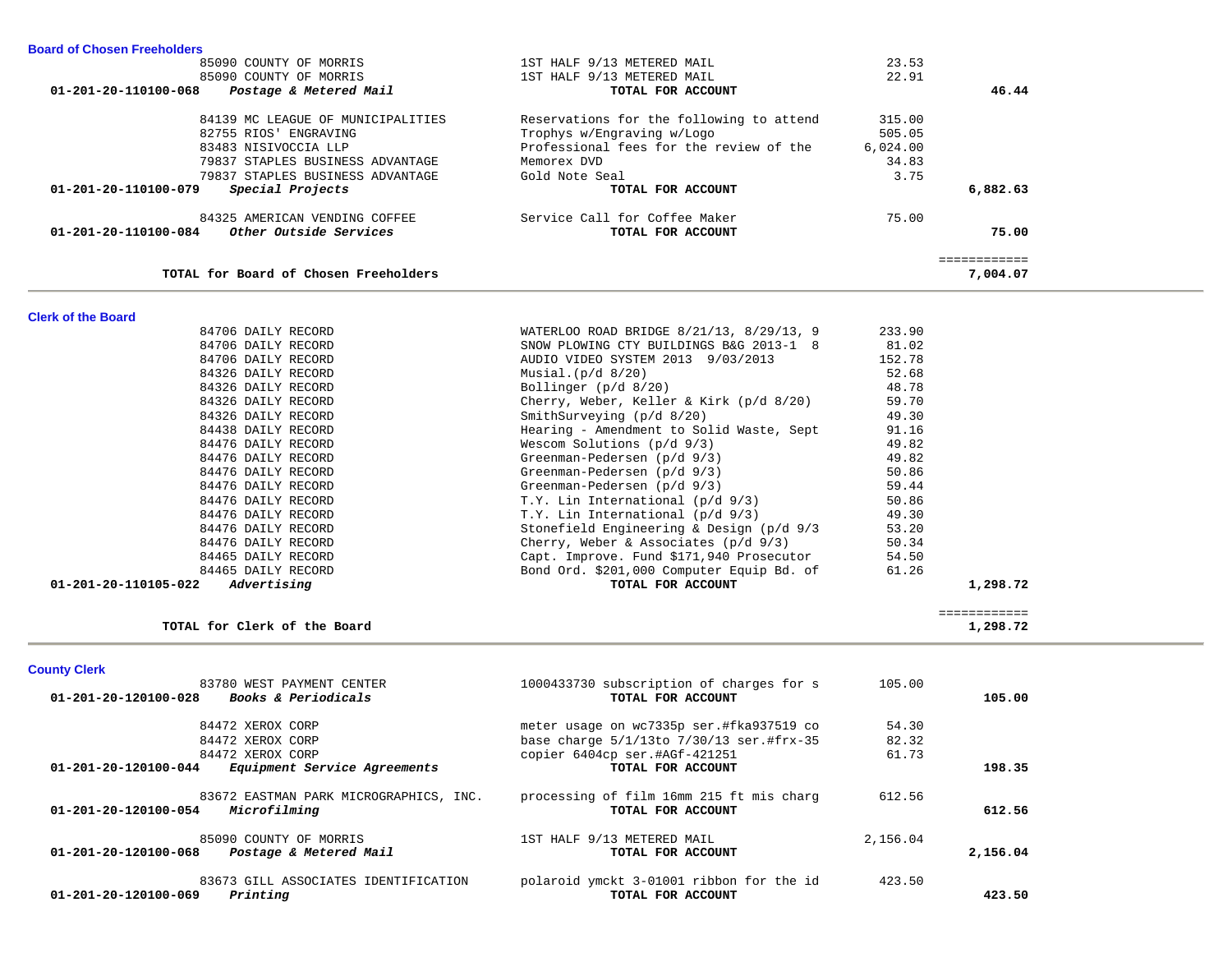|                                       | TOTAL for County Clerk                                                           |                                           |          | 3,577.31     |
|---------------------------------------|----------------------------------------------------------------------------------|-------------------------------------------|----------|--------------|
| <b>County Board of Elections</b>      |                                                                                  |                                           |          |              |
|                                       | 84493 STAR LEDGER                                                                | The Star-Ledger AD#103619544-08122013 No  | 54.52    |              |
| 01-201-20-121100-022                  | Advertising                                                                      | TOTAL FOR ACCOUNT                         |          | 54.52        |
|                                       | 83136 CABLEVISION                                                                | 07876-628618-01-9 Service for 8/08/13 t   | 73.23    |              |
|                                       | 83136 CABLEVISION                                                                | 07876-628618-01-9 Service for 9/08/13 th  | 76.51    |              |
|                                       | 83136 CABLEVISION                                                                | 07876-628618-01-9 Service for 10/08/13    | 76.51    |              |
|                                       | 83136 CABLEVISION                                                                | 07876-628618-01-9 Service for 11/08/13    | 76.51    |              |
|                                       | 83136 CABLEVISION                                                                | 07876-628618-01-9 Service for 12/08/13    | 76.51    |              |
| 01-201-20-121100-039                  | Education Schools & Training                                                     | TOTAL FOR ACCOUNT                         |          | 379.27       |
|                                       | 84632 STAPLES BUSINESS ADVANTAGE                                                 | Item 862248 Card 8.5x11 Bright Blu 65# 2  | 139.00   |              |
|                                       | 84632 STAPLES BUSINESS ADVANTAGE                                                 | Item 495484 Paper Colored Card Pulsar Pi  | 142.10   |              |
|                                       | 84632 STAPLES BUSINESS ADVANTAGE                                                 | Item 490948 Patels 8.5x11 Canary Paper R  | 30.10    |              |
| 01-201-20-121100-058                  | Office Supplies & Stationery                                                     | TOTAL FOR ACCOUNT                         |          | 311.20       |
|                                       | 84442 DEER PARK                                                                  | 0435067756 7/15/13-8/14/13                | 6.27     |              |
|                                       | 82462 VERIZON                                                                    | Verizon Account #973-984-8412 477 35Y -   | 28.15    |              |
| 01-201-20-121100-059                  | Other General Expenses                                                           | TOTAL FOR ACCOUNT                         |          | 34.42        |
|                                       | 83703 FAIRMOUNT FIRE CO. NO. 1                                                   | August 13, 2013 Special Primary Election  | 50.00    |              |
| 01-201-20-121100-067                  | Polling Place Rental                                                             | TOTAL FOR ACCOUNT                         |          | 50.00        |
|                                       | 85090 COUNTY OF MORRIS                                                           | 1ST HALF 9/13 METERED MAIL                | 1,642.50 |              |
| 01-201-20-121100-068                  | Postage & Metered Mail                                                           | TOTAL FOR ACCOUNT                         |          | 1,642.50     |
|                                       | 84497 DAILY RECORD                                                               | Long Hill Twp - Watchung Hills Regional   | 65.42    |              |
|                                       | 84497 DAILY RECORD                                                               | Hanover Park Regional HS District Specia  | 69.32    |              |
| 01-201-20-121100-076                  | School Board Elections                                                           | TOTAL FOR ACCOUNT                         |          | 134.74       |
|                                       | 84917 BARBARA REED                                                               | Jne 4, 2013 Primary Election Day - Board  | 250.00   |              |
|                                       | 84501 ROBERT KENNEDY                                                             | Wednesday - August 7, 2013 9:30AM - 4:30  | 65.00    |              |
|                                       | 84501 ROBERT KENNEDY                                                             | Friday - August 9, 2013 8:30AM - $4:30PM$ | 75.00    |              |
|                                       | 84501 ROBERT KENNEDY                                                             | Monday - August 12, 2013 8:45AM-4:30PM    | 72.50    |              |
| 01-201-20-121100-096 Election Officer |                                                                                  | TOTAL FOR ACCOUNT                         |          | 462.50       |
|                                       |                                                                                  |                                           |          | ============ |
|                                       | TOTAL for County Board of Elections                                              |                                           |          | 3,069.15     |
|                                       |                                                                                  |                                           |          |              |
| <b>Superintendent of Elections</b>    | 84499 STAPLES BUSINESS ADVANTAGE                                                 | Item 148268 Handtruck Coninuous 500LB     | 189.99   |              |
|                                       | $01.201.20.12110F$ $0.000$ $0.0000$ $0.0000$ $0.0000$ $0.0000$ $0.0000$ $0.0000$ | $\blacksquare$                            |          | 100.00       |

============

|                      | 84469 POLAND SPRING           | account #0429033129 7/15/13-8/14/13 |                   | 81.86 |       |
|----------------------|-------------------------------|-------------------------------------|-------------------|-------|-------|
| 01-201-20-120100-095 | Other Administrative Supplies |                                     | TOTAL FOR ACCOUNT |       | 81.86 |

# account #0429033129 7/15/13-8/14/13 81.86

| TOTAL for County Board of Elections                  |                                          |          | 3,069.15 |
|------------------------------------------------------|------------------------------------------|----------|----------|
| <b>Superintendent of Elections</b>                   |                                          |          |          |
| 84499 STAPLES BUSINESS ADVANTAGE                     | Item 148268 Handtruck Coninuous 500LB    | 189.99   |          |
| Office Supplies & Stationery<br>01-201-20-121105-058 | TOTAL FOR ACCOUNT                        |          | 189.99   |
| 84466 MORRISTOWN POST OFFICE                         | DEPOSIT TO BE MADE IN "RETURNED SAMPLE B | 4,406.00 |          |
| 84466 MORRISTOWN POST OFFICE                         | DEPOSIT TO BE MADE IN "RETURNED SAMPLE B | 4,406.00 |          |
| 85090 COUNTY OF MORRIS                               | 1ST HALF 9/13 METERED MAIL               | 1,106.95 |          |
| 01-201-20-121105-068<br>Postage & Metered Mail       | TOTAL FOR ACCOUNT                        |          | 9,918.95 |
| 82473 DOMINION VOTING SYSTEMS INC                    | Dominion Voting - Op Panel Assy/md D     | 1,800.00 |          |
| 82473 DOMINION VOTING SYSTEMS INC                    | Freight                                  | 10.85    |          |
| 84631 GEORGE COPPOLA                                 | Repair of 2 severely damaged voting mach | 30.00    |          |
| Electronic Voting Machine<br>01-201-20-121105-104    | TOTAL FOR ACCOUNT                        |          | 1,840.85 |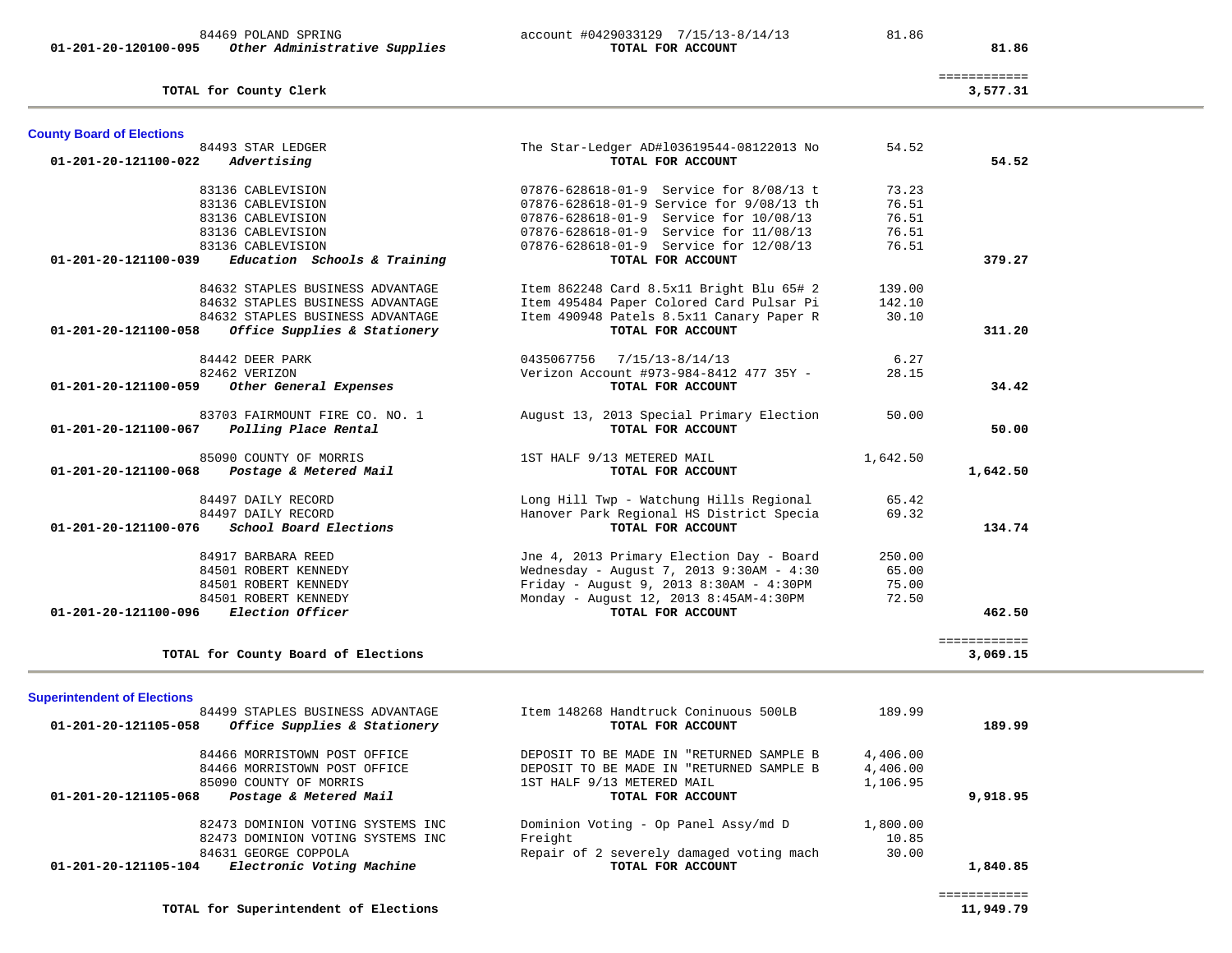| <b>County Elections (Cty Clerk)</b>                                          |                                                               |          |                          |  |
|------------------------------------------------------------------------------|---------------------------------------------------------------|----------|--------------------------|--|
| 84467 DAILY RECORD<br>Advertising<br>01-201-20-121110-022                    | 51311074 display ad for the mail in ball<br>TOTAL FOR ACCOUNT | 2,578.94 | 2,578.94                 |  |
| 84160 VINCENT DECICCO<br>01-201-20-121110-030<br>Cartage                     | courier for the delivery of the cartridg<br>TOTAL FOR ACCOUNT | 200.00   | 200.00                   |  |
| 85090 COUNTY OF MORRIS<br>Postage & Metered Mail<br>01-201-20-121110-068     | 1ST HALF 9/13 METERED MAIL<br>TOTAL FOR ACCOUNT               | 162.74   | 162.74                   |  |
| TOTAL for County Elections (Cty Clerk)                                       |                                                               |          | ============<br>2,941.68 |  |
| <b>County Treasurer</b>                                                      |                                                               |          |                          |  |
| 84178 W.B. MASON COMPANY INC                                                 | Toner HP 2300-6K                                              | 256.02   |                          |  |
| 84178 W.B. MASON COMPANY INC                                                 | Toner/HP 4100 (18K)                                           | 223.92   |                          |  |
| 84178 W.B. MASON COMPANY INC                                                 | Toner HP 4300 (18K)                                           | 152.77   |                          |  |
| 84178 W.B. MASON COMPANY INC                                                 | Toner/LJ9000                                                  | 620.61   |                          |  |
| 84178 W.B. MASON COMPANY INC                                                 | Note 3 x 3 18 PK, YW                                          | 18.21    |                          |  |
| 84178 W.B. MASON COMPANY INC                                                 | Note, Stick-It, 1.5 x 2                                       | 8.92     |                          |  |
| 84178 W.B. MASON COMPANY INC                                                 | Calculator Ribbon                                             | 19.90    |                          |  |
| 84178 W.B. MASON COMPANY INC                                                 | Binder Clips #20                                              | 1.47     |                          |  |
| 84178 W.B. MASON COMPANY INC                                                 | Clip, PPR #1                                                  | 5.28     |                          |  |
| 84178 W.B. MASON COMPANY INC                                                 | Tape, 48 x 50 6-PK                                            | 23.52    |                          |  |
| 84178 W.B. MASON COMPANY INC                                                 | Red Envelopes for A/P 10 X 10                                 | 208.92   |                          |  |
| Office Supplies & Stationery<br>01-201-20-130100-058                         | TOTAL FOR ACCOUNT                                             |          | 1,539.54                 |  |
| 85090 COUNTY OF MORRIS<br>Postage & Metered Mail<br>01-201-20-130100-068     | 1ST HALF 9/13 METERED MAIL<br>TOTAL FOR ACCOUNT               | 458.60   | 458.60                   |  |
| 83868 MUNICIPAL SOFTWARE INC<br>Software Maintenance<br>01-201-20-130100-078 | 2nd Q Fund Accounting & Web Requisition<br>TOTAL FOR ACCOUNT  | 7,505.00 | 7,505.00                 |  |
| TOTAL for County Treasurer                                                   |                                                               |          | ============<br>9,503.14 |  |
|                                                                              |                                                               |          |                          |  |
| <b>Purchasing Division</b><br>85090 COUNTY OF MORRIS                         | 1ST HALF 9/13 METERED MAIL                                    | 114.80   |                          |  |
| 01-201-20-130105-068<br>Postage & Metered Mail                               | TOTAL FOR ACCOUNT                                             |          | 114.80                   |  |
|                                                                              |                                                               |          |                          |  |
| TOTAL for Purchasing Division                                                |                                                               |          | ============<br>114.80   |  |
|                                                                              |                                                               |          |                          |  |
| <b>Information Technology Div</b>                                            |                                                               |          |                          |  |
| 85090 COUNTY OF MORRIS                                                       | 1ST HALF 9/13 METERED MAIL                                    | 1.12     |                          |  |
| Postage & Metered Mail<br>01-201-20-140100-068                               | TOTAL FOR ACCOUNT                                             |          | 1.12                     |  |
|                                                                              |                                                               |          | ============             |  |
| TOTAL for Information Technology Div                                         |                                                               |          | 1.12                     |  |
| <b>O.L.I.S.</b>                                                              |                                                               |          |                          |  |
| 81755 LYNDA.COM INC                                                          | Ouote#9564701 - Product#1004 (5 @ \$350.0                     | 1,750.00 |                          |  |
| Education Schools & Training<br>01-201-20-140105-039                         | TOTAL FOR ACCOUNT                                             |          | 1,750.00                 |  |
|                                                                              |                                                               |          |                          |  |
| TOTAL for O.L.I.S.                                                           |                                                               |          | ============<br>1,750.00 |  |
|                                                                              |                                                               |          |                          |  |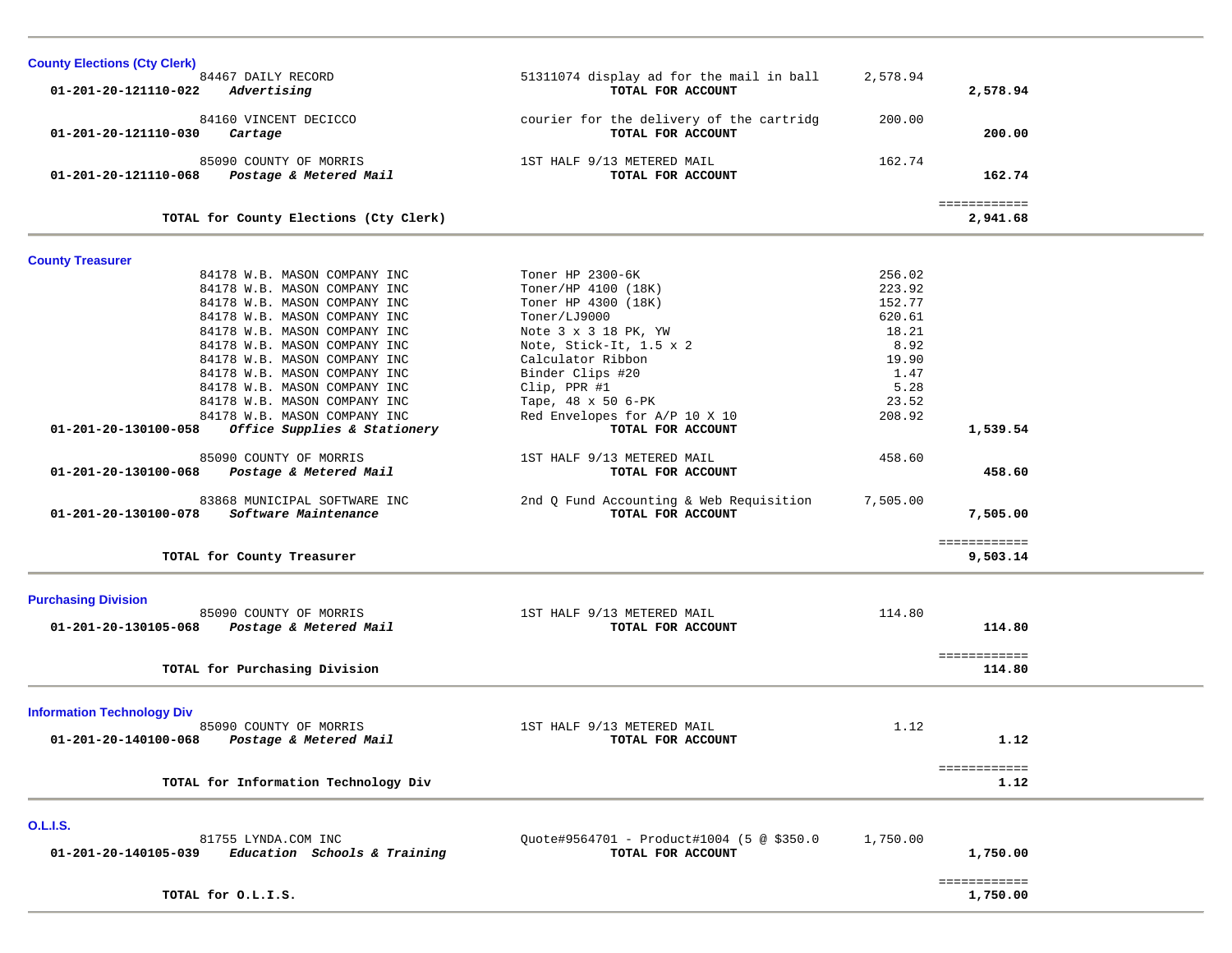| <b>County Board of Taxation</b>                      |                                         |          |              |  |
|------------------------------------------------------|-----------------------------------------|----------|--------------|--|
| 84345 STAPLES BUSINESS ADVANTAGE                     | 10 pack economy boxes                   | 6.93     |              |  |
| 84345 STAPLES BUSINESS ADVANTAGE                     | swingline staples                       | 5.68     |              |  |
| 84345 STAPLES BUSINESS ADVANTAGE                     | rubber bands                            | 14.60    |              |  |
| 84345 STAPLES BUSINESS ADVANTAGE                     | rubber bands, lime                      | 22.80    |              |  |
| Office Supplies & Stationery<br>01-201-20-150100-058 | TOTAL FOR ACCOUNT                       |          | 50.01        |  |
| 85090 COUNTY OF MORRIS                               | 1ST HALF 9/13 METERED MAIL              | 121.31   |              |  |
| 01-201-20-150100-068<br>Postage & Metered Mail       | TOTAL FOR ACCOUNT                       |          | 121.31       |  |
|                                                      |                                         |          | ============ |  |
| TOTAL for County Board of Taxation                   |                                         |          | 171.32       |  |
| <b>County Counsel</b>                                |                                         |          |              |  |
| 83750 WEST PAYMENT CENTER                            | Information charges: July 2013          | 582.40   |              |  |
| 83784 WEST PAYMENT CENTER                            | Discount plan charges: July 5, 2013 - A | 144.50   |              |  |
| 01-201-20-155100-050<br>Law Books                    | TOTAL FOR ACCOUNT                       |          | 726.90       |  |
| 84791 CLEARY GIACOBBE ALFIERI &                      | Legal services                          | 3,324.00 |              |  |
| 84818 JOHNSON & CONWAY LLP                           | JG Drywall                              | 671.71   |              |  |
| 84818 JOHNSON & CONWAY LLP                           | Construction Bd. of appeals             | 1,261.07 |              |  |
| 84818 JOHNSON & CONWAY LLP                           | Special Counsel                         | 1,064.89 |              |  |
| 84823 LAW OFFICE OF ROBERT J. GREENBAUM              | In re: Sims (Yth.Ctr)                   | 696.00   |              |  |
| 84823 LAW OFFICE OF ROBERT J. GREENBAUM              | In re: Legiec                           | 2,016.00 |              |  |
| 84823 LAW OFFICE OF ROBERT J. GREENBAUM              | In re: Leo                              | 1,008.00 |              |  |
| 84823 LAW OFFICE OF ROBERT J. GREENBAUM              | Grunow v. Nat'l Inv.                    | 264.00   |              |  |
| 84823 LAW OFFICE OF ROBERT J. GREENBAUM              | Smizaski v. Honda                       | 276.00   |              |  |
| 84823 LAW OFFICE OF ROBERT J. GREENBAUM              | Stop & Shop v. M.C.                     | 684.00   |              |  |
| 84827 THE LAW OFFICE OF                              | DoreenCobbs                             | 241.00   |              |  |
| 84827 THE LAW OFFICE OF                              | Mary McIves-Hand                        | 299.00   |              |  |
| 84827 THE LAW OFFICE OF                              | Frank Nitti                             | 19.00    |              |  |
| 84827 THE LAW OFFICE OF                              | Helen Snedeker                          | 260.50   |              |  |
| 84827 THE LAW OFFICE OF                              | Mary McKenna                            | 107.50   |              |  |
| 84827 THE LAW OFFICE OF                              | Edward Poculosky                        | 28.50    |              |  |
| 84368 BARBARULA LAW OFFICES                          | Civil commitments                       | 1,200.00 |              |  |
| 84368 BARBARULA LAW OFFICES                          | Thomson v. County                       | 24.00    |              |  |
| 84368 BARBARULA LAW OFFICES                          | Bessler Disc. (2)                       | 69.08    |              |  |
| 84368 BARBARULA LAW OFFICES                          | Bessler Disc. (3)                       | 60.00    |              |  |
| 84368 BARBARULA LAW OFFICES                          | Burchardt Disc. (2)                     | 3,984.00 |              |  |
| 84368 BARBARULA LAW OFFICES                          | Diaz Disc.                              | 888.00   |              |  |
| 84368 BARBARULA LAW OFFICES                          | Palmer Disc.                            | 69.08    |              |  |
| 84368 BARBARULA LAW OFFICES                          | Quinn Disc. (5)                         | 72.00    |              |  |

84368 BARBARULA LAW OFFICES Rojas v. MCSD 84.00 84422 O'MULLAN & BRADY P.C. Legal services 21,099.00 84409 TRIMBOLI & PRUSINOWSKI, LLC M. Fratella Disc. 3,111.97 84367 TRIMBOLI & PRUSINOWSKI, LLC Robert H. Gordon 120.16 84367 TRIMBOLI & PRUSINOWSKI, LLC Ubertaccio Grievance 129.00 84367 TRIMBOLI & PRUSINOWSKI, LLC Cheryl Dyer 894.00 84367 TRIMBOLI & PRUSINOWSKI, LLC Sandy Storm Grievance 60.00 84367 TRIMBOLI & PRUSINOWSKI, LLC Judith Merceron-MV 204.00 84367 TRIMBOLI & PRUSINOWSKI, LLC General 948.00

 **01-201-20-155100-051** *Legal* **TOTAL FOR ACCOUNT 45,237.46**

 84408 STAPLES BUSINESS ADVANTAGE Order for 78A toner (DWO) and expanding 101.09  **01-201-20-155100-058** *Office Supplies & Stationery* **TOTAL FOR ACCOUNT 101.09**

 84610 DANIEL W. O'MULLAN Reimbursement for check #1581 135.00 84610 DANIEL W. O'MULLAN Reimbursement for check #1583 30.00  **01-201-20-155100-059** *Other General Expenses* **TOTAL FOR ACCOUNT 165.00**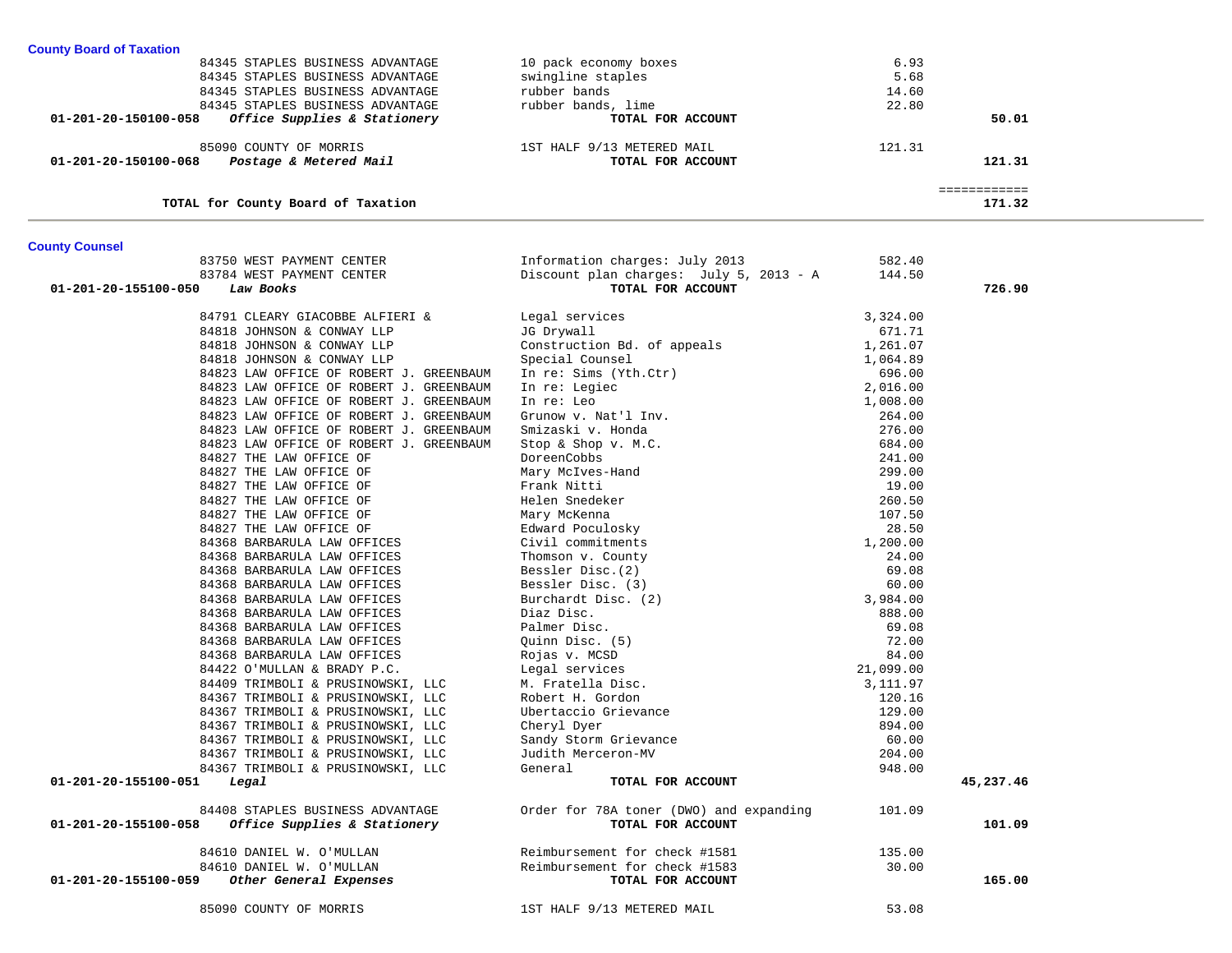| 01-201-20-155100-068<br>Postage & Metered Mail                                            | TOTAL FOR ACCOUNT                                             |          | 53.08                     |  |
|-------------------------------------------------------------------------------------------|---------------------------------------------------------------|----------|---------------------------|--|
| 84205 MUNICIPAL CAPITAL CORP<br>Office Machines - Rental<br>01-201-20-155100-164          | Copier rental: $6/1/13 - 8/31/13$<br>TOTAL FOR ACCOUNT        | 1,077.36 | 1,077.36                  |  |
| TOTAL for County Counsel                                                                  |                                                               |          | ============<br>47,360.89 |  |
| <b>County Surrogate</b>                                                                   |                                                               |          |                           |  |
| 85090 COUNTY OF MORRIS<br>01-201-20-160100-068<br>Postage & Metered Mail                  | 1ST HALF 9/13 METERED MAIL<br>TOTAL FOR ACCOUNT               | 215.09   | 215.09                    |  |
| TOTAL for County Surrogate                                                                |                                                               |          | ============<br>215.09    |  |
| <b>Engineering</b>                                                                        |                                                               |          |                           |  |
| 84858 JOE CIFELLI<br>Microfilming<br>01-201-20-165100-054                                 | Triangle Scale for Road Inspection<br>TOTAL FOR ACCOUNT       | 17.99    | 17.99                     |  |
| 84587 W.B. MASON COMPANY INC                                                              | Paper, Prmpls Pht Ltr Soft                                    | 33.98    |                           |  |
| 84034 DEER PARK<br>Office Supplies & Stationery<br>$01 - 201 - 20 - 165100 - 058$         | $7/15/13 - 8/14/13$<br>0434495495<br>TOTAL FOR ACCOUNT        | 35.55    | 69.53                     |  |
| 85090 COUNTY OF MORRIS                                                                    | 1ST HALF 9/13 METERED MAIL                                    | 3.22     |                           |  |
| 85090 COUNTY OF MORRIS                                                                    | 1ST HALF 9/13 METERED MAIL                                    | 50.40    |                           |  |
| 85090 COUNTY OF MORRIS<br>Postage & Metered Mail<br>$01 - 201 - 20 - 165100 - 068$        | 1ST HALF 9/13 METERED MAIL<br>TOTAL FOR ACCOUNT               | 4.80     | 58.42                     |  |
| 83925 RESIDEX, LLC                                                                        | Duster Duststick (each)                                       | 189.33   |                           |  |
| 83925 RESIDEX, LLC                                                                        | Freight Charge                                                | 8.82     |                           |  |
| 83052 ARBORCHEM PRODUCTS                                                                  | Garlon 4 Ultra                                                | 420.00   |                           |  |
| 83052 ARBORCHEM PRODUCTS<br>01-201-20-165100-225<br>Chemicals & Sprays                    | Freight<br>TOTAL FOR ACCOUNT                                  | 13.93    | 632.08                    |  |
| 83315 AT&T MOBILITY<br>01-201-20-165100-258<br>Equipment                                  | Sim Card for Surveying Equipment. Billin<br>TOTAL FOR ACCOUNT | 36.44    | 36.44                     |  |
| TOTAL for Engineering                                                                     |                                                               |          | ============<br>814.46    |  |
| <b>Heritage Commission</b>                                                                |                                                               |          |                           |  |
| 85090 COUNTY OF MORRIS<br>01-201-20-175100-068<br>Postage & Metered Mail                  | 1ST HALF 9/13 METERED MAIL<br>TOTAL FOR ACCOUNT               | 9.94     | 9.94                      |  |
| TOTAL for Heritage Commission                                                             |                                                               |          | ============<br>9.94      |  |
|                                                                                           |                                                               |          |                           |  |
| <b>PDT - General Admin</b><br>83762 MORRIS COUNTY CHAMBER OF                              | September 13, 2013 9:15 am "Good Morning                      | 38.00    |                           |  |
| 83762 MORRIS COUNTY CHAMBER OF                                                            | September 17, 2013 "Franklin Covey's the                      | 45.00    |                           |  |
| 83523 MC LEAGUE OF MUNICIPALITIES<br>01-201-20-180115-039<br>Education Schools & Training | Registration for Director Deena Leary, P<br>TOTAL FOR ACCOUNT | 35.00    | 118.00                    |  |
| 85090 COUNTY OF MORRIS<br>01-201-20-180115-068<br>Postage & Metered Mail                  | 1ST HALF 9/13 METERED MAIL<br>TOTAL FOR ACCOUNT               | 53.65    | 53.65                     |  |
| TOTAL for PDT - General Admin                                                             |                                                               |          | ============<br>171.65    |  |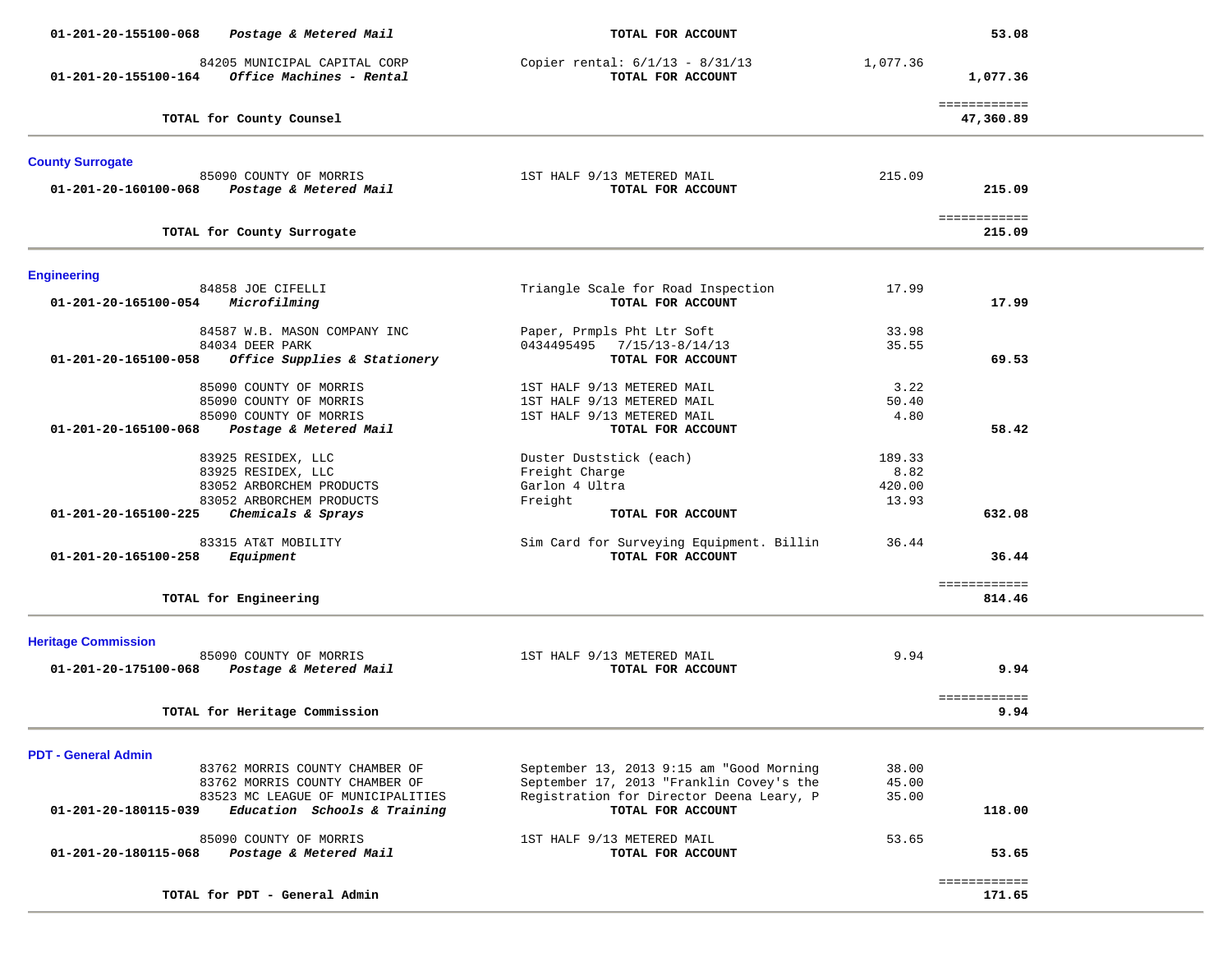| 01-201-22-201100-084                  | 84682 M.C. MUA<br>Other Outside Services                                 | CUSTOMER ID# WEIGHTSM<br>TOTAL FOR ACCOUNT                    | 350.00           | 350.00       |  |
|---------------------------------------|--------------------------------------------------------------------------|---------------------------------------------------------------|------------------|--------------|--|
|                                       |                                                                          |                                                               |                  |              |  |
| 01-201-22-201100-140                  | 85019 NATIONAL FUEL OIL INC.<br>Gas Purchases                            | FUEL CHARGES 8/13<br>TOTAL FOR ACCOUNT                        | 1,410.84         | 1,410.84     |  |
|                                       |                                                                          |                                                               |                  |              |  |
|                                       | 81577 MUNICIPAL CAPITAL CORP                                             | RICOH MP 4002SP ( begin 36 month lease )                      | 708.50           |              |  |
|                                       | 84462 MORRIS PLAINS SHOES & REPAIR<br>84462 MORRIS PLAINS SHOES & REPAIR | 6552 13M SAFETY SHOE<br>ORTHOTICS                             | 81.00<br>44.00   |              |  |
| 01-201-22-201100-258                  | Equipment                                                                | TOTAL FOR ACCOUNT                                             |                  | 833.50       |  |
|                                       |                                                                          |                                                               |                  | ============ |  |
|                                       | TOTAL for County Weights & Measures                                      |                                                               |                  | 2,620.38     |  |
| <b>Employee Group Insurance</b>       |                                                                          |                                                               |                  |              |  |
|                                       | 84919 DISCOVERY BENEFITS INC.                                            | COBRA 8/2013 Main County and Morris View                      | 867.60           |              |  |
|                                       | 84920 DISCOVERY BENEFITS INC.                                            | COBRA 8/2013 OTA                                              | 71.50            |              |  |
|                                       | 84220 BARBARA L PARMIGIANI                                               | Medicare B January, 2013 to June, 2013                        | 4,761.06         |              |  |
|                                       | 84612 DOUGLAS HINTON                                                     | Medicare B January, 2013 to June, 2013                        | 1,049.00         |              |  |
|                                       | 84611 ESTATE OF THERESA LATORE                                           | Medicare B January, 2013 to June, 2013                        | 629.40           |              |  |
|                                       | 84613 RICHARD SKWIEERALSKI                                               | Medicare B January, 2013 to June, 2013                        | 1,418.60         |              |  |
|                                       | 85102 HORIZON BLUE CROSS BLUE SHIELD                                     | PBA'S MIN PREMIUM 2/13                                        | 29,657.97        |              |  |
|                                       | 85101 HORIZON BLUE CROSS BLUE SHIELD<br>84399 AMPARO FRANCO              | MAIN COUNTY MIN PREMIUM 2/13                                  | 96,418.82        |              |  |
|                                       |                                                                          | Medicare B January, 2013 to June, 2013                        | 629.40<br>629.40 |              |  |
| 01-201-23-220100-090                  | 84400 SYLVIA MIDLER<br>Employee Group Insurance Expenditures             | Medicare B January, 2013 to June, 2013<br>TOTAL FOR ACCOUNT   |                  | 136,132.75   |  |
|                                       |                                                                          |                                                               |                  | ============ |  |
|                                       | TOTAL for Employee Group Insurance                                       |                                                               |                  | 136,132.75   |  |
|                                       |                                                                          |                                                               |                  |              |  |
| <b>Office of Emergency Management</b> |                                                                          |                                                               |                  |              |  |
| 01-201-25-252100-039                  | 83865 LONGFELLOWS SANDWICH DELI<br>Education Schools & Training          | UASI Region Strategic Technology Reserve<br>TOTAL FOR ACCOUNT | 315.00           | 315.00       |  |
|                                       |                                                                          |                                                               |                  |              |  |
|                                       | 84036 STAPLES BUSINESS ADVANTAGE                                         | Ord #7104254756 8/13/13                                       | 241.57           |              |  |
|                                       | 84036 STAPLES BUSINESS ADVANTAGE                                         | Ord #7104254756 8/17/13                                       | $-30.77$         |              |  |
| 01-201-25-252100-058                  | Office Supplies & Stationery                                             | TOTAL FOR ACCOUNT                                             |                  | 210.80       |  |
|                                       | 83789 CABLEVISION                                                        | Public Safety Complex - Account 07876-52                      | 386.92           |              |  |
|                                       | 79556 FIRST PRIORITY VEHICLES INC.                                       | OEM Vehicle equipment and maintenance pe                      | 2,502.00         |              |  |
|                                       | 79410 FIRST PRIORITY VEHICLES INC.                                       | OEM Vehicle equipment and maintenance pe                      | 2,370.00         |              |  |
|                                       | 84204 JEFFREY PAUL                                                       | Mobile Amb Bus Supplies for EMS                               | 26.40            |              |  |
|                                       | 84204 JEFFREY PAUL                                                       | EMS Rehab Training at EOC 8/26/13                             | 29.48            |              |  |
|                                       | 84204 JEFFREY PAUL                                                       | ASAP Tires 8/26/13                                            | 729.94           |              |  |
|                                       | 83875 PERFORMANCE TRAILERS INC.                                          | Light Tower 7/30/13                                           | 130.00           |              |  |
|                                       | 83875 PERFORMANCE TRAILERS INC.                                          | Western Shelter 7/30/13                                       | 48.75            |              |  |
|                                       | 83875 PERFORMANCE TRAILERS INC.                                          | ASAP Trailer 7/30/13                                          | 353.20           |              |  |
|                                       | 83875 PERFORMANCE TRAILERS INC.                                          | Ford F450 8/15/13                                             | 980.00           |              |  |
| 01-201-25-252100-059                  | 83875 PERFORMANCE TRAILERS INC.<br>Other General Expenses                | ASAP Trailer Weight Distribution Bar 8/2<br>TOTAL FOR ACCOUNT | 50.00            | 7,606.69     |  |
|                                       |                                                                          |                                                               | 2.04             |              |  |
| 01-201-25-252100-068                  | 85090 COUNTY OF MORRIS<br>Postage & Metered Mail                         | 1ST HALF 9/13 METERED MAIL<br>TOTAL FOR ACCOUNT               |                  | 2.04         |  |
|                                       |                                                                          |                                                               |                  |              |  |
|                                       |                                                                          |                                                               |                  |              |  |
|                                       | 83842 W.B. MASON COMPANY INC                                             | Sign Stands (4)                                               | 998.64           |              |  |
| 01-201-25-252100-258                  | Equipment                                                                | TOTAL FOR ACCOUNT                                             |                  | 998.64       |  |

85090 COUNTY OF MORRIS 1ST HALF 9/13 METERED MAIL 26.04

 **01-201-22-201100-068** *Postage & Metered Mail* **TOTAL FOR ACCOUNT 26.04**

**County Weights & Measures**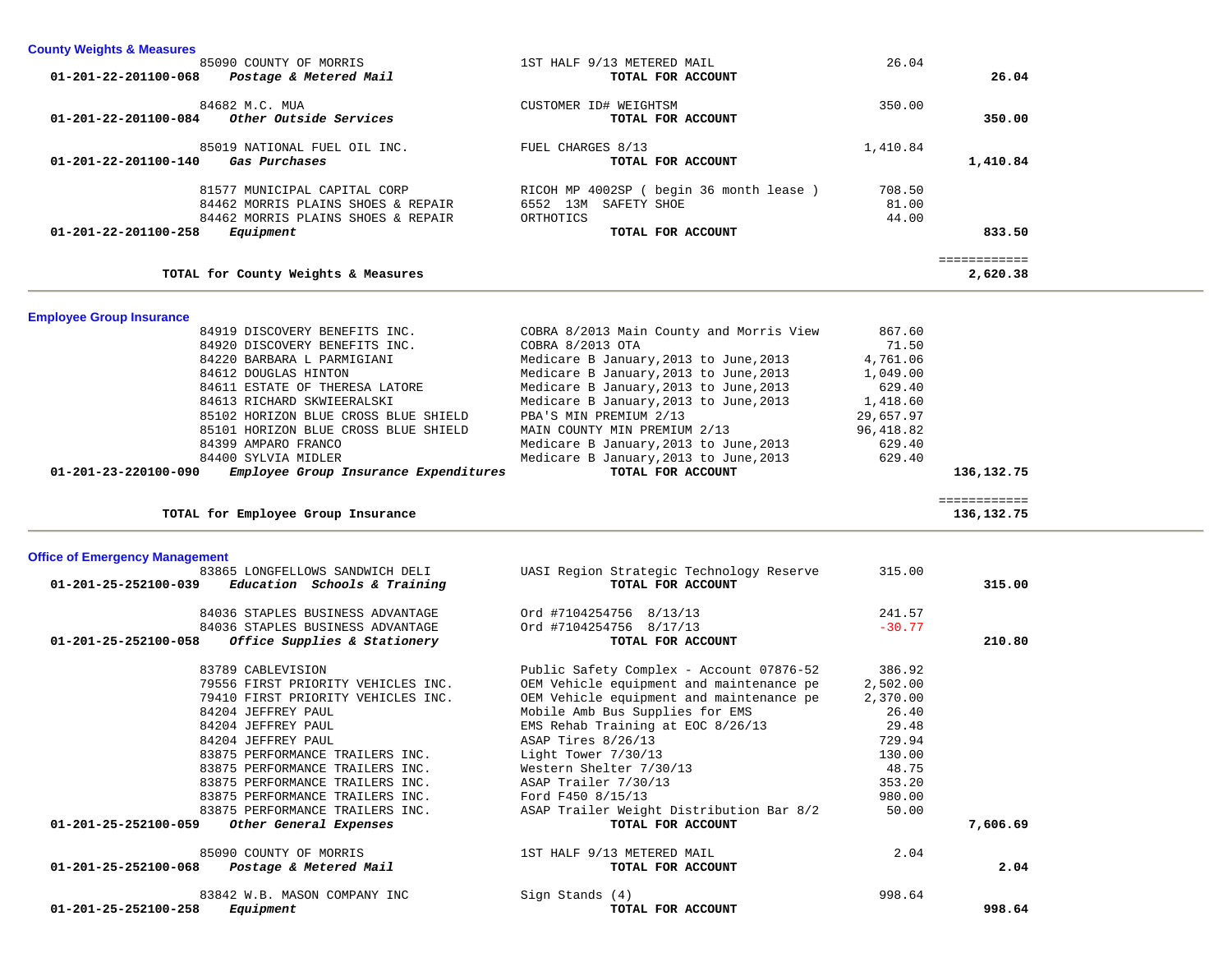| <b>Communications Center</b> |                                      |                                           |          |          |
|------------------------------|--------------------------------------|-------------------------------------------|----------|----------|
|                              | 84458 JOHN FAENZA                    | NENA 9-1-1 2013 annual dues reimbursemen  | 130.00   |          |
| 01-201-25-252105-023         | Associations and Memberships         | TOTAL FOR ACCOUNT                         |          | 130.00   |
|                              | 83109 APCO INTERNATIONAL             | Per quote, 8/8/13, Communications Traini  | 474.00   |          |
|                              | 83109 APCO INTERNATIONAL             | Freight                                   | 33.18    |          |
| 01-201-25-252105-039         | Education Schools & Training         | TOTAL FOR ACCOUNT                         |          | 507.18   |
|                              | 84455 STAPLES BUSINESS ADVANTAGE     | 10pk economy boxes                        | 69.30    |          |
|                              | 84455 STAPLES BUSINESS ADVANTAGE     | blk mouse pads                            | 199.60   |          |
|                              | 84455 STAPLES BUSINESS ADVANTAGE     | Rect Chair mats                           | 75.32    |          |
|                              | 84448 DEER PARK                      | 0434508784 7/1-31/2013                    | 75.24    |          |
|                              | 83080 STAPLES BUSINESS ADVANTAGE     | Per invoice, 7/25/13, chair mats          | 1,355.76 |          |
| 01-201-25-252105-058         | Office Supplies & Stationery         | TOTAL FOR ACCOUNT                         |          | 1,775.22 |
|                              |                                      |                                           |          |          |
|                              | 84454 FEDEX                          | Acct # 3876-2044-3Shipping to Academy Pr  | 27.76    |          |
|                              | 85090 COUNTY OF MORRIS               | 1ST HALF 9/13 METERED MAIL                | 13.16    |          |
| 01-201-25-252105-068         | Postage & Metered Mail               | TOTAL FOR ACCOUNT                         |          | 40.92    |
|                              | 84506 ROYAL COMMUNICATIONS INC.      | 8/29 installed customer&royal supplied e  | 950.00   |          |
|                              | 84506 ROYAL COMMUNICATIONS INC.      | 7/31 installed customer supplied equip 1  | 150.00   |          |
|                              | 84506 ROYAL COMMUNICATIONS INC.      | 8/29 installed customer supplied XTL1500  | 800.00   |          |
|                              | 84506 ROYAL COMMUNICATIONS INC.      | 7/28 installed customer supplied & royal  | 1,100.00 |          |
| 01-201-25-252105-072         | Radio Repairs                        | TOTAL FOR ACCOUNT                         |          | 3,000.00 |
|                              | 84456 LANGUAGE LINE SERVICES         | ACCT # 9020110022 July 1 - 31, 2013       | 1,390.60 |          |
| 01-201-25-252105-117         | Interpretor Fees                     | TOTAL FOR ACCOUNT                         |          | 1,390.60 |
|                              |                                      |                                           |          |          |
|                              | 83082 AMERICAN TOWER CORPORATION     | Per Invoice, 8/1/13, Tower rental for Au  | 1,800.00 |          |
|                              | 81728 DELL MARKETING L.P.            | Per quote, DISP PT to DVI Sgl Link Active | 246.40   |          |
|                              | 81728 DELL MARKETING L.P.            | Per quote male to male, DVI-D dual link   | 97.70    |          |
| 01-201-25-252105-131         | County Wide Radio System             | TOTAL FOR ACCOUNT                         |          | 2,144.10 |
|                              | 83124 BOROUGH OF BUTLER              | 3680-0 dtd 8/6/13 Denise Drive cell towe  | 719.38   |          |
|                              | 83079 JERSEY CENTRAL POWER & LIGHT   | 10 00 78 7744 2 7, 7/29/13, Boonton(6/25  | 704.64   |          |
|                              | 83079 JERSEY CENTRAL POWER & LIGHT   | 10-00-97-9200-3-5, 7/29/13, W. Springtow  | 422.88   |          |
|                              | 83079 JERSEY CENTRAL POWER & LIGHT   | 10 01-00-1949-3-3, 7/29/13, High Ridge Rd | 371.78   |          |
|                              | 83079 JERSEY CENTRAL POWER & LIGHT   | 10-00-78-7725-4-6, 7/30/13, Oak Ridge(6/  | 200.73   |          |
|                              | 83079 JERSEY CENTRAL POWER & LIGHT   | 10-00-78-7707-1-4, 7/30/13, Conklin Rd,   | 740.36   |          |
|                              | 83079 JERSEY CENTRAL POWER & LIGHT   | 10-00-82-9957-4-5, 8/1/13, Flanders Anne  | 3.43     |          |
|                              | 84457 JERSEY CENTRAL POWER & LIGHT   | 10 00 78 7707-1-4, 8/29 Flanders, NJ(7/27 | 573.55   |          |
|                              | 84457 JERSEY CENTRAL POWER & LIGHT   | 10 00 78 7725-4-6, 8/29 Oak Ridge(7/27-8  | 526.99   |          |
|                              | 84457 JERSEY CENTRAL POWER & LIGHT   | 10 01 00 1949-3-3, 8/30 Long Valley       | 1,091.76 |          |
|                              | 84443 JERSEY CENTRAL POWER & LIGHT   | 10 00 78 7724-2-1, 8/16 Gillette(7/12-8/  | 372.37   |          |
|                              | 84443 JERSEY CENTRAL POWER & LIGHT   | 10 00 78 7716-0-5, 8/21 Dover(7/18-8/19/  | 422.42   |          |
|                              | 84443 JERSEY CENTRAL POWER & LIGHT   | 10 00 78 7744-2-7, 8/28 Boonton(7/26-8/2  | 666.18   |          |
|                              | 84443 JERSEY CENTRAL POWER & LIGHT   | 10 00 97 9200-3-5, 8/28 Long Valley, 7/2  | 399.94   |          |
|                              | 84443 JERSEY CENTRAL POWER & LIGHT   | 10 00 97 9705-1-9, 8/22 Randolph          | 1,155.71 |          |
| 01-201-25-252105-137         | Electricity                          | TOTAL FOR ACCOUNT                         |          | 8,372.12 |
|                              | 82157 TRITEC OFFICE EQUIPMENT INC    | Per quote, 7/28/13, Ricoh Fax 4430NF      | 3,366.00 |          |
|                              | 82157 TRITEC OFFICE EQUIPMENT INC    | Per quote, Service Contract covering fir  | 500.00   |          |
| 01-201-25-252105-163         | Office Machines                      | TOTAL FOR ACCOUNT                         |          | 3,866.00 |
|                              | 84459 UNIVERSAL UNIFORM SALES CO INC | Lightsey Co-OP#20                         | 129.95   |          |
|                              | 84459 UNIVERSAL UNIFORM SALES CO INC | Gaffney Co-OP#20                          | 230.00   |          |
| 01-201-25-252105-202         | Uniform And Accessories              | TOTAL FOR ACCOUNT                         |          | 359.95   |
|                              |                                      |                                           |          |          |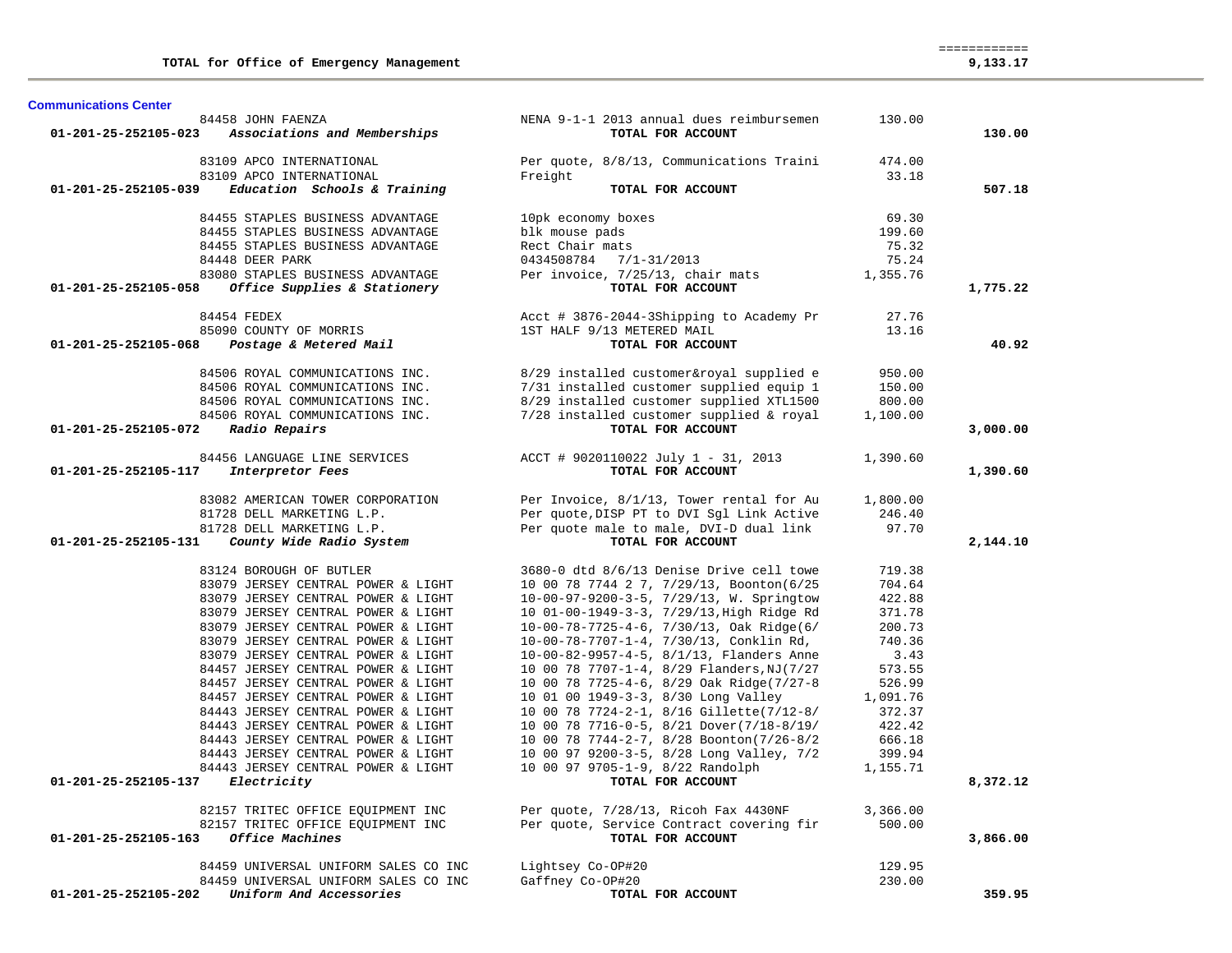| 84453 GRAINGER                                                     | Wire wrapping sleeve                     | 24.60     |                           |  |
|--------------------------------------------------------------------|------------------------------------------|-----------|---------------------------|--|
| 84453 GRAINGER                                                     | disposible respirator                    | 12.05     |                           |  |
| 83081 GRAINGER                                                     | 866829369 Per invoice, 7/23/13, equipmen | 280.39    |                           |  |
| Equipment<br>01-201-25-252105-258                                  | TOTAL FOR ACCOUNT                        |           | 317.04                    |  |
|                                                                    |                                          |           |                           |  |
| TOTAL for Communications Center                                    |                                          |           | ============<br>21,903.13 |  |
|                                                                    |                                          |           |                           |  |
| <b>County Medical Examiner Office</b>                              |                                          |           |                           |  |
| 85090 COUNTY OF MORRIS                                             | 1ST HALF 9/13 METERED MAIL               | 7.64      |                           |  |
| 01-201-25-254100-068<br>Postage & Metered Mail                     | TOTAL FOR ACCOUNT                        |           | 7.64                      |  |
| 84121 MORRISTOWN MEMORIAL/PATHOLOGY                                | February 2013 Lab Srvc 14-13-0100        | 317.00    |                           |  |
|                                                                    |                                          |           |                           |  |
| 84121 MORRISTOWN MEMORIAL/PATHOLOGY                                | February 2013 Lab Srvc 21-13-0030        | 457.00    |                           |  |
| 84121 MORRISTOWN MEMORIAL/PATHOLOGY                                | February 2013 Lab Srvc 21-13-0040        | 265.00    |                           |  |
| 83261 MOPEC INC.                                                   | Cust#NJM200, 8/2/13 Part AD030           | 132.30    |                           |  |
| 83261 MOPEC INC.                                                   | Shipping                                 | 15.00     |                           |  |
| 84029 MORRISTOWN MEMORIAL/PATHOLOGY                                | January 2013 Case 14130027               | 530.00    |                           |  |
| 84029 MORRISTOWN MEMORIAL/PATHOLOGY                                | January 2013 Case 14130038               | 1,320.00  |                           |  |
| 01-201-25-254100-203<br>X-Ray & Medical Supplies                   | TOTAL FOR ACCOUNT                        |           | 3,036.30                  |  |
|                                                                    |                                          |           | ============              |  |
| TOTAL for County Medical Examiner Office                           |                                          |           | 3,043.94                  |  |
|                                                                    |                                          |           |                           |  |
| <b>County Sheriff's Department</b><br>84049 GLOCK PROFESSIONAL INC | Date of Training - 7/2/13, Old Bridge, N | 195.00    |                           |  |
| 84519 GERALD PENNINO                                               | County College of Morris - Summer 2 sess | 424.00    |                           |  |
| 84329 MARK CHIAROLANZA                                             |                                          |           |                           |  |
|                                                                    | Tuition Grad I/S S2, ID#0870413          | 1,716.00  |                           |  |
| 01-201-25-270100-039<br>Education Schools & Training               | TOTAL FOR ACCOUNT                        |           | 2,335.00                  |  |
| 83748 SIRCHIE FINGER PRINT LAB INC.                                | Item#134LW - WHITE, 2'x 2', 24 pk Hinge  | 218.75    |                           |  |
| 83748 SIRCHIE FINGER PRINT LAB INC.                                | Item#134LT - CLEAR, 2'x 2', 24 pk, Hinge | 218.75    |                           |  |
| 83748 SIRCHIE FINGER PRINT LAB INC.                                | Item#131LW - WHITE, 2'x 4', 12 pk, Hinge | 168.75    |                           |  |
| 83748 SIRCHIE FINGER PRINT LAB INC.                                | Item#131LT - CLEAR, 2'x 4', 12 pk, Hinge | 168.75    |                           |  |
| 83748 SIRCHIE FINGER PRINT LAB INC.                                | Item#131LW4 - WHITE, 4'x 4', 12 pk, Hing | 193.75    |                           |  |
| 83748 SIRCHIE FINGER PRINT LAB INC.                                | Item#131LT4 - CLEAR, 4'x 4', 12 pk Hinge | 193.75    |                           |  |
| 83748 SIRCHIE FINGER PRINT LAB INC.                                | Item#ASP50D - DARK Adhesive Side Powder  | 59.85     |                           |  |
|                                                                    |                                          |           |                           |  |
| 83748 SIRCHIE FINGER PRINT LAB INC.                                | Item#ASP50L - LIGHT Adhesive Side Powder | 59.85     |                           |  |
| 83748 SIRCHIE FINGER PRINT LAB INC.                                | SHIPPING & HANDLING                      | 35.00     |                           |  |
| 01-201-25-270100-047<br>Identification Equip&Supplies              | TOTAL FOR ACCOUNT                        |           | 1,317.20                  |  |
| 84335 STAPLES BUSINESS ADVANTAGE                                   | A. Noboa - fax machine                   | 82.93     |                           |  |
| Office Supplies & Stationery<br>01-201-25-270100-058               | TOTAL FOR ACCOUNT                        |           | 82.93                     |  |
| 84331 DEER PARK                                                    | 0434561387<br>$7/15/13 - 8/14/13$        | 199.67    |                           |  |
| 77636 PATRIOT OUTFITTERS LLC                                       | Retractable Pistol Lanyard - Velcro Stra | 250.14    |                           |  |
| 01-201-25-270100-059<br>Other General Expenses                     | TOTAL FOR ACCOUNT                        |           | 449.81                    |  |
| 84334 STAPLES BUSINESS ADVANTAGE                                   | D.Blank - toner                          | 209.99    |                           |  |
| 01-201-25-270100-064<br>Photographic Suppies                       | TOTAL FOR ACCOUNT                        |           | 209.99                    |  |
|                                                                    |                                          |           |                           |  |
| 85090 COUNTY OF MORRIS                                             | 1ST HALF 9/13 METERED MAIL               | 314.04    |                           |  |
| 01-201-25-270100-068<br>Postage & Metered Mail                     | TOTAL FOR ACCOUNT                        |           | 314.04                    |  |
| 79998 LEXISNEXIS RISK DATA                                         | Inv dtd 5/31/13                          | 155.25    |                           |  |
| 77978 LEXISNEXIS RISK DATA                                         | Inv dtd 4/30/13                          | 155.00    |                           |  |
| 82930 LEXISNEXIS RISK DATA                                         | Inv dtd 7/31/13                          | 155.00    |                           |  |
| 80847 LEXISNEXIS RISK DATA                                         | $6/1/13$ - $6/30/13$ , Inv dtd $6/30/13$ | 155.00    |                           |  |
| 74479 LEXISNEXIS RISK DATA                                         | 1407105 Billing 2/1/13 - 2/28/13, Inv d  | 155.00    |                           |  |
| 83375 SOFTCODE, INC.                                               | CivilServe & CivilMobile Support Dates:  | 21,090.00 |                           |  |
| Software Maintenance<br>01-201-25-270100-078                       | TOTAL FOR ACCOUNT                        |           | 21,865.25                 |  |
|                                                                    |                                          |           |                           |  |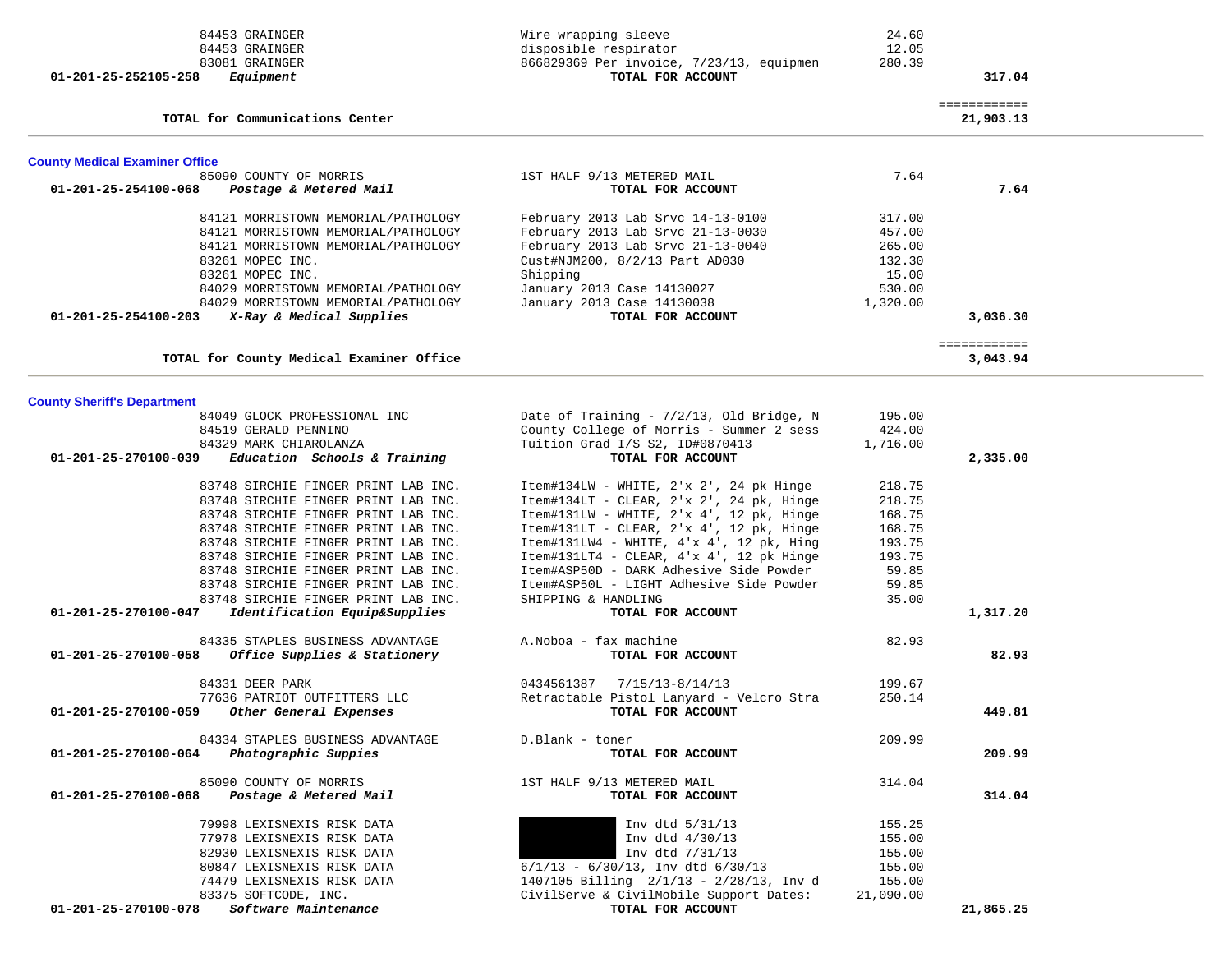| 84048 LONGFELLOWS SANDWICH DELI<br>01-201-25-270100-082<br>Travel Expense                 | Food & plastic wear for Celebration - In<br>TOTAL FOR ACCOUNT                                     | 300.00               | 300.00              |
|-------------------------------------------------------------------------------------------|---------------------------------------------------------------------------------------------------|----------------------|---------------------|
| 84050 U.S. SECURITY ASSOCIATES, INC.<br>84050 U.S. SECURITY ASSOCIATES, INC.              | $573-1067-000$ GUARDS - $6/28/13$ - $7/4/13$ ,<br>GUARDS - $7/26/13$ - $8/1/13$ , Inv dtd $8/1/1$ | 1,822.36<br>2,382.80 |                     |
| 84050 U.S. SECURITY ASSOCIATES, INC.<br>Other Outside Services<br>01-201-25-270100-084    | GUARDS - $8/2/13$ - $8/8/13$ , Inv dtd $8/8/13$<br>TOTAL FOR ACCOUNT                              | 2,355.02             | 6,560.18            |
| 84509 PAPER MART INC                                                                      | Carton - Plain white paper $(8\ 1/2" \times 11"$                                                  | 264.80               |                     |
| 84336 STAPLES BUSINESS ADVANTAGE                                                          | A. Noboa - scanner                                                                                | 139.53               |                     |
| 84052 STAPLES BUSINESS ADVANTAGE<br>Other Administrative Supplies<br>01-201-25-270100-095 | A. Noboa - office supplies<br>TOTAL FOR ACCOUNT                                                   | 51.05                | 455.38              |
| 83756 STEVEN B. HODES, DVM PA<br>Medical<br>01-201-25-270100-189                          | Vomiting & Radiograph on abdomen, Inv dt<br>TOTAL FOR ACCOUNT                                     | 149.60               | 149.60              |
| 84053 GILBY'S                                                                             | Silk Screening - E. Malasig, A. Kelly, M                                                          | 2,000.00             |                     |
| Uniform And Accessories<br>01-201-25-270100-202                                           | TOTAL FOR ACCOUNT                                                                                 |                      | 2,000,00            |
| 83755 MIRION TECHNOLOGIES (GDS) INC<br>$01-201-25-270100-203$ X-Ray & Medical Supplies    | 11512S    Film, Inv dtd 7/31/13<br>TOTAL FOR ACCOUNT                                              | 375.06               | 375.06              |
|                                                                                           |                                                                                                   |                      |                     |
| 82797 ROYAL COMMUNICATIONS INC.                                                           | 70 AMP Manual Breaker                                                                             | 61.60                |                     |
| 82797 ROYAL COMMUNICATIONS INC.                                                           | Fuse Holders                                                                                      | 22.50                |                     |
| 82797 ROYAL COMMUNICATIONS INC.                                                           | Item#87818 UHF Mobile Antenna                                                                     | 46.80                |                     |
| 82797 ROYAL COMMUNICATIONS INC.                                                           | 50 AMP Relay                                                                                      | 20.00                |                     |
| 82797 ROYAL COMMUNICATIONS INC.                                                           | Item#40422 Antenna Cable                                                                          | 25.00                |                     |
| 82797 ROYAL COMMUNICATIONS INC.                                                           | Mobile Radio Speaker                                                                              | 55.00                |                     |
| 01-201-25-270100-262<br>Machinery Repairs & Parts                                         | TOTAL FOR ACCOUNT                                                                                 |                      | 230.90              |
| 81746 POP-A-LOCK OF NORTHERN NJ                                                           | (1) S&G Pushbutton Keypad Conversion for                                                          | 1,080.00             |                     |
| 81746 POP-A-LOCK OF NORTHERN NJ                                                           | Service and Labor charge                                                                          | 400.00               |                     |
| 01-203-25-270100-059 (2012) Other General Expenses                                        | TOTAL FOR ACCOUNT                                                                                 |                      | 1,480.00            |
|                                                                                           |                                                                                                   |                      | <b>BEBBEBBBBBBB</b> |
| TOTAL for County Sheriff's Department                                                     |                                                                                                   |                      | 38,125.34           |

### **County Prosecutor's Office**

| 82830 VERIZON WIRELESS                              | Account #242004961-00001(June 24-July 23  | 10,147.61 |           |
|-----------------------------------------------------|-------------------------------------------|-----------|-----------|
| 82812 VERIZON WIRELESS                              | Account #882249917-00001 (June 10-July    | 59.10     |           |
| 01-201-25-275100-031<br>Cellular Phones/Pagers      | TOTAL FOR ACCOUNT                         |           | 10,206.71 |
| 84804 STAPLES BUSINESS ADVANTAGE                    | Cust.#NYC1054187 Toner & Ink              | 230.20    |           |
| 80081 GLOBAL COMPUTER SYSTEMS                       | 0044303543 DVD burner replacement for Co  | 224.98    |           |
| 80081 GLOBAL COMPUTER SYSTEMS                       | Shipping                                  | 11.44     |           |
|                                                     |                                           |           |           |
| 83739 STAPLES BUSINESS ADVANTAGE                    | Account #NYC 1054187-Toner/Ink            | 872.95    |           |
| Data Processing Supplies<br>01-201-25-275100-037    | TOTAL FOR ACCOUNT                         |           | 1,339.57  |
| 83742 HOMEFRONT PROTECTIVE GROUP                    | High Intensity Drug Trafficking- Det. Ru  | 80.00     |           |
| $01-201-25-275100-039$ Education Schools & Training | TOTAL FOR ACCOUNT                         |           | 80.00     |
| 83737 WEST PAYMENT CENTER                           | Acct #1003917278 Appellate Tean- July 20  | 1,417.40  |           |
| 83737 WEST PAYMENT CENTER                           | Acct #1000176025 - MCPO Account July 2013 | 1,282.60  |           |
| 81810 GANN LAW BOOKS                                | 2014 NJ Court Rules- Annotated            | 4,256.00  |           |
| 81810 GANN LAW BOOKS                                |                                           | 44.00     |           |
|                                                     | Shipping                                  |           |           |
| 01-201-25-275100-050<br>Law Books                   | TOTAL FOR ACCOUNT                         |           | 7,000.00  |
| 84231 STAPLES BUSINESS ADVANTAGE                    | Customer #NYC 1054187 -binder clips, pens | 68.43     |           |
| 84231 STAPLES BUSINESS ADVANTAGE                    | Customer #NYC 1054187-red flairs          | 5.20      |           |
| 84231 STAPLES BUSINESS ADVANTAGE                    | Custoner #NYC 1054187- payment for credi  | 141.16    |           |
| 83738 ALPHA GRAPHICS MORRISTOWN                     | Vehicle ID Singns- laminated on foam cor  | 16.00     |           |
|                                                     |                                           |           |           |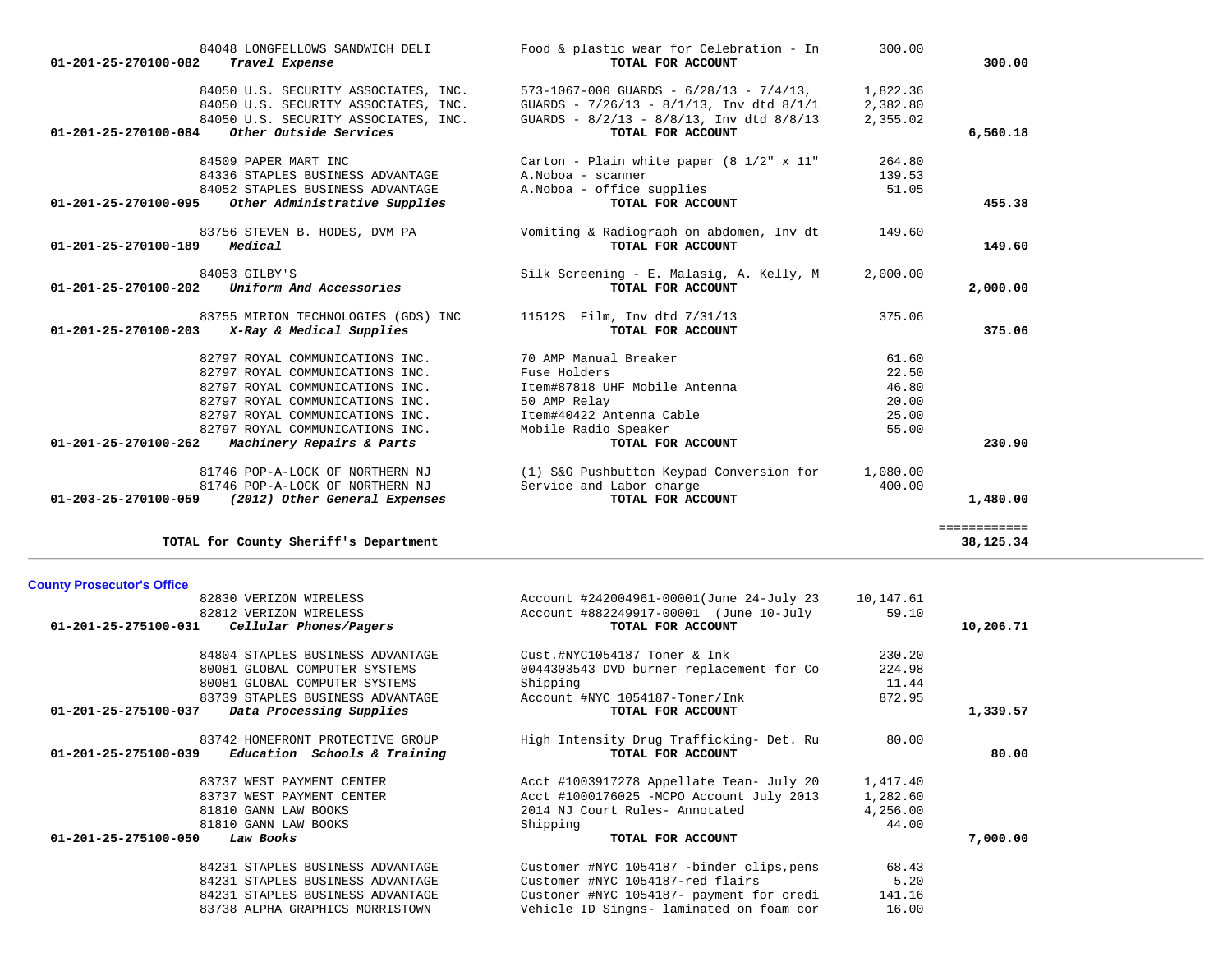| 83738 ALPHA GRAPHICS MORRISTOWN                      | Vehicle id signs                                   | 8.00     |          |
|------------------------------------------------------|----------------------------------------------------|----------|----------|
| 84247 STAPLES BUSINESS ADVANTAGE                     | Customer #NYC 1054187- Headphones, Eraser          | 84.38    |          |
| 83739 STAPLES BUSINESS ADVANTAGE                     | Account#NYC 1054187-Office Supplies                | 119.07   |          |
| 83817 STAPLES BUSINESS ADVANTAGE                     | Customer #NYC1054187 Pens                          | 5.40     |          |
| 83817 STAPLES BUSINESS ADVANTAGE                     | Customer #NYC1054187(boxes, flairs, stap           | 152.89   |          |
| 83817 STAPLES BUSINESS ADVANTAGE                     | Customer #NYC 1054187 (foam display boar 99.47     |          |          |
| Office Supplies & Stationery<br>01-201-25-275100-058 | TOTAL FOR ACCOUNT                                  |          | 700.00   |
|                                                      |                                                    |          |          |
| 84812 FEDEX                                          | Account #1051-0576-2 Sept 02,2013 (8/23            | 136.72   |          |
| 85090 COUNTY OF MORRIS                               | 1ST HALF 9/13 METERED MAIL                         | 1,000.27 |          |
| 84233 FEDEX                                          | Account #1051-0576-2 Aug 19, 2013- 8/2-8           | 108.04   |          |
| 84233 FEDEX                                          | Account #1051-0576-2 Aug 26, 2013 (8/16-<br>114.56 |          |          |
| Postage & Metered Mail<br>01-201-25-275100-068       | TOTAL FOR ACCOUNT                                  |          | 1,359.59 |
|                                                      |                                                    |          |          |
| 83741 CELLEBRITE USA INC.                            | Logical Software Upgrade (Quote #Q-16148           | 2,998.99 |          |
| 01-201-25-275100-078<br>Software Maintenance         | TOTAL FOR ACCOUNT                                  |          | 2,998.99 |
|                                                      |                                                    |          |          |
| 83838 A.R.T. AGENCY, INC                             | Grand Jury Transcripts- Original Only.             | 528.00   |          |
| 83823 ELITE TRANSCRIPTS INC.                         | Req. by AP Paula Jordao (State v Rajkuma           | 474.47   |          |
| 83823 ELITE TRANSCRIPTS INC.                         | Req. by AP Napurano- State v Reginald Li           | 43.67    |          |
| Transcripts<br>01-201-25-275100-081                  | TOTAL FOR ACCOUNT                                  |          | 1,046.14 |
|                                                      |                                                    |          |          |
| 84845 THOMAS PRIMO                                   | Tolls incurred during surveillance. Will           | 53.35    |          |
| 84235 ERIN WISLOFF                                   | Appellate Symposium 8/20/13Round trip to           | 50.96    |          |
| 01-201-25-275100-082<br>Travel Expense               | TOTAL FOR ACCOUNT                                  |          | 104.31   |
|                                                      |                                                    |          |          |
| 83747 ATLANTIC TACTICAL OF NJ, INC.                  | 21"Foam Training Baton- quote SQ-9011101           | 159.84   |          |
| 83747 ATLANTIC TACTICAL OF NJ, INC.                  | Competition Electeronics Blue Pocket Pro           | 129.99   |          |
| 83747 ATLANTIC TACTICAL OF NJ, INC.                  | Shipping/Handling                                  | 5.00     |          |
| Firearms<br>01-201-25-275100-116                     | TOTAL FOR ACCOUNT                                  |          | 294.83   |
|                                                      |                                                    |          |          |
| 84805 CABLEVISION                                    | Account #07876-625785-01-9 SEU Online Se           | 267.95   |          |
| 84805 CABLEVISION                                    | Account#07876-629490-01-0(Office Online            | 109.79   |          |
| 84805 CABLEVISION                                    | Account #07876-629289-01-7(SEU 9/8-10/7/           | 61.99    |          |
| 80079 GLOBAL COMPUTER SYSTEMS                        | WD Green 3TB Desktop Hard Drives                   | 1,475.28 |          |
| 80079 GLOBAL COMPUTER SYSTEMS                        | Shipping                                           | 8.79     |          |
| 79810 NAT.ORGANIZATION OF BLACK                      | 26th Annual Scholarship Dinner Dance- J            | 500.00   |          |
| 84241 MARIN CONSULTING ASSOCIATES                    | Performance & Accountablility (June 5-6,           | 240.00   |          |
|                                                      | Cust.#NYC1054187-Pens, Tape, Binders & Pad         | 92.68    |          |
| 84804 STAPLES BUSINESS ADVANTAGE                     | Detective Bost-11x14 Certificate                   |          |          |
| 84237 ALPHA GRAPHICS MORRISTOWN                      |                                                    | 17.50    |          |
| 84244 M.C. BAR ASSOCIATION                           | The Craft of Volunteer Mediation** Actin           | 50.00    |          |
| 83827 CABLEVISION                                    | Account#07876-629490-01-0 (9/8-9/7/2013)           | 109.79   |          |
| 83827 CABLEVISION                                    | Account#07876-629289-01-7 (8/8-9/7/2013)           | 61.99    |          |
| 81227 EQUIFAX INFORMATION SVCS LLC                   | 04/444VC00947 JUL 08, 2013                         | 22.17    |          |
| 83844 VERIZON                                        | Account#973 285-5371 820 57Y 8/14/13 -             | 30.03    |          |
| 83843 VERIZON                                        | Acct #973 285-4391 669 50Y -Land Line (            | 247.08   |          |
| 80089 BATTERY SPECIALTIES                            | D Cell Lithium Batteries                           | 575.00   |          |
| 80089 BATTERY SPECIALTIES                            | C Cell Lithium Batteries------ Attention           | 480.00   |          |
| 80089 BATTERY SPECIALTIES                            | FREIGHT                                            | 15.00    |          |
| 83845 COFFEE LOVERS COFFEE SERVICE                   | Coffee/Tea                                         | 67.66    |          |
| 83845 COFFEE LOVERS COFFEE SERVICE                   | DeCaf                                              | 22.55    |          |
| 83822 RAHWAY TRAVEL                                  | 013005 Sheriff Officers: Cerullo and Hel           | 1,127.36 |          |
| 83822 RAHWAY TRAVEL                                  | Defendant Timothy Fatolitis Case #F2013-           | 265.90   |          |
| 83826 SPRINT NEXTEL                                  | Account #899669942 (7/12-8/11/13)                  | 161.97   |          |
| 83825 SPRINT NEXTEL                                  | Account #296629811- Air Cards (7/7-8/6/1           | 119.97   |          |
| Investigation Expense<br>01-201-25-275100-118        | TOTAL FOR ACCOUNT                                  |          | 6,130.45 |
|                                                      |                                                    |          |          |
| 83821 DANIEL P GREENFIELD MD MPH MS                  | Account # 9651-13***Requested by AP LaJu           | 1,715.00 |          |
| 83821 DANIEL P GREENFIELD MD MPH MS                  |                                                    | 50.00    |          |
| Witness Fees And Mileage<br>01-201-25-275100-121     | TOTAL FOR ACCOUNT                                  |          | 1,765.00 |
|                                                      |                                                    |          |          |
| 84236 BRIAN WALSH                                    | State v Funches, Kevin (Case #10-2421) F           | 64.44    |          |
| Court Expenses-Extradition<br>01-201-25-275100-126   | TOTAL FOR ACCOUNT                                  |          | 64.44    |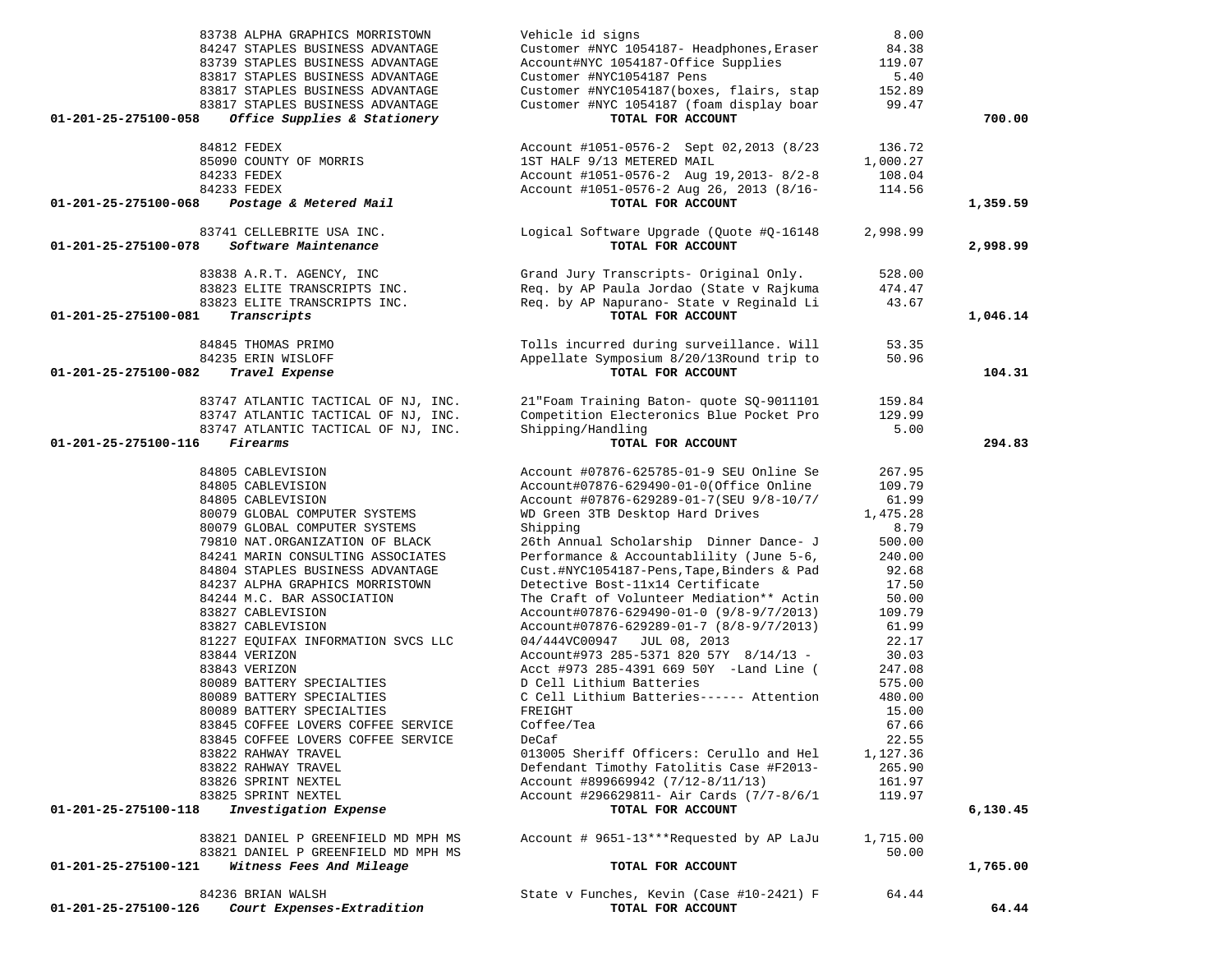| 01-201-25-275100-147 | 84232 DEER PARK<br>Water                                                                                                                                                                                                                                                                                                                                                                                                                                                                                                              | Account #0434996856-7/15/13-8/14/13<br>TOTAL FOR ACCOUNT                                                                                                                                                                                                                                                                                                                                                                                                                                                                                                                                                                                             | 264.45                                                                                                                                                 | 264.45                    |
|----------------------|---------------------------------------------------------------------------------------------------------------------------------------------------------------------------------------------------------------------------------------------------------------------------------------------------------------------------------------------------------------------------------------------------------------------------------------------------------------------------------------------------------------------------------------|------------------------------------------------------------------------------------------------------------------------------------------------------------------------------------------------------------------------------------------------------------------------------------------------------------------------------------------------------------------------------------------------------------------------------------------------------------------------------------------------------------------------------------------------------------------------------------------------------------------------------------------------------|--------------------------------------------------------------------------------------------------------------------------------------------------------|---------------------------|
|                      | 83824 JOHNSTON COMMUNICATIONS<br>$01-201-25-275100-161$ Communications Equipment                                                                                                                                                                                                                                                                                                                                                                                                                                                      | Control Panelfor intercom and door contr 1,695.00<br>TOTAL FOR ACCOUNT                                                                                                                                                                                                                                                                                                                                                                                                                                                                                                                                                                               |                                                                                                                                                        | 1,695.00                  |
|                      | 81194 ATLANTIC TACTICAL OF NJ, INC.<br>81182 ATLANTIC TACTICAL OF NJ, INC.<br>80118 ATLANTIC TACTICAL OF NJ, INC.<br>80118 ATLANTIC TACTICAL OF NJ, INC.<br>$01-201-25-275100-202$ Uniform And Accessories                                                                                                                                                                                                                                                                                                                            | Smith & Warren Retired Detective Badge-Q<br>Smith & Warren S24X God Badge- Detectiv<br>Dress Leather Badge Wallets<br>S&W Captain's Badges<br>TOTAL FOR ACCOUNT                                                                                                                                                                                                                                                                                                                                                                                                                                                                                      | 92.95<br>371.80<br>239.50<br>229.90                                                                                                                    | 934.15                    |
|                      | 81227 EQUIFAX INFORMATION SVCS LLC<br>81227 EQUIFAX INFORMATION SVCS LLC<br>69214 ATLANTIC TACTICAL OF NJ, INC.<br>2013) International Express.<br>01-203-25-275100-118 (2012) Investigation Expense                                                                                                                                                                                                                                                                                                                                  | 04/444VC00947 APRIL 07, 2012<br>04/444VC00947 DEC. 8, 2012<br>RE-Quote #SI-80324434-Noise Flash Distra 1,177.80<br>TOTAL FOR ACCOUNT                                                                                                                                                                                                                                                                                                                                                                                                                                                                                                                 | 6.84<br>14.11                                                                                                                                          | 1,198.75                  |
|                      | TOTAL for County Prosecutor's Office                                                                                                                                                                                                                                                                                                                                                                                                                                                                                                  |                                                                                                                                                                                                                                                                                                                                                                                                                                                                                                                                                                                                                                                      |                                                                                                                                                        | ============<br>37,182.38 |
| <b>County Jail</b>   |                                                                                                                                                                                                                                                                                                                                                                                                                                                                                                                                       |                                                                                                                                                                                                                                                                                                                                                                                                                                                                                                                                                                                                                                                      |                                                                                                                                                        |                           |
|                      | $01-201-25-280100-039$ Education Schools & Training                                                                                                                                                                                                                                                                                                                                                                                                                                                                                   | 83293 ATLANTIC TRAINING CENTER 6 CPR CARDS DATED 8.6.13<br>83026 SOMERSET COUNTY POLICE TRAINING FOR GUIDA, HORVOT, &MORSCH ON 5.2<br>TOTAL FOR ACCOUNT                                                                                                                                                                                                                                                                                                                                                                                                                                                                                              | 60.00<br>150.00                                                                                                                                        | 210.00                    |
| 01-201-25-280100-047 | 83015 ALL-STAR IDENTIFICATION<br>Identification Equip&Supplies                                                                                                                                                                                                                                                                                                                                                                                                                                                                        | ID SUPPLIES DATED 8.6.13<br>TOTAL FOR ACCOUNT                                                                                                                                                                                                                                                                                                                                                                                                                                                                                                                                                                                                        | 808.00                                                                                                                                                 | 808.00                    |
|                      | 85090 COUNTY OF MORRIS<br>01-201-25-280100-068  Postage & Metered Mail                                                                                                                                                                                                                                                                                                                                                                                                                                                                | 1ST HALF 9/13 METERED MAIL<br>TOTAL FOR ACCOUNT                                                                                                                                                                                                                                                                                                                                                                                                                                                                                                                                                                                                      | 44.00                                                                                                                                                  | 44.00                     |
|                      | 82268 ACME AMERICAN REPAIRS INC.<br>$01-201-25-280100-084$ Other Outside Services                                                                                                                                                                                                                                                                                                                                                                                                                                                     | PARTS/REPAIR OF KITHEN REFRIGERATOR DATE<br>TOTAL FOR ACCOUNT                                                                                                                                                                                                                                                                                                                                                                                                                                                                                                                                                                                        | 260.24                                                                                                                                                 | 260.24                    |
| 01-201-25-280100-115 | 83010 ATLANTIC TACTICAL OF NJ, INC.<br>Ammunition                                                                                                                                                                                                                                                                                                                                                                                                                                                                                     | AMMUNITION AND TARGETS DATED 4.12.13 NEW<br>TOTAL FOR ACCOUNT                                                                                                                                                                                                                                                                                                                                                                                                                                                                                                                                                                                        | 12,058.65                                                                                                                                              | 12,058.65                 |
| 01-201-25-280100-189 | 82253 ATLANTIC HEALTH SYSTEM<br>82253 ATLANTIC HEALTH SYSTEM<br>83289 CONTRACT PHARMACY SERVICES INC<br>83024 DENTRUST DENTAL INC.<br>83024 DENTRUST DENTAL INC.<br>82267 MOORE MEDICAL LLC<br>82260 MORRIS IMAGING ASSOC II PA<br>82260 MORRIS IMAGING ASSOC II PA<br>82260 MORRIS IMAGING ASSOC II PA<br>82260 MORRIS IMAGING ASSOC II PA<br>82259 MORRISTOWN EMERGENCY MEDICAL<br>82674 PAUL CERAN OD<br>83299 STREAMLINE OFFICE SYSTEMS<br>Medical<br>83290 ATLANTIC TACTICAL OF NJ, INC.<br>83291 UNIVERSAL UNIFORM SALES CO INC | MEDICAL CARE FOR N.COLE DATED 7.3.13<br>MEDICAL CARE FOR W.ALTAMURA DATED 7.2.13<br>INMATE MEDICATION FOR JULY 2013 DATED 7.<br>INMATE DENTAL CARE FOR JULY 2013 DATED 8<br>INMATE DENTAL CARE DATED 8.1.13<br>MEDICAL SUPPLIES DATED 6.21.13<br>MEDICAL CARE FOR J.MATACHAVARRIA DATED 7<br>MEDICAL CARE FOR N.COLE DATED 7.3.13<br>MEDICAL CARE FOR W.ALTAMURA DATED 7.2.13<br>MEDICAL CARE FOR J.DEFREITAS DATED 4.7.1<br>MEDICAL CARE FOR W.ALTAMURA DATED 7.2.13<br>MEDICAL CARE FOR W.ORTIZ DATED 7.22.13<br>MEDICAL LABELS DATED 8.1.13<br>TOTAL FOR ACCOUNT<br>12 OC CANISTERS AND 6 HOLDERS DATED 7.3.<br>UNIFORMS FOR FLORES DATED 4.30.13 | 2,549.30<br>4,143.50<br>19,418.18<br>4,799.00<br>169.00<br>54.62<br>84.00<br>42.00<br>532.00<br>118.00<br>544.00<br>95.00<br>287.90<br>295.20<br>99.00 | 32,836.50                 |
| 01-201-25-280100-202 | 83291 UNIVERSAL UNIFORM SALES CO INC<br>Uniform And Accessories                                                                                                                                                                                                                                                                                                                                                                                                                                                                       | UNIFORMS FOR FLORES DATED 7.15.13<br>TOTAL FOR ACCOUNT                                                                                                                                                                                                                                                                                                                                                                                                                                                                                                                                                                                               | 857.75                                                                                                                                                 | 1,251.95                  |
| 01-201-25-280100-249 | 83021 MORRIS BRICK AND STONE CO.<br>Bldg Maintenance Supplies                                                                                                                                                                                                                                                                                                                                                                                                                                                                         | SEALANT DATED 7.22.13<br>TOTAL FOR ACCOUNT                                                                                                                                                                                                                                                                                                                                                                                                                                                                                                                                                                                                           | 143.40                                                                                                                                                 | 143.40                    |
|                      | 82277 E A MORSE & CO INC.                                                                                                                                                                                                                                                                                                                                                                                                                                                                                                             | JANITORIAL SUPPLIES DATED 7.25.13                                                                                                                                                                                                                                                                                                                                                                                                                                                                                                                                                                                                                    | 464.88                                                                                                                                                 |                           |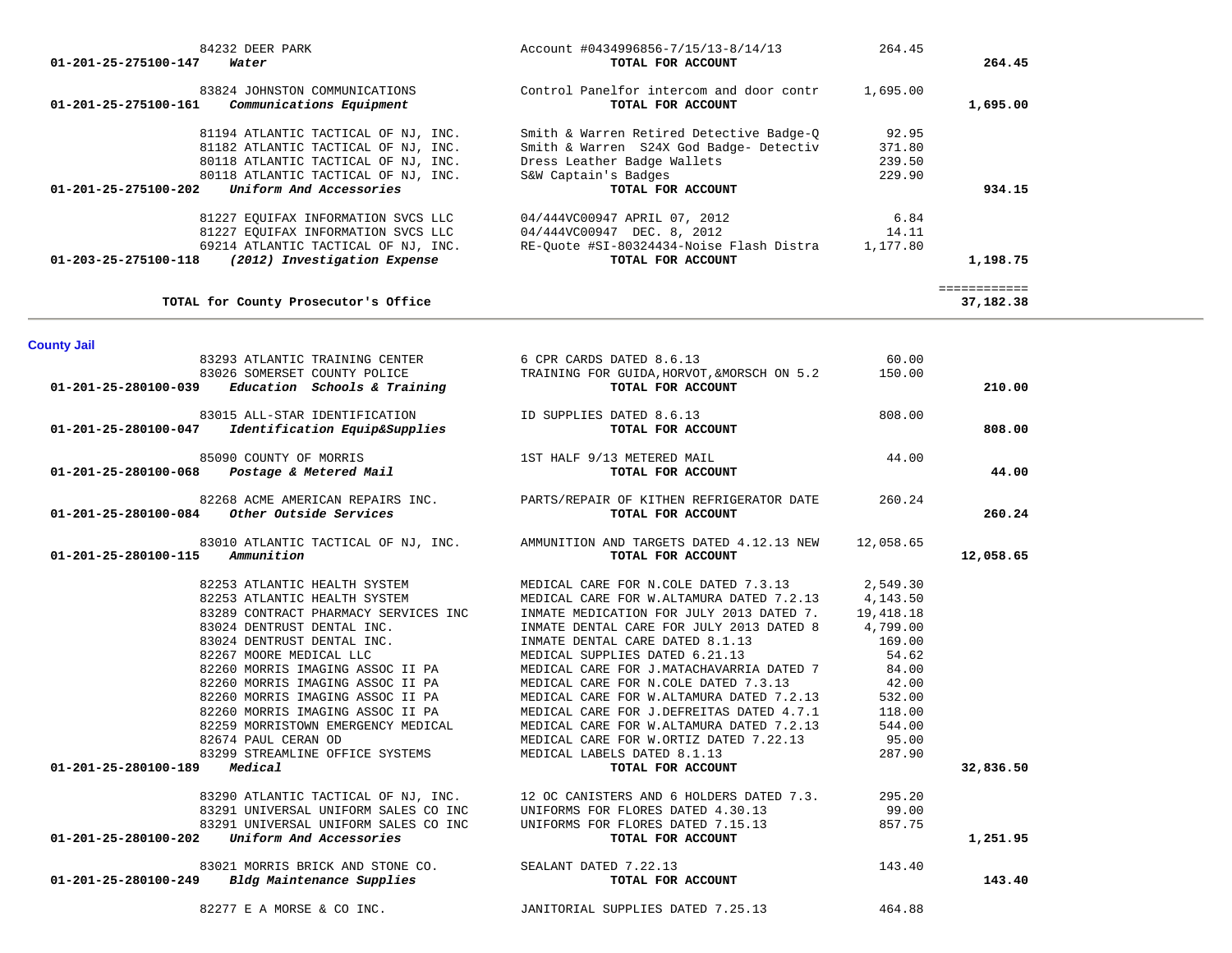| 82276 E.A. MORSE & CO. INC.<br>83028 E.A. MORSE & CO. INC.<br>Janitorial Supplies<br>01-201-25-280100-252 | FACILITY GLOVES DATED 7.25.13<br>FACILITY GLOVES DATED 8.6.13<br>TOTAL FOR ACCOUNT | 1,070.50<br>707.00   | 2,242.38                  |  |
|-----------------------------------------------------------------------------------------------------------|------------------------------------------------------------------------------------|----------------------|---------------------------|--|
| 83016 WEBSTER PLUMBING &<br>Machinery Repairs & Parts<br>01-201-25-280100-262                             | REPAIR TO WATER HEATERS DATED 8.2.13<br>TOTAL FOR ACCOUNT                          | 164.60               | 164.60                    |  |
| TOTAL for County Jail                                                                                     |                                                                                    |                      | ============<br>50,019.72 |  |
| <b>County Youth Detention Facilit</b>                                                                     |                                                                                    |                      |                           |  |
| 82921 NJJDA<br>Associations and Memberships<br>01-201-25-281100-023                                       | 2 Memberships to New Jersey Juvenile Det<br>TOTAL FOR ACCOUNT                      | 40.00                | 40.00                     |  |
| 84045 CABLEVISION                                                                                         | Cable boxes and Power to Learn filter -                                            | 40.57                |                           |  |
| 84046 STAPLES BUSINESS ADVANTAGE<br>$01-201-25-281100-039$ Education Schools & Training                   | Laserjet printer, toners<br>TOTAL FOR ACCOUNT                                      | 916.32               | 956.89                    |  |
| 84046 STAPLES BUSINESS ADVANTAGE                                                                          | lamination pouch                                                                   | 21.58                |                           |  |
| 84046 STAPLES BUSINESS ADVANTAGE<br>Office Supplies & Stationery<br>01-201-25-281100-058                  | DVD jewel case, CD shell case<br>TOTAL FOR ACCOUNT                                 | 27.80                | 49.38                     |  |
| 82731 BOB BARKER COMPANY, INC.                                                                            | Antiperspirant, Gal. Soap                                                          | 285.40               |                           |  |
| 82731 BOB BARKER COMPANY, INC.<br>01-201-25-281100-059<br>Other General Expenses                          | freight<br>TOTAL FOR ACCOUNT                                                       | 106.86               | 392.26                    |  |
| 85090 COUNTY OF MORRIS                                                                                    | 1ST HALF 9/13 METERED MAIL                                                         | 107.69               |                           |  |
| 01-201-25-281100-068 Postage & Metered Mail                                                               | TOTAL FOR ACCOUNT                                                                  |                      | 107.69                    |  |
| 81231 KYOCERA MITA AMERICA, INC.<br>$01 - 201 - 25 - 281100 - 164$ Office Machines - Rental               | 2 copy machines rental - quarterly<br>TOTAL FOR ACCOUNT                            | 1,439.19             | 1,439.19                  |  |
| 84707 SODEXO INC & AFFILIATES                                                                             | Contractural Charge                                                                | 2,188.92             |                           |  |
| 84707 SODEXO INC & AFFILIATES<br>84707 SODEXO INC & AFFILIATES                                            | Meals<br>Snacks and Groceries                                                      | 4,041.84<br>2,622.24 |                           |  |
| 83897 DEER PARK                                                                                           | 0434495636 7-15-13-8-14-13                                                         | 59.80                |                           |  |
| 01-201-25-281100-185<br>Food                                                                              | TOTAL FOR ACCOUNT                                                                  |                      | 8,912.80                  |  |
| 84700 ALLEN PAPER & SUPPLY CO                                                                             | Quick Seal Bag                                                                     | 68.04                |                           |  |
| 84700 ALLEN PAPER & SUPPLY CO<br>84700 ALLEN PAPER & SUPPLY CO                                            | Hot cups<br>Bleach                                                                 | 194.92<br>7.20       |                           |  |
| 84046 STAPLES BUSINESS ADVANTAGE                                                                          | Urinal Sani Mat                                                                    | 108.87               |                           |  |
| Janitorial Supplies<br>01-201-25-281100-252                                                               | TOTAL FOR ACCOUNT                                                                  |                      | 379.03                    |  |
| TOTAL for County Youth Detention Facilit                                                                  |                                                                                    |                      | ============<br>12,277.24 |  |

## **Road Repairs**

| 85090 COUNTY OF MORRIS<br>01-201-26-290100-068<br>Postage & Metered Mail | 1ST HALF 9/13 METERED MAIL<br>TOTAL FOR ACCOUNT | 4.02     | 4.02     |
|--------------------------------------------------------------------------|-------------------------------------------------|----------|----------|
| 85019 NATIONAL FUEL OIL INC.<br>01-201-26-290100-140<br>Gas Purchases    | FUEL CHARGES 8/13<br>TOTAL FOR ACCOUNT          | 5,720.98 | 5,720.98 |
| 84316 CHRIS NIETZ                                                        | work boots                                      | 90.00    |          |
| 84317 CAMERON WALKER                                                     | work boots                                      | 90.00    |          |
| 84147 DALE BIXLER                                                        | Work Boots                                      | 90.00    |          |
| 84193 DAN MILLER                                                         | Work Boots                                      | 70.00    |          |
| 84201 EVERTON DUHANEY                                                    | work boots                                      | 90.00    |          |
| 84192 JEFF REUTER                                                        | work boots                                      | 80.00    |          |
| 84314 PAT MORAN                                                          | Work Boots                                      | 90.00    |          |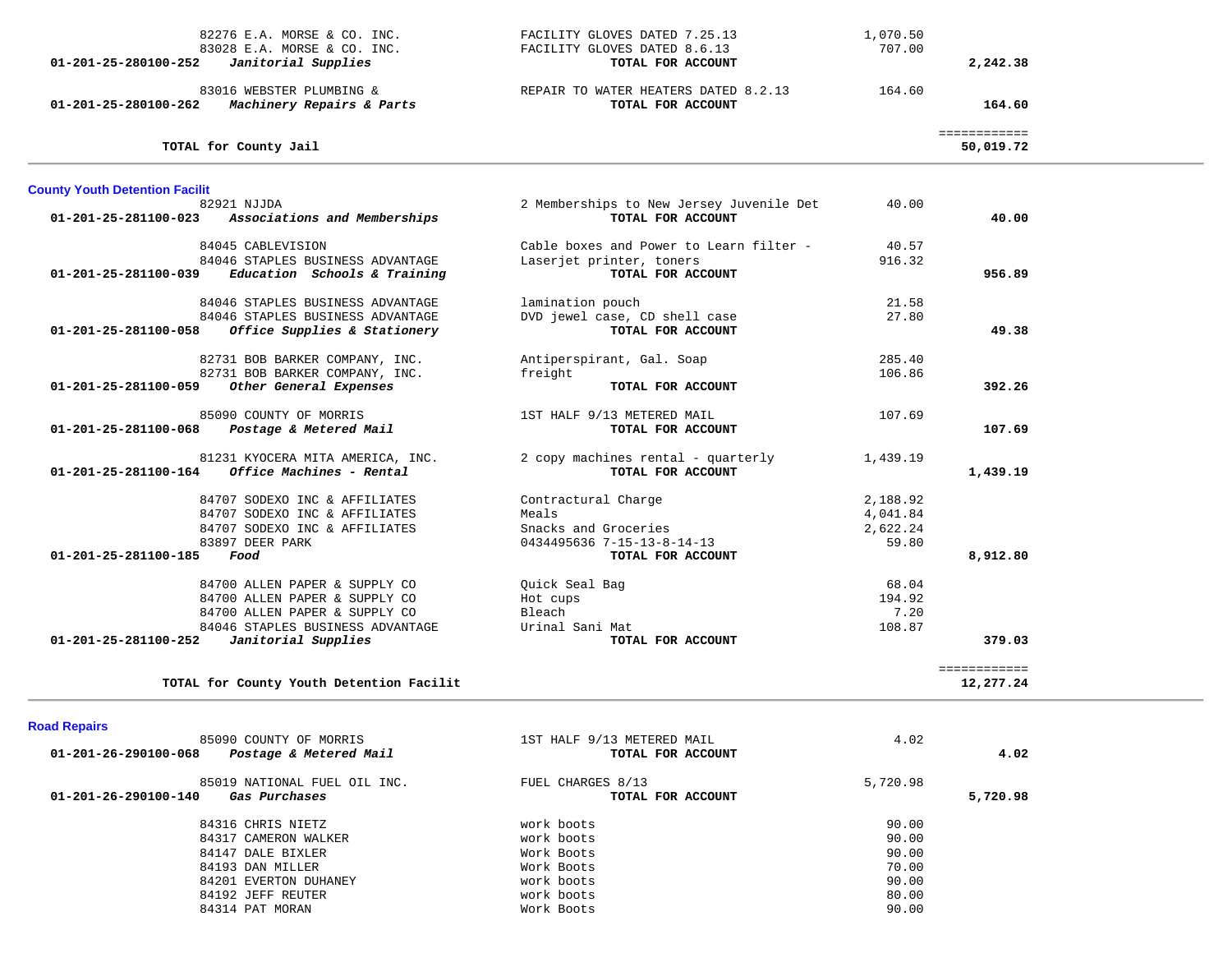**Shade Tree Commission** 

 **01-201-26-300100-098** *Other Operating&Repair Supply* **TOTAL FOR ACCOUNT 35.88**

84142 DEER PARK **bottle water 0434593380 7/15-8/14/2013** 35.88<br>35.88 **Other Operating&Repair Supply bottle water OTAL FOR ACCOUNT** 

| <b>Bridges and Culverts</b>                                    |                                          |        |              |
|----------------------------------------------------------------|------------------------------------------|--------|--------------|
| 81729 COUNTY CONCRETE CORP.                                    | NJDOT Class B                            | 190.00 |              |
| 81729 COUNTY CONCRETE CORP.                                    | Chilled Concrete                         | 3.00   |              |
| 81729 COUNTY CONCRETE CORP.                                    | Delivery Charge                          | 215.00 |              |
| 01-201-26-292100-227<br>Concrete                               | TOTAL FOR ACCOUNT                        |        | 408.00       |
| 83787 GARDEN STATE HIGHWAY                                     | SP 28x28 DG B/Y PS Face Left Object Mark | 38.50  |              |
| 83787 GARDEN STATE HIGHWAY                                     | SP 28x28 DG B/Y PS Face Right Object Mar | 38.50  |              |
| Guard Rails<br>$01 - 201 - 26 - 292100 - 230$                  | TOTAL FOR ACCOUNT                        |        | 77.00        |
| 82996 COUNTY WELDING SUPPLY CO                                 | UN1072 Oxygen Compressed 2.2CWS 251cf Cy | 21.50  |              |
| 82996 COUNTY WELDING SUPPLY CO                                 | UN1072 Oxygen Compressed 2.2VWS 251cf Cy | 21.50  |              |
| 83130 COUNTY WELDING SUPPLY CO                                 | cws 125 cf argon                         | 2.95   |              |
| 83130 COUNTY WELDING SUPPLY CO                                 | cws 125 ar/co2 75/25                     | 2.95   |              |
| 83130 COUNTY WELDING SUPPLY CO                                 | cws medium acetylene                     | 11.80  |              |
| 83130 COUNTY WELDING SUPPLY CO                                 | cws 125 cf oxygen                        | 2.95   |              |
| 83130 COUNTY WELDING SUPPLY CO                                 | cws 251 cf oxygen                        | 14.75  |              |
| $01 - 201 - 26 - 292100 - 248$<br>Welding-Oxygen-Acetylene Etc | TOTAL FOR ACCOUNT                        |        | 78.40        |
| 83783 GRAY SUPPLY CORP                                         | Wacker Vibrator Motor                    | 500.00 |              |
| 83783 GRAY SUPPLY CORP                                         | Wacker 13 Shaft Model                    | 250.00 |              |
| 83783 GRAY SUPPLY CORP                                         | Stow Vibrator Head                       | 150.00 |              |
| $01 - 201 - 26 - 292100 - 259$<br>Equipment Rental             | TOTAL FOR ACCOUNT                        |        | 900.00       |
|                                                                |                                          |        | ============ |
| TOTAL for Bridges and Culverts                                 |                                          |        | 1,463.40     |

| 84132 ROB VAZZANA                                    | work boots                                | 90.00    |              |
|------------------------------------------------------|-------------------------------------------|----------|--------------|
| 84191 SCOTT KOSTER                                   | work boots                                | 90.00    |              |
| 84338 HENRY VANSOLKEMA                               | work boots                                | 90.00    |              |
| 84623 JOHN SKEWES                                    | work boots per contract                   | 90.00    |              |
| 84622 LOU CASTALDI                                   | Boots per contract                        | 90.00    |              |
| 84339 WALLACE DRY                                    | Work Boots                                | 90.00    |              |
| 84337 WAYNE SPEARS                                   | work boots                                | 90.00    |              |
| Uniform & Clothing Allowance<br>01-201-26-290100-207 | TOTAL FOR ACCOUNT                         |          | 1,230.00     |
| 84027 GARDEN STATE HIGHWAY                           | signage                                   | 1,950.00 |              |
| 83055 COUNTY WELDING SUPPLY CO                       | propane                                   | 34.99    |              |
| 83055 COUNTY WELDING SUPPLY CO                       | oxygen compressed, high pressure cyclinde | 53.99    |              |
| 83055 COUNTY WELDING SUPPLY CO                       | acetylene                                 | 28.90    |              |
| 83055 COUNTY WELDING SUPPLY CO                       | cutting tip                               | 19.90    |              |
| 83055 COUNTY WELDING SUPPLY CO                       | cutting tip                               | 19.90    |              |
| 83055 COUNTY WELDING SUPPLY CO                       | acetylene                                 | 47.57    |              |
| 83055 COUNTY WELDING SUPPLY CO                       | small acetylene                           | 8.85     |              |
| 84135 STAPLES BUSINESS ADVANTAGE                     | Camera for sign crew                      | 115.20   |              |
| 01-201-26-290100-238<br>Signage                      | TOTAL FOR ACCOUNT                         |          | 2,279.30     |
| 83978 NORTHEASTERN HARDWARE CO INC                   | shovels, wood handles, street brooms      | 235.59   |              |
| 01-201-26-290100-260<br>Construction Materials       | TOTAL FOR ACCOUNT                         |          | 235.59       |
| 84025 DEER PARK                                      | 0434540159 7/15-8/14/2013                 | 33.47    |              |
| 84026 DEER PARK                                      | 7/15-8/14/2013<br>0434540175              | 16.72    |              |
| 01-201-26-290100-266<br>Safety Items                 | TOTAL FOR ACCOUNT                         |          | 50.19        |
|                                                      |                                           |          | ============ |
| TOTAL for Road Repairs                               |                                           |          | 9,520.08     |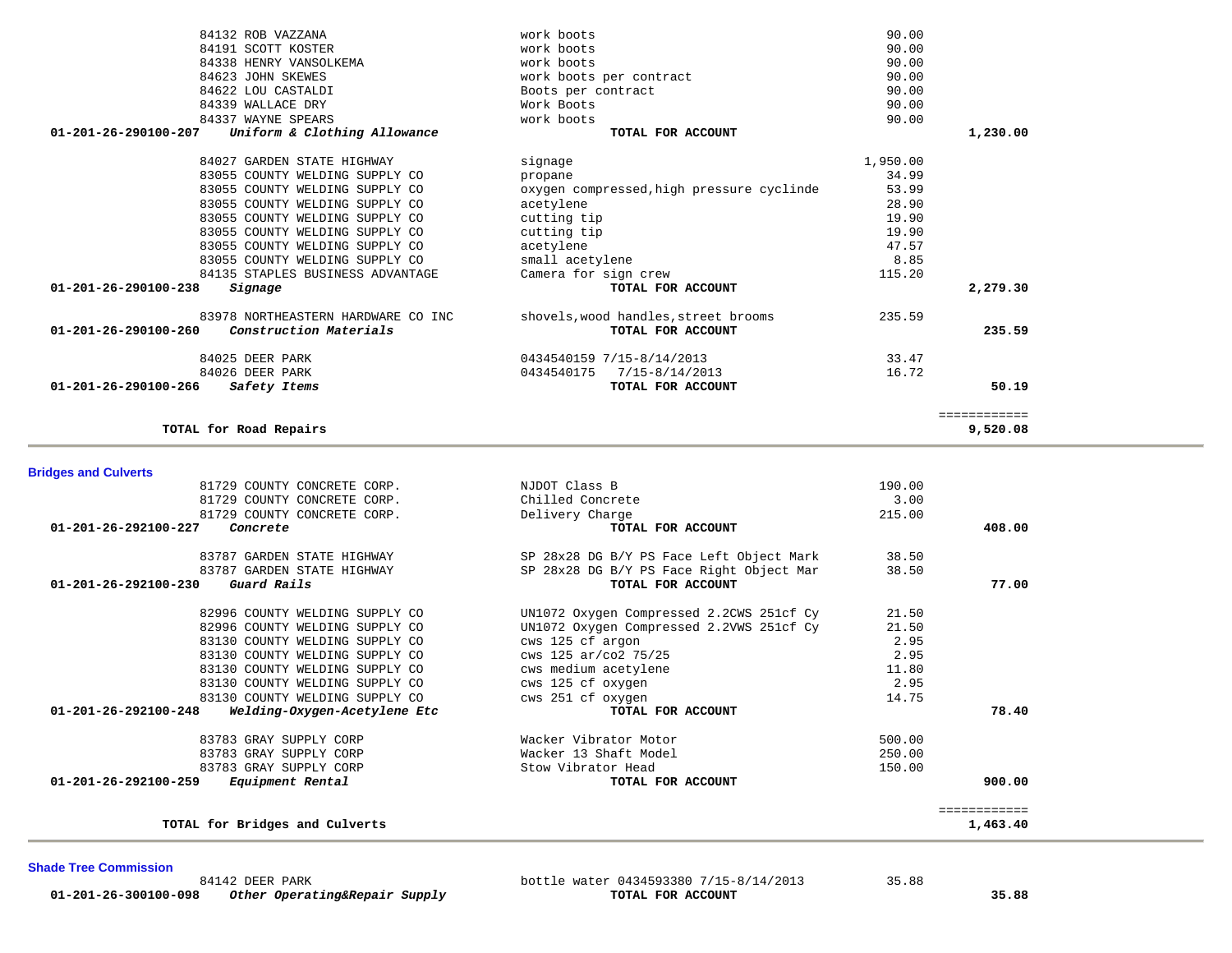|                      | 83916 GEN-EL SAFETY & INDUSTRIAL | Overall, Icon Class E #1 | 40.00 |
|----------------------|----------------------------------|--------------------------|-------|
| 01-201-26-300100-266 | Safety Items                     | TOTAL FOR ACCOUNT        | 40.00 |

**TOTAL for Shade Tree Commission 75.88**

 $0$ verall, Icon Class E #1  $40.00$ 

============

75.88

| 81159 GRAINGER<br>01-201-26-310100-264 Heat & A/C<br><b>Motor Services Center</b><br>$01-201-26-315100-039$ Education Schools & Training | TOTAL for Buildings & Grounds<br>84404 ARSENAULT ASSOCIATES      | DOSSIER TRAING CLSASS<br>TOTAL FOR ACCOUNT                         | 1,600.00         | ============<br>8,702.86<br>1,600.00 |
|------------------------------------------------------------------------------------------------------------------------------------------|------------------------------------------------------------------|--------------------------------------------------------------------|------------------|--------------------------------------|
|                                                                                                                                          |                                                                  |                                                                    |                  |                                      |
|                                                                                                                                          |                                                                  |                                                                    |                  |                                      |
|                                                                                                                                          |                                                                  | TOTAL FOR ACCOUNT                                                  |                  | 325.05                               |
|                                                                                                                                          | 81159 GRAINGER                                                   | CREDIT MEMO/ 05-31-13                                              | $-20.10$         |                                      |
|                                                                                                                                          | 81159 GRAINGER                                                   | W069535/ RE: SEU/ 06-27-13<br>W069535/ RE: SEU/ 06-27-13           | 60.05<br>285.10  |                                      |
| 01-201-26-310100-251                                                                                                                     | Ground Maintenance Supplies                                      | TOTAL FOR ACCOUNT                                                  |                  | 309.00                               |
|                                                                                                                                          | 83652 PELICAN SPORT CENTER INC                                   | W069685/ RE: 9-11/ 08-01-13                                        | 129.00           |                                      |
|                                                                                                                                          | 82720 PELICAN SPORT CENTER INC<br>82720 PELICAN SPORT CENTER INC | W069636/ RE: 9-11/ 07-08-13<br>W069636/ RE: 9-11/ 07-11-13         | 22.00<br>158.00  |                                      |
|                                                                                                                                          |                                                                  |                                                                    |                  |                                      |
| 01-201-26-310100-249                                                                                                                     | Bldg Maintenance Supplies                                        | TOTAL FOR ACCOUNT                                                  |                  | 481.48                               |
| 81159 GRAINGER<br>81159 GRAINGER                                                                                                         |                                                                  | WO69287 RE: B & G/ 05-29-13<br>W069593 RE: LIBRARY/ 07-01-13       | 361.80<br>119.68 |                                      |
| 01-201-26-310100-239                                                                                                                     | Small Tools                                                      | TOTAL FOR ACCOUNT                                                  |                  | 409.61                               |
| 81159 GRAINGER                                                                                                                           | 81159 GRAINGER                                                   | W069587/ RE: SM TOOLS/ 07-01-13<br>W069587/ RE: SM TOOLS/ 07-01-13 | 397.12<br>12.49  |                                      |
| 01-201-26-310100-207                                                                                                                     | 84318 JOHN ZEEK<br>Uniform & Clothing Allowance                  | 2013 WORK BOOTS - SUPV<br>TOTAL FOR ACCOUNT                        | 90.00            | 90.00                                |
| <b>Buildings &amp; Grounds</b><br>01-201-26-310100-029                                                                                   | 85051 WILLIAM F. BARNISH<br>Building Rental                      | RENT FOR DOVER PROBATION/ OCTOBER 2013<br>TOTAL FOR ACCOUNT        | 7,087.72         | 7,087.72                             |

| 84402 BOONTON AUTO PARTS            | CHROMA ONE                               | 99.48  |
|-------------------------------------|------------------------------------------|--------|
| 84378 CY DRAKE LOCKSMITHS, INC.     | KEYS                                     | 29.00  |
| 84389 SHEAFFER SUPPLY, INC.         | FLAT WASHER                              | 22.38  |
| 82746 ATLAS DISPOSAL OPTIONS INC    | REMOVE USED OIL FILTERS                  | 225.00 |
| 78732 FLEET MANAGEMENT/SKYLINE      | SUBSCRIPTION RENEWAL, FL07927CCOKROBMOTS | 195.00 |
| 83478 SNAP-ON EOUIPMENT             | REPAIR A/C MACHINE                       | 331.50 |
| 81968 TREASURER-STATE OF NEW JERSEY | AIR QUALITY PERMIT, CEDAR KNOLLS SITE    | 410.00 |
| 81968 TREASURER-STATE OF NEW JERSEY | AIR OUALITY PERMIT, MORRIS TOWNSHIP SITE | 410.00 |
| 84152 DANIEL CARTER                 | INSPECTION LICENSE RENEWAL               | 50.00  |
| 83878 BOONTON AUTO PARTS            | CHROMABASE                               | 106.92 |
| 83463 CABLEVISION                   | $8/8/13 - 9/7/13$                        | 49.95  |
| 83885 MSC INDUSTRIAL SUPPLY CO.     | TASK LIGHT                               | 51.37  |
| 83885 MSC INDUSTRIAL SUPPLY CO.     | RESPIRATOR FILTERS                       | 111.10 |
| 83885 MSC INDUSTRIAL SUPPLY CO.     | CABLE TIE, DRILL BIT, PADS               | 186.30 |
| 83876 AW DIRECT                     | CHAIN                                    | 649.50 |
| 84633 ROBERT BECKMANN               | EMISSIONS PROGRAM - 16 TESTS             | 12.64  |
| 84633 ROBERT BECKMANN               | NJ MOTOR VEHICLE SERVICES - 2 TITLES     | 120.00 |
| 83884 MORRISTOWN LUMBER &           | CAULK GUN, CAULK                         | 19.87  |
| 83884 MORRISTOWN LUMBER &           | FLUOURESCENT YELLOW                      | 11.78  |
|                                     |                                          |        |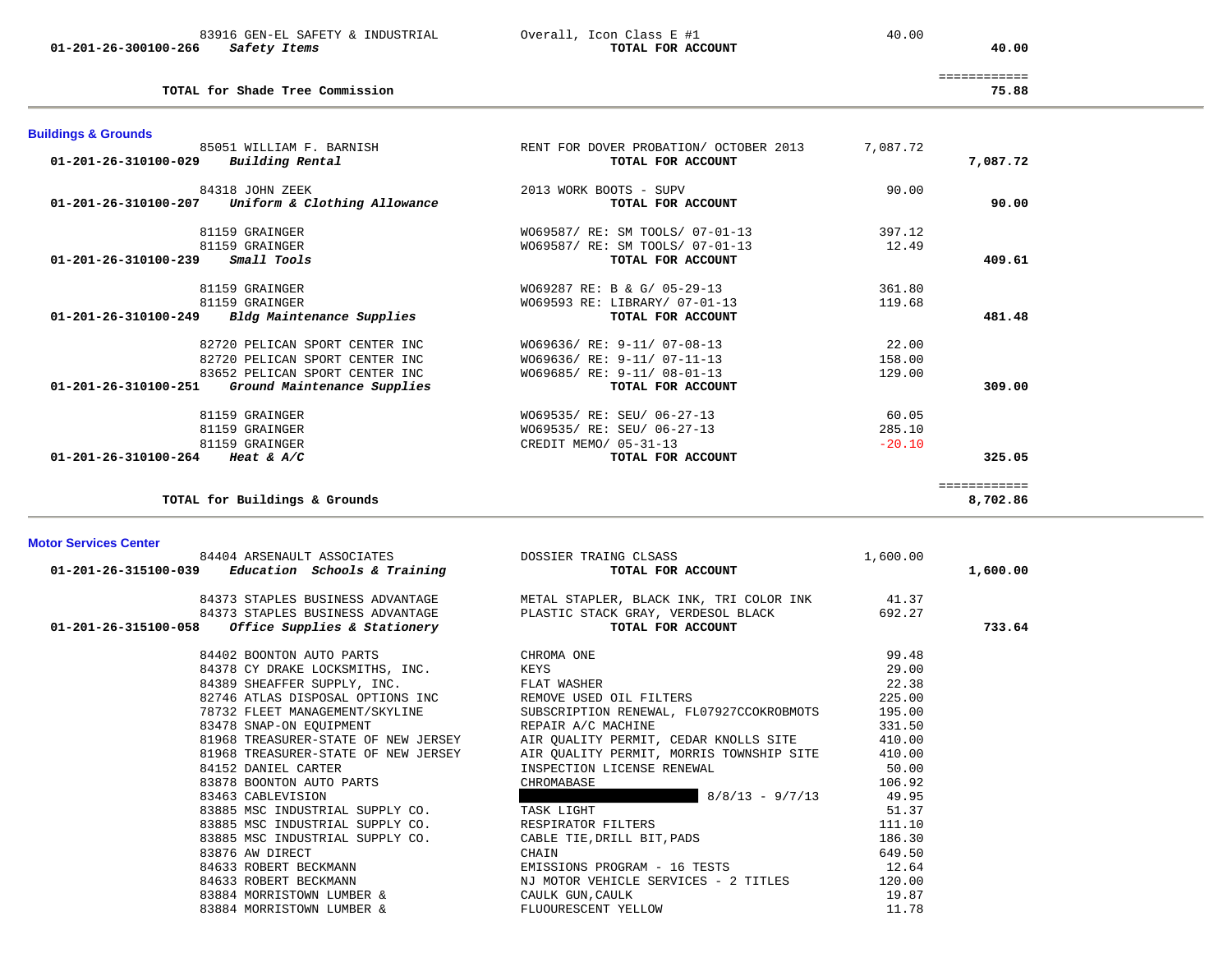| 01-201-26-315100-161 Communications Equipment                                                                             | 84387 ROYAL COMMUNICATIONS INC. POWER CABLE, ANTENNA, FUSE, FUSE HOLDER<br>TOTAL FOR ACCOUNT                                                                                                                                     | 285.00          | 285.00   |
|---------------------------------------------------------------------------------------------------------------------------|----------------------------------------------------------------------------------------------------------------------------------------------------------------------------------------------------------------------------------|-----------------|----------|
|                                                                                                                           |                                                                                                                                                                                                                                  |                 |          |
|                                                                                                                           |                                                                                                                                                                                                                                  | 202.75          |          |
|                                                                                                                           |                                                                                                                                                                                                                                  | 255.74          |          |
|                                                                                                                           |                                                                                                                                                                                                                                  | 84.95           |          |
|                                                                                                                           |                                                                                                                                                                                                                                  | 79.99           |          |
|                                                                                                                           |                                                                                                                                                                                                                                  | 90.00           |          |
|                                                                                                                           |                                                                                                                                                                                                                                  | 90.00           |          |
|                                                                                                                           |                                                                                                                                                                                                                                  | 90.00           |          |
|                                                                                                                           |                                                                                                                                                                                                                                  | 79.99           |          |
|                                                                                                                           |                                                                                                                                                                                                                                  | 90.00           |          |
|                                                                                                                           |                                                                                                                                                                                                                                  | 90.00           | 1,153.42 |
|                                                                                                                           |                                                                                                                                                                                                                                  |                 |          |
| 84382 INTER CITY TIRE<br>84382 INTER CITY TIRE<br>84382 INTER CITY TIRE<br>84382 INTER CITY TIRE<br>84382 INTER CITY TIRE |                                                                                                                                                                                                                                  | 720.00          |          |
|                                                                                                                           | -TIRE- ROAD CALL<br>LT225/75R16                                                                                                                                                                                                  | 892.24          |          |
|                                                                                                                           | TIRES                                                                                                                                                                                                                            | 500.83          |          |
|                                                                                                                           | LT225/75R16                                                                                                                                                                                                                      | 892.24          |          |
| 84382 INTER CITY TIRE<br>Tires                                                                                            | CREDIT                                                                                                                                                                                                                           | $-1,037.76$     |          |
| 01-201-26-315100-245<br>Tires                                                                                             | TOTAL FOR ACCOUNT                                                                                                                                                                                                                |                 | 1,967.55 |
|                                                                                                                           |                                                                                                                                                                                                                                  |                 |          |
| 01-201-26-315100-252                                                                                                      | 83893 TOMAR INDUSTRIES INC<br>2 <b>Janitorial Supplies</b> (GLOVE, SOAP, BAG, TOWEL, DEGREASER<br><b>TOTAL FOR ACCOUNT</b>                                                                                                       |                 | 368.35   |
| 84401 AMERICAN COACHWERKS LLC                                                                                             | TOTAL FOR ACCOUNT                                                                                                                                                                                                                | 143.66          |          |
| 84381 HOOVER TRUCK CENTERS INC                                                                                            | V POLY BELY<br>MODULE-WIP                                                                                                                                                                                                        | 194.04          |          |
| 84381 HOOVER TRUCK CENTERS INC                                                                                            | BELT                                                                                                                                                                                                                             | 53.45           |          |
| 84381 HOOVER TRUCK CENTERS INC                                                                                            | MFJB-ASY                                                                                                                                                                                                                         | 60.80           |          |
| 84381 HOOVER TRUCK CENTERS INC                                                                                            | STEP.58                                                                                                                                                                                                                          | 131.91          |          |
| 84381 HOOVER TRUCK CENTERS INC                                                                                            | AUTO SLACK                                                                                                                                                                                                                       | 76.16           |          |
| 84383 MID-ATLANTIC TRUCK CENTRE INC                                                                                       | 03-6200 PIN                                                                                                                                                                                                                      | 209.88          |          |
| 84374 SMITH TRACTOR & EQUIPMENT INC.                                                                                      | WRENCH                                                                                                                                                                                                                           | 70.95           |          |
| 83459 AMERICAN HOSE & HYDRAULICS                                                                                          | HOSE                                                                                                                                                                                                                             | 74.60           |          |
| 83101 AW DIRECT                                                                                                           | UNDERBODY BOX                                                                                                                                                                                                                    | 307.99          |          |
| 83874 AIR BRAKE & EQUIPMENT                                                                                               | GROUP 31 STUD                                                                                                                                                                                                                    | 461.84          |          |
| 83883 MID-ATLANTIC TRUCK CENTRE INC                                                                                       | FILTER                                                                                                                                                                                                                           | 210.34          |          |
| 83883 MID-ATLANTIC TRUCK CENTRE INC                                                                                       | TRAY, BOLT                                                                                                                                                                                                                       | 278.76          |          |
| 83883 MID-ATLANTIC TRUCK CENTRE INC                                                                                       | LINK, BOLT, NUT                                                                                                                                                                                                                  | 125.67          |          |
| 83890 SHEAFFER SUPPLY, INC.                                                                                               | <b>BOLTS</b>                                                                                                                                                                                                                     | 6.90            |          |
| 83892 SMITH TRACTOR & EQUIPMENT INC.                                                                                      | ROD                                                                                                                                                                                                                              | 90.90           |          |
| 83894 TRICO EQUIPMENT SERVICES LLC                                                                                        | BRACKET, HARNESS                                                                                                                                                                                                                 | 217.86          |          |
| 83895 WEST CHESTER MACHINERY AND                                                                                          | RECEIVER KIT<br>TOTAL FOR ACCOUNT                                                                                                                                                                                                | 272.00          |          |
| Spare Parts for Equipment<br>01-201-26-315100-261                                                                         |                                                                                                                                                                                                                                  |                 | 2,987.71 |
|                                                                                                                           | 94385 PLAINSMAN AUTO SUPPLY<br>84385 PLAINSMAN AUTO SUPPLY<br>84385 PLAINSMAN AUTO SUPPLY<br>84385 PLAINSMAN AUTO SUPPLY<br>84385 PLAINSMAN AUTO SUPPLY<br>84385 PLAINSMAN AUTO SUPPLY<br>OIL SEAL, CORE CREDITS<br>CORE CREDITS | 48.84           |          |
|                                                                                                                           |                                                                                                                                                                                                                                  | 247.27          |          |
|                                                                                                                           |                                                                                                                                                                                                                                  | 812.38          |          |
|                                                                                                                           |                                                                                                                                                                                                                                  | $-32.69$        |          |
| 84385 PLAINSMAN AUTO SUPPLY                                                                                               | HOSE, BRAKE ROTORS                                                                                                                                                                                                               | 471.94          |          |
| 84385 PLAINSMAN AUTO SUPPLY                                                                                               | FITTINGS, BRAKE PADS OXYGEN SENSOR                                                                                                                                                                                               | 143.23          |          |
| 84733 PLAINSMAN AUTO SUPPLY                                                                                               | EXH BANDAGE, DEXVIATF                                                                                                                                                                                                            | 39.62           |          |
| 84733 PLAINSMAN AUTO SUPPLY<br>84733 PLAINSMAN AUTO SUPPLY                                                                | TAP, ATC, RED, FLEX GUARD, WASH, CAR WASH, HAR                                                                                                                                                                                   | 81.25           |          |
| 84733 PLAINSMAN AUTO SUPPLY                                                                                               | LAMP, BOLT, HYD FLUID, COUPLER, FUNNEL<br>CALIPER, BRAKE HOSE, BRAKE AWAY KIT, ROTOR,                                                                                                                                            | 77.75<br>804.68 |          |
| 84733 PLAINSMAN AUTO SUPPLY                                                                                               | BATTERY, ABS SENSOR, PLUG, WIRE, CAP, ROTOR,                                                                                                                                                                                     | 629.26          |          |
| 84733 PLAINSMAN AUTO SUPPLY                                                                                               | TPMS SENSOR, ROTOR, FILTER, PIN KIT                                                                                                                                                                                              | 124.25          |          |
| 84733 PLAINSMAN AUTO SUPPLY                                                                                               | SEAL, EZ BEND, BELT, FUEL STABILIZER, CONCEN                                                                                                                                                                                     | 106.33          |          |
| 84733 PLAINSMAN AUTO SUPPLY                                                                                               | CREDIT                                                                                                                                                                                                                           | $-132.62$       |          |
| 84377 D&B AUTO SUPPLY                                                                                                     | GAS SERIES                                                                                                                                                                                                                       | 85.12           |          |
| 84377 D&B AUTO SUPPLY                                                                                                     | FILTERS, BRAKE ROTOR, BRAKE PADS                                                                                                                                                                                                 | 440.99          |          |

### **01-201-26-315100-098** *Other Operating&Repair Supply* **TOTAL FOR ACCOUNT 3,091.79**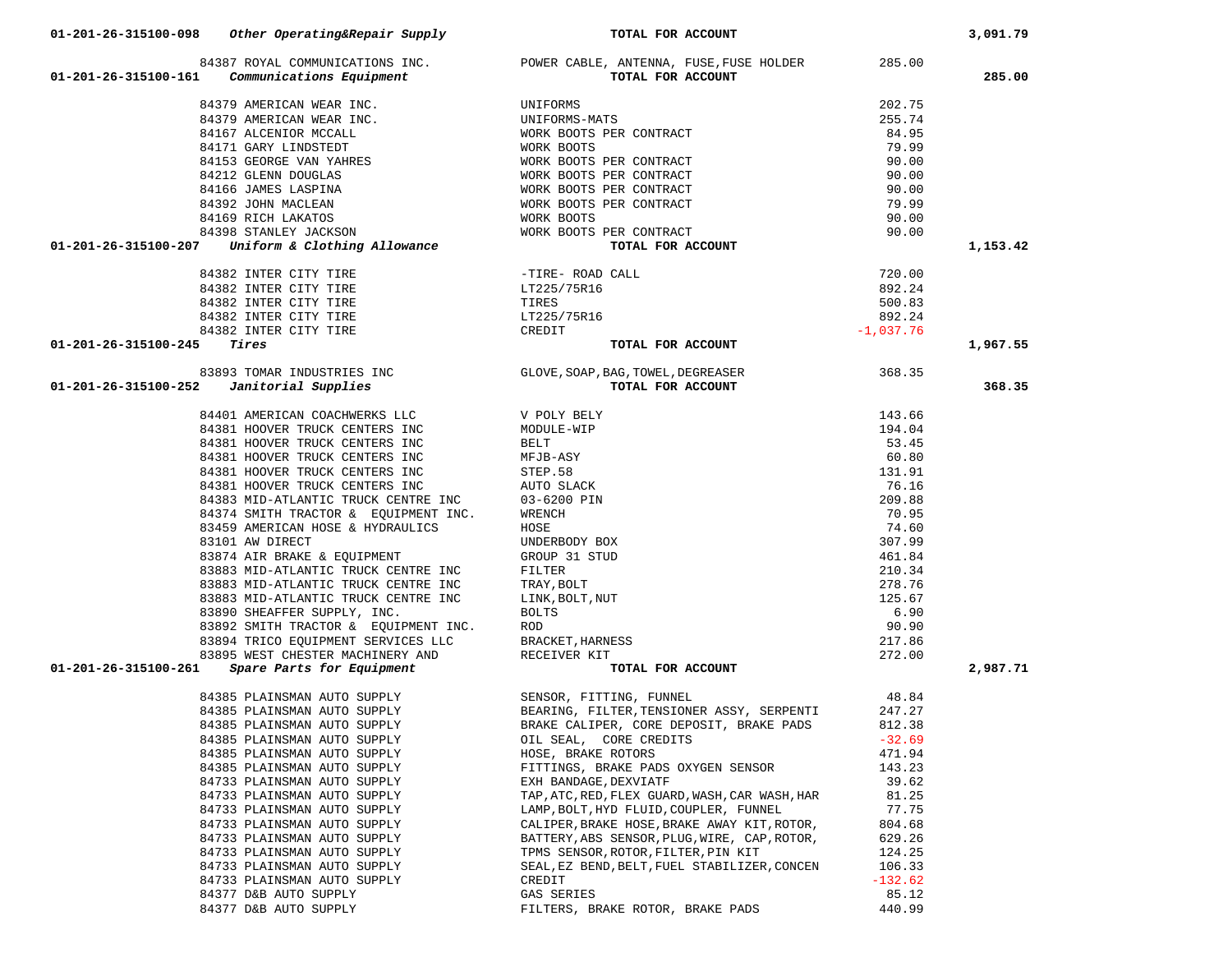**Mosquito Extermination Commiss** 84995 MORRIS COUNTY MOSQUITO 2013 APPROPRIATION 195,000.00  **01-201-26-320105-090** *Expenditures* **TOTAL FOR ACCOUNT 195,000.00**

 84384 NIELSEN DODGE - C-J-R FILTER 76.80 84384 NIELSEN DODGE - C-J-R GEAR RACK 475.00 84375 SMITH MOTOR CO., INC. DIODE ASY 3.14 84375 SMITH MOTOR CO., INC. BRAKE KIT, HUB, SWITCH ASY 458.22 84375 SMITH MOTOR CO., INC. TUBE ASY 40.09 83472 ROUTE 23 AUTO MALL LLC MIRROR ASSY,BUSHING 213.91 83472 ROUTE 23 AUTO MALL LLC HOUSING 15.93 83472 ROUTE 23 AUTO MALL LLC ANTIFREEZE,FILTER 109.92 83472 ROUTE 23 AUTO MALL LLC SENSOR ASY, WIRE ASY 74.61 83472 ROUTE 23 AUTO MALL LLC CLEANER 250.14 83472 ROUTE 23 AUTO MALL LLC BRACKET BOOKS BOOKS AT 106  $\begin{array}{lllllllllllllll} 83472 & \text{ROUTE} & 23 & \text{AUTO} & \text{MALI} & \text{LLC} & \text{BATTERY} & 287.88 \\ 83118 & \text{ROUTE} & 23 & \text{AUTO} & \text{MALI} & \text{LLC} & \text{RADIATOR, SEAL} & 941.98 \\ 83118 & \text{ROUTE} & 23 & \text{AUTO} & \text{MALI} & \text{LLC} & \text{SHACKLE, BOLT, NUT} & 89.74 \\ 83118 & \text{ROUTE} & 23 & \text{AUTO} & \text{MALI$ 83118 ROUTE 23 AUTO MALL LLC INSTRUMENT CLUSTER 941.98 83118 ROUTE 23 AUTO MALL LLC RADIATOR,SEAL 499.70 83118 ROUTE 23 AUTO MALL LLC SHACKLE, BOLT, NUT 89.74 83118 ROUTE 23 AUTO MALL LLC MOULDING 71.49 83118 ROUTE 23 AUTO MALL LLC KIT 55.17 83118 ROUTE 23 AUTO MALL LLC CREDIT -300.00898.96 83461 AYERS CHEVROLET OLDS VEHICLE REPAIR (8-33) 898.96 83102 AYERS CHEVROLET OLDS VEHICLE REPAIR (10-10) 275.00 83877 AYERS CHEVROLET OLDS VEHICLE REPAIR (8-33) 773.00 83879 D&B AUTO SUPPLY BRAKE ROTOR,U-BOLT,STARTER, PADS,SEAL 874.10 83879 D&B AUTO SUPPLY FILTER,HANGER,ROTOR,PAD,RATCHET, CV DRIV 426.57 83879 D&B AUTO SUPPLY BEP BULB,VENT SOLENOID,CLUTCH 245.72 83879 D&B AUTO SUPPLY FILTER,PAD,FITTING,NUT,LAMP, BATTERY 327.21 83879 D&B AUTO SUPPLY CREDIT -22.48 83879 D&B AUTO SUPPLY CREDIT -56.0083882 FLEMINGTON BUICK CHEVROLET F-PIPE F-PIPE 74.56 83882 FLEMINGTON BUICK CHEVROLET VALVE,SOLENOID 52.37  $\begin{array}{cccccc} 83886 & \texttt{NIELSEN} & \texttt{DODGE} & - & C-J-R & & \texttt{COUPLING}, \texttt{BEARNING} & & & & & & & & 221.60 \\ 83886 & \texttt{NIELSEN} & \texttt{DODGE} & - & C-J-R & & & \texttt{PAD KIT} & & & & & & 132.80 \\ 83886 & \texttt{NIELSEN} & \texttt{DODGE} & - & C-J-R & & & \texttt{SHAPT} & & & & 104.00 \\ 83886 & \texttt{NIELSEN} & \texttt{DODGE} & - & C-J-R & & & \texttt{CAP$ 83886 NIELSEN DODGE - C-J-R PAD KIT 132.80 83886 NIELSEN DODGE - C-J-R COUPLING 104.00 83886 NIELSEN DODGE - C-J-R SHAFT SHAFT 429.60 83886 NIELSEN DODGE - C-J-R CAP 12.60 83886 NIELSEN DODGE – C-J-R REGULATOR REGULATOR 156.00 83886 NIELSEN DODGE - C-J-R GRILLE 312.00 83888 QUALITY AUTO GLASS, INC WINDSHIELD (4-67) 197.02  $\textrm{\texttt{83886 NIELSEN DODE - C-J-R}} \qquad \qquad \textrm{\texttt{GRILLE}} \qquad \qquad \textrm{\texttt{GRLLE}} \qquad \qquad \textrm{\texttt{4-67}} \qquad \qquad \textrm{\texttt{83888 QUALITY AUTO GLASS, INC}} \qquad \qquad \textrm{\texttt{MINDSHELD (4-67)}} \qquad \qquad \textrm{\texttt{97.02}} \qquad \qquad \textrm{\texttt{149.44}} \qquad \qquad \textrm{\texttt{149.44}} \qquad \qquad \textrm{\texttt{149.44}} \qquad \qquad \$  83891 SMITH MOTOR CO., INC. ADAPTER 30.24 83891 SMITH MOTOR CO., INC. BASE ASY 6888 ASY 68881 SMITH MOTOR CO., INC. 83887 PLAINSMAN AUTO SUPPLY MT KIT 4.03 83887 PLAINSMAN AUTO SUPPLY CREDIT -62.74 83887 PLAINSMAN AUTO SUPPLY FILTER,HOSE,BELT 44.93 83887 PLAINSMAN AUTO SUPPLY FITTING,SEAL,COMPRESSOR,FRIG OIL,BULB,FI 215.92  **01-201-26-315100-291** *Vehicle Repairs* **TOTAL FOR ACCOUNT 15,577.64** 69896 BEYER FORD 4 - LT245/75R17E ALL SEASON BSW TIRES WI 350.00  **01-203-26-315100-245** *(2012) Tires* **TOTAL FOR ACCOUNT 350.00** ============ **TOTAL for Motor Services Center 28,115.10**

 84377 D&B AUTO SUPPLY BRAKE HOSE, FILTERS, ROTOR, BRAKE PADS 877.91 84377 D&B AUTO SUPPLY SOCKET WRENCH, BRAKE CALIPER, BRAKE PADS 1,063.97 84377 D&B AUTO SUPPLY MUD FLAP, OIL FOILTER, SPARK PLUG. SIGNA 498.17 84377 D&B AUTO SUPPLY CORE DEPOSIT -30.00 84377 D&B AUTO SUPPLY CORE DEPOSIT -55.0084384 NIELSEN DODGE - C-J-R NOZZEL 35.92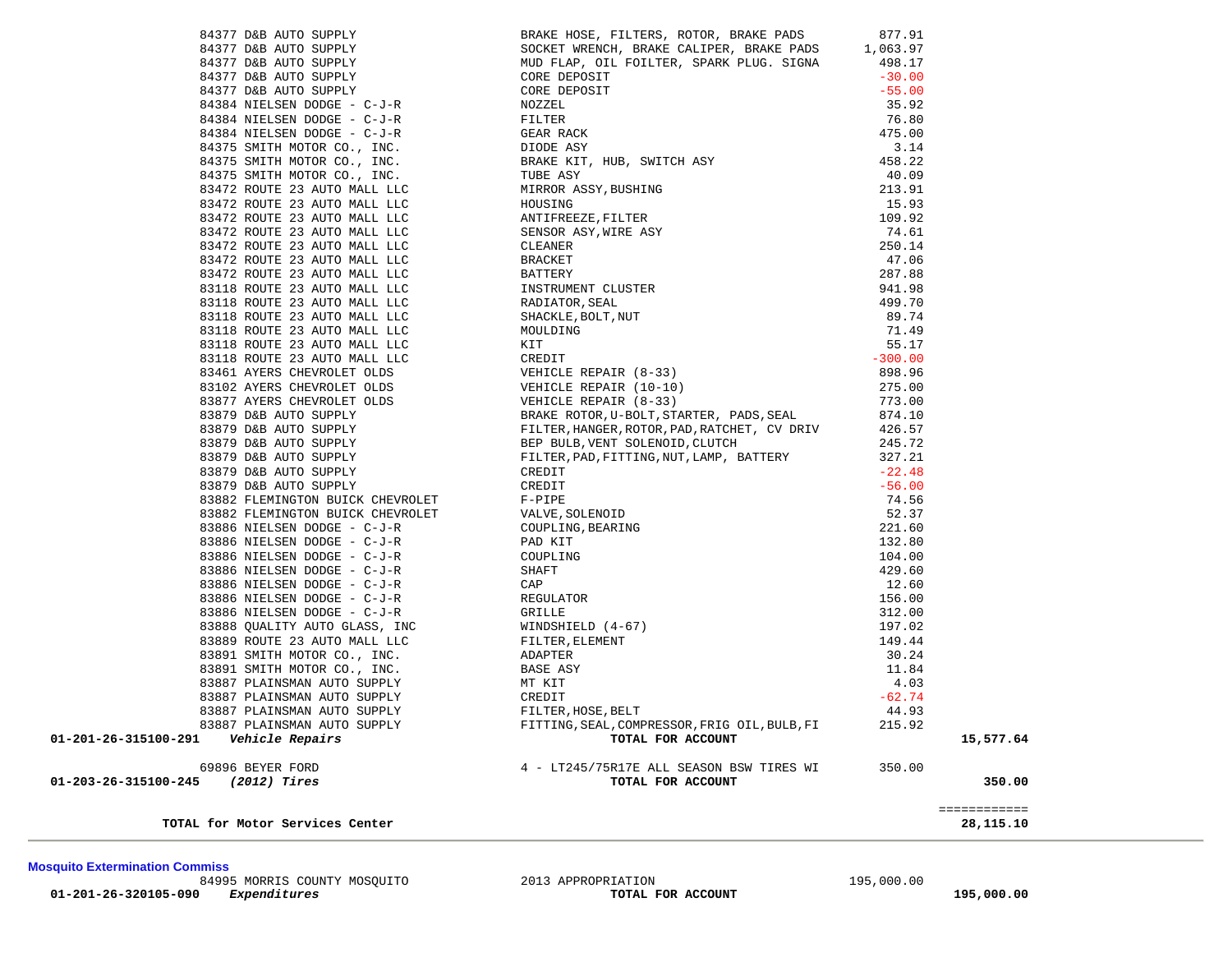**Health Management** 

| 01-201-27-330100-084  | 83308 HEALTH AND SAFETY SERVICES<br>Other Outside Services | Certified Pool Operators Training 8/21-8<br>TOTAL FOR ACCOUNT | 300.00 | 300.00       |
|-----------------------|------------------------------------------------------------|---------------------------------------------------------------|--------|--------------|
|                       | 84221 CRAIG GOSS                                           | Reimbursement-Home Depot and Cy Drake                         | 46.20  |              |
|                       | 84223 JAMES E DEACON                                       | reimbursement for tolls and batteries                         | 9.16   |              |
|                       | 84225 ELIZABETH DORRY                                      | reimbursement for hem on 3 work pants                         | 39.00  |              |
|                       | 85090 COUNTY OF MORRIS                                     | 1ST HALF 9/13 METERED MAIL                                    | 7.49   |              |
|                       | 79577 GEN-EL SAFETY & INDUSTRIAL                           | quote # 22522 Item # 04 PF16                                  | 267.00 |              |
|                       | 79577 GEN-EL SAFETY & INDUSTRIAL                           | item # 04BRU136                                               | 127.00 |              |
| 01-201-27-330100-210  | Environmental Compliance                                   | TOTAL FOR ACCOUNT                                             |        | 495.85       |
|                       | 84222 DEER PARK                                            | 0434540191 billing period 7/15/13-8/14/1                      | 26.91  |              |
| 01-201-27-330100-258  | Equipment                                                  | TOTAL FOR ACCOUNT                                             |        | 26.91        |
|                       |                                                            |                                                               |        | ============ |
|                       | TOTAL for Health Management                                |                                                               |        | 11,233.17    |
| <b>Human Services</b> |                                                            |                                                               |        |              |
|                       | 85090 COUNTY OF MORRIS                                     | 1ST HALF 9/13 METERED MAIL                                    | 11.12  |              |
| 01-201-27-331100-068  | Postage & Metered Mail                                     | TOTAL FOR ACCOUNT                                             |        | 11.12        |
|                       | 84708 ELIZABETH A. JACOBSON                                | ROUNDTRIP MILEAGE TO MMC HQ PAC MTG 5/3/                      | 2.10   |              |

84227 TRITEC OFFICE EQUIPMENT INC color copies Machine ID# 6028 410.41<br>3 **Office Supplies & Stationery TOTAL FOR ACCOUNT 01-201-27-330100-058** *Office Supplies & Stationery* **TOTAL FOR ACCOUNT 410.41**

 84616 ATLANTIC HEALTH SERVICES TB Clinic Services - August 2013 10,000.00  **01-201-27-330100-079** *Special Projects* **TOTAL FOR ACCOUNT 10,000.00**

| TOTAL for Health Management                    |                                          |
|------------------------------------------------|------------------------------------------|
| <b>Human Services</b>                          |                                          |
| 85090 COUNTY OF MORRIS                         | 1ST HALF 9/13 METERED MAIL               |
| Postage & Metered Mail<br>01-201-27-331100-068 | TOTAL FOR ACCOUNT                        |
| 84708 ELIZABETH A. JACOBSON                    | ROUNDTRIP MILEAGE TO MMC HO PAC MTG 5/3/ |
| 84708 ELIZABETH A. JACOBSON                    | ROUNDTRIP MILEAGE TO TRENTON DIRECTORS M |
| 84708 ELIZABETH A. JACOBSON                    | ROUNDTRIP MILEAGE TO MT ARLINGTON SYSTEM |
| 84708 ELIZABETH A. JACOBSON                    | ROUNDTRIP MILEAGE TO MMC HO PAC MTG 6/7/ |
| 84708 ELIZABETH A. JACOBSON                    | ROUNDTRIP MILEAGE ROBBINVILLE NCADD ACA  |
| 84708 ELIZABETH A. JACOBSON                    | ROUNDTRIP TO ARBORETUM PUBLIC FORUM 6/11 |
| 84708 ELIZABETH A. JACOBSON                    | ROUNDTRIP MILEAGE TO TRENTON DMHAS TRAIN |

| 01-401-47-331100-000<br>Postage & Metered Maii | TOTAL LOR WOODDI                         | <b>LL.L</b> |  |
|------------------------------------------------|------------------------------------------|-------------|--|
| 84708 ELIZABETH A. JACOBSON                    | ROUNDTRIP MILEAGE TO MMC HQ PAC MTG 5/3/ | 2.10        |  |
| 84708 ELIZABETH A. JACOBSON                    | ROUNDTRIP MILEAGE TO TRENTON DIRECTORS M | 46.50       |  |
| 84708 ELIZABETH A. JACOBSON                    | ROUNDTRIP MILEAGE TO MT ARLINGTON SYSTEM | 13.30       |  |
| 84708 ELIZABETH A. JACOBSON                    | ROUNDTRIP MILEAGE TO MMC HO PAC MTG 6/7/ | 2.10        |  |
| 84708 ELIZABETH A. JACOBSON                    | ROUNDTRIP MILEAGE ROBBINVILLE NCADD ACA  | 48.10       |  |
| 84708 ELIZABETH A. JACOBSON                    | ROUNDTRIP TO ARBORETUM PUBLIC FORUM 6/11 | 2.10        |  |
| 84708 ELIZABETH A. JACOBSON                    | ROUNDTRIP MILEAGE TO TRENTON DMHAS TRAIN | 48.50       |  |
| 84708 ELIZABETH A. JACOBSON                    | ROUNDTRIP TO TRENTON AD DIRECTORS MTG 6/ | 46.50       |  |
| 84708 ELIZABETH A. JACOBSON                    | ROUNDTRIP TO MT ARLINGTON SYSTEMS REVIEW | 13.30       |  |
| 84708 ELIZABETH A. JACOBSON                    | ROUNDTRIP TO HOPE HOUSE SITE REVIEW 6/28 | 7.00        |  |
| 84708 ELIZABETH A. JACOBSON                    | ROUNDTRIP TO BOONTON ST CLARES SITE VISI | 7.35        |  |
| 84708 ELIZABETH A. JACOBSON                    | ROUNDTRIP TRENTON AND TOLLS DMHAS TRAINI | 48.50       |  |
| 84708 ELIZABETH A. JACOBSON                    | ROUNDTRIP TRENTON AD DIRECTORS MTG AND   | 46.50       |  |
| 84708 ELIZABETH A. JACOBSON                    | ROUNDTRIP MT ARLINGTON SYSTEMS REVIEW 7/ | 13.30       |  |
| 84708 ELIZABETH A. JACOBSON                    | MILEAGE TO MENNEN ARENA NNO              | 1.40        |  |
| 84708 ELIZABETH A. JACOBSON                    | ROUNDTRIP TRENTON AND PARKING DMHAS TRAI | 48.50       |  |
| 84708 ELIZABETH A. JACOBSON                    | ROUNDTRIP TRENTON AD DIRECTORS MTG AND P | 46.50       |  |
| 84708 ELIZABETH A. JACOBSON                    | ROUNDTRIP MT ARLINGTON SYSTEMS REVIEW 8/ | 13.30       |  |
| 84708 ELIZABETH A. JACOBSON                    | ROUNDTRIP ROBBINSVILLE NCADD GCADA TRAIN | 49.40       |  |
| 84708 ELIZABETH A. JACOBSON                    | PARKING FEE AT MMC SITE VISIT 7/10/13    | 3.00        |  |
| 01-201-27-331100-082<br>Travel Expense         | TOTAL FOR ACCOUNT                        | 507.25      |  |
|                                                |                                          |             |  |
|                                                |                                          | :=========  |  |
| TOTAL for Human Services                       |                                          | 518.37      |  |

295.00

**Youth Shelter** 

84047 WALLABY TALES LLC Wild Animal Presentation  **01-201-27-331110-039** *Education Schools & Training* **TOTAL FOR ACCOUNT 295.00**

============

195,000.00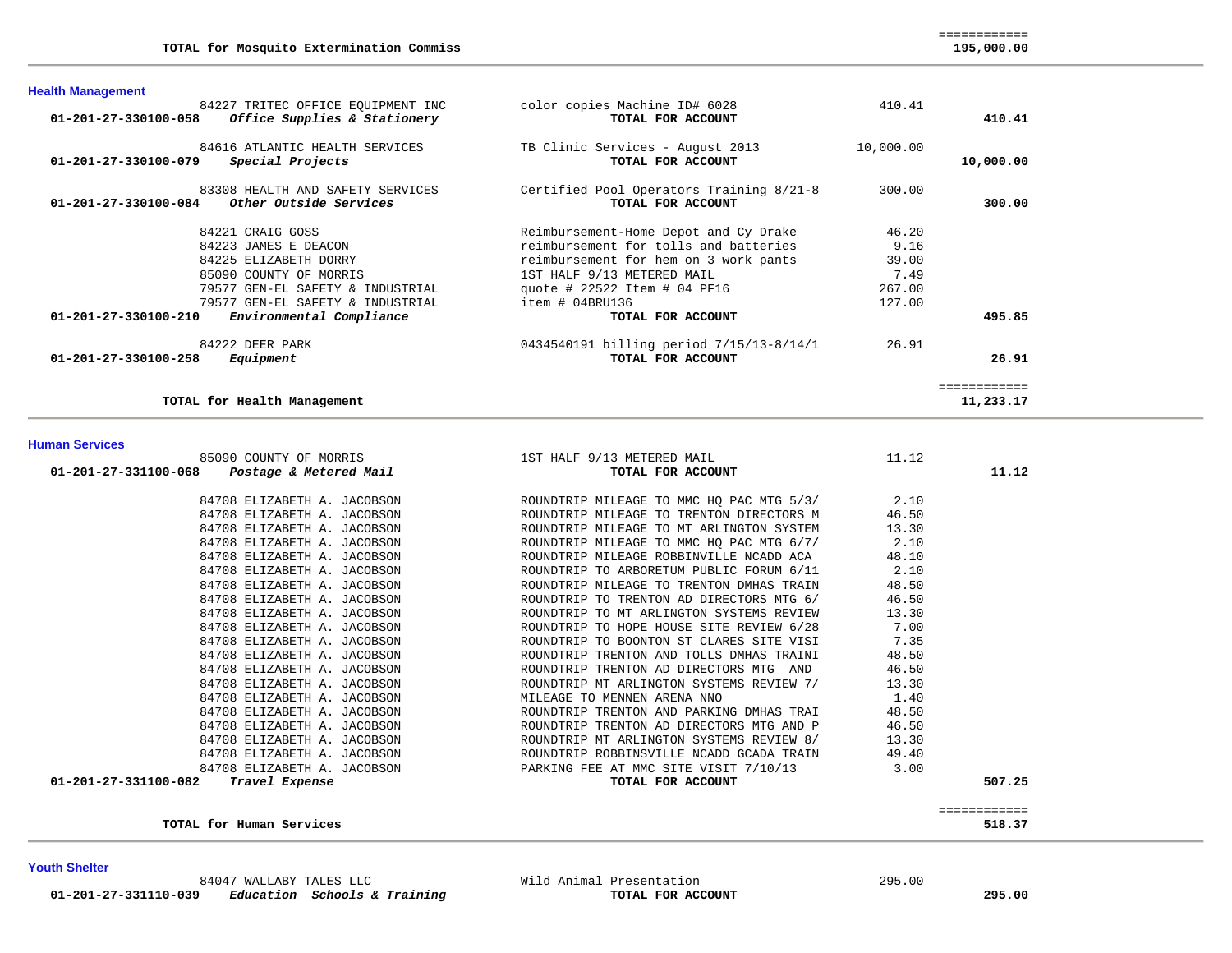|                                | 84703 TOM POLLIO                 | Petty Cash Reimbursement                 | 294.32   |              |
|--------------------------------|----------------------------------|------------------------------------------|----------|--------------|
|                                | 84711 WAL-MART STORE             | House Supplies                           | 234.43   |              |
| 01-201-27-331110-059           | Other General Expenses           | TOTAL FOR ACCOUNT                        |          | 528.75       |
|                                | 85090 COUNTY OF MORRIS           | 1ST HALF 9/13 METERED MAIL               | 65.20    |              |
| 01-201-27-331110-068           | Postage and Metered Mail         | TOTAL FOR ACCOUNT                        |          | 65.20        |
|                                | 84196 CY DRAKE LOCKSMITHS, INC.  | In House lock Repair                     | 136.17   |              |
| $01 - 201 - 27 - 331110 - 162$ | Furniture & Fixtures             | TOTAL FOR ACCOUNT                        |          | 136.17       |
|                                | 84114 TIMEKEEPING SYSTEMS INC    | EASYTOUR-SS-01                           | 495.00   |              |
|                                | 84114 TIMEKEEPING SYSTEMS INC    | Shipping Charge                          | 10.01    |              |
| $01 - 201 - 27 - 331110 - 163$ | Office Machines                  | TOTAL FOR ACCOUNT                        |          | 505.01       |
|                                | 84697 ALBERTSON INC              | 6030375100026118 Supplemental Life Skill | 24.65    |              |
|                                | 84699 SODEXO INC & AFFILIATES    | Weekly Fixed Costs                       | 2,812.56 |              |
|                                | 84699 SODEXO INC & AFFILIATES    | Lunch Meals                              | 831.60   |              |
|                                | 84699 SODEXO INC & AFFILIATES    | Dinner Meals                             | 855.36   |              |
|                                | 84699 SODEXO INC & AFFILIATES    | Snacks & Groceries                       | 964.74   |              |
|                                | 84117 DEER PARK                  | 0434508388 7-15-13-8-14-13               | 14.95    |              |
|                                | 84113 LONGFELLOWS SANDWICH DELI  | Breakfast/Lunch Supplies                 | 216.25   |              |
| $01 - 201 - 27 - 331110 - 185$ | Food                             | TOTAL FOR ACCOUNT                        |          | 5,720.11     |
|                                | 84698 ATLANTIC HEALTH/           | Juvenile Resident Services               | 6,766.66 |              |
|                                | 84115 THE INSTITUTE FOR FORENSIC | Pre-Employment Psychological Eval        | 650.00   |              |
|                                | 84119 WHITES HEALTHCARE          | Resident Medication -June 2013           | 961.48   |              |
|                                | 84119 WHITES HEALTHCARE          | Credit Memo June 2013                    | $-31.40$ |              |
| 01-201-27-331110-189           | Medical                          | TOTAL FOR ACCOUNT                        |          | 8,346.74     |
|                                | 84043 ALLEN PAPER & SUPPLY CO    | Generic C-Fold Towels                    | 41.25    |              |
| $01 - 201 - 27 - 331110 - 252$ | Janitorial Supplies              | TOTAL FOR ACCOUNT                        |          | 41.25        |
|                                |                                  |                                          |          | ============ |
|                                | TOTAL for Youth Shelter          |                                          |          | 15,638.23    |

**Office on Aging** 

| 84424 LEADERSHIP SEMINARS                                      | Topic: Social and Cultural Competence in     | 196.00 |        |
|----------------------------------------------------------------|----------------------------------------------|--------|--------|
| 84424 LEADERSHIP SEMINARS                                      | Topic: Issues in Ethics. 9/25/13Attending    | 392.00 |        |
| Education Schools & Training<br>$01 - 201 - 27 - 333100 - 039$ | TOTAL FOR ACCOUNT                            |        | 588.00 |
| 84678 BETH DENMEAD                                             | Car Insurance Reimbursement for August, 2    | 12.00  |        |
| 84677 KRISTINE A. BEIRNE                                       | Cart Insurance Reimbursement for August,     | 12.00  |        |
| 84428 OPHELIA V. CRUSE                                         | Car Insurance Reimbursement for August20     | 12.00  |        |
| 84430 VERA BLOSSOM                                             | Car Insurance Reimbursement for July & A     | 24.00  |        |
| 84332 KAREN WEBSTER                                            | Car Insurance reimbursement for August20     | 12.00  |        |
| $01 - 201 - 27 - 333100 - 048$<br>Insurance                    | TOTAL FOR ACCOUNT                            |        | 72.00  |
| 85090 COUNTY OF MORRIS                                         | 1ST HALF 9/13 METERED MAIL                   | 248.12 |        |
| $01 - 201 - 27 - 333100 - 068$<br>Postage & Metered Mail       | TOTAL FOR ACCOUNT                            |        | 248.12 |
| 84678 BETH DENMEAD                                             | Miles Reimbursement for August, 2013         | 99.40  |        |
| 84677 KRISTINE A. BEIRNE                                       | Miles reimbursement for August, 2013         | 44.10  |        |
| 84428 OPHELIA V. CRUSE                                         | Miles reimbursement for August 2013          | 35.70  |        |
| 84430 VERA BLOSSOM                                             | Miles Reimbursement for July & August201     | 186.55 |        |
| 84430 VERA BLOSSOM                                             | Parking Hyatt Regency, New Brunswick.        | 14.00  |        |
| 84332 KAREN WEBSTER                                            | Miles reimbursement for Aququst 2013         | 19.60  |        |
| 01-201-27-333100-082<br>Travel Expense                         | TOTAL FOR ACCOUNT                            |        | 399.35 |
| 84676 GET WELL HOUSE CALLS P.C.                                | Competency Evaluation of APS client $(L, C)$ | 400.00 |        |
| 01-201-27-333100-084<br>Other Outside Services                 | TOTAL FOR ACCOUNT                            |        | 400.00 |
| 84423 BENAY OUADREL                                            | Interpreter Services. Pre-site Monitorin     | 175.00 |        |
|                                                                |                                              |        |        |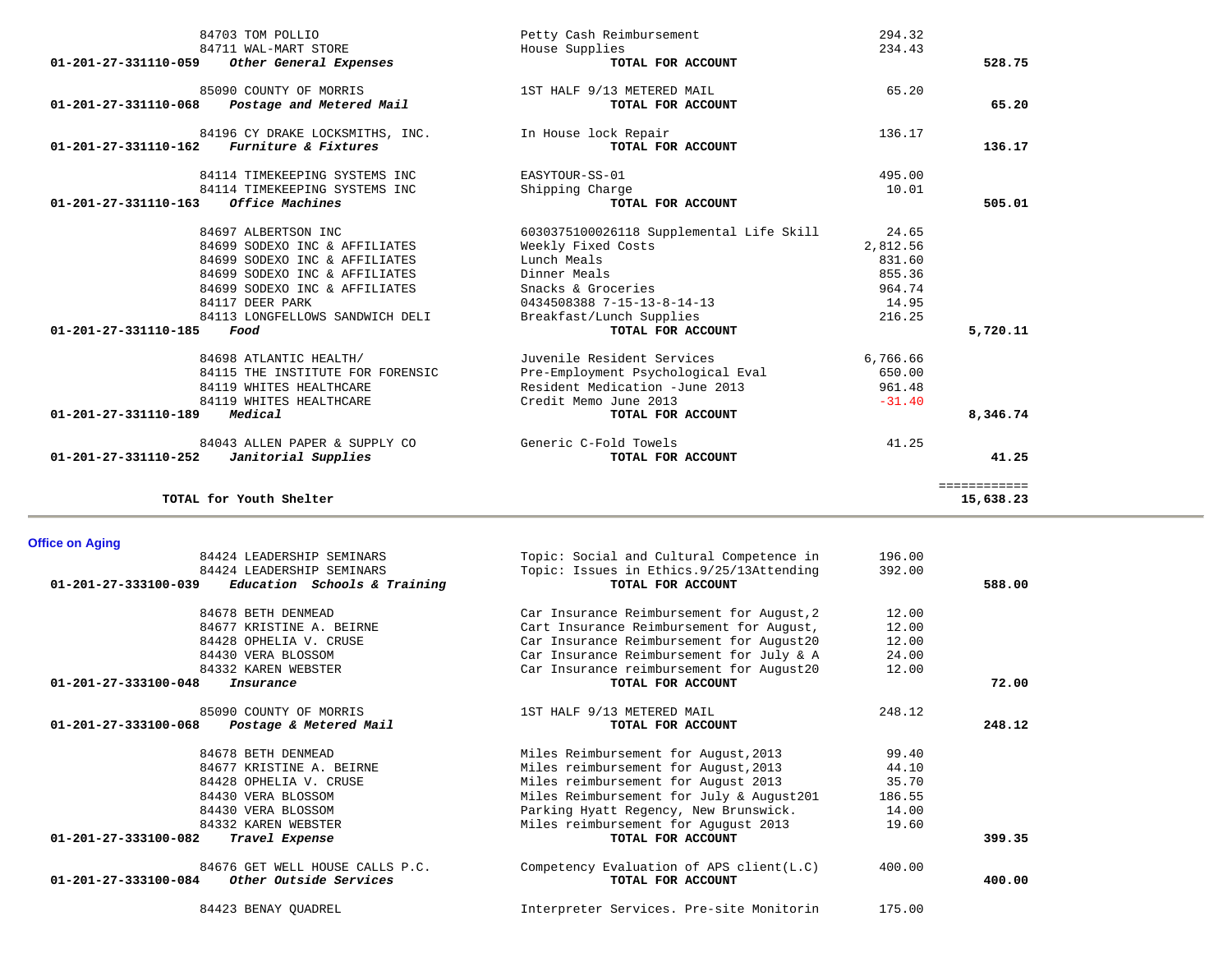| 01-201-27-333100-117                    | Interpretor Fees                                                           | TOTAL FOR ACCOUNT                                                                    |                | 175.00                    |  |
|-----------------------------------------|----------------------------------------------------------------------------|--------------------------------------------------------------------------------------|----------------|---------------------------|--|
|                                         | TOTAL for Office on Aging                                                  |                                                                                      |                | ============<br>1,882.47  |  |
| <b>Grant in Aid</b>                     |                                                                            |                                                                                      |                |                           |  |
| 01-201-27-342000-455                    | 84715 DOVER HOUSING AUTHORITY<br>Grant in Aid GIA: DOVER HOUSING AUTHORITY | TRANSPORTATION & CHILDCARE SERVICES REND<br>TOTAL FOR ACCOUNT                        | 12,986.34      | 12,986.34                 |  |
|                                         | 84077 DAYTOP VILLAGE OF NJ, INC.                                           | DAYS OF SERVICE FOR THE MONTH OF JUNE 20                                             | 3,770.00       |                           |  |
| 01-201-27-342000-490                    | 84077 DAYTOP VILLAGE OF NJ, INC.<br>Grant in Aid: Daytop                   | DAYS OF SERVICE FOR THE MONTH OF JUNE 20<br>TOTAL FOR ACCOUNT                        | 3,900.00       | 7,670.00                  |  |
|                                         | TOTAL for Grant in Aid                                                     |                                                                                      |                | ============<br>20,656.34 |  |
| <b>Seniors, Disabled &amp; Veterans</b> |                                                                            |                                                                                      |                |                           |  |
| 01-201-27-343100-023                    | 84425 NJACDS<br>Associations and Memberships                               | NJACDS Membership 2013-2014<br>TOTAL FOR ACCOUNT                                     | 75.00          | 75.00                     |  |
| 01-201-27-343100-039                    | 84415 NEW JERSEY ASSOCIATION OF<br>Education, Schools & Training           | 8th Annual Taraining Conference October<br>TOTAL FOR ACCOUNT                         | 250.00         | 250.00                    |  |
| 01-203-27-343100-059                    | 84427 FRANK H DETWILER & SONS DIVISION<br>(2012) Other General Expenses    | Bronze WWII #2Bronze Vietnam. & Shipping<br>TOTAL FOR ACCOUNT                        | 1,290.00       | 1,290.00                  |  |
|                                         | TOTAL for Seniors, Disabled & Veterans                                     |                                                                                      |                | ============<br>1,615.00  |  |
|                                         |                                                                            |                                                                                      |                |                           |  |
| <b>County Board of Social Service</b>   | 84601 LINDA CSENGETO                                                       | Conference Expense                                                                   | 25.00          |                           |  |
|                                         | 84096 CWDA                                                                 | CWDA Meetings on 9/13/13, 10/11/13, 11/0                                             | 160.00         |                           |  |
| 01-201-27-345100-034                    | 84609 NATIONAL SEMINARS GROUP<br>Conference Expenses                       | Seminar: Confidence for WomenLocation: P<br>TOTAL FOR ACCOUNT                        | 199.00         | 384.00                    |  |
| 01-201-27-345100-058                    | 84094 STAPLES BUSINESS ADVANTAGE<br>Office Supplies & Stationery           | SPLS 8.5X11 COPY CS - Order no. 71038121<br>TOTAL FOR ACCOUNT                        | 1,292.00       | 1,292.00                  |  |
|                                         | 84210 U.S. SECURITY ASSOCIATES, INC.                                       | 573-1198-000 Payment for Security office                                             | 638.75         |                           |  |
|                                         | 84608 HINDSIGHT, INC                                                       | Support & Maintenance of Integrated Soft<br>Software maintenance for the month of Au | 42,000.00      |                           |  |
| 01-201-27-345100-325                    | 84068 UNITRONIX DATA SYSTEMS INC<br>Special Services                       | TOTAL FOR ACCOUNT                                                                    | 5, 154. 31     | 47,793.06                 |  |
|                                         | 85101 HORIZON BLUE CROSS BLUE SHIELD                                       | OTA MIN PREMIUM 2/13                                                                 | 7,688.67       |                           |  |
| 01-201-27-345100-329                    | 84395 HORIZON BLUE CROSS BLUE SHIELD<br>Hospital Insurance Premiums        | Invoice for the month of September 2013<br>TOTAL FOR ACCOUNT                         | 154,930.77     | 162,619.44                |  |
|                                         | 84601 LINDA CSENGETO                                                       | SSS - Mileage reimb. for June & July 201                                             | 51.45          |                           |  |
|                                         | 84601 LINDA CSENGETO                                                       | Mileage reimb. for August 2013                                                       | 52.15          |                           |  |
|                                         | 84396 JERRY THIEL                                                          | SSS - Mileage reimb. for August 2013                                                 | 61.25          |                           |  |
|                                         | 84213 MAIRA ROGERS                                                         | MAP - Mileage reimb. for June & July 201                                             | 71.75<br>22.75 |                           |  |
|                                         | 84591 LASZLO CSENGETO<br>84607 SHAU-YING LIU                               | ADM - Mileage reimb. for August 2013<br>SSS - Mileage reimb. for August 2013         | 71.40          |                           |  |
| 01-201-27-345100-332                    | Mileage                                                                    | TOTAL FOR ACCOUNT                                                                    |                | 330.75                    |  |
|                                         | 84601 LINDA CSENGETO                                                       | Insurance reimb. for July to December 20                                             | 72.00          |                           |  |
|                                         | 84601 LINDA CSENGETO                                                       | Parking fees                                                                         | 4.00           |                           |  |
|                                         | 84601 LINDA CSENGETO                                                       | Parking fees                                                                         | 7.75           |                           |  |
|                                         | 84211 DALA EKENEZAR                                                        | FIS - Insurance reimb. for July through                                              | 72.00          |                           |  |
|                                         | 84213 MAIRA ROGERS                                                         | Insurance reimb. for July through Decemb                                             | 72.00          |                           |  |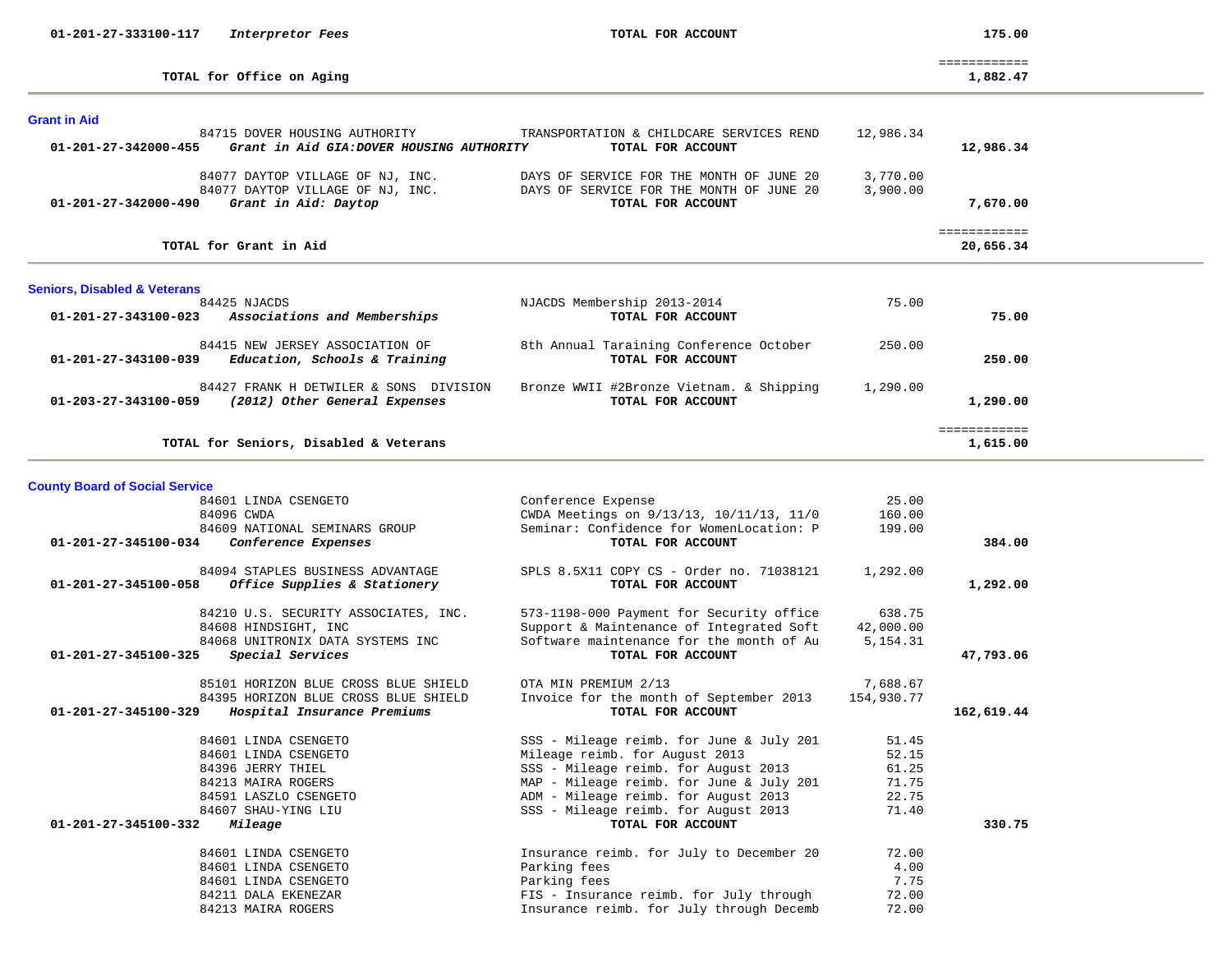| 84219 MIRIAM ACEVEDO<br>84598 BEATRIZ OSPINA<br>84600 ERICA BAUERLEIN<br>84606 JESSYKA THURDEKOOS<br>01-201-27-345100-333<br>Other Allowances | MAP - Insurance reimb. for July through<br>MAP - Insurance reimb. for July through<br>SSS - Insurance reimb. for July thru Dec<br>MAP - Insurance reimb. for July thru Dec<br>TOTAL FOR ACCOUNT | 90.00<br>72.00<br>72.00<br>72.00 | 533.75       |  |
|-----------------------------------------------------------------------------------------------------------------------------------------------|-------------------------------------------------------------------------------------------------------------------------------------------------------------------------------------------------|----------------------------------|--------------|--|
|                                                                                                                                               |                                                                                                                                                                                                 |                                  |              |  |
| 84394 VALLEY PHARMACY                                                                                                                         |                                                                                                                                                                                                 | 851.60                           |              |  |
| 84214 MOLNAR PHARMACY                                                                                                                         |                                                                                                                                                                                                 | 517.83                           |              |  |
| 84214 MOLNAR PHARMACY                                                                                                                         |                                                                                                                                                                                                 | 44.16                            |              |  |
| 84214 MOLNAR PHARMACY                                                                                                                         |                                                                                                                                                                                                 | 3.50<br>71.43                    |              |  |
| 84214 MOLNAR PHARMACY<br>84214 MOLNAR PHARMACY                                                                                                |                                                                                                                                                                                                 | 104.75                           |              |  |
| 84214 MOLNAR PHARMACY                                                                                                                         |                                                                                                                                                                                                 | 550.79                           |              |  |
| 84214 MOLNAR PHARMACY                                                                                                                         |                                                                                                                                                                                                 | 22.45                            |              |  |
| Health Related Services<br>01-201-27-345100-338                                                                                               | TOTAL FOR ACCOUNT                                                                                                                                                                               |                                  | 2,166.51     |  |
|                                                                                                                                               |                                                                                                                                                                                                 |                                  |              |  |
| 84215 NJ TAXI & BLACK CAR SERVICES LLC                                                                                                        |                                                                                                                                                                                                 | 51.88                            |              |  |
| 84215 NJ TAXI & BLACK CAR SERVICES LLC                                                                                                        |                                                                                                                                                                                                 | 214.44                           |              |  |
| 84215 NJ TAXI & BLACK CAR SERVICES LLC                                                                                                        |                                                                                                                                                                                                 | 88.54                            |              |  |
| 01-201-27-345100-340<br>Transportation Services                                                                                               | TOTAL FOR ACCOUNT                                                                                                                                                                               |                                  | 354.86       |  |
|                                                                                                                                               |                                                                                                                                                                                                 |                                  |              |  |
| 84603 PARSIPPANY INN                                                                                                                          |                                                                                                                                                                                                 | 30.00                            |              |  |
| 84604 WHIPPANY LODGING LLC.                                                                                                                   |                                                                                                                                                                                                 | 70.00                            |              |  |
| 01-201-27-345100-365<br>Emergency Assistance                                                                                                  | TOTAL FOR ACCOUNT                                                                                                                                                                               |                                  | 100.00       |  |
| 84065 NISIVOCCIA LLP                                                                                                                          | Professional Services rendered in connec                                                                                                                                                        | 39,795.00                        |              |  |
| 01-203-27-345100-024<br>(2012) Audit                                                                                                          | TOTAL FOR ACCOUNT                                                                                                                                                                               |                                  | 39,795.00    |  |
|                                                                                                                                               |                                                                                                                                                                                                 |                                  |              |  |
|                                                                                                                                               |                                                                                                                                                                                                 |                                  |              |  |
|                                                                                                                                               |                                                                                                                                                                                                 |                                  | ============ |  |
| TOTAL for County Board of Social Service                                                                                                      |                                                                                                                                                                                                 |                                  | 255,369.37   |  |
|                                                                                                                                               |                                                                                                                                                                                                 |                                  |              |  |
|                                                                                                                                               |                                                                                                                                                                                                 |                                  |              |  |
| <b>MV:Administration</b><br>84934 ARNEL P GARCIA                                                                                              | LPN, 9/1/2013 thru 9/14/2013                                                                                                                                                                    | 894.60                           |              |  |
| 84935 BARKEL FLEMMING                                                                                                                         | LPN, 9/1/2013 thru 9/14/2013                                                                                                                                                                    | 1,904.00                         |              |  |
| 84936 CARRELLE L CALIXTE                                                                                                                      | LPN, 9/1/2013 thru 9/14/2013                                                                                                                                                                    | 3,024.00                         |              |  |
| 84937 CHARLES NADARAJAH                                                                                                                       | RN, 9/1/2013 thru 9/14/2013                                                                                                                                                                     | 1,680.00                         |              |  |
| 84938 DANILO LAPID                                                                                                                            | RN, 9/1/2013 thru 9/14/2013                                                                                                                                                                     | 1,399.65                         |              |  |
| 84940 EDITHA MARQUEZ                                                                                                                          | RN, 9/1/2013 thru 9/14/2013                                                                                                                                                                     | 560.00                           |              |  |
| 84941 EVELYN TOLENTINO                                                                                                                        | RN, 9/1/2013 thru 9/14/2013                                                                                                                                                                     | 1,120.00                         |              |  |
| 84942 GEORGINA GRAY-HORSLEY                                                                                                                   | LPN, 9/1/2013 thru 9/14/2013                                                                                                                                                                    | 1,342.32                         |              |  |
| 84943 HARRIET VALLECER RN                                                                                                                     | RN, 9/1/2013 thru 9/14/2013                                                                                                                                                                     | 1,120.00                         |              |  |
| 84944 ILLIENE CHARLES, RN                                                                                                                     | RN, 9/1/2013 thru 9/14/2013                                                                                                                                                                     | 2,071.65                         |              |  |
| 84945 JEDDIE A GARCIA                                                                                                                         | RN, 9/1/2013 thru 9/14/2013                                                                                                                                                                     | 1,540.00                         |              |  |
| 84946 JESSY JACOB                                                                                                                             | LPN, 9/1/2013 thru 9/14/2013                                                                                                                                                                    | 210.00                           |              |  |
| 84947 LOUISE R. MACCHIA                                                                                                                       | RN, 9/1/2013 thru 9/14/2013                                                                                                                                                                     | 1,067.50                         |              |  |
| 84948 MADUKWE IMO IBOKO, RN                                                                                                                   | RN, 9/1/2013 thru 9/14/2013                                                                                                                                                                     | 2,240.00                         |              |  |
| 84959 MA. LIZA IMPERIAL                                                                                                                       | RN, 9/1/2013 thru 9/14/2013                                                                                                                                                                     | 840.00                           |              |  |
| 84949 MARIA CARMELITA OBLINA                                                                                                                  | LPN, 9/1/2013 thru 9/14/2013                                                                                                                                                                    | 1,120.00                         |              |  |
| 84950 MARTHA YAGHI                                                                                                                            | RN, 9/1/2013 thru 9/14/2013                                                                                                                                                                     | 837.20                           |              |  |
| 84951 MARY JANE M. ARCINAS                                                                                                                    | RN, 9/1/2013 thru 9/14/2013                                                                                                                                                                     | 838.25                           |              |  |
| 84952 MELOJANE CELESTINO                                                                                                                      | RN, 9/1/2013 thru 9/14/2013                                                                                                                                                                     | 1,120.00                         |              |  |
| 84953 MICHELLE CAPILI<br>84954 MIRLENE ESTRIPLET                                                                                              | RN, 9/1/2013 thru 9/14/2013<br>RN, 9/1/2013 thru 9/14/2013                                                                                                                                      | 1,120.00<br>3,517.50             |              |  |

84958 SUZIE COLLIN **RN**,9/1/2013 thru 9/14/2013 **1.986.25 Temporary Help - Per Diem Nurses RN**,9/1/2013 **TOTAL FOR ACCOUNT 01-201-27-350100-013** *Temporary Help - Per Diem Nurses* **TOTAL FOR ACCOUNT 35,192.57**

| 84939 DAVID JEAN-LOUIS                | LPN, 9/1/2013 thru 9/14/2013              | 2,604.00 |
|---------------------------------------|-------------------------------------------|----------|
| 84867 AEOUOR HEALTHCARE SERVICES, LLC | Nursing Services, 8/25/2013 thru 8/30/201 | 4,449.74 |
| 84868 AEOUOR HEALTHCARE SERVICES, LLC | Nursing Services, 8/18/2013 thru 8/24/201 | 6,498.67 |

 84955 RINCY M PAZBAYATTIL JOSE RN,9/1/2013 thru 9/14/2013 559.65 84956 ROSE DUMAPIT <br>84957 ROSEMARY BATANE COBCOBO RN,9/1/2013 thru 9/14/2013 1,400.00

84957 ROSEMARY BATANE COBCOBO RN, 9/1/2013 thru 9/14/2013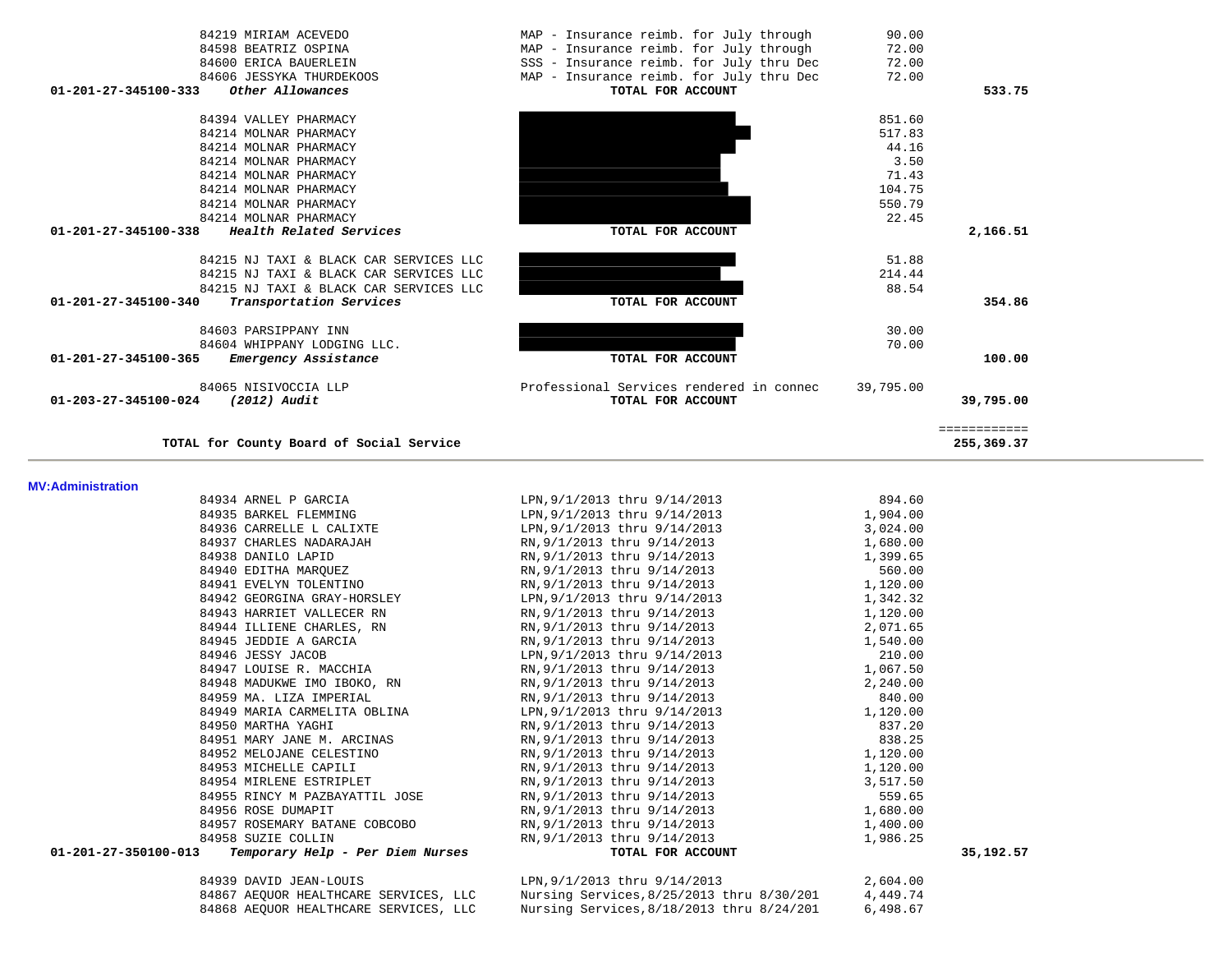|                      | 84872 BARON HR HEALTHCARE LLC<br>84872 BARON HR HEALTHCARE LLC<br>84312 AEQUOR HEALTHCARE SERVICES, LLC<br>84312 AEQUOR HEALTHCARE SERVICES, LLC<br>84307 BARON HR HEALTHCARE LLC | 30510,8/11/2013 thru 8/17/2013<br>30510,8/18/2013 thru 8/22/2013<br>Agency Nursing, 8/11/2013 thru 8/17/2013<br>Agency Nursing, 8/5/2013 thru 8/10/2013<br>068900,8/6/2013 thru 8/10/2013 | 2,378.96<br>907.59<br>3,733.44<br>2,804.00<br>1,572.12 |            |
|----------------------|-----------------------------------------------------------------------------------------------------------------------------------------------------------------------------------|-------------------------------------------------------------------------------------------------------------------------------------------------------------------------------------------|--------------------------------------------------------|------------|
| 01-201-27-350100-016 | Outside Salaries & Wages                                                                                                                                                          | TOTAL FOR ACCOUNT                                                                                                                                                                         |                                                        | 24,948.52  |
|                      | 84874 CAMELBACK DISPLAYS                                                                                                                                                          | Panel Marketing Display, 8/15/2013                                                                                                                                                        | 419.26                                                 |            |
| 01-201-27-350100-022 | 80648 THE SENIORS RESOURCE GUIDE<br>Advertising                                                                                                                                   | Advertisement for Admissions, 6/6/2013<br>TOTAL FOR ACCOUNT                                                                                                                               | 1,350.00                                               | 1,769.26   |
|                      | 84893 PREMIER HEALTHCARE                                                                                                                                                          | Professional Management, September~2013                                                                                                                                                   | 68,305.16                                              |            |
|                      | 84288 PREMIER HEALTHCARE                                                                                                                                                          | Professional Administration Management, A                                                                                                                                                 | 68,620.51                                              |            |
| 01-201-27-350100-035 | 84287 PREMIER HEALTHCARE<br>Consultation Fee                                                                                                                                      | Paid Incentive for Professional Administ<br>TOTAL FOR ACCOUNT                                                                                                                             | 3, 243.32                                              |            |
|                      |                                                                                                                                                                                   |                                                                                                                                                                                           |                                                        | 140,168.99 |
| 01-201-27-350100-036 | 84877 CORNERSTONE FAMILY PROGRAMS<br>Contracted Services                                                                                                                          | Social Work Services for the month of Au<br>TOTAL FOR ACCOUNT                                                                                                                             | 21,000.00                                              | 21,000.00  |
| 01-201-27-350100-046 | 82498 EXTEL COMMUNICATIONS<br>General Stores                                                                                                                                      | REPAIR BAD CONNECTION ON WIRES AT MDF EN<br>TOTAL FOR ACCOUNT                                                                                                                             | 165.00                                                 | 165.00     |
|                      | 84870 ALL-STAR IDENTIFICATION                                                                                                                                                     | Annual Agreement for 7/17/2013 thru 7/16                                                                                                                                                  | 950.00                                                 |            |
| 01-201-27-350100-047 | Identification Equip&Supplies                                                                                                                                                     | TOTAL FOR ACCOUNT                                                                                                                                                                         |                                                        | 950.00     |
|                      | 84282 STAPLES BUSINESS ADVANTAGE                                                                                                                                                  | 1032198, 7/20/2013                                                                                                                                                                        | 154.74                                                 |            |
|                      | 84282 STAPLES BUSINESS ADVANTAGE                                                                                                                                                  | 1032198, 7/11/2013                                                                                                                                                                        | 130.92                                                 |            |
|                      | 84282 STAPLES BUSINESS ADVANTAGE                                                                                                                                                  | 1032198,8/07/2013                                                                                                                                                                         | 722.08                                                 |            |
|                      | 84282 STAPLES BUSINESS ADVANTAGE                                                                                                                                                  | 1032198, 7/31/2013                                                                                                                                                                        | 1,618.24                                               |            |
|                      | 84282 STAPLES BUSINESS ADVANTAGE                                                                                                                                                  | 1032198, 7/31/2013                                                                                                                                                                        | 314.16                                                 |            |
| 01-201-27-350100-058 | Office Supplies & Stationery                                                                                                                                                      | TOTAL FOR ACCOUNT                                                                                                                                                                         |                                                        | 2,940.14   |
|                      | 84876 FEDEX                                                                                                                                                                       | 3684-02060, 9/2/2013                                                                                                                                                                      | 40.58                                                  |            |
|                      | 85090 COUNTY OF MORRIS                                                                                                                                                            | 1ST HALF 9/13 METERED MAIL                                                                                                                                                                | 87.71                                                  |            |
|                      | 01-201-27-350100-068 Postage & Metered Mail                                                                                                                                       | TOTAL FOR ACCOUNT                                                                                                                                                                         |                                                        | 128.29     |
|                      | 85019 NATIONAL FUEL OIL INC.                                                                                                                                                      | FUEL CHARGES 8/13                                                                                                                                                                         | 284.43                                                 |            |
| 01-201-27-350100-140 | Gas Purchases                                                                                                                                                                     | TOTAL FOR ACCOUNT                                                                                                                                                                         |                                                        | 284.43     |
|                      | 84907 VERIZON                                                                                                                                                                     | 973 984-0357 07833Y, 8/22/2013 thru 9/21/                                                                                                                                                 | 27.78                                                  |            |
| 01-201-27-350100-146 | Telephone                                                                                                                                                                         | TOTAL FOR ACCOUNT                                                                                                                                                                         |                                                        | 27.78      |
|                      | 84871 ATLANTIC TOMORROWS OFFICE                                                                                                                                                   | 9073, 9/3/2013                                                                                                                                                                            | 110.00                                                 |            |
|                      | 84304 ELECTRONIC OFFICE SYSTEMS                                                                                                                                                   | 106487,1st Qtr. 2013                                                                                                                                                                      | 428.05                                                 |            |
|                      | 84296 KYOCERA MITA AMERICA, INC.                                                                                                                                                  | 7629689-040 90136062792,8/11/2013                                                                                                                                                         | 5,157.46                                               |            |
|                      | 84293 MUNICIPAL CAPITAL CORP                                                                                                                                                      | Contract No. 9724, 3rd Qtr. 2013                                                                                                                                                          | 556.30                                                 |            |
|                      | 84293 MUNICIPAL CAPITAL CORP                                                                                                                                                      | Contract No. 9199, 3rd Otr. 2013                                                                                                                                                          | 216.48                                                 |            |
| 01-201-27-350100-164 | <i>Office Machines - Rental</i>                                                                                                                                                   | TOTAL FOR ACCOUNT                                                                                                                                                                         |                                                        | 6,468.29   |
|                      | 84888 KURT'S LOCKSMITH SERVICE, LLC                                                                                                                                               | Lock & Key Repair, 8/26/2013                                                                                                                                                              | 132.50                                                 |            |
|                      | 84888 KURT'S LOCKSMITH SERVICE, LLC                                                                                                                                               | Lock & Key Repair, $8/17/2013$                                                                                                                                                            | 297.50                                                 |            |
|                      | 84903 U.S. SECURITY ASSOCIATES, INC.                                                                                                                                              | 5731134000,6/27/2013                                                                                                                                                                      | 5,201.52                                               |            |
|                      | 84903 U.S. SECURITY ASSOCIATES, INC.                                                                                                                                              | 5731134000, 7/4/2013                                                                                                                                                                      | 5,125.84                                               |            |
|                      | 84903 U.S. SECURITY ASSOCIATES, INC.                                                                                                                                              | 5731134000, 7/11/2013                                                                                                                                                                     | 4,795.44                                               |            |
|                      | 84903 U.S. SECURITY ASSOCIATES, INC.                                                                                                                                              | 5731134000, 7/18/2013                                                                                                                                                                     | 5,020.96                                               |            |
|                      | 84903 U.S. SECURITY ASSOCIATES, INC.                                                                                                                                              | 5731134000, 7/25/2013                                                                                                                                                                     | 5,020.96                                               |            |
|                      | 84903 U.S. SECURITY ASSOCIATES, INC.                                                                                                                                              | 5731134000,8/1/2013                                                                                                                                                                       | 4,785.76                                               |            |
|                      | 84903 U.S. SECURITY ASSOCIATES, INC.<br>84903 U.S. SECURITY ASSOCIATES, INC.                                                                                                      | 5731134000,8/8/2013<br>5731134000,8/15/2013                                                                                                                                               | 5,032.39                                               |            |
|                      | 84297 KURT'S LOCKSMITH SERVICE, LLC                                                                                                                                               | 8/4/2013                                                                                                                                                                                  | 5,298.40<br>155.00                                     |            |
|                      | 84297 KURT'S LOCKSMITH SERVICE, LLC                                                                                                                                               | 7/31/2013                                                                                                                                                                                 | 305.00                                                 |            |
|                      | 84297 KURT'S LOCKSMITH SERVICE, LLC                                                                                                                                               | 7/9/2013                                                                                                                                                                                  | 87.50                                                  |            |

84297 KURT'S LOCKSMITH SERVICE, LLC 7/17/2013 273.50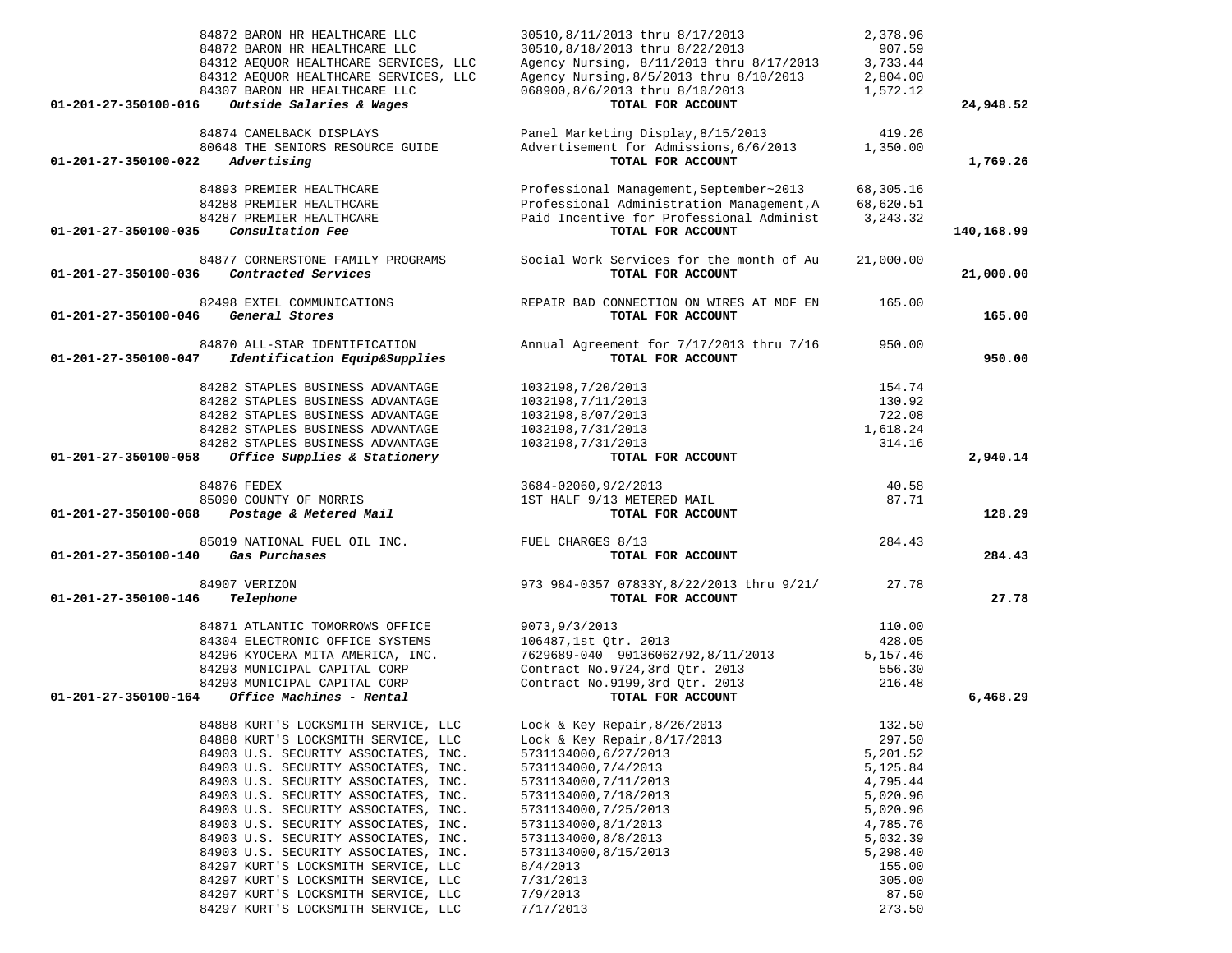| 84905. | SPEEDWELL | ELECTRIC MOTORS |  |
|--------|-----------|-----------------|--|
|--------|-----------|-----------------|--|

TOTAL for MV: Building Services

| 82489 STATE OF NJ               | $24 - 007 - 900, 6/17/13$         | 481.33   |         |
|---------------------------------|-----------------------------------|----------|---------|
| 82489 STATE OF NJ               | $24 - 007 - 900, 6/17/13$         | 5,417.22 |         |
| 15-185<br>Food                  | TOTAL FOR ACCOUNT                 |          | 6,500.1 |
| 84906 STAR LEDGER               | $947758$ , w/e $9-7-2013$         | 22.75    |         |
| 84906 STAR LEDGER               | 947758, w/e 8-31-2013             | 53.69    |         |
| 84281 STAR LEDGER               | 947758, weeks ending 8/17/2013    | 68.25    |         |
| 84281 STAR LEDGER               | 947758, weeks ending 8/24/2013    | 25.94    |         |
| 15-186<br>Coffee / Gift Shop    | TOTAL FOR ACCOUNT                 |          | 170.6   |
| 84905 SPEEDWELL ELECTRIC MOTORS | Dishwasher Pump Repair, 8/21/2013 | 827.00   |         |
|                                 |                                   |          |         |

| <b>MV:Dietary</b>                          |                                |          |          |
|--------------------------------------------|--------------------------------|----------|----------|
| 82489 STATE OF NJ                          | $24-007-900, 6/17/13$          | 601.57   |          |
| 82489 STATE OF NJ                          | $24-007-900, 6/17/13$          | 481.33   |          |
| 82489 STATE OF NJ                          | $24-007-900, 6/17/13$          | 5,417.22 |          |
| 01-201-27-350115-185<br>Food               | TOTAL FOR ACCOUNT              |          | 6,500.12 |
| 84906 STAR LEDGER                          | 947758, w/e 9-7-2013           | 22.75    |          |
| 84906 STAR LEDGER                          | 947758, w/e 8-31-2013          | 53.69    |          |
| 84281 STAR LEDGER                          | 947758, weeks ending 8/17/2013 | 68.25    |          |
| 84281 STAR LEDGER                          | 947758, weeks ending 8/24/2013 | 25.94    |          |
| 01-201-27-350115-186<br>Coffee / Gift Shop | TOTAL FOR ACCOUNT              |          | 170.63   |
|                                            |                                |          |          |

============

#### **M**

| <b>MV:Building Services</b>             |                                                                                                                      |                                                                                                                                                              |           |           |
|-----------------------------------------|----------------------------------------------------------------------------------------------------------------------|--------------------------------------------------------------------------------------------------------------------------------------------------------------|-----------|-----------|
|                                         | 84898 SCHINDLER ELEVATOR CORPORATION                                                                                 | 5000013604, September~2013<br>TOTAL FOR ACCOUNT                                                                                                              | 2,334.14  |           |
|                                         | $01-201-27-350110-044$ Equipment Service Agreements                                                                  |                                                                                                                                                              |           | 2,334.14  |
|                                         |                                                                                                                      | 84883 JERSEY CENTRAL POWER & LIGHT 100 004 803 738, August-2013                                                                                              | 60,872.64 |           |
| 01-201-27-350110-137                    | Electricity                                                                                                          | TOTAL FOR ACCOUNT                                                                                                                                            |           | 60,872.64 |
|                                         | 84878 FINCH FUEL OIL COMPANY, INC. 1999, 7/22/2013                                                                   |                                                                                                                                                              | 793.38    |           |
| 01-201-27-350110-139                    | <i>Fuel Oil</i>                                                                                                      | TOTAL FOR ACCOUNT                                                                                                                                            |           | 793.38    |
|                                         | 84894 PSE&G CO<br>84896 PSE&G CO<br>84908 WOODRUFF ENERGY<br>84908 WOODRUFF ENERGY                                   | 66 472 055 00, August~2013<br>65 858 068 08, August~2013<br>508579, 7/25/2013 thru 8/22/2013<br>508579, 7/25/2013 thru 8/22/2013<br><b>TOTAL FOR ACCOUNT</b> | 712.88    |           |
|                                         |                                                                                                                      |                                                                                                                                                              | 2,309.82  |           |
|                                         |                                                                                                                      |                                                                                                                                                              | 8,685.49  |           |
|                                         |                                                                                                                      |                                                                                                                                                              | 2,298.95  |           |
| 01-201-27-350110-141 Natural Gas        |                                                                                                                      |                                                                                                                                                              |           | 14,007.14 |
|                                         |                                                                                                                      | 84280 WASTE MANAGEMENT OF NEW JERSEY $100-0057890-08363$ , July~2013<br><b>Rubbish &amp; Trash Removal TOTAL FOR ACCOUNT</b>                                 | 8,704.91  |           |
|                                         | $01 - 201 - 27 - 350110 - 143$ Rubbish & Trash Removal                                                               |                                                                                                                                                              |           | 8,704.91  |
|                                         | 84901 SHERWIN WILLIAMS                                                                                               | 66573842-3,8/13/2013<br>66573842-3,9/6/2013 [Credit Memo]<br>FOUNTAIN SUPPLIES, 7/8/13<br>6657-3842-3,8/20/2013<br>66573842-3,8/13/2013                      | 147.65    |           |
|                                         | 84901 SHERWIN WILLIAMS                                                                                               |                                                                                                                                                              | $-34.94$  |           |
|                                         | 82284 PELICAN SPORT CENTER INC                                                                                       | FOUNTAIN SUPPLIES, 7/8/13                                                                                                                                    | 22.00     |           |
|                                         | 84284 SHERWIN WILLIAMS                                                                                               |                                                                                                                                                              | 136.47    |           |
|                                         |                                                                                                                      | 82487 VANORE ELECTRIC INC CONNECT GENERATOR ELECTRICAL, 7/17/13                                                                                              | 2,949.03  |           |
| 01-201-27-350110-204    Plant Operation |                                                                                                                      | TOTAL FOR ACCOUNT                                                                                                                                            |           | 3,220.21  |
|                                         |                                                                                                                      | 5000013604,8/17/2013                                                                                                                                         | 551.92    |           |
|                                         | 84899 SCHINDLER ELEVATOR CORPORATION<br>84899 SCHINDLER ELEVATOR CORPORATION<br>84899 SCHINDLER ELEVATOR CORPORATION | 5000013604,8/17/2013                                                                                                                                         | 551.92    |           |
|                                         | 82316 R.D. SALES DOOR & HARDWARE LLC                                                                                 | Door Repair, 6/26/13                                                                                                                                         | 270.00    |           |
|                                         | 82490 DIRECT MACHINERY SERVICE CORP.                                                                                 | ISNTALL PARTS ON LAVATEC MASTERFOLD 464.58                                                                                                                   |           |           |
|                                         | 82501 GRAINGER                                                                                                       | 806843231, 6/19/13                                                                                                                                           | 238.16    |           |
|                                         | 82501 GRAINGER                                                                                                       | 806843231, 7/2/13                                                                                                                                            | 70.96     |           |
|                                         | 82492 GRAINGER                                                                                                       | 806843231, 7/4/13                                                                                                                                            | 94.68     |           |
|                                         | 84301 J.A. SEXAUER                                                                                                   | 276829,8/6/2013                                                                                                                                              | 46.01     |           |
|                                         | 84295 MILLER & CHITTY CO INC                                                                                         | Feedwater Valve Install, 8/21/2013 3,840.00                                                                                                                  |           |           |
|                                         | 82676 NATIONAL INDUSTRIES                                                                                            | MVNH065, 6/25/13                                                                                                                                             | 979.25    |           |
|                                         | 82283 WHITE AND SHAUGER INC                                                                                          | COU200, 6/19/13                                                                                                                                              | 72.31     |           |
|                                         | 82513 WHITE AND SHAUGER INC                                                                                          | COU200, 7/24/13                                                                                                                                              | 16.10     |           |
| 01-201-27-350110-262                    | Machinery Repairs & Parts                                                                                            | TOTAL FOR ACCOUNT                                                                                                                                            |           | 7,195.89  |

 **01-201-27-350100-266** *Safety Items* **TOTAL FOR ACCOUNT 41,532.27**

**TOTAL for MV:Administration 275,575.54**

 ============ 275,575.54

97,128.31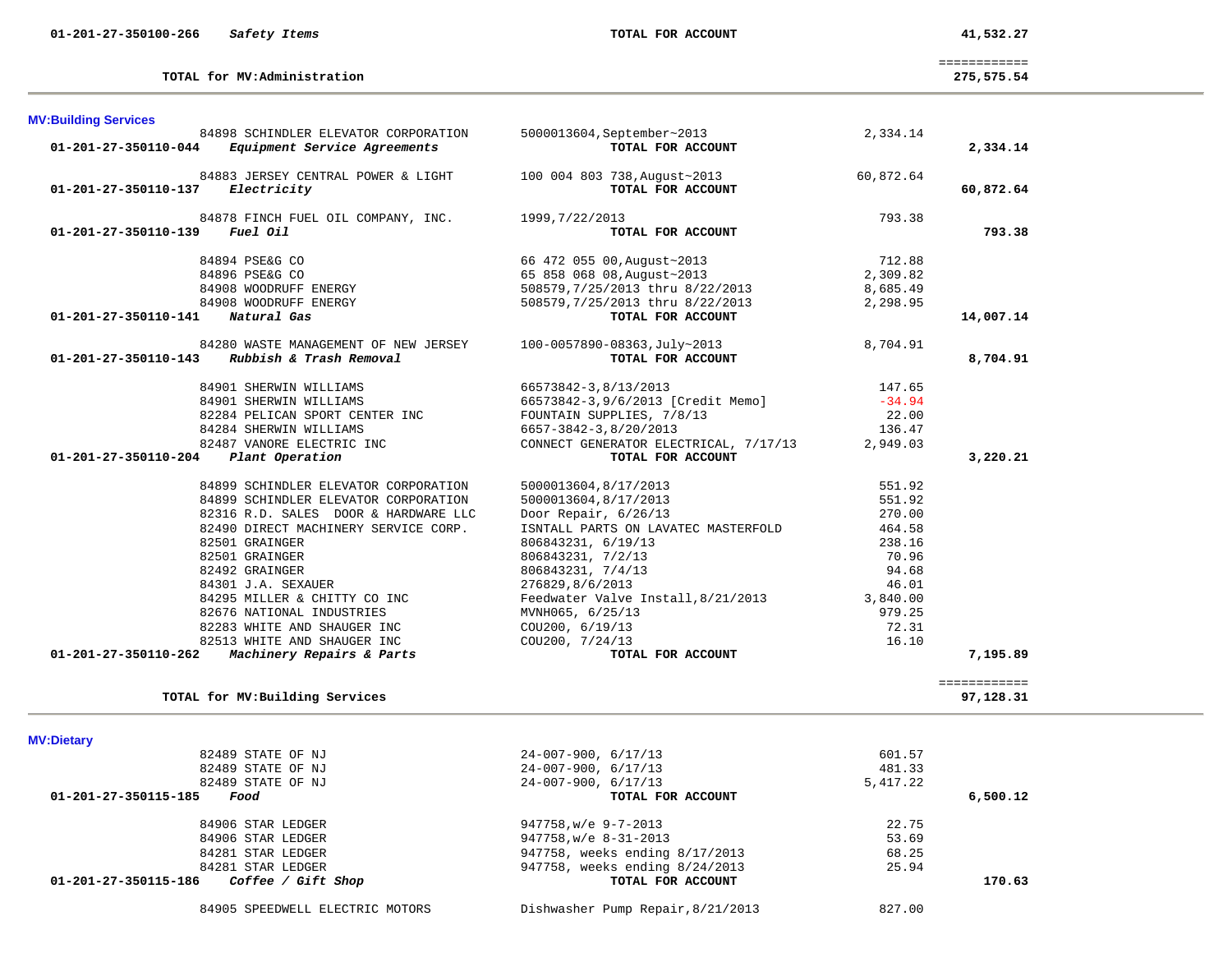| 82500 R.D. SALES DOOR & HARDWARE LLC<br>84313 ACME AMERICAN REPAIRS INC.<br>84313 ACME AMERICAN REPAIRS INC.<br>01-201-27-350115-262<br>Machinery Repairs & Parts | AUTOMATIC DOOR REPAIR, 7/5/13<br>0118615,8/13/2013<br>0118615,8/20/2013<br>TOTAL FOR ACCOUNT | 270.00<br>609.88<br>1,285.22 | 2,992.10                  |  |
|-------------------------------------------------------------------------------------------------------------------------------------------------------------------|----------------------------------------------------------------------------------------------|------------------------------|---------------------------|--|
| TOTAL for MV:Dietary                                                                                                                                              |                                                                                              |                              | ============<br>9,662.85  |  |
| <b>MV:Laundry</b>                                                                                                                                                 |                                                                                              |                              |                           |  |
| 84897 READY SUPPLY                                                                                                                                                | B06Q, 8/19/2013                                                                              | 2,960.00                     |                           |  |
| 84303 EMERALD PROFESSIONAL                                                                                                                                        | 285632,8/22/2013                                                                             | 13,865.50                    |                           |  |
| 01-201-27-350125-182<br>Diapers                                                                                                                                   | TOTAL FOR ACCOUNT                                                                            |                              | 16,825.50                 |  |
| TOTAL for MV:Laundry                                                                                                                                              |                                                                                              |                              | ============<br>16,825.50 |  |
| <b>MV:Nursing</b>                                                                                                                                                 |                                                                                              |                              |                           |  |
| 84891 PESI HEALTHCARE                                                                                                                                             | 00845203, 9/11/2013                                                                          | 719.96                       |                           |  |
| Conference Expenses<br>01-201-27-350130-034                                                                                                                       | TOTAL FOR ACCOUNT                                                                            |                              | 719.96                    |  |
| 84869 ALBERTA SCOCOZZA R.R.A.                                                                                                                                     | Consultation for August, 2013                                                                | 350.00                       |                           |  |
| 01-201-27-350130-035<br>Consultation Fee                                                                                                                          | TOTAL FOR ACCOUNT                                                                            |                              | 350.00                    |  |
| 84302 JAMES H WOLF                                                                                                                                                | Medical Director, 8/15/2013 & 8/26/2013                                                      | 710.00                       |                           |  |
| 84881 JAGDISH DANG                                                                                                                                                | Psychiatric Services for August, 2013                                                        | 2,200.00                     |                           |  |
| 84882 JAMES H WOLF                                                                                                                                                | Medical Director~8/29,9/5 & 9/9/2013                                                         | 1,500.00                     |                           |  |
| 84893 PREMIER HEALTHCARE                                                                                                                                          | Admissions Nursing, September~2013                                                           | 9,916.66                     |                           |  |
| 84322 JENNIFER MOAN                                                                                                                                               | Parking and Mileage to Atlantic Health C                                                     | 49.00                        |                           |  |
| 84288 PREMIER HEALTHCARE                                                                                                                                          | Professional Nursing Management, August~                                                     | 9,916.66                     |                           |  |
| 01-201-27-350130-036<br>Contracted Services                                                                                                                       | TOTAL FOR ACCOUNT                                                                            |                              | 24,292.32                 |  |
| 84880 GULF SOUTH MEDICAL SUPPLY INC                                                                                                                               | 1225058, 7/17/2013                                                                           | 1,833.09                     |                           |  |
| 84880 GULF SOUTH MEDICAL SUPPLY INC                                                                                                                               | 1225058, 7/3/2013 [Credit Memo]                                                              | $-5.79$                      |                           |  |
| 84884 JML MEDICAL INC.                                                                                                                                            | 5MOC02, 8/26/2013                                                                            | 3,267.53                     |                           |  |
| 84884 JML MEDICAL INC.                                                                                                                                            | 5MOC02, 8/28/2013                                                                            | 218.40                       |                           |  |
| 84884 JML MEDICAL INC.                                                                                                                                            | 5MOC02,8/15/2013                                                                             | 1,837.53                     |                           |  |
| 84895 READY SUPPLY                                                                                                                                                | B06Q, 8/29/2013                                                                              | 699.00                       |                           |  |
| 84895 READY SUPPLY                                                                                                                                                | B06Q, 7/3/2013                                                                               | 407.52                       |                           |  |
| 84895 READY SUPPLY                                                                                                                                                | B06Q, 7/15/2013                                                                              | 1,873.04                     |                           |  |
| 84904 SPECIALTY MEDICAL PRODUCTS INC.<br>84311 AGL WELDING SUPPLY CO INC                                                                                          | MOVMN, August~2013                                                                           | 1,268.40                     |                           |  |
| 82512 ASSOCIATED SALES AND BAG CO.                                                                                                                                | 584500,8/16/2013<br>314307, 7/17/13                                                          | 41.75<br>872.40              |                           |  |
| 84303 EMERALD PROFESSIONAL                                                                                                                                        | 285632,8/19/2013                                                                             | 5,220.00                     |                           |  |
| 84299 JML MEDICAL INC.                                                                                                                                            | 5MOC02, 8/7/2013                                                                             | 2,387.00                     |                           |  |
| 84299 JML MEDICAL INC.                                                                                                                                            | 5MOC02,8/7/2013                                                                              | 2,242.29                     |                           |  |
| 84299 JML MEDICAL INC.                                                                                                                                            | 5MOC02,8/2/2013                                                                              | 4,550.70                     |                           |  |
| 84299 JML MEDICAL INC.                                                                                                                                            | 5MOC02, 8/2/2013                                                                             | 926.00                       |                           |  |
| 84299 JML MEDICAL INC.                                                                                                                                            | 5MOC02,8/6/2013                                                                              | 2,768.40                     |                           |  |
| 84299 JML MEDICAL INC.                                                                                                                                            | 5MOC02, 7/26/2013                                                                            | 2,764.00                     |                           |  |
| 84299 JML MEDICAL INC.                                                                                                                                            | 5MOC02, 8/2/2013                                                                             | 716.40                       |                           |  |
| 84300 JML MEDICAL INC.                                                                                                                                            | 5MOC02, July~2013 [Non-Covered MMS]                                                          | 5,014.62                     |                           |  |
| 84290 PENN-JERSEY PAPER CO.<br>84290 PENN-JERSEY PAPER CO.                                                                                                        | 20955, 8/15/2013                                                                             | 1,332.95<br>1,172.30         |                           |  |
| 84286 READY SUPPLY                                                                                                                                                | 20955, 7/5/2013<br>B06Q,8/15/2013                                                            | 328.50                       |                           |  |
| 01-201-27-350130-046<br>General Stores                                                                                                                            | TOTAL FOR ACCOUNT                                                                            |                              | 41,736.03                 |  |
|                                                                                                                                                                   |                                                                                              |                              |                           |  |
| 82503 ELDERCARE COMMUNICATIONS                                                                                                                                    | NJ162, 5/23/13                                                                               | 201.00                       |                           |  |
| 01-201-27-350130-070<br>Publication & Subscriptions                                                                                                               | TOTAL FOR ACCOUNT                                                                            |                              | 201.00                    |  |
| 79331 ATLANTIC HEALTH SYSTEM                                                                                                                                      |                                                                                              | 68.40                        |                           |  |
| 80422 ATLANTIC HEALTH SYSTEM                                                                                                                                      |                                                                                              | 839.70                       |                           |  |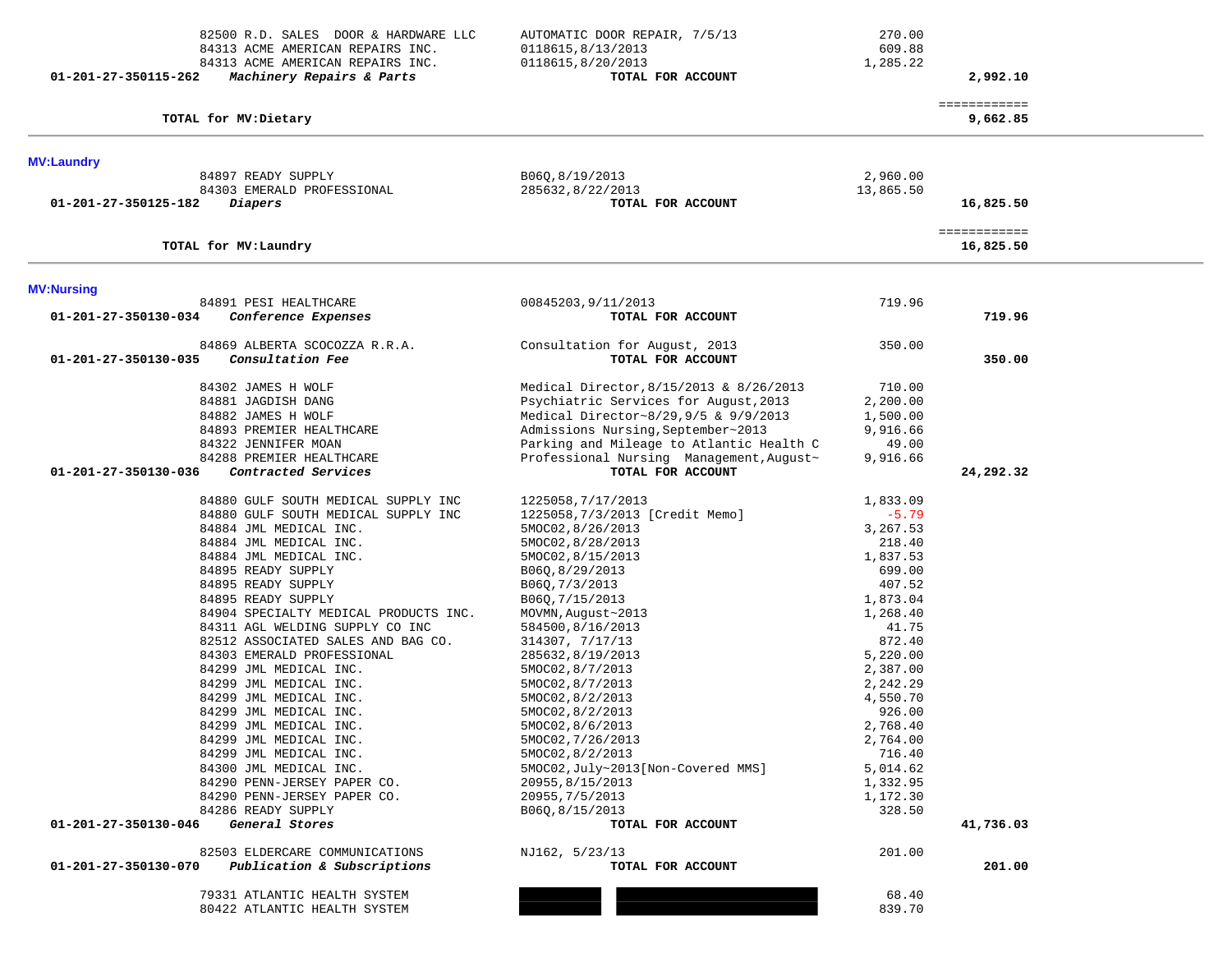|                                    | 84866 MARIE Y THOMAS                                              | CNA Re-Certification, 8/30/2013            | 30.00            |              |
|------------------------------------|-------------------------------------------------------------------|--------------------------------------------|------------------|--------------|
|                                    | 84320 VALDA M MCNAB                                               | CNA Re-Certification, 8/26/2013            | 30.00            |              |
| 01-201-27-350130-191               | Nursing                                                           | TOTAL FOR ACCOUNT                          |                  | 60.00        |
|                                    | 84879 GTS WELCO                                                   |                                            |                  |              |
|                                    | 84879 GTS WELCO                                                   | LM714, August~2013<br>$LM714, August-2013$ | 245.63<br>249.14 |              |
|                                    | 84879 GTS WELCO                                                   | LM714, August~2013                         | 885.51           |              |
|                                    | 84879 GTS WELCO                                                   | LM714, August~2013                         | 242.12           |              |
|                                    | 84879 GTS WELCO                                                   | LM714, August~2013                         | 94.70            |              |
|                                    | 84879 GTS WELCO                                                   |                                            | 136.82           |              |
|                                    | 84879 GTS WELCO                                                   | LM714, August~2013<br>$LM714, August-2013$ | 136.82           |              |
| 01-201-27-350130-193               | Oxygen                                                            | TOTAL FOR ACCOUNT                          |                  | 1,990.74     |
|                                    |                                                                   |                                            |                  |              |
|                                    | 84889 MOBILEX USA                                                 | 281776, 9/5/2013                           | 1,211.98         |              |
|                                    | 84889 MOBILEX USA                                                 | 281776, 9/5/2013                           | 1,412.03         |              |
|                                    | 84294 MOBILEX USA                                                 | 281776, July~2013                          | 1,583.44         |              |
| 01-201-27-350130-203               | X-Ray & Medical Supplies                                          | TOTAL FOR ACCOUNT                          |                  | 4,207.45     |
|                                    | 84897 READY SUPPLY                                                | B06Q, 6/6/2013                             | 1,980.00         |              |
|                                    | 84902 SPECIALTY MEDICAL PRODUCTS INC.                             | MOVMN, 8/22/2013                           | 4,068.25         |              |
| 01-201-27-350130-258               | Equipment                                                         | TOTAL FOR ACCOUNT                          |                  | 6,048.25     |
|                                    |                                                                   |                                            |                  |              |
|                                    | 80422 ATLANTIC HEALTH SYSTEM                                      |                                            | 503.10           |              |
|                                    | 80422 ATLANTIC HEALTH SYSTEM                                      |                                            | 40.80            |              |
|                                    | 82496 THE ORTHOPEDIC GROUP                                        |                                            | 77.96            |              |
| 01-203-27-350130-189               | (2012) Medical                                                    | TOTAL FOR ACCOUNT                          |                  | 621.86       |
|                                    |                                                                   |                                            |                  | ============ |
|                                    | TOTAL for MV: Nursing                                             |                                            |                  | 82,491.28    |
| <b>MV:Recreation/Volunteer Svc</b> |                                                                   |                                            |                  |              |
|                                    | 84292 NATIONAL COUNCIL OF CERTIFIED                               | Dementia Class on 7/11/2013                |                  |              |
|                                    |                                                                   |                                            | 370.00           |              |
| 01-201-27-350135-034               | Conference Expenses                                               | TOTAL FOR ACCOUNT                          |                  | 370.00       |
|                                    |                                                                   |                                            |                  |              |
|                                    | 84900 SENIOR SALON SERVICES LLC                                   | 6409, August~2013                          | 5,568.00         |              |
|                                    | 84306 CABLEVISION                                                 | 07876-533982-01-2, 8/15/2013 thru 9/14/    | 4,305.53         |              |
| $01 - 201 - 27 - 350135 - 036$     | 83566 SENIOR SALON SERVICES LLC                                   | 6409, July~2013                            | 5,754.28         |              |
|                                    | Contracted Services                                               | TOTAL FOR ACCOUNT                          |                  | 15,627.81    |
|                                    | 84865 KAREN HOGAN                                                 | Enlargement of Resident Activity Calenda   | 36.30            |              |
|                                    | 84873 BRUSHSTROKES                                                | Art Appreciation Program, 8/28/2013        | 135.00           |              |
|                                    | 84890 AFI FOODSERVICE DISTRIBUTORS                                | 185674, 9/5/2013                           | 224.03           |              |
|                                    | 84892 PRECIOUSGEMS MUSIC, LLC                                     | Music & Memory Program on 2D, 9/5/2013     | 125.00           |              |
|                                    | 84310 ARTISTIC AQUARIA INC                                        | Aquarium Maintenance, July~2013            | 550.00           |              |
|                                    | 84309 ARTS! BY THE PEOPLE INC.                                    | Poetry Class, $7/1/2013$                   | 75.00            |              |
|                                    | 84309 ARTS! BY THE PEOPLE INC.                                    | Poetry Class, 8/5/2013                     | 75.00            |              |
|                                    | 84308 ATLANTIC CITY POKER                                         | Casino Night, 7/11/2013                    | 549.00           |              |
|                                    | 84305 CREATING WITH CLAY LLC                                      | Clay Class-2D, $8-14-2013$                 | 50.00            |              |
|                                    | 84305 CREATING WITH CLAY LLC                                      | Clay Class-AT, 8-22-2013                   | 100.00           |              |
|                                    | 84298 KRISTINE PHIPANY                                            | Beach Party Entertainment, 8/27/2013       | 150.00           |              |
|                                    | 84291 NICHOLAS L. ROCCAFORTE                                      | Music Therapy-2D, 8/22/2013                | 75.00            |              |
|                                    | 84289 AFI FOODSERVICE DISTRIBUTORS                                | 185674,7/25/2013                           | 251.73           |              |
|                                    | 84289 AFI FOODSERVICE DISTRIBUTORS<br>84283 S & S WORLDWIDE, INC. | 185674, 7/29/2013<br>10100263,5/9/2013     | 48.86<br>268.08  |              |

82502 FLORHAM PARK SURGERY CENTER, LLC 1,200.00 82496 THE ORTHOPEDIC GROUP **10.97** TO .97

 **01-201-27-350130-189** *Medical* **TOTAL FOR ACCOUNT 2,263.67**

 **01-201-27-350135-194** *Patient Activities* **TOTAL FOR ACCOUNT 2,713.00**

82496 THE ORTHOPEDIC GROUP

84.60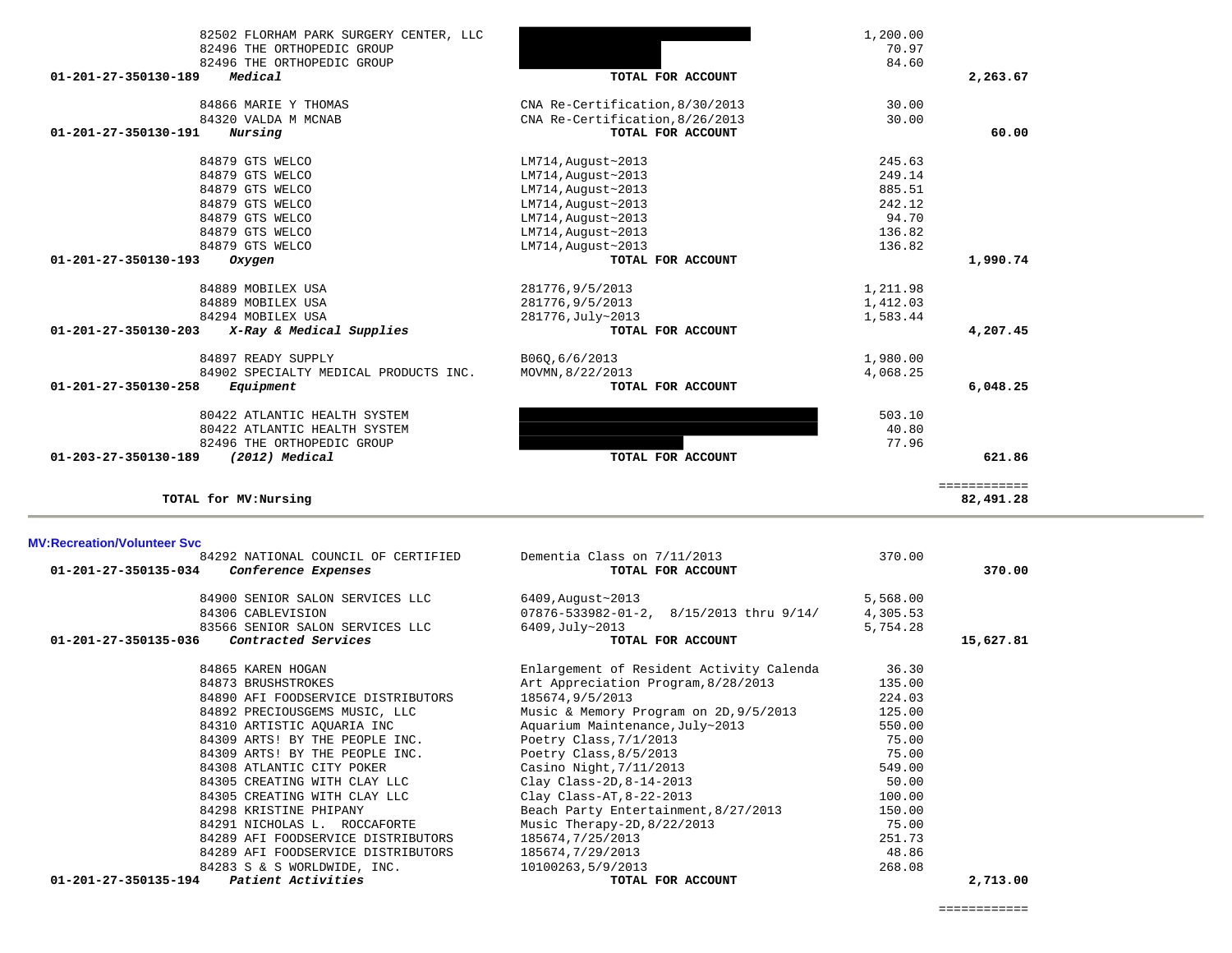-

÷.

| <b>County Adjuster</b> |                                                               |                                          |          |                          |  |
|------------------------|---------------------------------------------------------------|------------------------------------------|----------|--------------------------|--|
|                        | 83867 TELESEARCH INC                                          | Adjuster's office temp Donella Harlee fo | 780.00   |                          |  |
|                        | 83867 TELESEARCH INC                                          | Adjuster's office temp Donella Harlee fo | 43.88    |                          |  |
|                        | 83867 TELESEARCH INC                                          | Adjuster's office temp Donella Harlee fo | 546.00   |                          |  |
| 01-201-27-357100-016   | Outside Salaries & Wages                                      | TOTAL FOR ACCOUNT                        |          | 1,369.88                 |  |
|                        | 84177 STAPLES BUSINESS ADVANTAGE                              | Post It Notes 3 x 5 ultra                | 15.21    |                          |  |
|                        | 84177 STAPLES BUSINESS ADVANTAGE                              | Rubber Finger #1                         | 1.28     |                          |  |
|                        | 84177 STAPLES BUSINESS ADVANTAGE                              | HP C71155A Black Toner                   | 97.52    |                          |  |
|                        | 84177 STAPLES BUSINESS ADVANTAGE                              | Papermate BP Med Blue 60                 | 8.32     |                          |  |
| 01-201-27-357100-058   | Office Supplies & Stationery                                  | TOTAL FOR ACCOUNT                        |          | 122.33                   |  |
|                        | 85090 COUNTY OF MORRIS                                        | 1ST HALF 9/13 METERED MAIL               | 199.19   |                          |  |
| 01-201-27-357100-068   | Postage & Metered Mail                                        | TOTAL FOR ACCOUNT                        |          | 199.19                   |  |
|                        | TOTAL for County Adjuster                                     |                                          |          | ============<br>1,691.40 |  |
|                        |                                                               |                                          |          |                          |  |
| <b>Dental Clinic</b>   |                                                               |                                          |          |                          |  |
|                        | 84915 ROBERT A. CHARMOY, DMD PA                               |                                          | 60.00    |                          |  |
|                        | 01-201-27-365100-095 Dental Clinic Other Administrative Suppl | TOTAL FOR ACCOUNT                        |          | 60.00                    |  |
|                        |                                                               |                                          |          | ============             |  |
|                        | TOTAL for Dental Clinic                                       |                                          |          | 60.00                    |  |
| <b>County Library</b>  |                                                               |                                          |          |                          |  |
|                        | 83808 LEXIS NEXIS                                             | 150KMG dated 07/31/13                    | 174.00   |                          |  |
|                        | 83812 PROQUEST LLC                                            | 157768 dated 08/03/13                    | 2,293.73 |                          |  |
|                        | 83818 WEST PAYMENT CENTER                                     | 1003308031 dated 08/01/13                | 682.35   |                          |  |
|                        | 83819 WEST PAYMENT CENTER                                     | 1000689797 dated 08/04/13                | 1,461.60 |                          |  |
|                        | 83820 CENTER POINT PUBLISHING                                 | XCP13-8 dated 08/01/13                   | 118.15   |                          |  |
|                        | 80158 CCH INC                                                 | 4001080275 dated 06/01/13                | 2,871.00 |                          |  |
|                        | 81674 GANN LAW BOOKS                                          | 000184-0-001 dated 07/10/13              | 119.00   |                          |  |
|                        | 83803 GALE                                                    | 116418 dated 08/08/13                    | 254.31   |                          |  |
|                        | 83803 GALE                                                    | 116418 dated 008/09/13                   | 26.39    |                          |  |
|                        | 83803 GALE                                                    | 116418 dated 08/12/13                    | 26.39    |                          |  |
|                        | 82303 GALE                                                    | 116418 dated 07/18/13                    | 102.36   |                          |  |
| 01-201-29-390100-028   | Books & Periodicals                                           | TOTAL FOR ACCOUNT                        |          | 8,129.28                 |  |
|                        | 83815 W.B. MASON COMPANY INC                                  | C1033751 dated 07/24/13; PO Number042320 | 13.45    |                          |  |
|                        | 83815 W.B. MASON COMPANY INC                                  | C1033751 dated 08/02/13; PO Number v47-A | 860.60   |                          |  |
|                        | 83800 BRODART CO                                              | 290667 dated 08/14/13                    | 150.15   |                          |  |
|                        | 83805 GAYLORD BROS., INC.                                     | 682988 dated 08/02/13                    | 521.34   |                          |  |
| 01-201-29-390100-058   | Office Supplies & Stationery                                  | TOTAL FOR ACCOUNT                        |          | 1,545.54                 |  |
|                        | 83814 UNITED PARCEL SERVICE                                   | 708309 dated 08/03/13                    | 16.66    |                          |  |
|                        | 85090 COUNTY OF MORRIS                                        | 1ST HALF 9/13 METERED MAIL               | 602.66   |                          |  |
|                        | 01-201-29-390100-068 Postage & Metered Mail                   | TOTAL FOR ACCOUNT                        |          | 619.32                   |  |
|                        | 83810 MIDWEST TAPE LLC                                        | 2000001148 dated 07/29/13                | 237.51   |                          |  |
|                        | 83810 MIDWEST TAPE LLC                                        | 2000001148 dated 08/02/13                | 23.99    |                          |  |
|                        | 83810 MIDWEST TAPE LLC                                        | 2000001148 dated 08/12/13                | 617.87   |                          |  |
| 01-201-29-390100-083   | Video & Film Materials                                        | TOTAL FOR ACCOUNT                        |          | 879.37                   |  |
|                        | 83807 GTI INTERNET                                            | mclib.info 2 mocolibl dated 08/01/13     | 299.40   |                          |  |
|                        | $01-201-29-390100-084$ Other Outside Services                 | TOTAL FOR ACCOUNT                        |          | 299.40                   |  |
|                        | 83815 W.B. MASON COMPANY INC                                  | C1033751 dated 07/25/13; PO number 07232 | 181.43   |                          |  |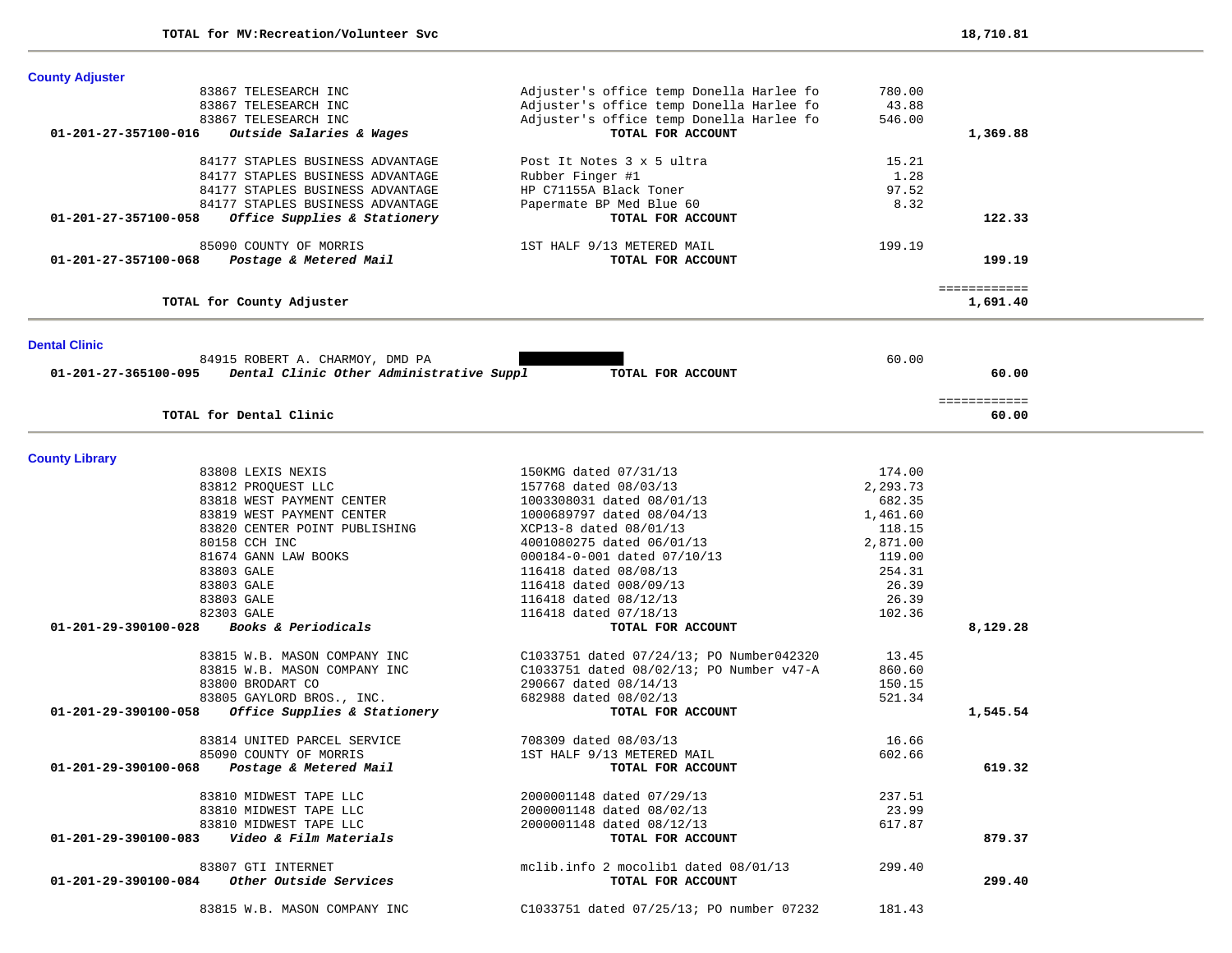| 83815 W.B. MASON COMPANY INC<br>83815 W.B. MASON COMPANY INC<br>83815 W.B. MASON COMPANY INC<br>Other Administrative Supplies<br>01-201-29-390100-095                                                                                                                                          | C1033751 dated 07/24/13; PO Number042320<br>C1033751 dated 07/26/13; PO Number 07232<br>C1033751 dated 07/29/13; PO Number 07232<br>TOTAL FOR ACCOUNT | 540.92<br>$-15.28$<br>15.28                                       | 722.35                     |  |
|------------------------------------------------------------------------------------------------------------------------------------------------------------------------------------------------------------------------------------------------------------------------------------------------|-------------------------------------------------------------------------------------------------------------------------------------------------------|-------------------------------------------------------------------|----------------------------|--|
| TOTAL for County Library                                                                                                                                                                                                                                                                       |                                                                                                                                                       |                                                                   | ============<br>12,195.26  |  |
| <b>County Superintendent of Schoo</b><br>85090 COUNTY OF MORRIS<br>01-201-29-392100-068<br>Postage & Metered Mail                                                                                                                                                                              | 1ST HALF 9/13 METERED MAIL<br>TOTAL FOR ACCOUNT                                                                                                       | 75.91                                                             | 75.91                      |  |
| TOTAL for County Superintendent of Schoo                                                                                                                                                                                                                                                       |                                                                                                                                                       |                                                                   | ============<br>75.91      |  |
| <b>Contribution to County College</b>                                                                                                                                                                                                                                                          |                                                                                                                                                       |                                                                   |                            |  |
| 84994 COUNTY COLLEGE OF MORRIS<br>Expenditures<br>01-201-29-395100-090                                                                                                                                                                                                                         | 2ND HALF 9/13 OPERATING BUDGET<br>TOTAL FOR ACCOUNT                                                                                                   | 398,409.91                                                        | 398,409.91                 |  |
| TOTAL for Contribution to County College                                                                                                                                                                                                                                                       |                                                                                                                                                       |                                                                   | ============<br>398,409.91 |  |
| <b>Rutgers Extension Service</b>                                                                                                                                                                                                                                                               |                                                                                                                                                       |                                                                   |                            |  |
| 84342 DEER PARK<br>Office Supplies & Stationery<br>01-201-29-396100-058                                                                                                                                                                                                                        | 0434680872 7-23-13-8-22-13<br>TOTAL FOR ACCOUNT                                                                                                       | 14.95                                                             | 14.95                      |  |
| 85090 COUNTY OF MORRIS<br>Postage & Metered Mail<br>01-201-29-396100-068                                                                                                                                                                                                                       | 1ST HALF 9/13 METERED MAIL<br>TOTAL FOR ACCOUNT                                                                                                       | 99.69                                                             | 99.69                      |  |
| 83698 ATLANTIC TOMORROWS OFFICE<br>01-201-29-396100-069<br>Printing                                                                                                                                                                                                                            | color copies<br>TOTAL FOR ACCOUNT                                                                                                                     | 1,613.73                                                          | 1,613.73                   |  |
| 80130 MUNICIPAL CAPITAL CORP<br>80129 MUNICIPAL CAPITAL CORP<br>Office Machines<br>01-201-29-396100-163                                                                                                                                                                                        | qtrly payment<br>qtrly payment<br>TOTAL FOR ACCOUNT                                                                                                   | 1,040.86<br>726.06                                                | 1,766.92                   |  |
| 84099 W.B. MASON COMPANY INC<br>(2012) Office Supplies & Stationery<br>01-203-29-396100-058                                                                                                                                                                                                    | copy paper<br>TOTAL FOR ACCOUNT                                                                                                                       | 179.70                                                            | 179.70                     |  |
| TOTAL for Rutgers Extension Service                                                                                                                                                                                                                                                            |                                                                                                                                                       |                                                                   | ============<br>3,674.99   |  |
| <b>Rmb Out of Cty Two Yr Coll</b><br>84991 UNION COUNTY COLLEGE<br>01-201-29-397100-090<br>Rmb Out of Cty Two Yr Coll Expenditures                                                                                                                                                             | Summer Semester 2013 Chargeback billing<br>TOTAL FOR ACCOUNT                                                                                          | 2,990.44                                                          | 2,990.44                   |  |
| TOTAL for Rmb Out of Cty Two Yr Coll                                                                                                                                                                                                                                                           |                                                                                                                                                       |                                                                   | ============<br>2,990.44   |  |
| <b>Fire and Police Academy</b><br>84421 W.B. MASON COMPANY INC<br>84421 W.B. MASON COMPANY INC<br>84421 W.B. MASON COMPANY INC<br>84421 W.B. MASON COMPANY INC<br>84421 W.B. MASON COMPANY INC<br>84421 W.B. MASON COMPANY INC<br>84421 W.B. MASON COMPANY INC<br>84421 W.B. MASON COMPANY INC | Keyboard Platform<br>Masking Tape<br>Folders, LGL<br>Folders, LTR<br>Staples<br>Pens, BLK<br>Pens, Profile<br>Scotch Tape                             | 59.36<br>39.36<br>78.69<br>30.18<br>9.72<br>5.37<br>8.29<br>39.32 |                            |  |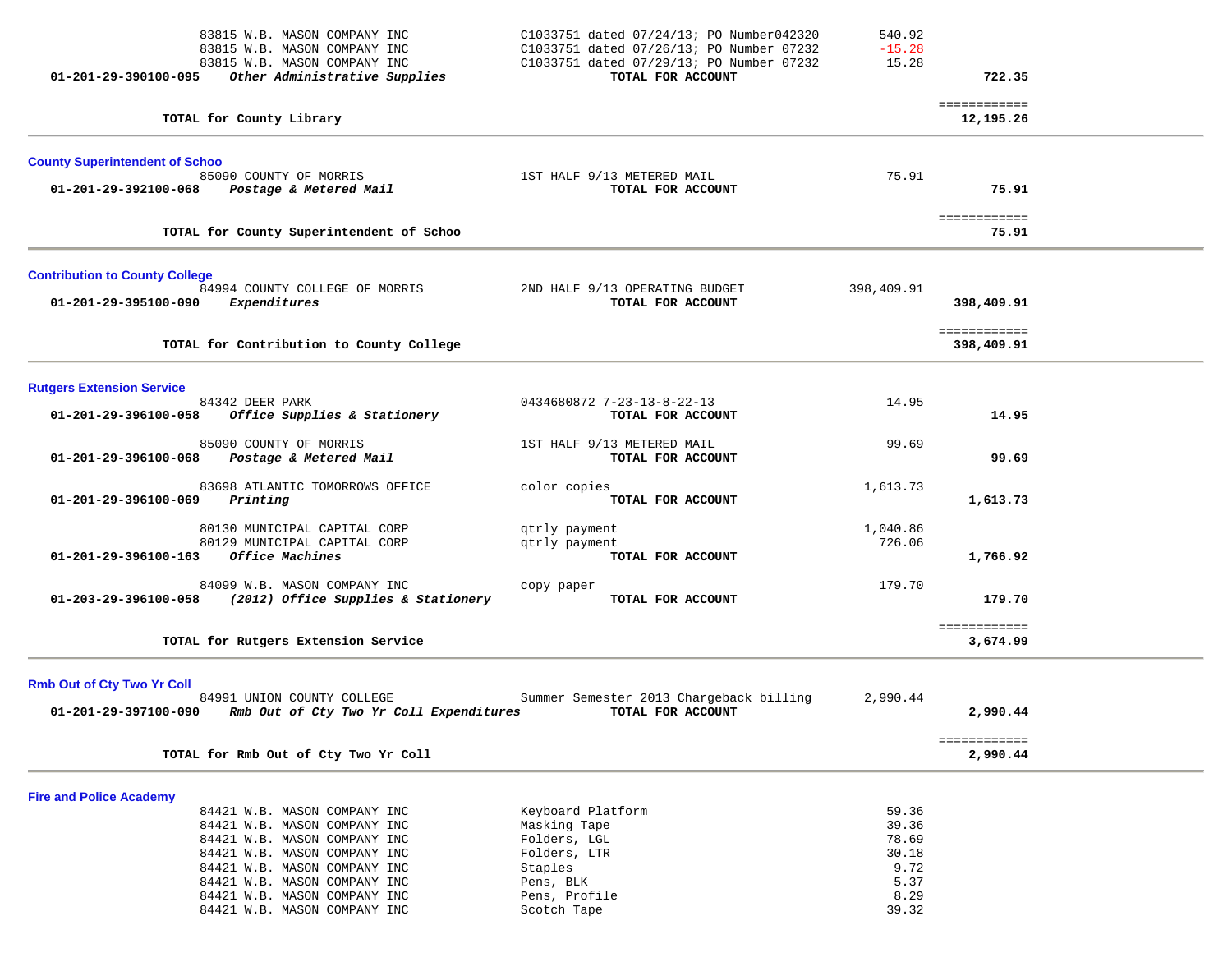|                      | 85090 COUNTY OF MORRIS                             | 1ST HALF 9/13 METERED MAIL                         | 162.19    |                           |
|----------------------|----------------------------------------------------|----------------------------------------------------|-----------|---------------------------|
| 01-201-29-407100-068 | Postage & Metered Mail                             | TOTAL FOR ACCOUNT                                  |           | 162.19                    |
|                      |                                                    |                                                    |           |                           |
|                      | 79672 MUNICIPAL CAPITAL CORP                       | Ricoh MP 5002SP                                    | 946.02    |                           |
| 01-201-29-407100-164 | Office Machines - Rental                           | TOTAL FOR ACCOUNT                                  |           | 946.02                    |
|                      |                                                    |                                                    |           |                           |
|                      | 84482 DC MANANGEMENT & ENVIRONMENTAL               | Maintenance & Cleaning of Bullet Trap              | 6,630.00  |                           |
| 01-201-29-407100-223 | Building Repairs                                   | TOTAL FOR ACCOUNT                                  |           | 6,630.00                  |
|                      |                                                    |                                                    |           |                           |
|                      | 84421 W.B. MASON COMPANY INC                       | Batteries                                          | 16.90     |                           |
| 01-201-29-407100-258 | Equipment                                          | TOTAL FOR ACCOUNT                                  |           | 16.90                     |
|                      |                                                    |                                                    |           |                           |
|                      | 83534 AIRPOWER INTERNATIONAL INC.                  | Maintenance Agreement                              | 3,250.00  |                           |
|                      | 83534 AIRPOWER INTERNATIONAL INC.                  | Value Repair Kit                                   | 18.50     |                           |
|                      | 83534 AIRPOWER INTERNATIONAL INC.                  | Labor Charge                                       | 85.00     |                           |
| 01-201-29-407100-291 | Vehicle Repairs                                    | TOTAL FOR ACCOUNT                                  |           | 3,353.50                  |
|                      |                                                    |                                                    |           |                           |
|                      | 84421 W.B. MASON COMPANY INC                       | Laminate Pouch                                     | 42.64     |                           |
|                      | 84421 W.B. MASON COMPANY INC                       | Laminae Pouch LTR                                  | 118.78    |                           |
|                      | 84421 W.B. MASON COMPANY INC                       | Labels                                             | 30.03     |                           |
|                      | 84421 W.B. MASON COMPANY INC                       | Packaging Tape                                     | 25.29     |                           |
|                      |                                                    |                                                    |           |                           |
|                      | 84421 W.B. MASON COMPANY INC                       | Address Labels                                     | 98.80     |                           |
|                      | 84421 W.B. MASON COMPANY INC                       | Calendar Refill                                    | 13.49     |                           |
|                      | 84421 W.B. MASON COMPANY INC                       | Calendar, Book                                     | 8.80      |                           |
|                      | 84421 W.B. MASON COMPANY INC                       | Refill, Daily, Yr                                  | 81.38     |                           |
| 01-203-29-407100-058 | (2012) Office Supplies & Stationery                | TOTAL FOR ACCOUNT                                  |           | 419.21                    |
|                      |                                                    |                                                    |           |                           |
|                      |                                                    |                                                    |           |                           |
|                      | TOTAL for Fire and Police Academy                  |                                                    |           |                           |
|                      |                                                    |                                                    |           |                           |
| <b>Utilities</b>     |                                                    |                                                    |           |                           |
|                      | 83938 JERSEY CENTRAL POWER & LIGHT                 | $10-00-05-8414-2-2$ 8/19/2013                      | 357.22    |                           |
|                      | 84200 JERSEY CENTRAL POWER & LIGHT                 | $10-00-64-2465-3-9$ Aug 27, 2013                   | 37.60     |                           |
|                      | 84315 JERSEY CENTRAL POWER & LIGHT                 | 10-00-89-1397-3-5 8/28/2013                        | 64.37     |                           |
|                      | 84133 HANOVER TOWNSHIP                             | Light Reimbursement Accts 573121 Troy Hi           | 654.77    |                           |
|                      | 84414 BOROUGH OF BUTLER                            | 8496-0 Rt 23 & Decker Ave                          | 62.33     |                           |
|                      | 84414 BOROUGH OF BUTLER                            | 8495-1 Rt 23 Traffic Light                         | 88.60     | ============<br>11,862.28 |
|                      | 84414 BOROUGH OF BUTLER                            |                                                    | 110.99    |                           |
|                      |                                                    | 8495-0 Rt 23 So Light Pole #144                    | 629.32    |                           |
|                      | 84618 JERSEY CENTRAL POWER & LIGHT                 | 20-00-00-0539-3-0 8/30/2013                        |           |                           |
|                      | 84619 JERSEY CENTRAL POWER & LIGHT                 | 10-00-44-7627-6-1 Sept. 05, 2013                   | 35.40     |                           |
| 01-201-31-430100-137 | 84251 JERSEY CENTRAL POWER & LIGHT<br>Electricity  | $10-00-28-8978-6-4$ 8/13/2013<br>TOTAL FOR ACCOUNT | 47.09     |                           |
|                      |                                                    |                                                    |           | 2,087.69                  |
|                      | 85019 NATIONAL FUEL OIL INC. THE FUEL CHARGES 8/13 |                                                    | 74,379.79 |                           |
| 01-201-31-430100-140 | Gas Purchases                                      | TOTAL FOR ACCOUNT                                  |           |                           |
|                      |                                                    |                                                    |           |                           |
|                      | 84922 CABLEVISION                                  | $07876 - 536684 - 01 - 1$ $8/15/2013 - 9/14/2013$  | 249.90    |                           |
|                      | 84349 VERIZON                                      | 973 539-6466 621 55Y<br>8/16/13                    | 65.34     |                           |
|                      | 84444 VERIZON                                      | 973 361-0398 892 16Y, 8/1/13 (8/1-9/1/13           | 151.40    |                           |
|                      | 84444 VERIZON                                      | 973 455-1700 480 36Y, 8/2/13, (8/2-9/1/13          | 38.31     |                           |
|                      | 84444 VERIZON                                      | 973 829-0312 882 15Y, 8/4/13, (8/4-9/3/13          | 27.57     |                           |
|                      | 84444 VERIZON                                      | 973 328-3165 445 58Y, 8/4, $(8/4-9/3/13)$          | 31.48     |                           |
|                      | 84444 VERIZON                                      | 973 584-2050 195 53Y, 9/11, (8/11-9/10/13          | 27.18     |                           |
|                      | 84444 VERIZON                                      | 973 299-6835 828 04Y, 9/10, (8/10-9/9/13)          | 31.48     |                           |
|                      | 84444 VERIZON                                      | 973 644-3258 153 04Y, 8/13(8/13-9/12/13)           | 148.52    | 74,379.79                 |
|                      | 84444 VERIZON                                      | $973 - 539 - 7933$ 842 07Y, 8/16(8/16-9/15/13)     | 27.78     |                           |

84421 W.B. MASON COMPANY INC Wrist Rest 22.04

 **01-201-29-407100-058** *Office Supplies & Stationery* **TOTAL FOR ACCOUNT 334.46**

84421 W.B. MASON COMPANY INC 3x3 Note

84421 W.B. MASON COMPANY INC Pens, Blue

36.76

5.37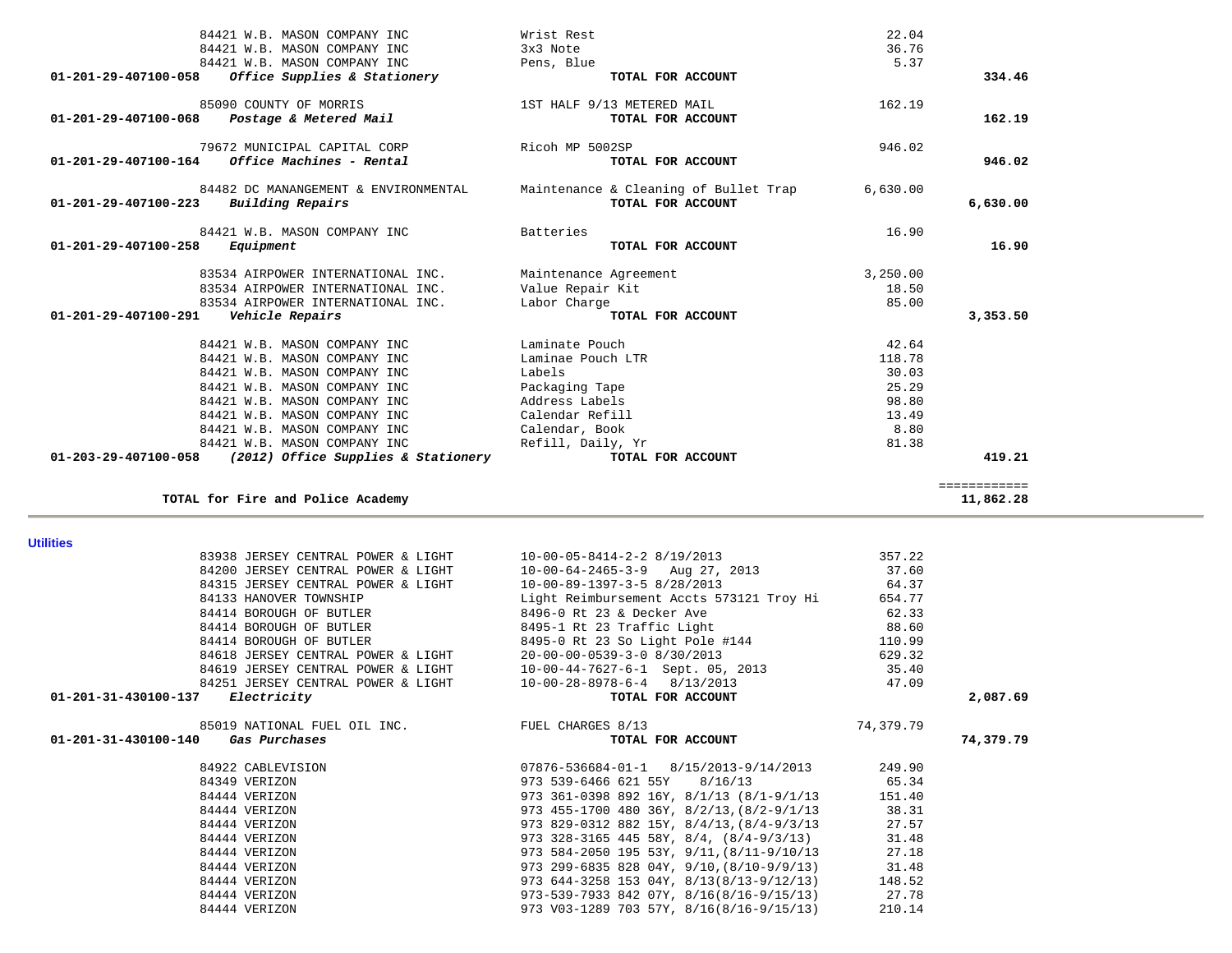| 84444 VERIZON                                                   | 201 V03-1541 818 53Y, 8/16, (8/16-9/15/13 | 200.95   |                           |  |
|-----------------------------------------------------------------|-------------------------------------------|----------|---------------------------|--|
| 84444 VERIZON                                                   | 973 697-0879 521 94Y, 8/22(8/22-9/21/13)  | 27.78    |                           |  |
| 84203 VERIZON                                                   | 973 267-2255 164 81Y 8/19/2013            | 35.50    |                           |  |
| 84202 VERIZON                                                   | 973 267-4026 874 69Y 8/19/2013            | 78.28    |                           |  |
| 83858 VERIZON                                                   | Account 201 Z43-6565-209 52 Y 8/01/13     | 866.00   |                           |  |
| 83859 VERIZON                                                   | Account 973-829-6269 149 51Y 8/04/13      | 1,302.56 |                           |  |
| 84037 VERIZON                                                   | 973 993-1440 628 16Y 8/01/13              | 65.84    |                           |  |
| $01 - 201 - 31 - 430100 - 146$<br>Telephone                     | TOTAL FOR ACCOUNT                         |          | 3,586.01                  |  |
| TOTAL for Utilities                                             |                                           |          | ============<br>80,053.49 |  |
| <b>Nutrition</b>                                                |                                           |          |                           |  |
| 84431 PABCO INDUSTRIES, LLC                                     | Cases Virgin Material/Trash can liners    | 1,277.50 |                           |  |
| 84429 SPRUCE INDUSTRIES, INC.                                   | Cases paper towels                        | 840.00   |                           |  |
| 84429 SPRUCE INDUSTRIES, INC.                                   | Cases toilet tissue                       | 60.10    |                           |  |
| 84429 SPRUCE INDUSTRIES, INC.                                   | Fuel Surcharge                            | 5.75     |                           |  |
| $01 - 201 - 41 - 716100 - 098$<br>Other Operating&Repair Supply | TOTAL FOR ACCOUNT                         |          | 2,183.35                  |  |
| 85019 NATIONAL FUEL OIL INC.                                    | FUEL CHARGES 8/13                         | 4,809.83 |                           |  |
| 01-201-41-716100-140<br>Gas Purchases                           | TOTAL FOR ACCOUNT                         |          | 4,809.83                  |  |
| 82966 CENTURYLINK                                               | Monthly Service Charge. Jul2013Acct#3095  | 43.25    |                           |  |
| $01 - 201 - 41 - 716100 - 146$<br>Telephone                     | TOTAL FOR ACCOUNT                         |          | 43.25                     |  |
| TOTAL for Nutrition                                             |                                           |          | ============<br>7,036.43  |  |
|                                                                 |                                           |          |                           |  |

#### **Grant Fund**

| <b>Bio-Terrorism Grant</b> |                                                                         |                                          |        |              |  |
|----------------------------|-------------------------------------------------------------------------|------------------------------------------|--------|--------------|--|
|                            | 84863 MAMMA CATERINA                                                    | Refreshments for Western Shelter Set Up  | 153.45 |              |  |
|                            | 84463 W.B. MASON COMPANY INC                                            | customer C1033751 Invoice dated 8/27/201 | 177.15 |              |  |
|                            | 85088 COUNTY OF MORRIS                                                  | 1ST HALF 9/13 METERED MAIL               | 16.50  |              |  |
|                            | 84226 CYNTHIA BELLA                                                     | Reimbursement-supplies for Western Shelt | 91.11  |              |  |
|                            | 84460 CABLEVISION                                                       | 07876 616465 01 8 Billing period 9/1/201 | 206.62 |              |  |
|                            | 84228 CABLEVISION                                                       | 07876 616465 01 8 Billing period 8/1/201 | 206.29 |              |  |
|                            | $02 - 213 - 41 - 718405 - 391$ Public Health Emer Grant(7/1/13-6/30/14) | TOTAL FOR ACCOUNT                        |        | 851.12       |  |
|                            |                                                                         |                                          |        | ============ |  |
|                            | TOTAL for Bio-Terrorism Grant                                           |                                          |        | 851.12       |  |
| <b>TANF</b>                |                                                                         |                                          |        |              |  |
|                            | 84538 WARREN COUNTY TECHNICAL SCHOOL                                    |                                          | 339.50 |              |  |
|                            | 82169 TELESEARCH INC                                                    | Jason Duccini; W/E 6/16/13.              | 306.77 |              |  |
|                            | 83148 AT&T                                                              |                                          | 2.41   |              |  |
|                            | 80254 MUNICIPAL CAPITAL CORP                                            |                                          | 112.66 |              |  |
| 02-213-41-741015-392       | TANF State Share                                                        | TOTAL FOR ACCOUNT                        |        | 761.34       |  |
|                            |                                                                         |                                          |        | ============ |  |
|                            | TOTAL for TANF                                                          |                                          |        | 761.34       |  |
| <b>General Assistance</b>  |                                                                         |                                          |        |              |  |
|                            | 84532 WARREN COUNTY TECHNICAL SCHOOL                                    |                                          | 349.20 |              |  |
|                            | 82169 TELESEARCH INC                                                    |                                          | 231.43 |              |  |
|                            | 83148 AT&T                                                              |                                          | 1.93   |              |  |
|                            | 80254 MUNICIPAL CAPITAL CORP                                            |                                          | 67.59  |              |  |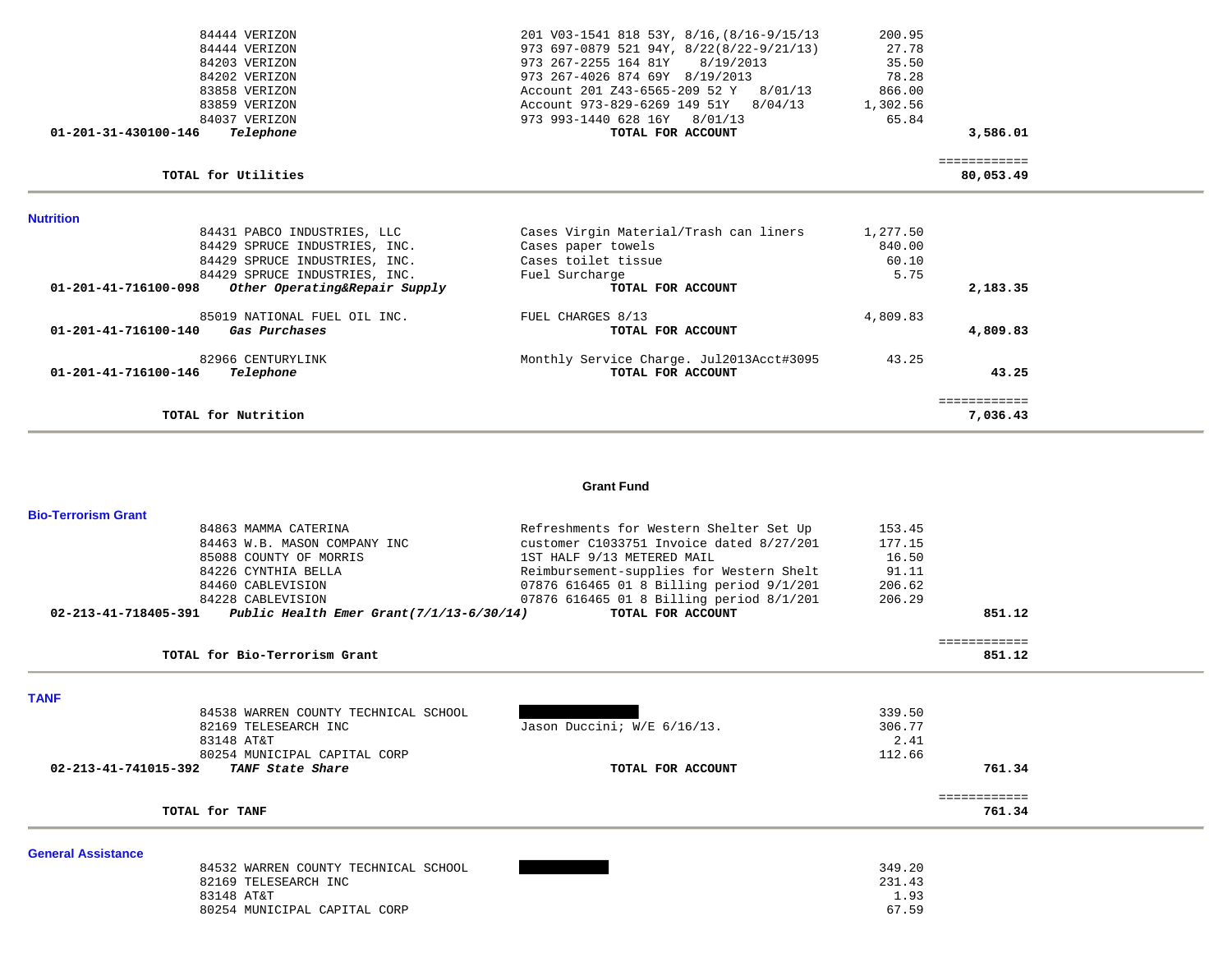650.15

|                                                                 |                                          |          | ============              |
|-----------------------------------------------------------------|------------------------------------------|----------|---------------------------|
| TOTAL for General Assistance                                    |                                          |          | 650.15                    |
|                                                                 |                                          |          |                           |
| <b>DEPARTMENT 741415</b><br>84635 SOPHIE WESTFIELD              | June 27th, to Aug. 20th, 2013. Morristow | 147.36   |                           |
| 83769 TELESEARCH INC                                            | Elizabeth Hazelton                       | 275.10   |                           |
| 83760 TELESEARCH INC                                            |                                          | 631.08   |                           |
| 83384 MANPOWER                                                  | Bobbi White; W/E 8/11/13                 | 465.78   |                           |
| 83862 MANPOWER                                                  | Bobbi White; W/E 8/18/2013               | 415.43   |                           |
| 84518 MINI G. CONSULTING INC.                                   |                                          | 13.50    |                           |
| 02-213-41-741415-392<br><i>WFNJ-TANF (7/1/13-6/30/14)</i>       | TOTAL FOR ACCOUNT                        |          | 1,948.25                  |
|                                                                 |                                          |          |                           |
| TOTAL for DEPARTMENT 741415                                     |                                          |          | ============<br>1,948.25  |
|                                                                 |                                          |          |                           |
| <b>DEPARTMENT 741420</b>                                        |                                          |          |                           |
| 83760 TELESEARCH INC                                            |                                          | 515.13   |                           |
| 83857 MANPOWER                                                  | Max Portero; W/E 8/18/2013               | 907.20   |                           |
| 83384 MANPOWER                                                  | Barry Laird; W/E 8/11/13                 | 405.16   |                           |
| 83862 MANPOWER                                                  | Barry Laird; W/E 8/18/2013               | 1,012.90 |                           |
| 84518 MINI G. CONSULTING INC.                                   |                                          | 10.80    |                           |
| 02-213-41-741420-392<br>WFNJ-General Assistance(7/1/13-6/30/14) | TOTAL FOR ACCOUNT                        |          | 2,851.19                  |
|                                                                 |                                          |          | ============              |
| TOTAL for DEPARTMENT 741420                                     |                                          |          | 2,851.19                  |
| <b>WIA: Adult</b>                                               |                                          |          |                           |
| 85019 NATIONAL FUEL OIL INC.                                    | FUEL CHARGES 8/13                        | 43.40    |                           |
| 85088 COUNTY OF MORRIS                                          | 1ST HALF 9/13 METERED MAIL               | 183.15   |                           |
| 84512 WARREN COUNTY TECHNICAL SCHOOL                            |                                          | 339.50   |                           |
| 84531 WARREN COUNTY COMMUNITY COLL.                             |                                          | 1,325.00 |                           |
| 84527 SMITH & SOLOMON                                           |                                          | 800.00   |                           |
| 84637 WARREN COUNTY COMMUNITY COLL.                             |                                          | 1,325.00 |                           |
| 80254 MUNICIPAL CAPITAL CORP                                    | 1st qtr lease payment                    | 236.58   |                           |
| 84777 ACE HEALTHCARE TRAINING                                   |                                          | 3,200.00 |                           |
| 84778 ACE HEALTHCARE TRAINING                                   |                                          | 3,200.00 |                           |
| 84829 JERSEY TRACTOR-TRAILER                                    |                                          | 800.00   |                           |
| 84837 JUMBOOL DRIVING SCHOOL                                    |                                          | 3,200.00 |                           |
| 84784 WILLIAM PATERSON UNIVERSITY                               |                                          | 1,300.00 |                           |
| WIA: Adult Federal Share<br>02-213-41-742005-391                | TOTAL FOR ACCOUNT                        |          | 15,952.63                 |
|                                                                 |                                          |          |                           |
| TOTAL for WIA: Adult                                            |                                          |          | ============<br>15,952.63 |
|                                                                 |                                          |          |                           |
| <b>WIA: Disclocated Worker</b>                                  |                                          |          |                           |
| 84536 WARREN COUNTY TECHNICAL SCHOOL                            |                                          | 353.08   |                           |
| 84537 WARREN COUNTY TECHNICAL SCHOOL                            |                                          | 312.34   |                           |
| 84638 WARREN COUNTY COMMUNITY COLL.                             |                                          | 1,325.00 |                           |
| 84529 WARREN COUNTY COMMUNITY COLL.                             |                                          | 1.325.00 |                           |

84535 WARREN COUNTY TECHNICAL SCHOOL 84584 BERGEN BLENDED ACADEMY 602.40 84533 MILLENNIUM SOLUTION FOCUS 800.00 84526 MILLENNIUM SOLUTION FOCUS 3,200.00 84523 QPHARMA INC. 3,999.98 84522 RUTGERS CENTER FOR CONTINUING 3, 192.00 80254 MUNICIPAL CAPITAL CORP New copier for ets 563.29 84849 HOME ENERGY MATTERS INC 3, 399.60

| New copier for ets |  |  |  |
|--------------------|--|--|--|
|                    |  |  |  |

| 353.08   |
|----------|
| 312.34   |
| 1,325.00 |
| 1,325.00 |
| 353.08   |
| 602.40   |
| 800.00   |
| 3,200.00 |
| 3,999.98 |
| 3,192.00 |
| 563.29   |
|          |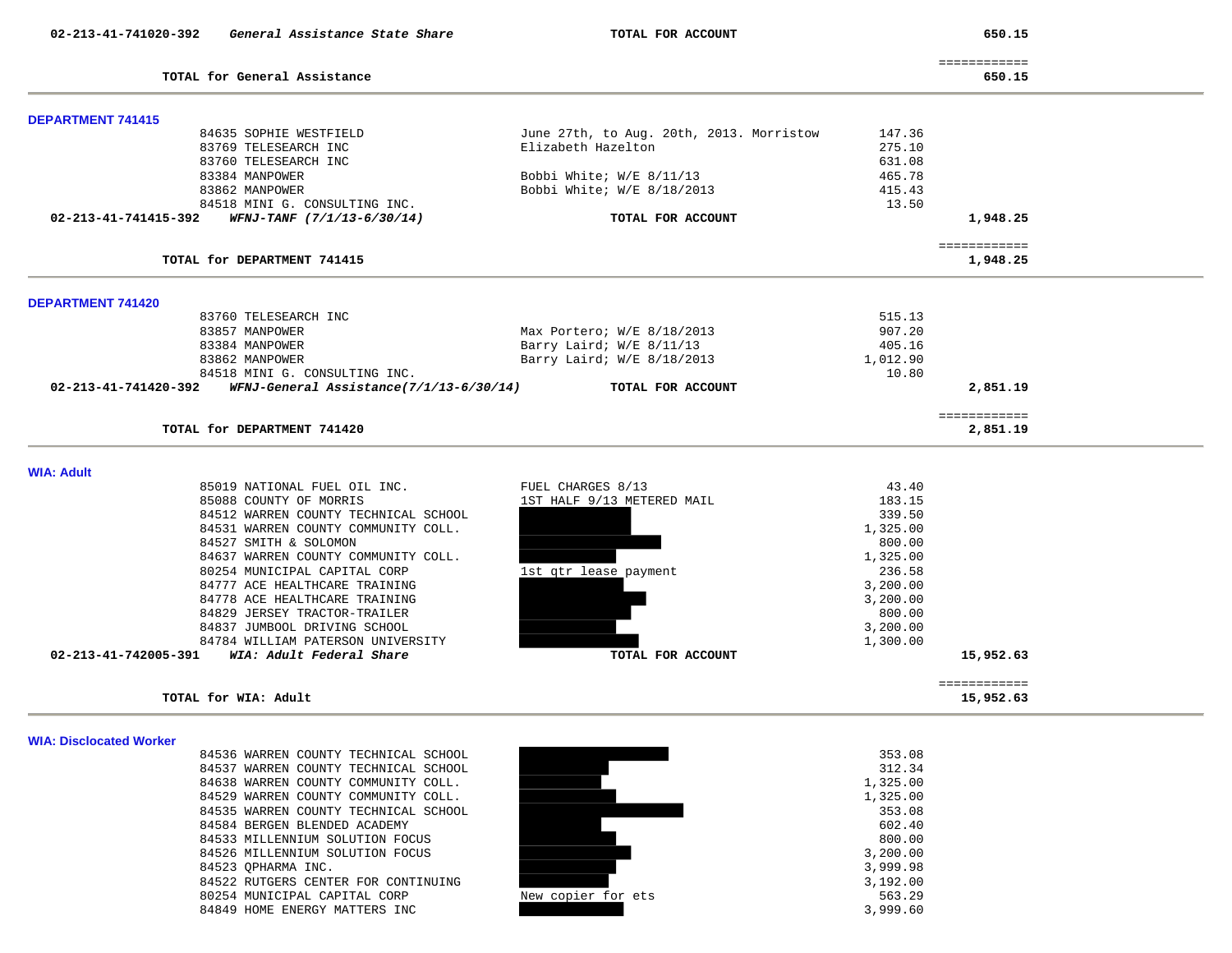| 84782 JERSEY TRACTOR-TRAILER<br>84794 LASCOMP INSTITUTE<br>84838 LINCOLN TECHNICAL INSTITUTE<br>84783 MEDICAL & DENTAL INSTITUTE<br>84792 QUALITY & PRODUCTIVITY |                                          | 800.00<br>800.00<br>3,098.25<br>3,200.00<br>3,160.00 |                           |  |
|------------------------------------------------------------------------------------------------------------------------------------------------------------------|------------------------------------------|------------------------------------------------------|---------------------------|--|
| 02-213-41-742010-391<br>WIA: Disclocated Worker Federal Share                                                                                                    | TOTAL FOR ACCOUNT                        |                                                      | 31,084.02                 |  |
| TOTAL for WIA: Disclocated Worker                                                                                                                                |                                          |                                                      | ============<br>31,084.02 |  |
| <b>WIA: Youth</b>                                                                                                                                                |                                          |                                                      |                           |  |
| 80254 MUNICIPAL CAPITAL CORP<br>02-213-41-742020-391<br>WIA: Youth Federal Share                                                                                 | TOTAL FOR ACCOUNT                        | 146.45                                               | 146.45                    |  |
| TOTAL for WIA: Youth                                                                                                                                             |                                          |                                                      | ============<br>146.45    |  |
| <b>DEPARTMENT 742135</b>                                                                                                                                         |                                          |                                                      |                           |  |
| 84817                                                                                                                                                            | SAS Base Certification Examination       | 180.00                                               |                           |  |
| 84817                                                                                                                                                            | SAS Advanced Certification Exam.         | 180.00                                               |                           |  |
| 84839 AMERICAN INSTITUTE OF<br>84721 CLINICAL RESEARCH ACADEMY                                                                                                   |                                          | 4,100.00<br>5,000.00                                 |                           |  |
| 84719 CLINICAL RESEARCH ACADEMY                                                                                                                                  |                                          | 5,000.00                                             |                           |  |
| 84720 CLINICAL RESEARCH ACADEMY                                                                                                                                  |                                          | 4,000.00                                             |                           |  |
| 84785 INSTITUTE FOR THERAPEUTIC                                                                                                                                  |                                          | 2,498.00                                             |                           |  |
| 84831 RUTGERS CENTER FOR CONTINUING                                                                                                                              |                                          | 3,990.00                                             |                           |  |
| 02-213-41-742135-391<br>$WIA/Ntn1$ Emrgncy Grant ( $10/1/10-9/30/13$ )                                                                                           | TOTAL FOR ACCOUNT                        |                                                      | 24,948.00                 |  |
| TOTAL for DEPARTMENT 742135                                                                                                                                      |                                          |                                                      | ============<br>24,948.00 |  |
|                                                                                                                                                                  |                                          |                                                      |                           |  |
|                                                                                                                                                                  |                                          |                                                      |                           |  |
| <b>DEPARTMENT 742505</b>                                                                                                                                         |                                          |                                                      |                           |  |
| 84636 LORI L. KINTNER                                                                                                                                            | Travel reimbursement.                    | 27.37                                                |                           |  |
| 84530 WARREN COUNTY COMMUNITY COLL.                                                                                                                              |                                          | 1,325.00                                             |                           |  |
| 83760 TELESEARCH INC                                                                                                                                             | Linda Bogner; $W/E$ 8/11/2013            | 292.40                                               |                           |  |
| 83148 AT&T<br>84779 JERSEY TRACTOR-TRAILER                                                                                                                       |                                          | 10.59<br>3,200.00                                    |                           |  |
| 84780 JERSEY TRACTOR-TRAILER                                                                                                                                     |                                          | 3,200.00                                             |                           |  |
| 84830 JERSEY TRACTOR-TRAILER                                                                                                                                     |                                          | 3,200.00                                             |                           |  |
| 84781 JERSEY TRACTOR-TRAILER                                                                                                                                     |                                          | 3,200.00                                             |                           |  |
| 84518 MINI G. CONSULTING INC.<br>02-213-41-742505-391<br>WIA Adult (7/1/13-6/30/15)                                                                              | TOTAL FOR ACCOUNT                        | 59.40                                                | 14,514.76                 |  |
|                                                                                                                                                                  |                                          |                                                      | ============              |  |
| TOTAL for DEPARTMENT 742505                                                                                                                                      |                                          |                                                      | 14,514.76                 |  |
| DEPARTMENT 742510                                                                                                                                                |                                          |                                                      |                           |  |
| 83760 TELESEARCH INC                                                                                                                                             | Jason Duccini; W/E 8/4/2013 and 8/11/201 | 691.13                                               |                           |  |
| 84528 FORTIS INSTITUTE                                                                                                                                           |                                          | 528.00                                               |                           |  |
| 84583 KAREN GOTTSHALL                                                                                                                                            | Mar. 2013 to May 2013.                   | 165.70                                               |                           |  |
| 83148 AT&T                                                                                                                                                       | 0305158956001 973-383-1048               | 25.02                                                |                           |  |
| 84518 MINI G. CONSULTING INC.                                                                                                                                    | Panafax Toner Cartridges                 | 140.40                                               |                           |  |
| 02-213-41-742510-391<br>WIA Dislocated Worker $(7/1/13-6/30/15)$                                                                                                 | TOTAL FOR ACCOUNT                        |                                                      | 1,550.25<br>============  |  |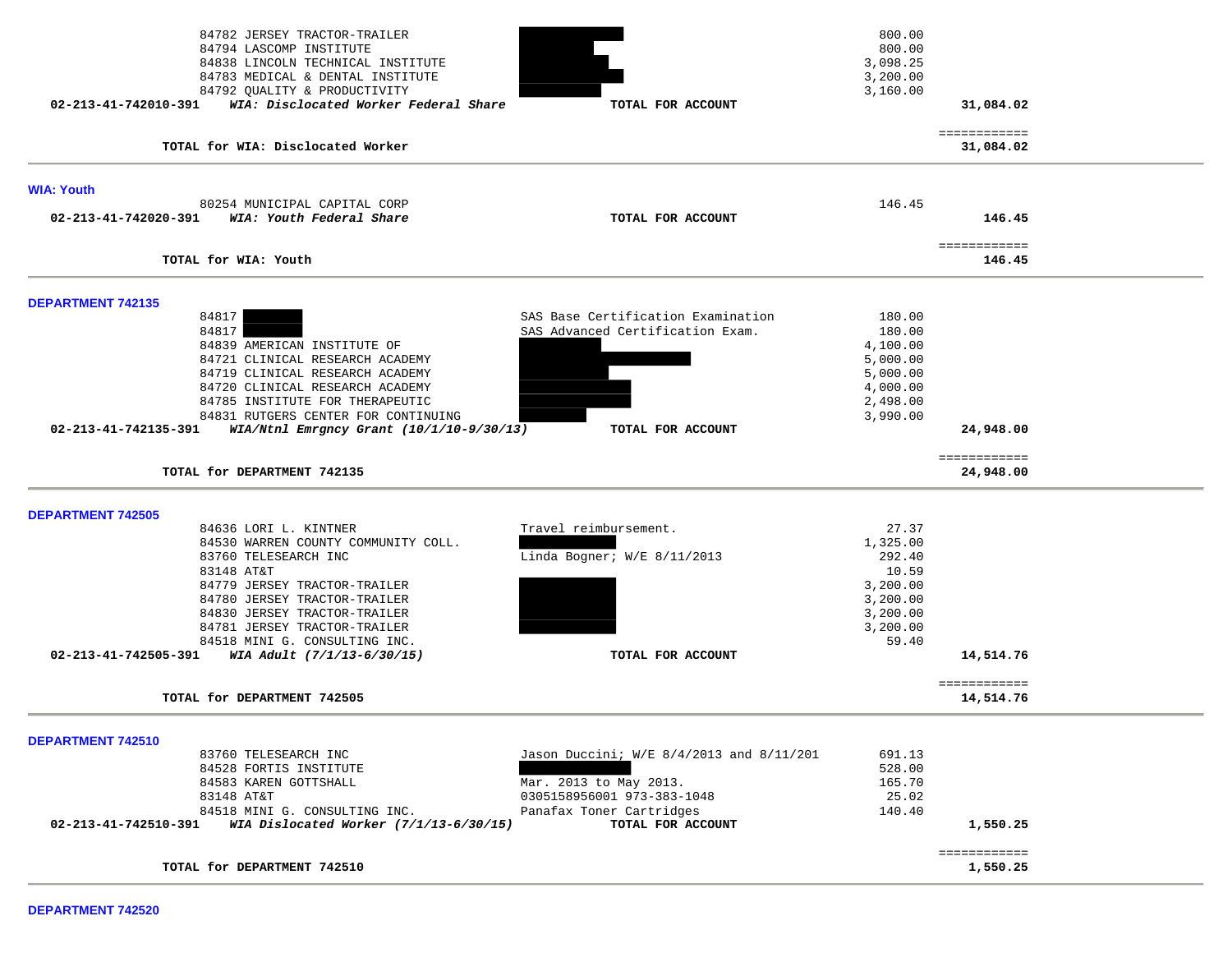|                                | 83760 TELESEARCH INC                                                 | Lilly Horowitz; W/E 8/11/13                                                          | 225.95<br>8.18       |                             |
|--------------------------------|----------------------------------------------------------------------|--------------------------------------------------------------------------------------|----------------------|-----------------------------|
|                                | 83148 AT&T<br>84518 MINI G. CONSULTING INC.                          |                                                                                      | 45.90                |                             |
| 02-213-41-742520-391           | WIA Youth (7/1/13-6/30/15)                                           | TOTAL FOR ACCOUNT                                                                    |                      | 280.03                      |
|                                | TOTAL for DEPARTMENT 742520                                          |                                                                                      |                      | ============<br>280.03      |
| <b>DEPARTMENT 752320</b>       |                                                                      |                                                                                      |                      |                             |
|                                | 83565 CHILDREN ON THE GREEN                                          | 88 work/training hours for the 1st quart                                             | 1,136.00             |                             |
| 02-213-41-752320-392           | 83565 CHILDREN ON THE GREEN<br>SCP-Program Services(1/1/13-12/31/13) | 251 work/training hours for the second q<br>TOTAL FOR ACCOUNT                        | 3,240.00             | 4,376.00                    |
|                                |                                                                      |                                                                                      |                      |                             |
|                                | TOTAL for DEPARTMENT 752320                                          |                                                                                      |                      | ============<br>4,376.00    |
| <b>DEPARTMENT 752325</b>       |                                                                      |                                                                                      |                      |                             |
|                                | 83701 NJACYSC                                                        | NJACYSC Annual Membership Dues Juvenile                                              | 50.00                |                             |
| 02-213-41-752325-392           | SCP: Program Management(1/1/13-12/31/13)                             | TOTAL FOR ACCOUNT                                                                    |                      | 50.00                       |
|                                | TOTAL for DEPARTMENT 752325                                          |                                                                                      |                      | ============<br>50.00       |
|                                |                                                                      |                                                                                      |                      |                             |
| <b>DEPARTMENT 758310</b>       |                                                                      |                                                                                      |                      |                             |
|                                | 84712 BOROUGH OF MADISON<br>84848 MATT BELLACE PHD PRESENTATIONS LLC | 2013 Madison Municipal Alliance Q2 Expen                                             | 6,400.00             |                             |
|                                | 84405 PARSIPPANY-TROY HILLS                                          | 2013 Natural High Comedy Night Speaker F<br>2013 Parsippany Municipal Alliance Q2 Ex | 2,100.00<br>9,027.81 |                             |
|                                | 84406 TOWNSHIP OF MORRIS                                             | 2013 Morristown/Morris Township Municipa                                             | 5,627.97             |                             |
| 02-213-41-758310-392           | Municipal Alliance (1/1/13-12/31/13)                                 | TOTAL FOR ACCOUNT                                                                    |                      | 23,155.78                   |
|                                | TOTAL for DEPARTMENT 758310                                          |                                                                                      |                      | ============<br>23, 155. 78 |
| <b>Vehicular Homicide Unit</b> |                                                                      |                                                                                      |                      |                             |
|                                | 83743 DENVILLE PD                                                    | $4/28/13$ Call Out                                                                   | 165.00               |                             |
|                                | 82831 MENDHAM TOWNSHIP POLICE                                        | $4/28/13$ Call Out                                                                   | 220.00               |                             |
|                                | 82831 MENDHAM TOWNSHIP POLICE                                        | 5/10/13 Call Out                                                                     | 220.00               |                             |
|                                | 82831 MENDHAM TOWNSHIP POLICE                                        | 5/16/13 Call Out                                                                     | 220.00               |                             |
|                                | 82831 MENDHAM TOWNSHIP POLICE                                        | 6/22/13 Checkpoint                                                                   | 275.00               |                             |
|                                | 82831 MENDHAM TOWNSHIP POLICE                                        | 6/22/13 Checkpoint                                                                   | 275.00               |                             |
|                                | 82831 MENDHAM TOWNSHIP POLICE<br>82831 MENDHAM TOWNSHIP POLICE       | $6/11/13$ Call Out<br>$6/11/13$ Call Out                                             | 220.00<br>220.00     |                             |
|                                | 82847 WASHINGTON TWP POLICE DEPT                                     | 5/9/2013 Call Out                                                                    | 220.00               |                             |
|                                | 83746 TOWN OF BOONTON                                                | C.Petonak- 5/28/13 Call Out                                                          | 220.00               |                             |
| 02-213-41-774305-391           | DRE Call Out (10/1/12-9/30/13)                                       | TOTAL FOR ACCOUNT                                                                    |                      | 2,255.00                    |
|                                | TOTAL for Vehicular Homicide Unit                                    |                                                                                      |                      | ============                |
|                                |                                                                      |                                                                                      |                      | 2,255.00                    |
| <b>DEPARTMENT 783310</b>       |                                                                      |                                                                                      |                      |                             |
|                                | 84846 DOROTHY DIFABIO                                                | IAFN Registration Fee-7th Annual Spring                                              | 80.00                |                             |
|                                | 84846 DOROTHY DIFABIO                                                | Round Trip Travel to Hamilton NJ(102.4 m                                             | 35.84                |                             |
|                                | 84807 STAPLES BUSINESS ADVANTAGE<br>84807 STAPLES BUSINESS ADVANTAGE | Dymo Labeler                                                                         | 48.16                |                             |
|                                | 84247 STAPLES BUSINESS ADVANTAGE                                     | Black on white tape<br>**Sandisk Cruzer Glide-16GB-For Sane Sar                      | 90.24<br>25.18       |                             |
| 02-213-41-783310-391           | SART/SANE Program(10/1/12-9/30/13)                                   | TOTAL FOR ACCOUNT                                                                    |                      | 279.42                      |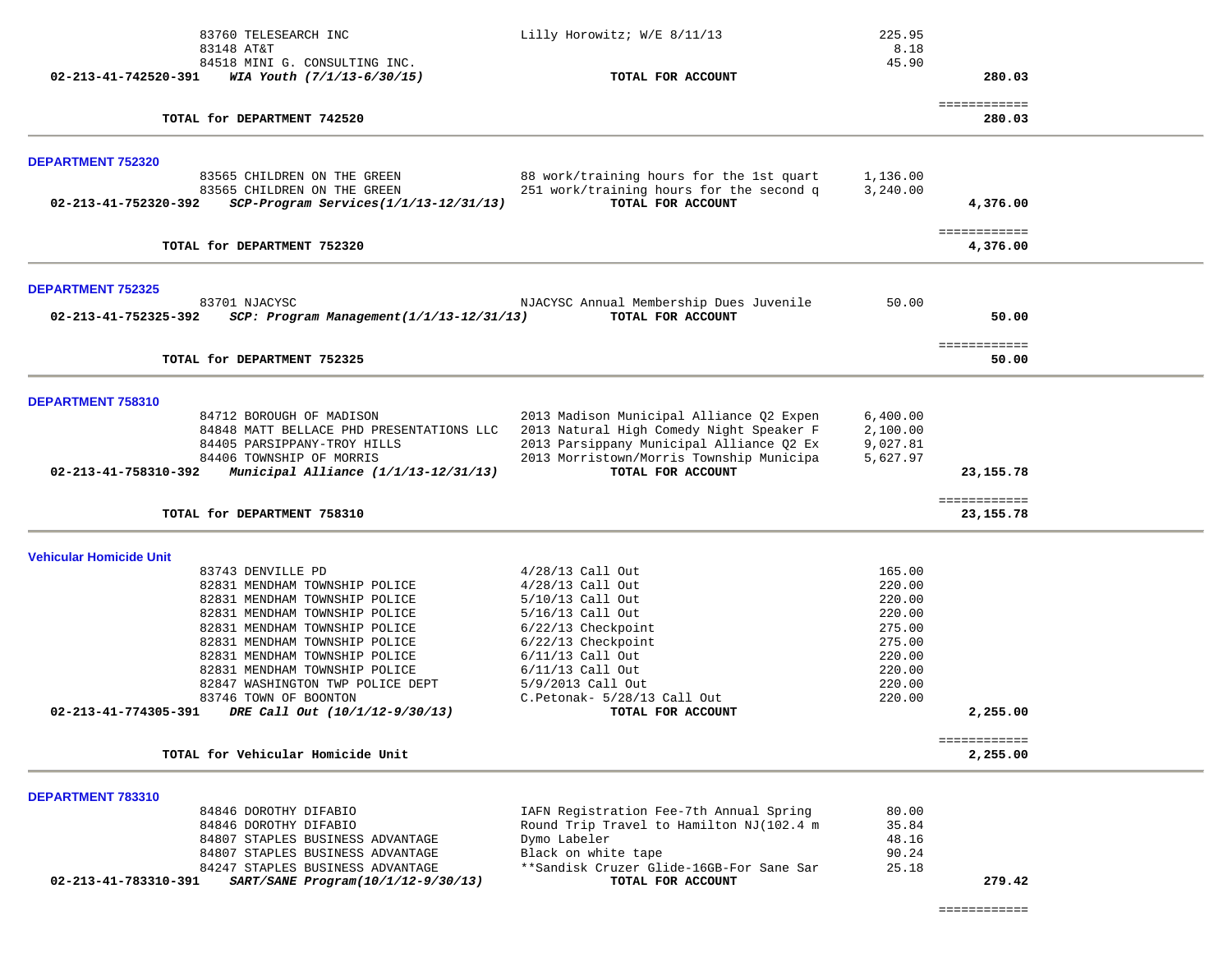| <b>MAPS</b>                                                                                                                                                                                                                                                                                                                                  |                                                                                                                                                                                                              |                                                                               |                           |  |
|----------------------------------------------------------------------------------------------------------------------------------------------------------------------------------------------------------------------------------------------------------------------------------------------------------------------------------------------|--------------------------------------------------------------------------------------------------------------------------------------------------------------------------------------------------------------|-------------------------------------------------------------------------------|---------------------------|--|
| 85019 NATIONAL FUEL OIL INC.<br>02-213-41-786305-392<br>MAPS (1/1/13-12/31/13)                                                                                                                                                                                                                                                               | FUEL CHARGES 8/13<br>TOTAL FOR ACCOUNT                                                                                                                                                                       | 13,675.73                                                                     | 13,675.73                 |  |
| 84680 TOWNSHIP OF ROXBURY<br>02-213-41-786305-394<br>MAPS (1/1/13-12/31/13)                                                                                                                                                                                                                                                                  | Subgrant# SC005 (SCDRTAP)Roxbury Dial a<br>TOTAL FOR ACCOUNT                                                                                                                                                 | 6,111.00                                                                      | 6,111.00                  |  |
| TOTAL for MAPS                                                                                                                                                                                                                                                                                                                               |                                                                                                                                                                                                              |                                                                               | ============<br>19,786.73 |  |
| DEPARTMENT 792410                                                                                                                                                                                                                                                                                                                            |                                                                                                                                                                                                              |                                                                               |                           |  |
| 84534 STATE SHUTTLE INC<br>$02 - 213 - 41 - 792410 - 391$ JARC Grant Round $12(7/1/12 - 6/30/14)$                                                                                                                                                                                                                                            | TOTAL FOR ACCOUNT                                                                                                                                                                                            | 3,179.37                                                                      | 3,179.37                  |  |
| 84534 STATE SHUTTLE INC<br>02-213-41-792410-393<br>JARC Grant Round 12(7/1/12-6/30/14)                                                                                                                                                                                                                                                       | Transportation from Aug.19, 2013 through<br>TOTAL FOR ACCOUNT                                                                                                                                                | 470.83                                                                        | 470.83                    |  |
| TOTAL for DEPARTMENT 792410                                                                                                                                                                                                                                                                                                                  |                                                                                                                                                                                                              |                                                                               | ============<br>3,650.20  |  |
| DEPARTMENT 808305                                                                                                                                                                                                                                                                                                                            |                                                                                                                                                                                                              |                                                                               |                           |  |
| 80077 GLOBAL COMPUTER SYSTEMS<br>80077 GLOBAL COMPUTER SYSTEMS<br>80075 HEWLETT-PACKARD COMPANY<br>83766 COUNTY OF MORRIS<br>81523 JERRY A. LEWIS & ASSOC., LLC<br>02-213-41-808305-391<br>Megan's Law & LLEA $(4/1/12-6/30/13)$                                                                                                             | OCA Vector VTR1-25SAT3-128G 128GB Intern<br>Shipping<br>HP EliteBook 857p Notebook PC (Energy St<br>MEGAN'S LAW POSTAGE REIMBURSEMENTPLEASE<br>Tactical Interviewing Program- Plainsbor<br>TOTAL FOR ACCOUNT | 599.96<br>10.21<br>2,942.80<br>675.00<br>500.00                               | 4,727.97                  |  |
| TOTAL for DEPARTMENT 808305                                                                                                                                                                                                                                                                                                                  |                                                                                                                                                                                                              |                                                                               | ============<br>4,727.97  |  |
| <b>E-911 Consolidation</b><br>84594 USA ARCHITECTS PLANNERS &<br>02-213-41-860935-392 State Share                                                                                                                                                                                                                                            | Professional Architectural and Engineeri<br>TOTAL FOR ACCOUNT                                                                                                                                                | 24,805.00                                                                     | 24,805.00                 |  |
| TOTAL for E-911 Consolidation                                                                                                                                                                                                                                                                                                                |                                                                                                                                                                                                              |                                                                               | ============<br>24,805.00 |  |
| <b>DEPARTMENT 864395</b>                                                                                                                                                                                                                                                                                                                     |                                                                                                                                                                                                              |                                                                               |                           |  |
| 84864 AJM CONTRACTORS INC<br>02-213-41-864395-391 2013 ATP - County Aid                                                                                                                                                                                                                                                                      | TOTAL FOR ACCOUNT                                                                                                                                                                                            | 374,266.94                                                                    | 374,266.94                |  |
|                                                                                                                                                                                                                                                                                                                                              |                                                                                                                                                                                                              |                                                                               | ============              |  |
| TOTAL for DEPARTMENT 864395                                                                                                                                                                                                                                                                                                                  |                                                                                                                                                                                                              |                                                                               | 374,266.94                |  |
| <b>DEPARTMENT 864405</b>                                                                                                                                                                                                                                                                                                                     |                                                                                                                                                                                                              |                                                                               |                           |  |
| 84834 WATERS, MCPHERSON, MCNEILL, P.C.<br>84824 WATERS, MCPHERSON, MCNEILL, P.C.<br>84824 WATERS, MCPHERSON, MCNEILL, P.C.<br>84824 WATERS, MCPHERSON, MCNEILL, P.C.<br>84824 WATERS, MCPHERSON, MCNEILL, P.C.<br>84824 WATERS, MCPHERSON, MCNEILL, P.C.<br>84824 WATERS, MCPHERSON, MCNEILL, P.C.<br>84824 WATERS, MCPHERSON, MCNEILL, P.C. | Millbrook Plaza<br>Abraham Zion<br>Randolph Town Ctr<br>1196 Sussex LLC<br>First Morris Bank<br>GU Randolph, LLC<br>Sussex Randolph Bldg., LP<br>1200 Sussex LLC                                             | 96.00<br>804.00<br>139.91<br>1,392.90<br>96.00<br>512.00<br>55.51<br>1,254.00 |                           |  |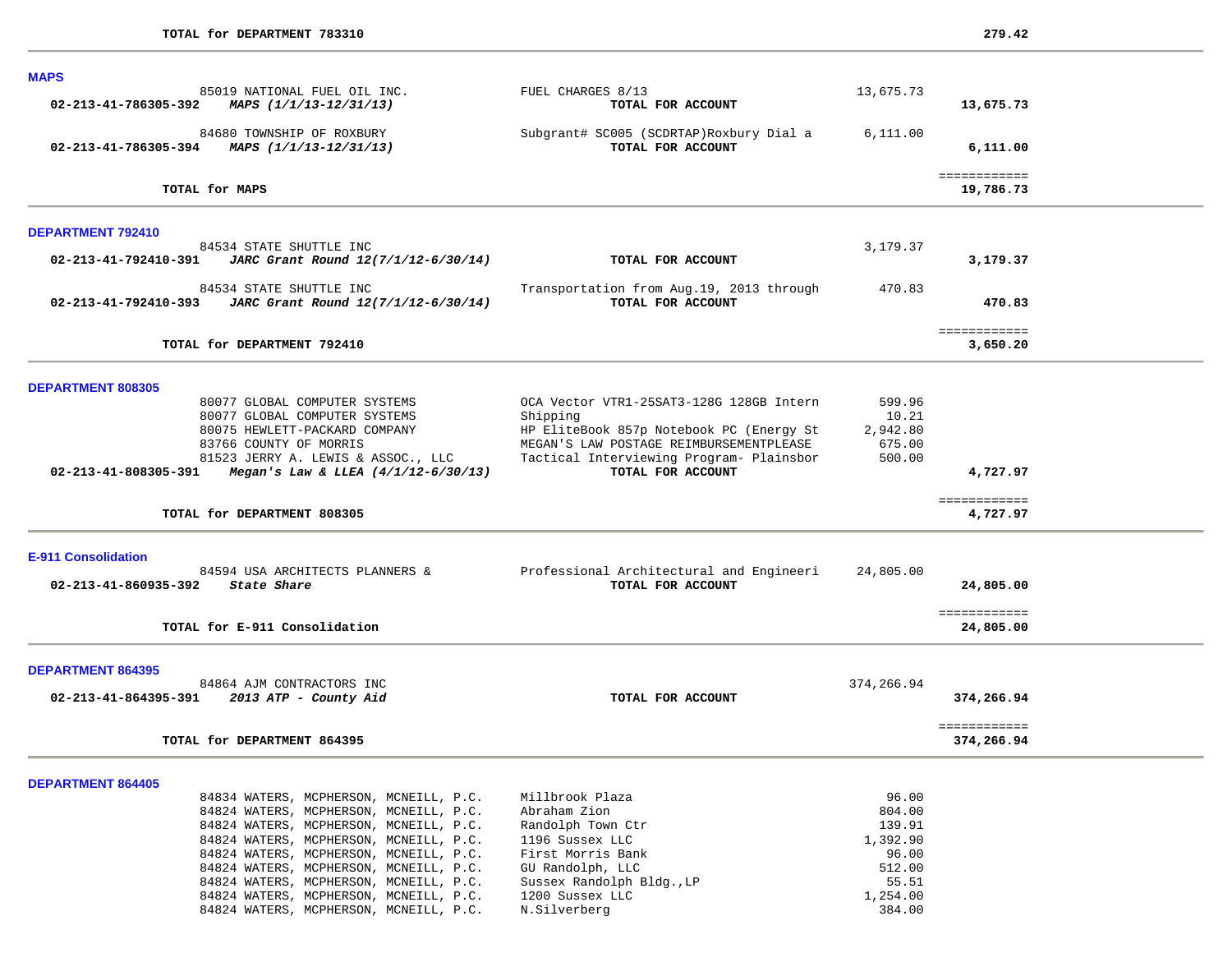| 84824 WATERS, MCPHERSON, MCNEILL, P.C.<br>84824 WATERS, MCPHERSON, MCNEILL, P.C.<br>84824 WATERS, MCPHERSON, MCNEILL, P.C.<br>02-213-41-864405-391<br>CR 617/STP-0350(106)ROW(6/27/12-6/27/14) | GRMAE, LLC<br>Voynick, Brian<br>Hebrew Cong. of Mt. Freedom<br>TOTAL FOR ACCOUNT                                                          | 105.18<br>12.00<br>1,608.60    | 6,460.10                  |  |
|------------------------------------------------------------------------------------------------------------------------------------------------------------------------------------------------|-------------------------------------------------------------------------------------------------------------------------------------------|--------------------------------|---------------------------|--|
| TOTAL for DEPARTMENT 864405                                                                                                                                                                    |                                                                                                                                           |                                | ============<br>6,460.10  |  |
|                                                                                                                                                                                                | <b>County Capital</b>                                                                                                                     |                                |                           |  |
| <b>Improvement Historic Speedwell</b><br>84977 TATBIT CO<br>84977 TATBIT CO<br>Building & Improvements<br>04-216-55-951129-951                                                                 | SPEEDWELL LIGHTING PROJECT<br>SPEEDWELL LIGHTING PROJECT<br>TOTAL FOR ACCOUNT                                                             | 342.96<br>900.27               | 1,243.23                  |  |
| TOTAL for Improvement Historic Speedwell                                                                                                                                                       |                                                                                                                                           |                                | ============<br>1,243.23  |  |
| <b>Bridge Design/Const Var Cty Br</b><br>84590 CHERRY WEBER & ASSOC. PC<br>04-216-55-953089-909<br>Miscellaneous - Other                                                                       | Engineering Services for the Replacement<br>TOTAL FOR ACCOUNT                                                                             | 2,867.50                       | 2,867.50                  |  |
| TOTAL for Bridge Design/Const Var Cty Br                                                                                                                                                       |                                                                                                                                           |                                | ============<br>2,867.50  |  |
| Analy dam condition, rehab dams<br>84976 CIVIL DYNAMICS INC<br>84975 CIVIL DYNAMICS INC<br>84974 CIVIL DYNAMICS INC<br>04-216-55-953113-909<br>Miscellaneous - Other                           | SUNRISE LAKE DAM FILLING OF LOW AREA AND<br>LEDDELL'S POND DAM REHABILITATION<br>SUNRISE LAKE DAM REGULAR INSPECTION<br>TOTAL FOR ACCOUNT | 6.140.00<br>850.00<br>2,700.00 | 9,690.00<br>============  |  |
| TOTAL for Analy dam condition, rehab dams                                                                                                                                                      |                                                                                                                                           |                                | 9,690.00                  |  |
| <b>Bridge DesignConstr varCty Loc</b><br>84033 KENNEDY CULVERT & SUPPLY CO<br>04-216-55-953137-951<br>Building & Improvements                                                                  | Bartley Road in Mount Olive Township. Br<br>TOTAL FOR ACCOUNT                                                                             | 1,170.00                       | 1,170.00<br>============  |  |
| TOTAL for Bridge DesignConstr varCty Loc                                                                                                                                                       |                                                                                                                                           |                                | 1,170.00                  |  |
| <b>InstallCty Roadway Drain Imprv</b><br>84822 JOHNSON & CONWAY LLP<br>Miscellaneous - Other<br>04-216-55-953141-909                                                                           | BVR legal svcs.<br>TOTAL FOR ACCOUNT                                                                                                      | 96.77                          | 96.77                     |  |
| 84815 REIVAX CONTRACTING CORP<br>Building & Improvements<br>04-216-55-953141-951                                                                                                               | Drainage Improvements to Berkshire Valle<br>TOTAL FOR ACCOUNT                                                                             | 79,424.74                      | 79,424.74                 |  |
| TOTAL for InstallCty Roadway Drain Imprv                                                                                                                                                       |                                                                                                                                           |                                | ============<br>79,521.51 |  |

 84615 EPIC MANAGEMENT INC. 627.50  **04-216-55-953163-909** *Miscellaneous - Other* **TOTAL FOR ACCOUNT 627.50**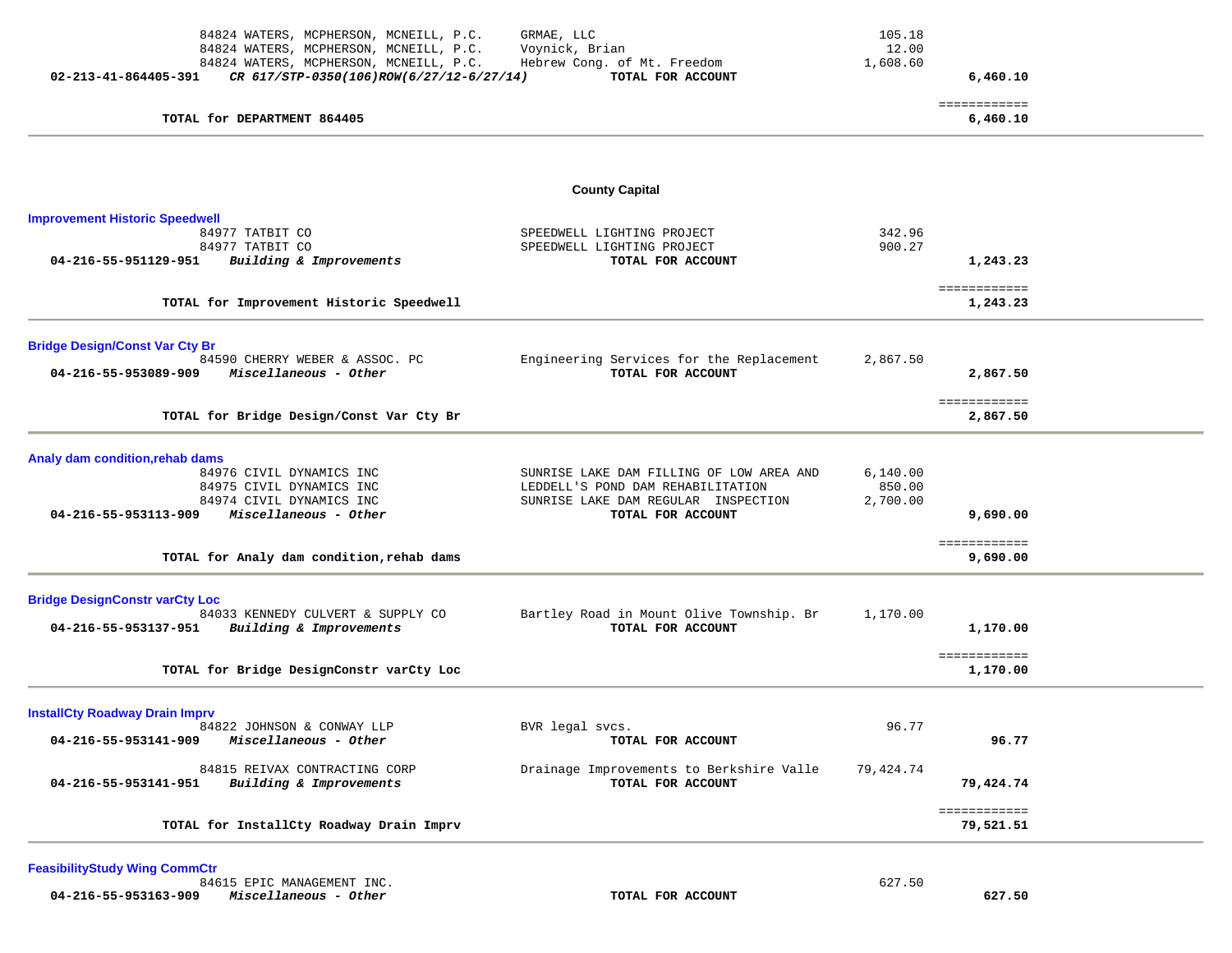| TOTAL for FeasibilityStudy Wing CommCtr                                                                                                                                                                                                       |                                  | ===========<br>627.50       |  |
|-----------------------------------------------------------------------------------------------------------------------------------------------------------------------------------------------------------------------------------------------|----------------------------------|-----------------------------|--|
| <b>Road Design/Construction</b>                                                                                                                                                                                                               |                                  |                             |  |
| Professional Services rendered concernin<br>84110 THE RBA GROUP INC.<br>Realignment of Boonton Avenue/Montville<br>84111 KELLER & KIRKPATRICK<br>Miscellaneous - Other<br>04-216-55-953165-909<br>TOTAL FOR ACCOUNT                           | 2,787.94<br>4,464.00             | 7,251.94                    |  |
| 83347 ANDY MATT INC<br>Labor, Materials & Services for the Reta<br>Building & Improvements<br>TOTAL FOR ACCOUNT<br>04-216-55-953165-951                                                                                                       | 5,762.20                         | 5,762.20                    |  |
| TOTAL for Road Design/Construction                                                                                                                                                                                                            |                                  | ============<br>13,014.14   |  |
| <b>DEPARTMENT 953193</b>                                                                                                                                                                                                                      |                                  |                             |  |
| Construction Management Servicesfor the<br>84615 EPIC MANAGEMENT INC.<br>TOTAL FOR ACCOUNT<br>04-216-55-953193-909<br>Design/Consult Costs-PublicSafetyComplex                                                                                | 20,409.50                        | 20,409.50                   |  |
| TOTAL for DEPARTMENT 953193                                                                                                                                                                                                                   |                                  | ============<br>20,409.50   |  |
| <b>DEPARTMENT 953202</b>                                                                                                                                                                                                                      |                                  |                             |  |
| 84833 WATERS, MCPHERSON, MCNEILL, P.C.<br>Johanson Holding<br>Road Resurfacing/Construction/Imprvments<br>TOTAL FOR ACCOUNT<br>04-216-55-953202-909                                                                                           | 1,193.90                         | 1,193.90                    |  |
| 84864 AJM CONTRACTORS INC<br>Milling & Resurfacing of Green Pond Road<br>Ticket 1491 RC 70 bulk rate<br>83921 DOSCH-KING EMULSIONS INC<br>Bituminous Concrete I-5<br>83507 TILCON NEW YORK INC.                                               | 22,674.41<br>891.25<br>13,801.61 |                             |  |
| Road Resurfacing/Construction/Imprvments<br>TOTAL FOR ACCOUNT<br>04-216-55-953202-951                                                                                                                                                         |                                  | 37,367.27                   |  |
| TOTAL for DEPARTMENT 953202                                                                                                                                                                                                                   |                                  | ============<br>38,561.17   |  |
| <b>DEPARTMENT 953212</b>                                                                                                                                                                                                                      |                                  |                             |  |
| 83617 SPEEDWELL ELECTRIC MOTORS<br>W069389/ RE: CAC/ 06-17-13<br>83617 SPEEDWELL ELECTRIC MOTORS<br>W069389/ RE: CAC/ 06-17-13                                                                                                                | 102.60<br>28.00                  |                             |  |
| 04-216-55-953212-951<br>Replace Motors/Fans/Pumps - Var Facil<br>TOTAL FOR ACCOUNT                                                                                                                                                            |                                  | 130.60                      |  |
| TOTAL for DEPARTMENT 953212                                                                                                                                                                                                                   |                                  | ============<br>130.60      |  |
| <b>DEPARTMENT 953225</b>                                                                                                                                                                                                                      |                                  |                             |  |
| 84589 KELLER & KIRKPATRICK<br>Morris County-Bridge No. 1401-107, Fland<br>Replacement of County Bridge NO. 1400-62<br>84593 CHRISTOPHER P STATILE PA<br>TOTAL FOR ACCOUNT<br>04-216-55-953225-909<br>Bridge Design, Renov, Construc - Var Loc | 9,071.57<br>2,686.00             | 11,757.57                   |  |
| 84790 KONKUS CORPORATION<br>Replacement of Bridge No. 653 on Fox Cha<br>Bridge Design, Renov, Construc - Var Loc<br>TOTAL FOR ACCOUNT<br>04-216-55-953225-951                                                                                 | 293,600.00                       | 293,600.00                  |  |
| TOTAL for DEPARTMENT 953225                                                                                                                                                                                                                   |                                  | ============<br>305, 357.57 |  |
| <b>DEPARTMENT 953269</b>                                                                                                                                                                                                                      |                                  |                             |  |
| 84595 KELLER & KIRKPATRICK<br>Construction Inspection-Clerk of Works.<br>04-216-55-953269-909<br>Bridge Design/Constr - var locations<br>TOTAL FOR ACCOUNT                                                                                    | 1,698.00                         | 1,698.00                    |  |
| 84790 KONKUS CORPORATION                                                                                                                                                                                                                      | 41,527.42                        |                             |  |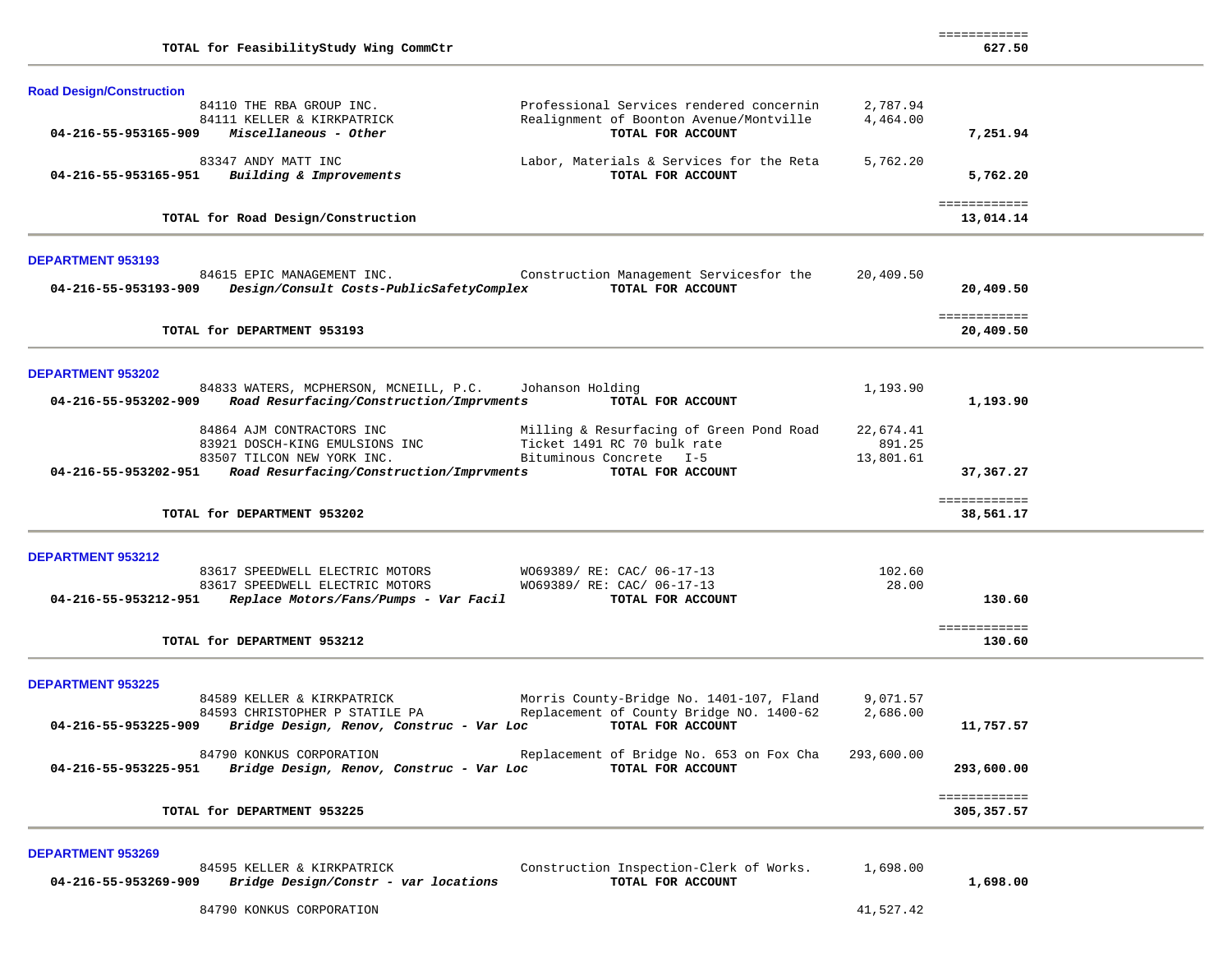| 84800 SPARWICK CONTRACTING, INC.<br>Drainage Improvements along County Route<br>$04-216-55-953269-951$ Bridge Design/Constr - var locations<br>TOTAL FOR ACCOUNT                                                                                           | 143,982.50       | 185,509.92                 |  |
|------------------------------------------------------------------------------------------------------------------------------------------------------------------------------------------------------------------------------------------------------------|------------------|----------------------------|--|
| TOTAL for DEPARTMENT 953269                                                                                                                                                                                                                                |                  | ============<br>187,207.92 |  |
| <b>DEPARTMENT 953276</b><br>2013 FORD F350 4WD REG CAB SRW 137" XL A<br>69681 BEYER FORD<br>04-216-55-953276-957 Purchase of Vehicles- Public Works<br>TOTAL FOR ACCOUNT                                                                                   | 34,456.00        | 34,456.00                  |  |
| TOTAL for DEPARTMENT 953276                                                                                                                                                                                                                                |                  | ============<br>34,456.00  |  |
| <b>DEPARTMENT 953282</b><br>83631 CAPOZZI OVERHEAD DOORS, INC.<br>W069759/ RE: CTY GRG/ 07-31-13<br>83631 CAPOZZI OVERHEAD DOORS, INC.<br>WO70000/ RE: SEU/ 07-31-13<br>04-216-55-953282-951 Door Replacmnt Var Facil-Bldgs & Grounds<br>TOTAL FOR ACCOUNT | 390.00<br>337.00 | 727.00                     |  |
| TOTAL for DEPARTMENT 953282                                                                                                                                                                                                                                |                  | ============<br>727.00     |  |
| <b>DEPARTMENT 953291</b><br>84774 D.R. JOHNSON & ASSOCIATES, LLC<br>General Engineering Services for the Per<br>04-216-55-953291-909 Var Roadway Drainage Proj - Public Works<br>TOTAL FOR ACCOUNT                                                         | 2,585.64         | 2,585.64<br>============   |  |
| TOTAL for DEPARTMENT 953291                                                                                                                                                                                                                                |                  | 2,585.64                   |  |
| <b>Various Public Works Projects</b><br>84032 CAPITAL STEEL SERVICE LLC<br>04-216-55-953757-940 Hard Costs<br>TOTAL FOR ACCOUNT                                                                                                                            | 61.59            | 61.59<br>============      |  |
| TOTAL for Various Public Works Projects                                                                                                                                                                                                                    |                  | 61.59                      |  |
| <b>Various Public Works Project</b><br>84032 CAPITAL STEEL SERVICE LLC<br>FB $1/2 \times 8 \times 20$ (5)<br>04-216-55-953793-940 Hard Costs<br>TOTAL FOR ACCOUNT                                                                                          | 755.16           | 755.16                     |  |
| TOTAL for Various Public Works Project                                                                                                                                                                                                                     |                  | ============<br>755.16     |  |
| <b>Brdg Design &amp; Constr Var Local</b><br>84819 HATCH MOTT MACDONALD<br>Drainage Improvements in Morris County. 11,473.00<br>04-216-55-953862-909 Miscellaneous - Other<br>TOTAL FOR ACCOUNT                                                            |                  | 11,473.00<br>============  |  |
| TOTAL for Brdg Design & Constr Var Local                                                                                                                                                                                                                   |                  | 11,473.00                  |  |
| <b>NJDEP Drainage Improv Rds</b><br>Drainage Improvements along Berkshire Va<br>84596 VAN CLEEF ENGINEERING ASSOC<br>TOTAL FOR ACCOUNT<br>04-216-55-953876-909<br>Miscellaneous - Other                                                                    | 897.00           | 897.00                     |  |
| TOTAL for NJDEP Drainage Improv Rds                                                                                                                                                                                                                        |                  | ============<br>897.00     |  |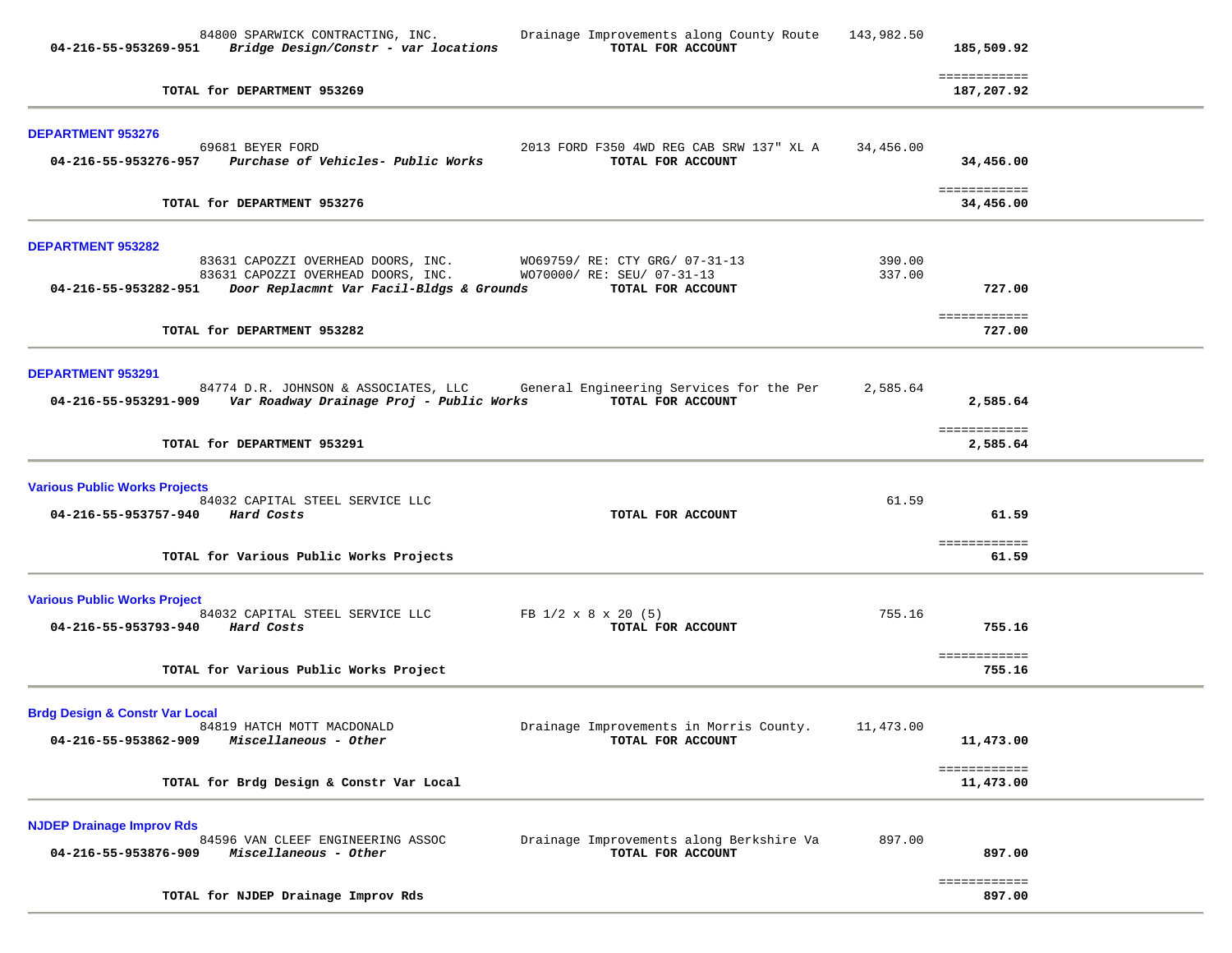| <b>Cty Bridge Design &amp; Constructi</b>                                                                                                                                                                                            |                                                                                                                                                                                                                                                                   |                                                              |                           |  |
|--------------------------------------------------------------------------------------------------------------------------------------------------------------------------------------------------------------------------------------|-------------------------------------------------------------------------------------------------------------------------------------------------------------------------------------------------------------------------------------------------------------------|--------------------------------------------------------------|---------------------------|--|
| 84595 KELLER & KIRKPATRICK<br>04-216-55-953975-909<br>Miscellaneous - Other                                                                                                                                                          | TOTAL FOR ACCOUNT                                                                                                                                                                                                                                                 | 8,520.00                                                     | 8,520.00                  |  |
|                                                                                                                                                                                                                                      |                                                                                                                                                                                                                                                                   |                                                              | ============              |  |
| TOTAL for Cty Bridge Design & Constructi                                                                                                                                                                                             |                                                                                                                                                                                                                                                                   |                                                              | 8,520.00                  |  |
| <b>DEPARTMENT 954200</b>                                                                                                                                                                                                             |                                                                                                                                                                                                                                                                   |                                                              |                           |  |
| 80723 TEQUIPMENT INC.<br>80723 TEQUIPMENT INC.<br>80723 TEQUIPMENT INC.<br>80723 TEQUIPMENT INC.<br>76498 U-LINE SHIPPING SUPPLY<br>76498 U-LINE SHIPPING SUPPLY<br>04-216-55-954200-956<br>Acq Shelve/Ladder/Fridge/Freezer-Sheriff | Item#SB88515-SMP/Smart Board 885 w/UF75w<br>Item#CBLKITe/Extended Cable Kit - Standa<br>Item#SBA-L/Projection Audio System for S<br>Item#INST-TEQ-800i-G5/Installation of 80<br>Adjustable Open Wire Shelving Unit (48x2<br>SHIPPING CHARGES<br>TOTAL FOR ACCOUNT | 6,620.00<br>319.20<br>275.00<br>750.00<br>2,364.00<br>151.53 | 10,479.73                 |  |
| TOTAL for DEPARTMENT 954200                                                                                                                                                                                                          |                                                                                                                                                                                                                                                                   |                                                              | ============<br>10,479.73 |  |
| Rpl equip, matresses, beds-MV<br>78281 AGGREKO, LLC                                                                                                                                                                                  | Rental, Freight, Fuel & Labor for 800kW                                                                                                                                                                                                                           | 1,388.36                                                     |                           |  |
| 78281 AGGREKO, LLC<br>04-216-55-955082-951<br>Building & Improvements                                                                                                                                                                | Rental, Freight, Fuel & Labor for 800kW<br>TOTAL FOR ACCOUNT                                                                                                                                                                                                      | 7,528.00                                                     | 8,916.36                  |  |
| TOTAL for Rpl equip, matresses, beds-MV                                                                                                                                                                                              |                                                                                                                                                                                                                                                                   |                                                              | ============<br>8,916.36  |  |
| <b>Var Improvemnts to Morris View</b>                                                                                                                                                                                                |                                                                                                                                                                                                                                                                   |                                                              |                           |  |
| 78281 AGGREKO, LLC<br>04-216-55-955173-956<br>Machinery & Equipment                                                                                                                                                                  | Rental, Freight, Fuel & Labor for 800kW<br>TOTAL FOR ACCOUNT                                                                                                                                                                                                      | 290.22                                                       | 290.22                    |  |
| TOTAL for Var Improvemnts to Morris View                                                                                                                                                                                             |                                                                                                                                                                                                                                                                   |                                                              | ============<br>290.22    |  |
| <b>DEPARTMENT 964318</b>                                                                                                                                                                                                             |                                                                                                                                                                                                                                                                   |                                                              |                           |  |
| 80059 EXEMPLIS CORP.<br>04-216-55-964318-953<br>Replace Chairs - OTA                                                                                                                                                                 | Anytime, Side Chair, Silver Frame, Armle<br>TOTAL FOR ACCOUNT                                                                                                                                                                                                     | 7,563.60                                                     | 7,563.60                  |  |
| TOTAL for DEPARTMENT 964318                                                                                                                                                                                                          |                                                                                                                                                                                                                                                                   |                                                              | ============<br>7,563.60  |  |
| <b>DEPARTMENT 969261</b>                                                                                                                                                                                                             |                                                                                                                                                                                                                                                                   |                                                              |                           |  |
| 84913 COUNTY COLLEGE OF MORRIS<br>04-216-55-969261-909<br>Renov & Improvmnt to Academic Blgs at CCM                                                                                                                                  | ANS Consultants<br>TOTAL FOR ACCOUNT                                                                                                                                                                                                                              | 350.00                                                       | 350.00                    |  |
| TOTAL for DEPARTMENT 969261                                                                                                                                                                                                          |                                                                                                                                                                                                                                                                   |                                                              | ============<br>350.00    |  |

**Dedicated Trust** 

**Weights & Measures** 

78460 MOTOROLA SOLUTIONS INC<br> **TOTAL FOR ACCOUNT**<br> **Weights & Measures**<br> **TOTAL FOR ACCOUNT 13-290-56-575801-888** *Weights & Measures* **TOTAL FOR ACCOUNT 8,109.20**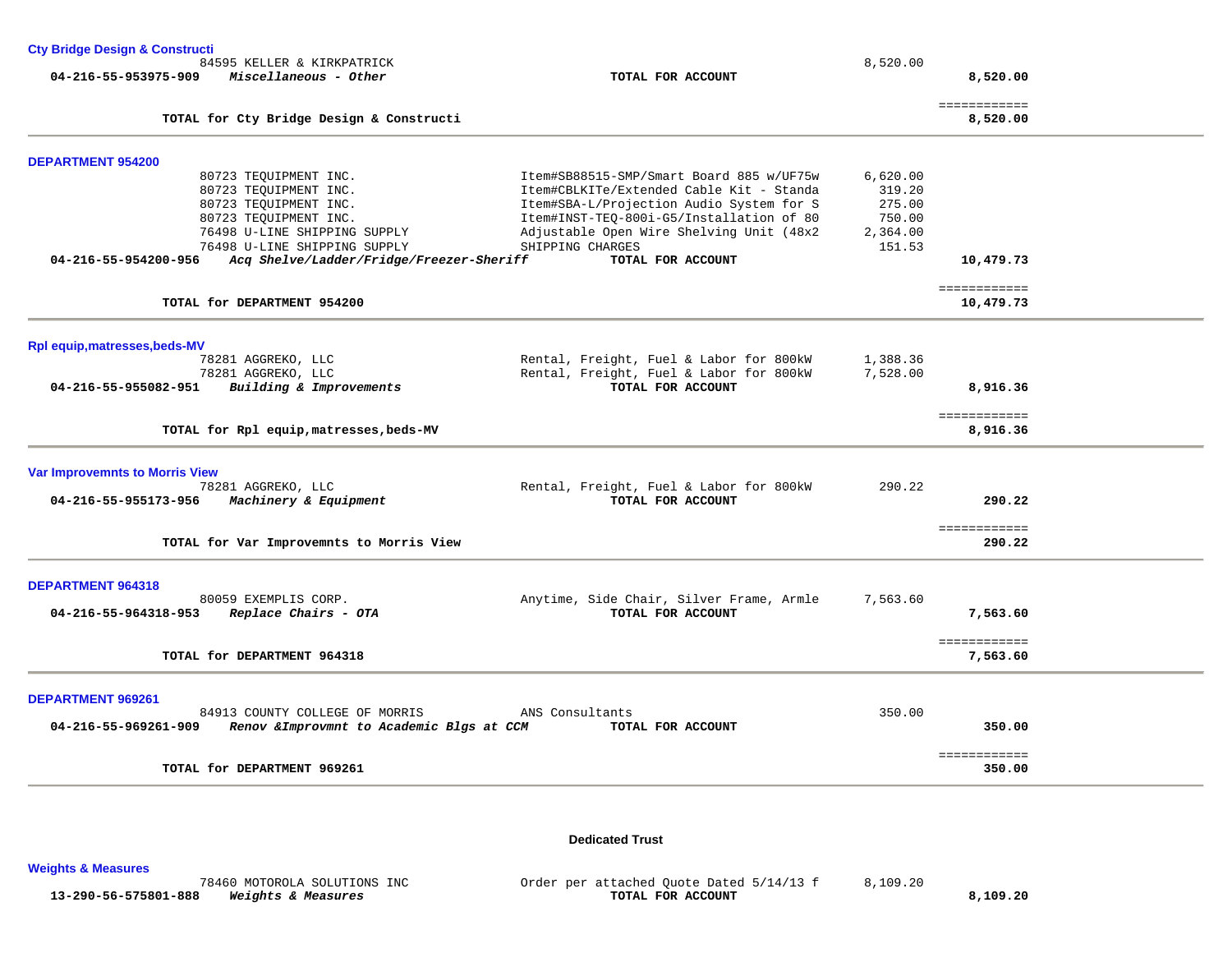| TOTAL for Weights & Measures                                                             |                                                               |          | ============<br>8,109.20  |
|------------------------------------------------------------------------------------------|---------------------------------------------------------------|----------|---------------------------|
| <b>Tax Board</b>                                                                         |                                                               |          |                           |
| 83140 OFFICE TEAM                                                                        | professional services w/e 7/26/13                             | 560.79   |                           |
| 82922 OFFICE TEAM                                                                        | professional services w/e 7/12/13                             | 633.15   |                           |
| 82922 OFFICE TEAM                                                                        | professional services w/e 7/19/13                             | 633.15   |                           |
| Tax Board<br>13-290-56-577101-888                                                        | TOTAL FOR ACCOUNT                                             |          | 1,827.09                  |
| TOTAL for Tax Board                                                                      |                                                               |          | ============<br>1,827.09  |
| <b>County Clerk \$1.00 Fund</b>                                                          |                                                               |          |                           |
| 84691 W.B. MASON COMPANY INC                                                             | printer for the computer dept.workforce                       | 2,696.64 |                           |
| 13-290-56-578401-888<br>County Clerk \$1.00 Fund                                         | TOTAL FOR ACCOUNT                                             |          | 2,696.64                  |
|                                                                                          |                                                               |          | ============              |
| TOTAL for County Clerk \$1.00 Fund                                                       |                                                               |          | 2,696.64                  |
| <b>County Sheriff- \$2 Fund</b>                                                          |                                                               |          |                           |
| 80585 MIDEO SYSTEMS INC                                                                  | Item#NAS-007-NAS, Network Storage Device                      | 1,148.85 |                           |
| 80585 MIDEO SYSTEMS INC                                                                  | Item#MS0-001-SHIP, Shipping & Handling                        | 50.00    |                           |
| 13-290-56-578801-888<br>County Sheriff- \$2 Fund                                         | TOTAL FOR ACCOUNT                                             |          | 1,198.85                  |
| TOTAL for County Sheriff-\$2 Fund                                                        |                                                               |          | ============<br>1,198.85  |
|                                                                                          |                                                               |          |                           |
| <b>Environ Quality &amp; Enforcement</b>                                                 |                                                               |          |                           |
| 81553 MOTOROLA SOLUTIONS INC                                                             | APX7500 Dual Band UHF2/VHF Dual Control                       | 6,147.80 |                           |
| 84688 LUM, DRASCO & POSITAN LLC<br>13-290-56-578901-888<br>Environ Quality & Enforcement | Legal Services for period ending July 31<br>TOTAL FOR ACCOUNT | 6,669.10 | 12,816.90                 |
|                                                                                          |                                                               |          |                           |
| TOTAL for Environ Quality & Enforcement                                                  |                                                               |          | ============<br>12,816.90 |
| <b>Dedicated Open Space Taxes</b>                                                        |                                                               |          |                           |
| 84073 HARRY L. SCHWARZ & CO.                                                             | Professional services rendered from June                      | 4,500.00 |                           |
| 84820 JOHNSON & CONWAY LLP                                                               | Flood mitigation                                              | 207.35   |                           |
| 84820 JOHNSON & CONWAY LLP                                                               | Long Hill                                                     | 1,116.80 |                           |
| 84820 JOHNSON & CONWAY LLP                                                               | General                                                       | 2,352.02 |                           |
| 84828 WATERS, MCPHERSON, MCNEILL, P.C.                                                   | Long Hill Twp.                                                | 120.00   |                           |
| 84681 KENNON SURVEYING SERVICES, INC                                                     | Re-establish Boundary line - Randolph Tw                      | 930.00   |                           |
| 84681 KENNON SURVEYING SERVICES, INC                                                     | Continue Boundary Survey, Washington Val                      | 3,420.00 |                           |
| 84690 INTEGRA REALTY RESOURCES-                                                          | Appraisal Services - Schooley's Addition                      | 4,000.00 |                           |
| 84689 CENTRAL JERSEY TITLE CO INC                                                        | Title Policies - Farley Property Wharton                      | 1,479.00 |                           |
| 84689 CENTRAL JERSEY TITLE CO INC                                                        | Title Policies - Jantzen Property Kinnel                      | 724.00   |                           |
| 84324 SODEXO INC & AFFILIATES<br>Dedicated Open Space Taxes<br>13-290-56-580550-888      | Food and drinks provided for the Flood M<br>TOTAL FOR ACCOUNT | 75.40    | 18,924.57                 |
|                                                                                          |                                                               |          | ============              |
| TOTAL for Dedicated Open Space Taxes                                                     |                                                               |          | 18,924.57                 |
| <b>Clean Water Enforcement</b>                                                           |                                                               |          |                           |
| 83765 SAFE -T                                                                            | MCPO Morning Pride tails PBI Black                            | 1,387.95 |                           |
| 83765 SAFE -T                                                                            | Morning Pride Pants PBI Black with Integ                      | 1,295.45 |                           |

 83765 SAFE -T Honeywell Technical Rescue & USAR Helmet 163.78 83765 SAFE -T Honeywell Super Gloves 95.00